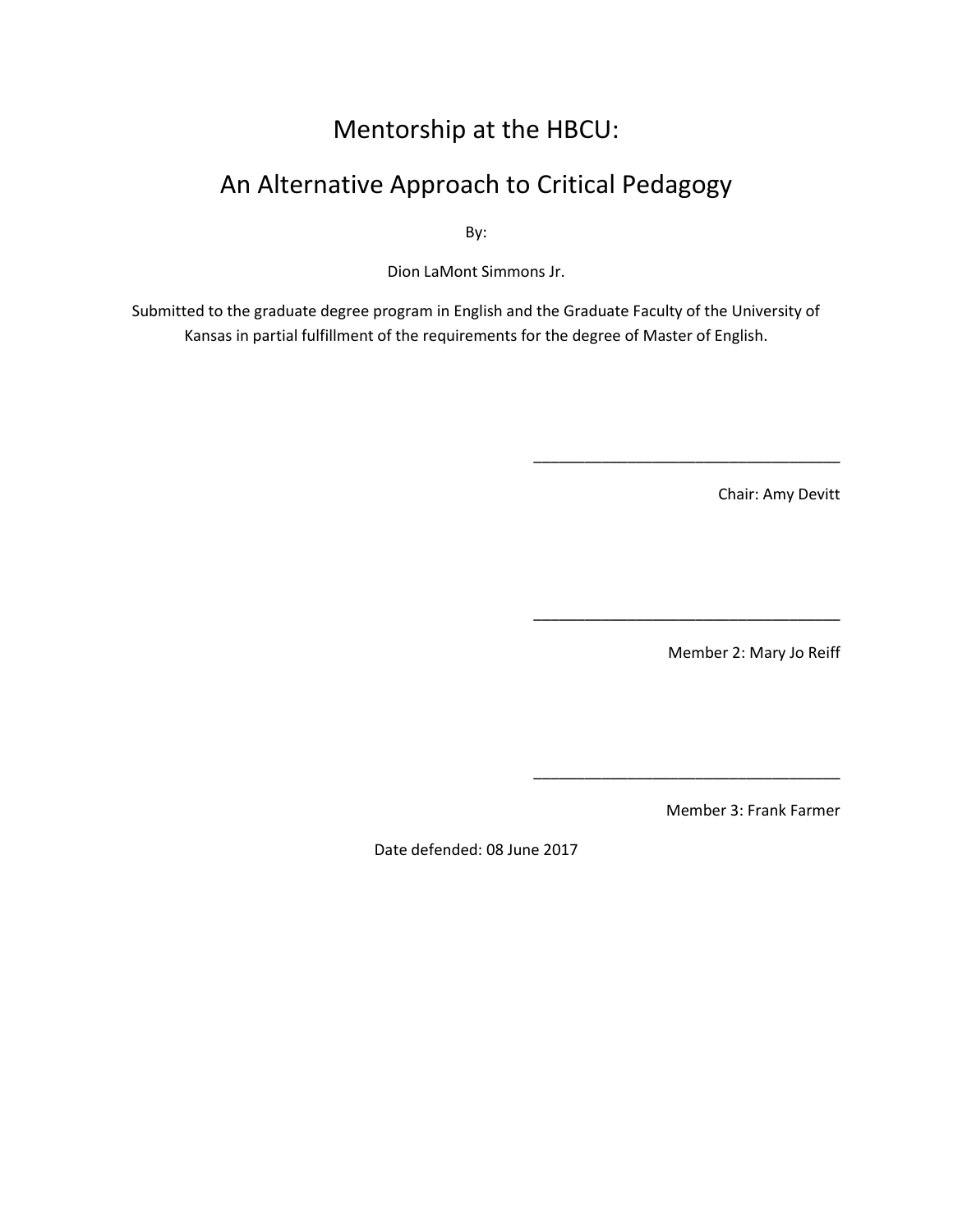The thesis committee for Dion LaMont Simmons Jr. certifies that this is the approved version of the following thesis:

> Mentorship at the HBCU: An Alternative Approach to Critical Pedagogy

> > Chair: Amy Devitt

\_\_\_\_\_\_\_\_\_\_\_\_\_\_\_\_\_\_\_\_\_\_\_\_\_\_\_\_\_\_\_\_\_\_\_\_

Date Approved: 08 June 2017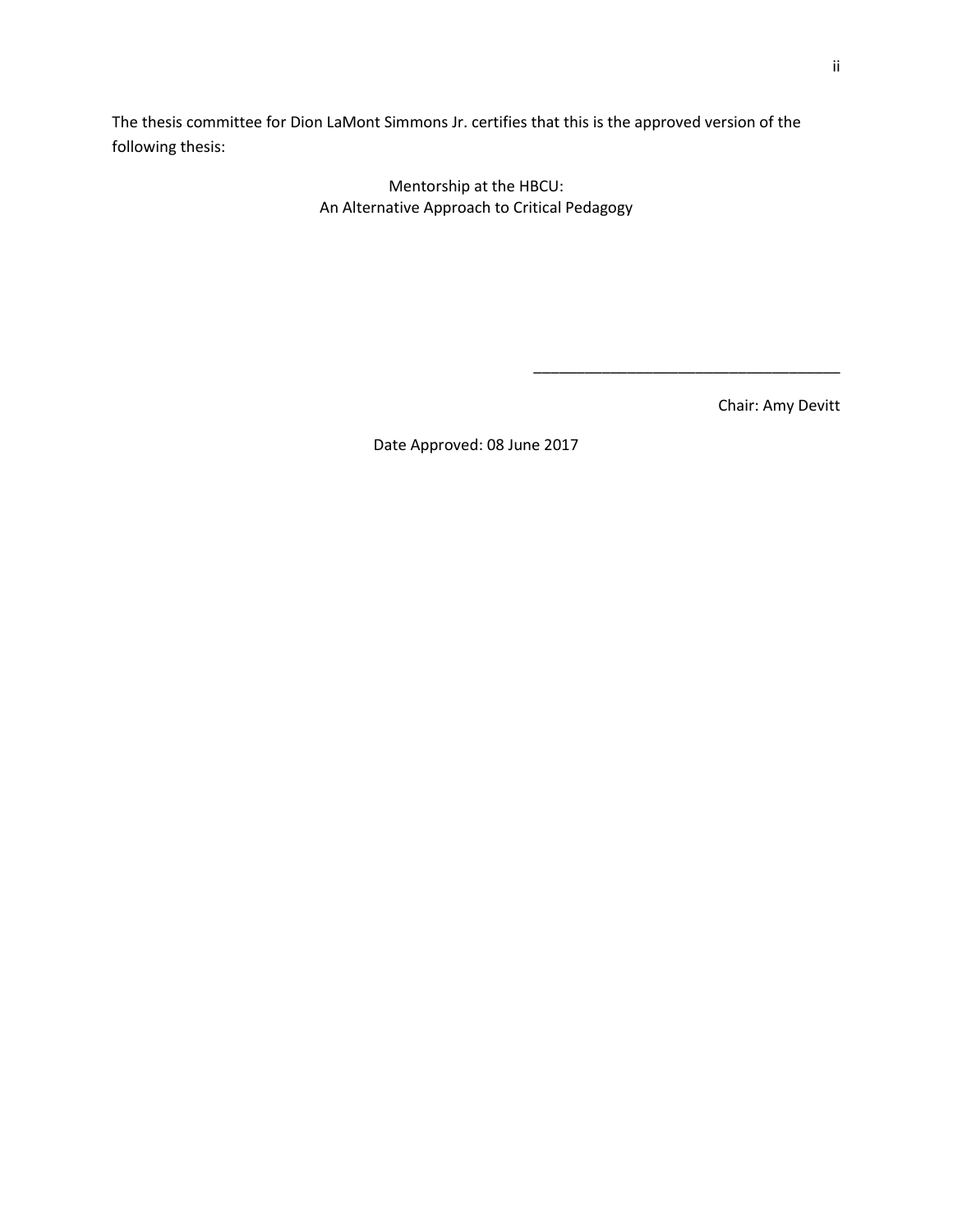#### **Abstract**

Critical pedagogues across a multitude of disciplines continually search for effective pedagogical tools and practices that can efficiently create a student-centered empowering critical classroom. In the decades since its inception, critical pedagogy has been criticized for falling short of this goal and "no longer blundering for a change... [just] simply blundering (Durst). "Mentorship at the HBCU: An Alternative Approach to Critical Pedagogy" will seek to identify the ways in which Historically Black Colleges and Universities (HBCU) have employed critical practices in order to achieve the goals of Critical pedagogy. Through interviewing alumni of HBCUs to collect and analyze perceptions of the mentorship that occurs within the "HBCU experience," this thesis will identify the ways in which pedagogical tools unique to Historically Black Colleges and Universities enact "the core terms of critical pedagogy...student empowerment, social justice, liberation, democracy, and responsible citizenship" (Thomson-Bunn). The goal of this project is to understand what tools HBCUs have utilized in order to create a system that successfully empowers (primarily disempowered African-American working class) students and how this empowerment simultaneously achieves the goals laid out by the "Dewey-Freire model of education" (Shor).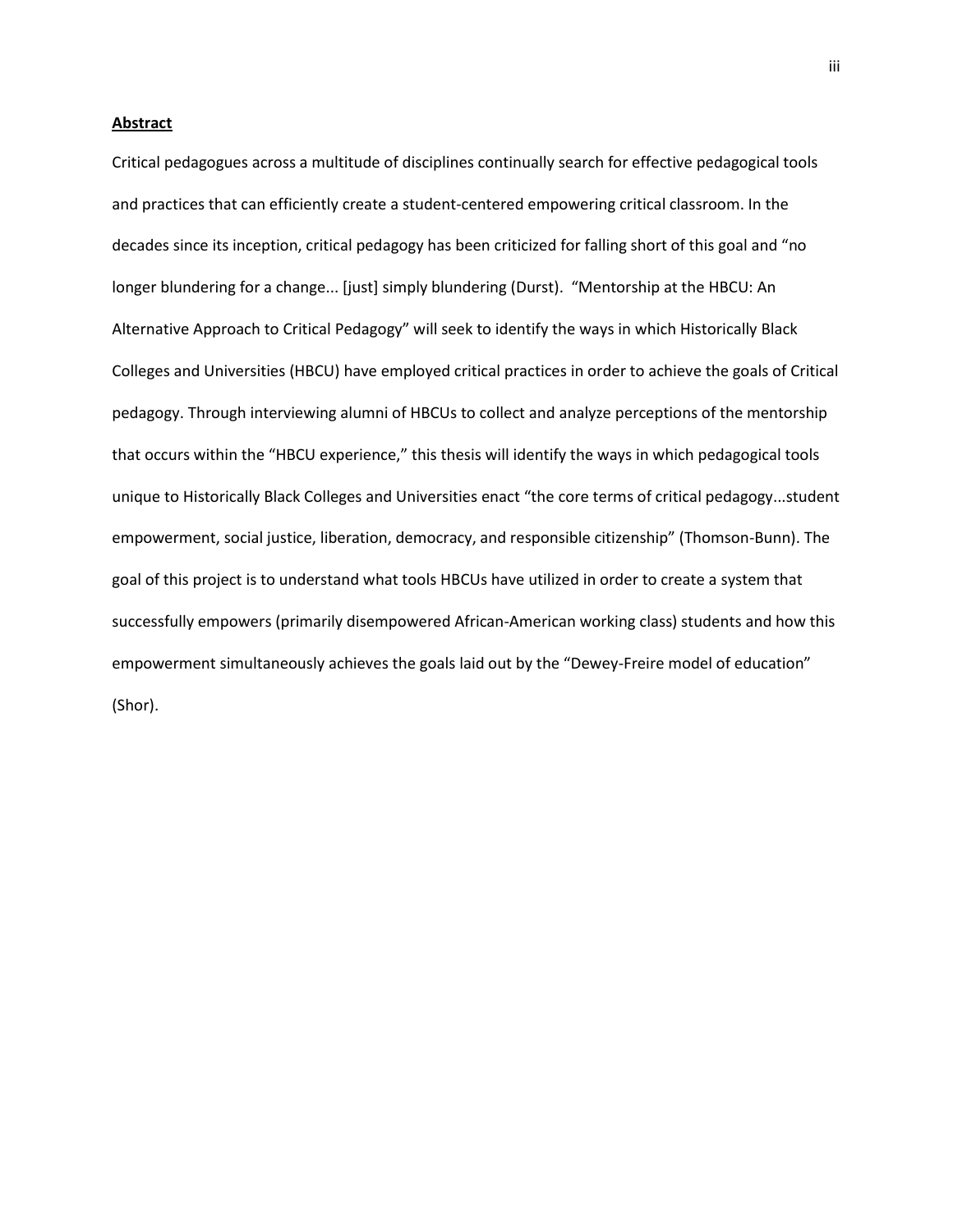| <b>Acceptance Page</b>                             | ii  |
|----------------------------------------------------|-----|
| Abstract                                           | iii |
| <b>Table of Contents</b>                           | iv  |
| 1 Introduction                                     | 1   |
| 2 Literature Review                                | 5   |
| 2.1 Problematizing traditional Education           | 5   |
| 2.2 The Shift to Critical Pedagogy                 | 7   |
| 2.3 The Critique of Critical Pedagogy              | 12  |
| 2.4 "The University" vs "Alternative Institutions" | 16  |
| 2.5 The HBCU Approach to Education                 | 23  |
| 2.6 Mentors and Mentoring at the HBCU              | 28  |
| 3. Testimonies                                     | 35  |
| 3.1 The Approach                                   | 35  |
| 3.2 Empowerment                                    | 42  |
| 3.3 Critical Awareness                             | 49  |
| 3.4 Community Engagement                           | 64  |
| 4. Conclusions and Expectations                    | 68  |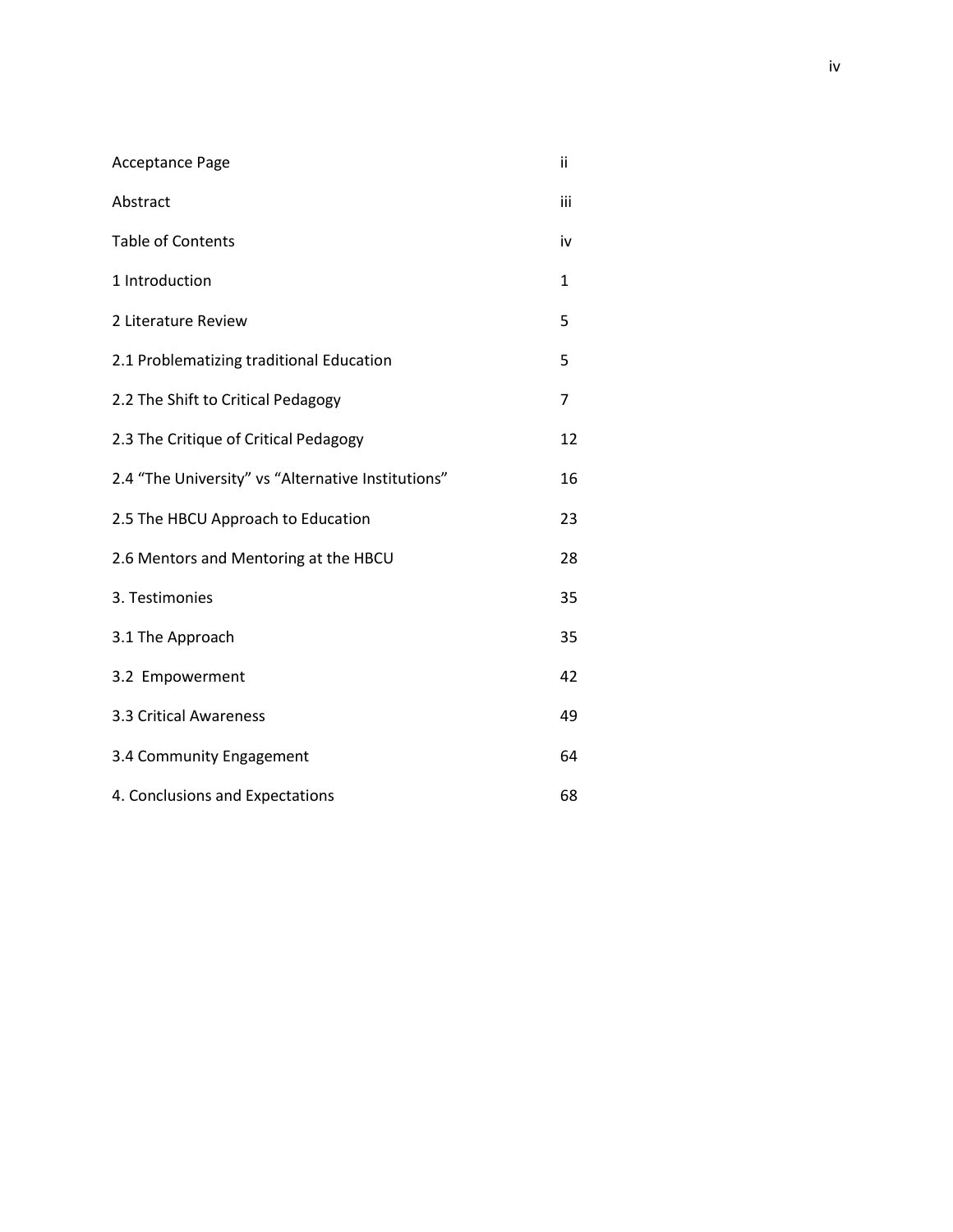#### **1. Introduction**

*The classroom practices of critical educators may engage with actual, historically specific struggles…but the overwhelming majority of academic articles appearing in major educational journals, although apparently based on actual practices, rarely locate theoretical constructs within them. (Ellsworth, 1989, p. 300)*

Although Elizabeth Ellsworth and many other scholars have continually pointed out the lack of definition, praxis, and theory within critical pedagogues' current approach to the critical classroom, what is implicit in critiques such as these is a desire to retain the ideals and goals of the pedagogy despite current practices' approach to achieving them (Durst, Ellsworth, Thelin, Thomas-Bunn). The ideal of creating a classroom that empowers students to understand, practice, and advocate for social justice, liberation, democracy, and responsible citizenship should not be devalued because of the difficulty achieving such a hefty goal (Thomas-Bunn 2014). As William Thelin puts it:

Some scholarship suggests that critical pedagogy should be abandoned for more pragmatic goals. While the democratic and political sensibilities of critical pedagogy require more from the instructor, classrooms that on the surface do not appear to work in teaching students should not be seen as signs that the pedagogy is not worth the extra effort. (115

While effort, here, is describing the tasks of creating, organizing, and instructing a critical classroom, it should not be lost that the "worth," or value of such effort is what is being questioned. What is considered more valuable than the effort required to create the critical classrooms, and how many individual shortcomings constitute a systemic failure are questions that outline the power dynamics involved in the multifaceted organization of pedagogical approaches.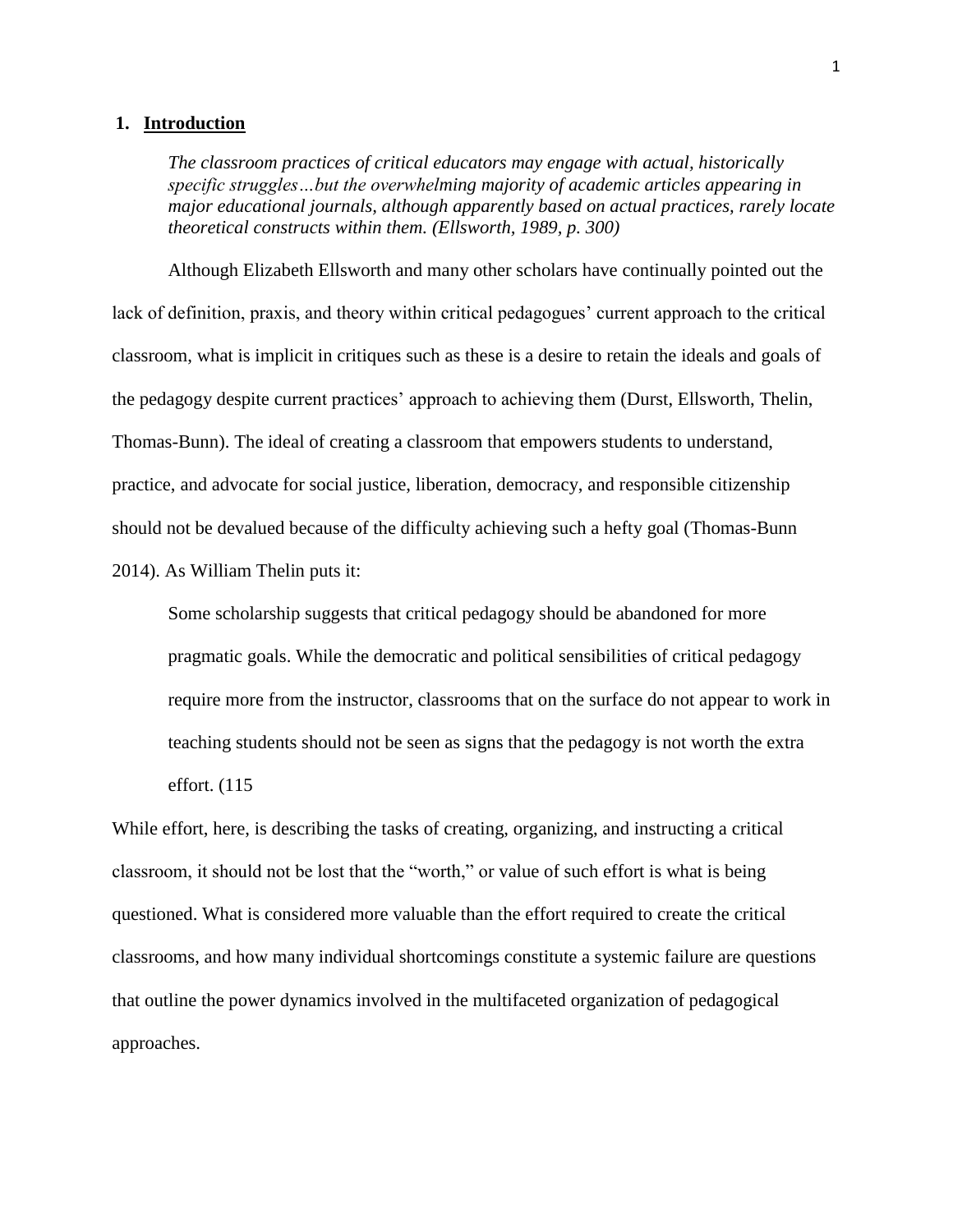Often, this valuing, or rather devaluing, of critical education is validated through a proclaimed absence of plausible achievability. The attempts of those who have tried and fallen short are used as evidence of failure as opposed to being viewed as the ways we might "move towards a better understanding of blunders themselves and what they tell us about critical teaching and learning" (Tassoni & Thelin 111). Blundering, or finding limiting factors that expose the shortcomings of a critical approach or practice, or encountering a counter-productive interaction with a critical classroom, is integral to the challenge of achieving the goals of critical pedagogy despite current shortcomings. Ideals such as "student empowerment and challenges to the status quo obviously [can] not run seamlessly and still be what they [claim]" (Tassoni &Thelin 112). The valuing of this type of education, then, must be embedded in a desire that transcends traditional understanding of pedagogical trial and error, but instead sees pedagogical errors as opportunities. Therefore, this thesis will understand the gap between current practice and theory that Ellsworth points out, not as an error, but as an affordance to us scholars which allows us to propose theoretical constructs that could inform a different approach to the critical classroom to better achieve the goals of critical pedagogy.

Taking advantage of this affordance, I will argue in this thesis that Historically Black Colleges and Universities (HBCUs) have utilized and continue to utilize mentors and the concept of mentorship to achieve the aforementioned goals effectively. Samuel DuBois Cook points out the ways in which HBCUs were designed to intentionally achieve these goals by saying that "from their very inception, Black institutions of higher education were agents of empowerment‒ intellectual, economic, social, political, constitutional, legal, and cultural—with a vision of and commitment to social, political, constitutional, legal, and cultural change" (Cook 2006). Although there are a multitude of approaches to empowering students as such, embedded within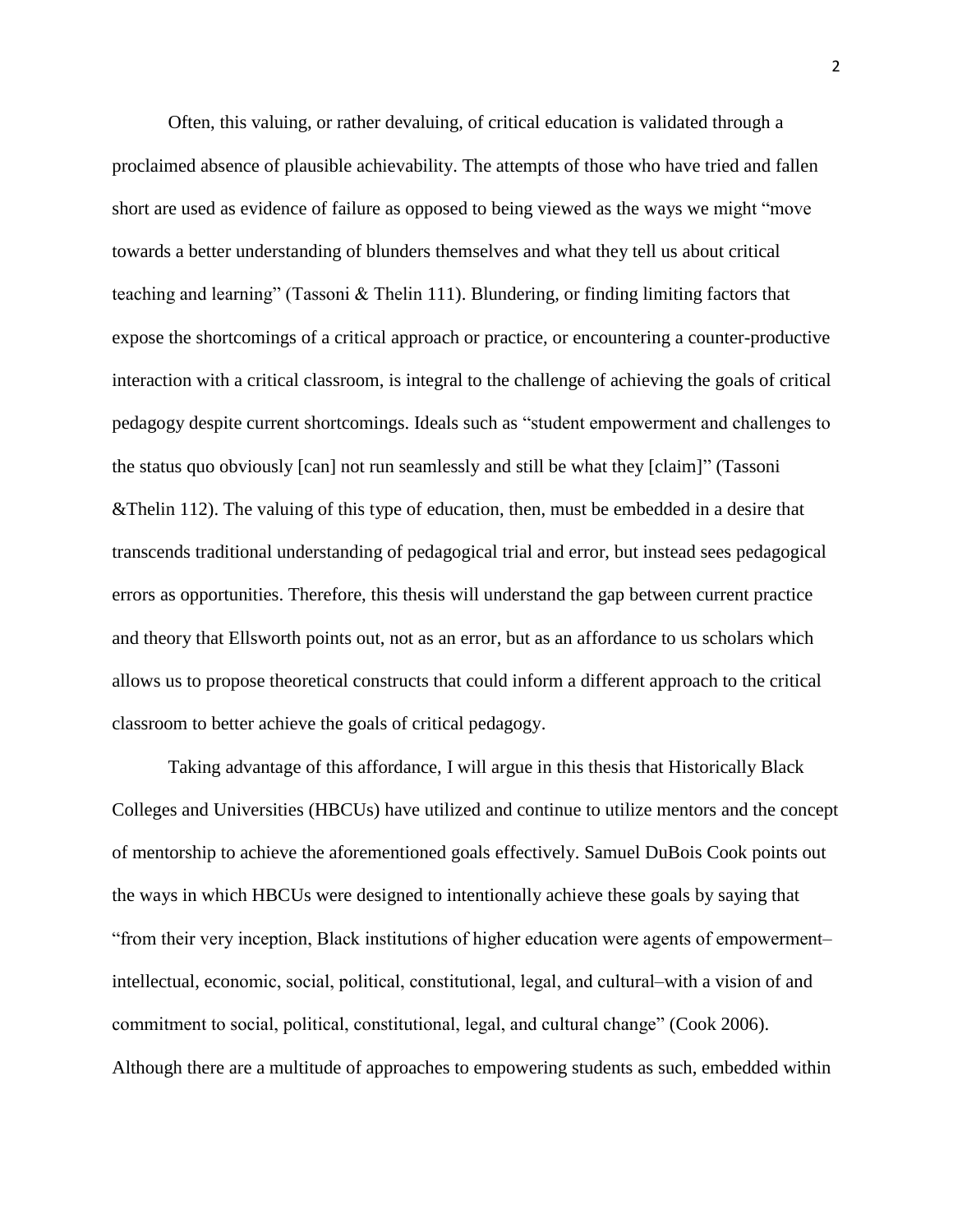the HBCU mission is a duty of the members of these institutions to mentor attendees. While discussing overlapping features and enactments of a corpus of HBCU mission statements, Travis Albritton found that

The academic mission of HBCUs has been undergirded by strong recognition among administrators and faculty for the need to empower young Black men and women no matter where they fall along the academic spectrum. As such, since their formation, HBCUs have functioned as centers where students can find the necessary resources to strengthen their academic skills. The tasks of faculty at these institutions have been both academic enrichment and career preparation. This dual focus speaks to the fact that early HBCU administrators accepted the fact that any efforts to advance the race must involve a willingness to demonstrate a commitment to support students with a wide range of academic capabilities. (312)

Coupling the knowledge of the origins of these institutions along with an understanding of their theoretical frameworks exposes the similarity of goals the HBCU system shares with critical pedagogy. Understanding the African theoretical constructs the art of mentorship is built on, and acknowledging the historical and current employment of the art of mentorship in non-traditional<sup>1</sup> institutions in general, but at HBCUs specifically, can highlight the elements of the approach that allow for their productivity and effectiveness in creating the critical classroom. I will not argue that these institutions and the individuals within them never experience blunders; however, by exploring their exigency, their mission, their purpose, and their goals, I hope to identify how they have been able to, as a whole, achieve goals that are perceived as idealistic in the scholarship of critical pedagogy.

l

 $1$  Non-traditional here is referring to academies of higher education that are not the predominately white research tier 1 institution.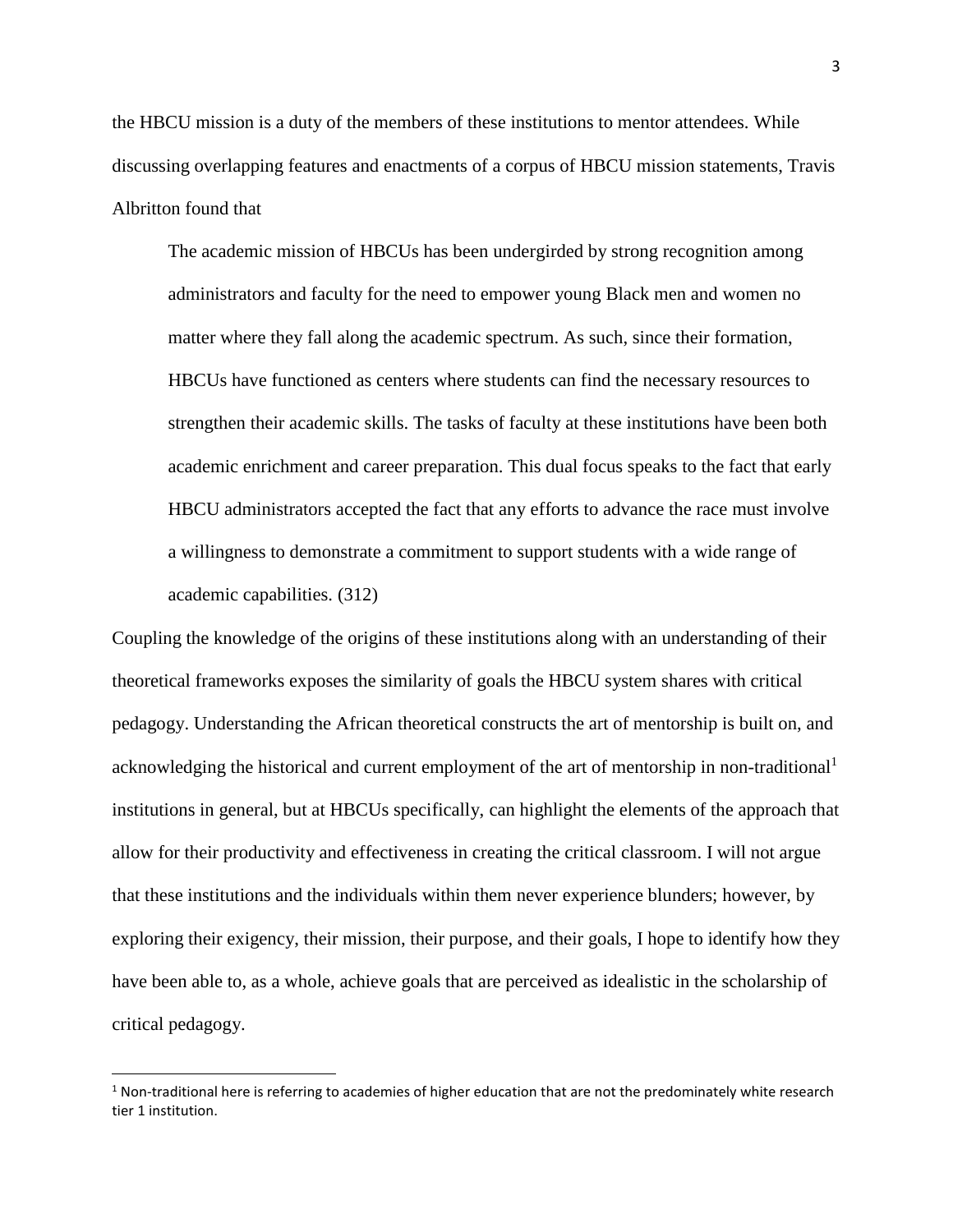The productivity of HBCU mentorship has been previously investigated and qualified based on its ability to contribute to the successful matriculation of African American<sup>2</sup> students (Palmer & Maramba , Palmer & Gasman , Craig , and Fries-Britt & Turner ); however, none have analyzed this pedagogical practice as a tool that creates a critical classroom. Through collecting perspectives of alumni (via interviews) who potentially were mentored by these institutions, I aim to identify how instructors, faculty, and staff utilized mentorship at their institutions, what effects it had on alumni when they were students, and whether or not it made a lasting impact on their lives during and beyond their attendance of an HBCU.

Through intersecting the problems and approaches of critical pedagogy with pedagogical theory and practices of mentoring at HBCUs, this work has the potential to identify tools that may help institutions to help students to become critical thinkers who feel empowered to enact change on communities both inside and outside of the academy. It has the potential to inform first year programs of alternative approaches to introducing students of different backgrounds to scholarship and becoming an academic. It has the potential to diversify the conversations of voice, identity, and agency in the classroom. By bridging the largely exclusive conversations of critical classroom practices with the largely excluded voices of othered academic spaces such as the HBCU, this work aims to disrupt the conversations of futility and substitute them with the hope of possibility.

l

 $2$  It is important to note that some of the studies being referred to focused solely on African American male students, but not all were gender based which is why this element is omitted here.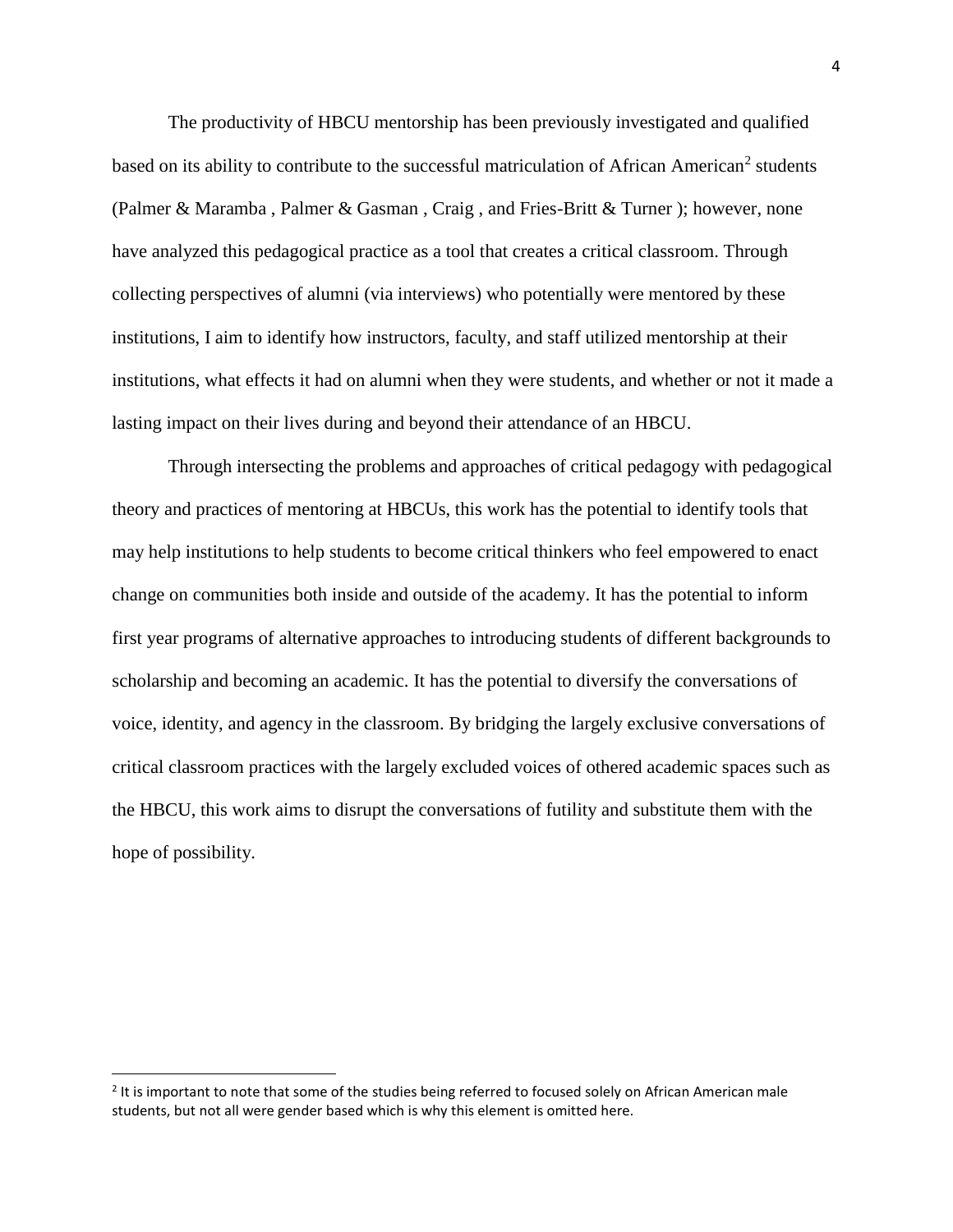### **2. Literature review**

#### 2.1 Problematizing Traditional Education

Before we can understand HBCU mentorship and its application to the goals of critical pedagogy, we must first have an understanding of the critical approach to education and its emergence within the American higher education system. Approximately one hundred years ago John Dewey asked "Why is it, in spite of the fact that teaching by pouring in, learning by a passive absorption, are universally condemned, that they are still so entrenched in practice?" (Dewey). Dewey points out that although pedagogues were continuously toting and promoting an education that valued "an active and constructive process," they continued to employ practices that reinforced a unidirectional ideology of education (Dewey). He argued that the source of the disconnect between the purpose of education and the practices of educators is the rift between what societies expect of educators and what educators aspire to achieve. Dewey also points to the dichotomous beliefs that educators hold as their principles—the desire to disseminate knowledge to passive receptors and the desire to inspire action–as a source of the misinterpretation of purpose. According to Dewey,

There cannot be two sets of ethical principles, one for life in the school, and the other for life outside of the school…The moral responsibility of the school, and of those who conduct it, is to society. The school is fundamentally an institution erected by society to do a certain specific work,--to exercise a certain specific function in maintaining the life and advancing the welfare of society. The educational system which does not recognize

that this fact entails upon it an ethical responsibility is derelict and a defaulter. (1909) With this, Dewey introduced the idea that American education is intrinsically purposed to do more than supply information to a receptacle, an idea that was adopted and furthered by Paulo Freire who deemed this practice "the banking method" (Freire 72).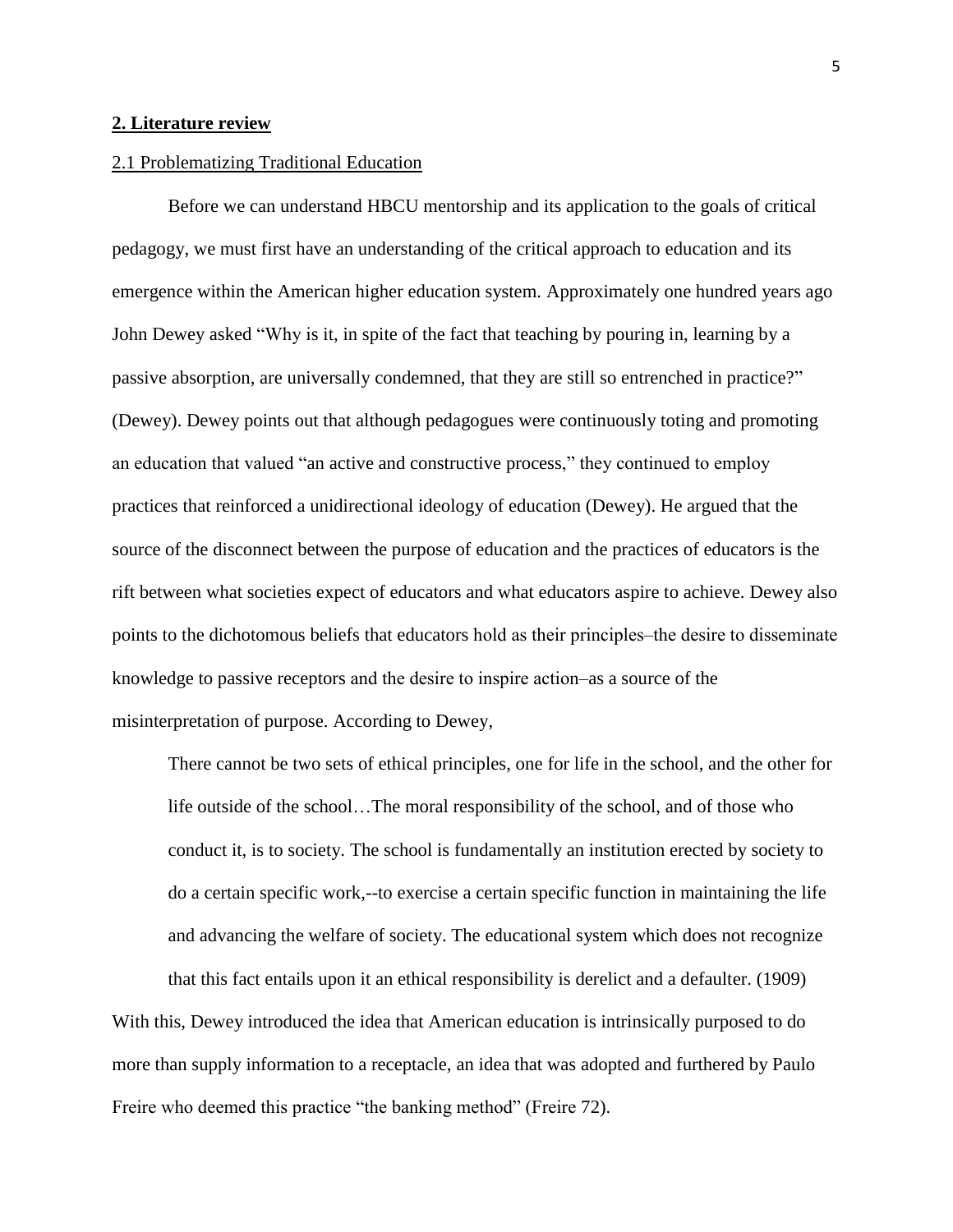Freire more explicitly identifies how what Dewey called traditional education positions teaching as "an act of depositing, in which the students are the depositories and the teacher is the depositor" (72). He argues that this narrow understanding of and approach to education limits students to "receiving, filing, and storing deposits" and envisioning knowledge as "a gift bestowed by those who consider themselves knowledgeable upon those whom they consider to know nothing" (Freire 72). Freire (73) argued that the banking concept of education is an oppressive structure based on the following identifiable elements of this approach:

- (a) the teacher teaches and the students are taught;
- (b) the teacher knows everything and the students know nothing;
- (c) the teacher thinks and the students are thought about;
- (d) the teacher talks and the students listen—meekly;
- (e) the teacher disciplines and the students are disciplined;
- (f) the teacher chooses and enforces his choice, and the students comply;
- (g) the teacher acts and the students have the illusion of acting through the action of the teacher;
- (h) the teacher chooses the program content, and the students (who were not consulted) adapt to it;
- (i) the teacher confuses the authority of knowledge with his or her own professional authority, which she and he sets in opposition to the freedom of the students;
- (j) the teacher is the Subject of the learning process, while the pupils are mere objects.

Not only are these each describing some aspect of traditional education that validate the power of the teacher over the student, but Freire also acknowledges the choice in the matter. Seeing these qualities as avoidable oppressive hindrances, Freire chose to frame specific practices that work towards the creation of a liberating approach to education. He defines a liberating education as one that "consists in acts of cognition, not transferals of information. It is a learning situation in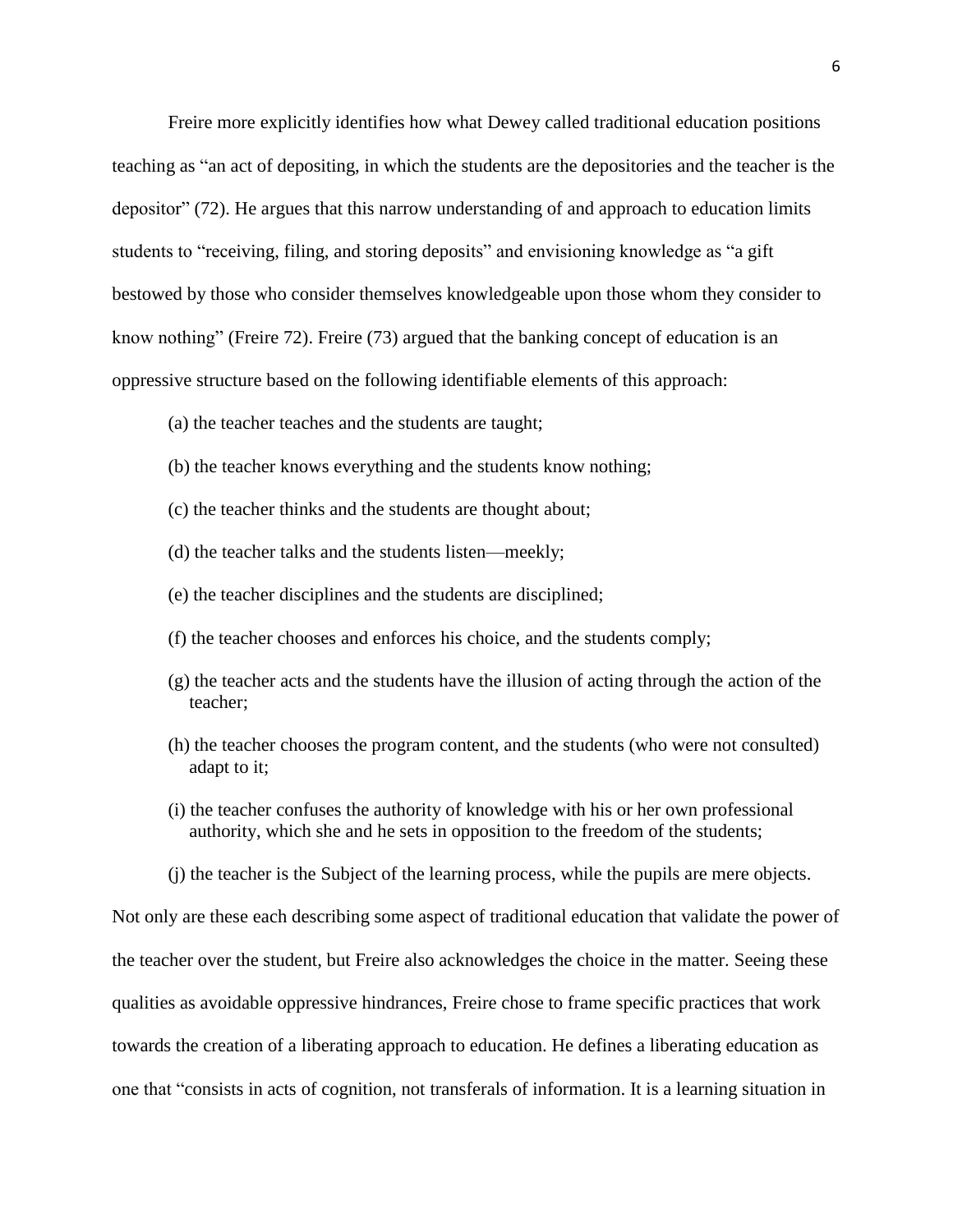which the cognizable object (far from being the end of the cognitive act) intermediates the cognitive actors—teacher on the one hand and students on the other" (Freire 79). He goes on to explain that a liberating education, or, "education as the practice of freedom—as opposed to education as the practice of domination—denies that man is abstract, isolated, independent, and unattached to the world; it also denies that the world exists as a reality apart from people." (Freire 79). In fact, "the objectification of the teacher within bourgeois educational structures seem[s] to denigrate notions of wholeness and uphold the idea of a mind/body split, one that promotes and supports compartmentalization" (hooks). This denial of humanity, and the desire for liberation from the limitation of actions—the positioning of students as objects only and not actors‒"is affirmed by the yearning of the oppressed for freedom and justice, and by their struggle to recover their lost humanity" (Freire 80). This yearning to eliminate the dehumanization of students that can, has, and does occur in the traditional approach to education (the banking concept) is the catalyst that caused a shift towards a more critical, engaged, and liberating education.

#### 2.2 The Shift to Critical Pedagogy

The shift in perception of educational practices that followed John Dewey and Paulo Freire's criticism of the traditional approach inspired the creation of what we today call critical pedagogy. Critical Pedagogy can be defined as education that

is not simply concerned with offering students new ways to think critically and to act with authority as agents in the classroom; [but] it is also concerned with providing students with the skills and knowledge necessary for them to expand their capacities both to question deep-seated assumptions and myths that legitimate the most archaic and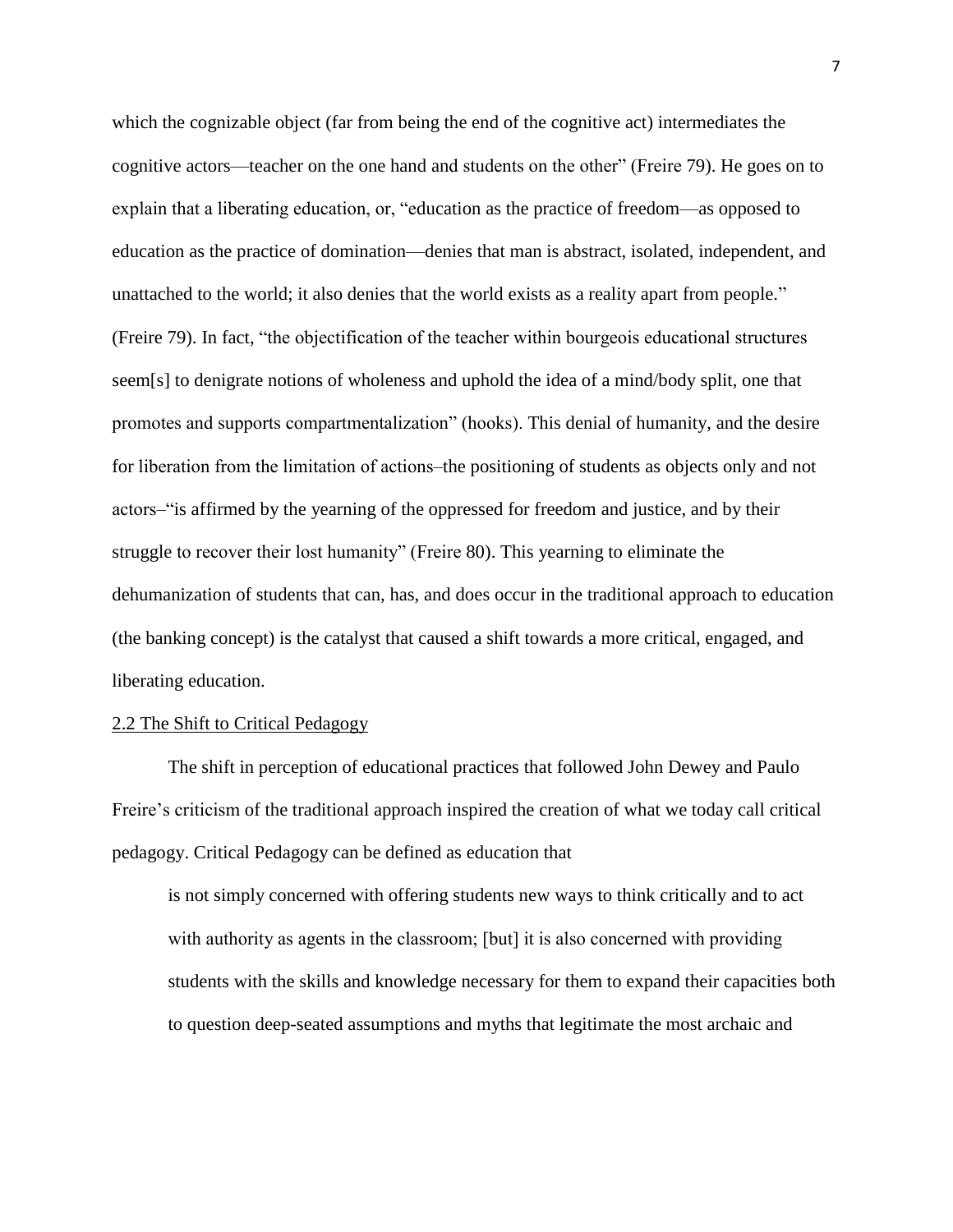disempowering social practices that structure every aspect of society and to take responsibility for intervening in the world they inhabit. (Giroux ).

In saying this, Giroux is explaining that "the primary preoccupation of critical pedagogy is with social injustice and how to transform inequitable, undemocratic, or oppressive institutions and social relations" 212). These and other studies have built on the Dewey-Freire model of education with intentions to create an education system that "represents a paradigmatic shift from retrograde, oppressive and reactionary approaches" (Orelus 2015). This paradigm shift can be identified by the field's focus on empowering the marginalized, decentralizing the oppressive, and building communities with equal access to power both in and outside of the academy (Giroux 109). This shift seeks to re-structure education so that it is not only concerned with the absorption of empirical knowledge, but "is dedicated to resisting the harmful effects of dominant power" in order to "expose and to contest oppressive forms of power as expressed in socioeconomic class elitism, Eurocentric ways of viewing the world, patriarchal oppression, and imperialism around the world" (Kincheloe ). This shift is cemented in the belief that "the humanist, revolutionary educator cannot wait for [liberating education] to materialize. From the outset, her efforts must coincide with those of the students to engage in critical thinking and the quest for mutual humanization. His efforts must be imbued with a profound trust in people and their creative power" (Freire 82). Concisely stated, "Critical Pedagogy is interested in the margins of society, the experiences and needs of individuals faced with oppression and marginalization" (Kincheloe ). This shift, then, pushed those who were championing it to form the goals–specific desired outcomes in the restructuring of education– and practices that could achieve said goals. Synthesizing the aforementioned definitions of critical pedagogy, along with others, Heather Thomson-Bunn identifies the core goals of critical pedagogy as "student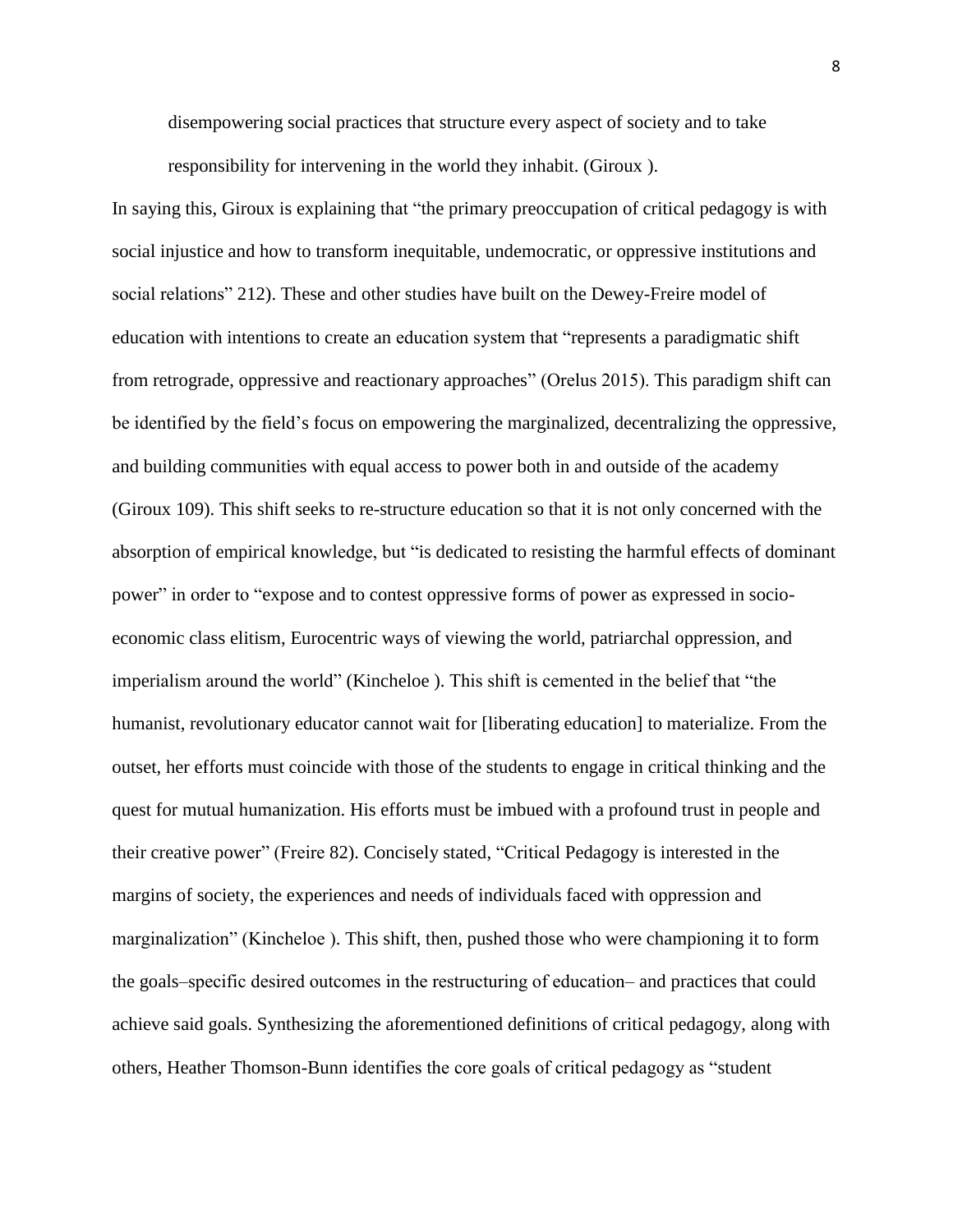empowerment, social justice, liberation, democracy, and responsible citizenship" (Thomson-Bunn). As social justice, liberation, and democracy are related in that they focus on students' freedom to critique, alter, or depart from presupposed social and societal structures, I shall combine them under the term critical awareness. Although Critical Pedagogy is discussed as one singular approach to education, in fact it is a conglomeration of approaches united by shared goals. As bell hooks describes it, "Teaching is a performative act. And it is that aspect of our work that offers the space for change, invention, spontaneous shifts, that can serve as a catalyst drawing out the unique elements in each classroom" (67). While this performative act may be seen as ambiguous and undefined, it is important to understand that, "amid all uncertainties there is one permanent frame of reference: namely, the organic connection between education and personal experience" (Dewey). In order to understand and foster this connection, critical pedagogues explore the ways that "the academy" can become a place that encourages and develops:

habits of thought, reading, writing, and speaking which go beneath surface meaning, first impressions, dominant myths, official pronouncements, traditional clichés, received wisdom, and mere opinions, to understand the deep meaning, root causes, social context, ideology, and personal consequences of any action, event, object, process, organization, experience, text, subject matter, policy, mass media, or discourse (Shor 7).

The sort of exploration is enacted through a variety of approaches in a variety of spaces all of which I cannot historicize. Therefore, I shall explore two such approaches being taken to achieve these goals that most align with my eventual objective of introducing the HBCU to this scholarship.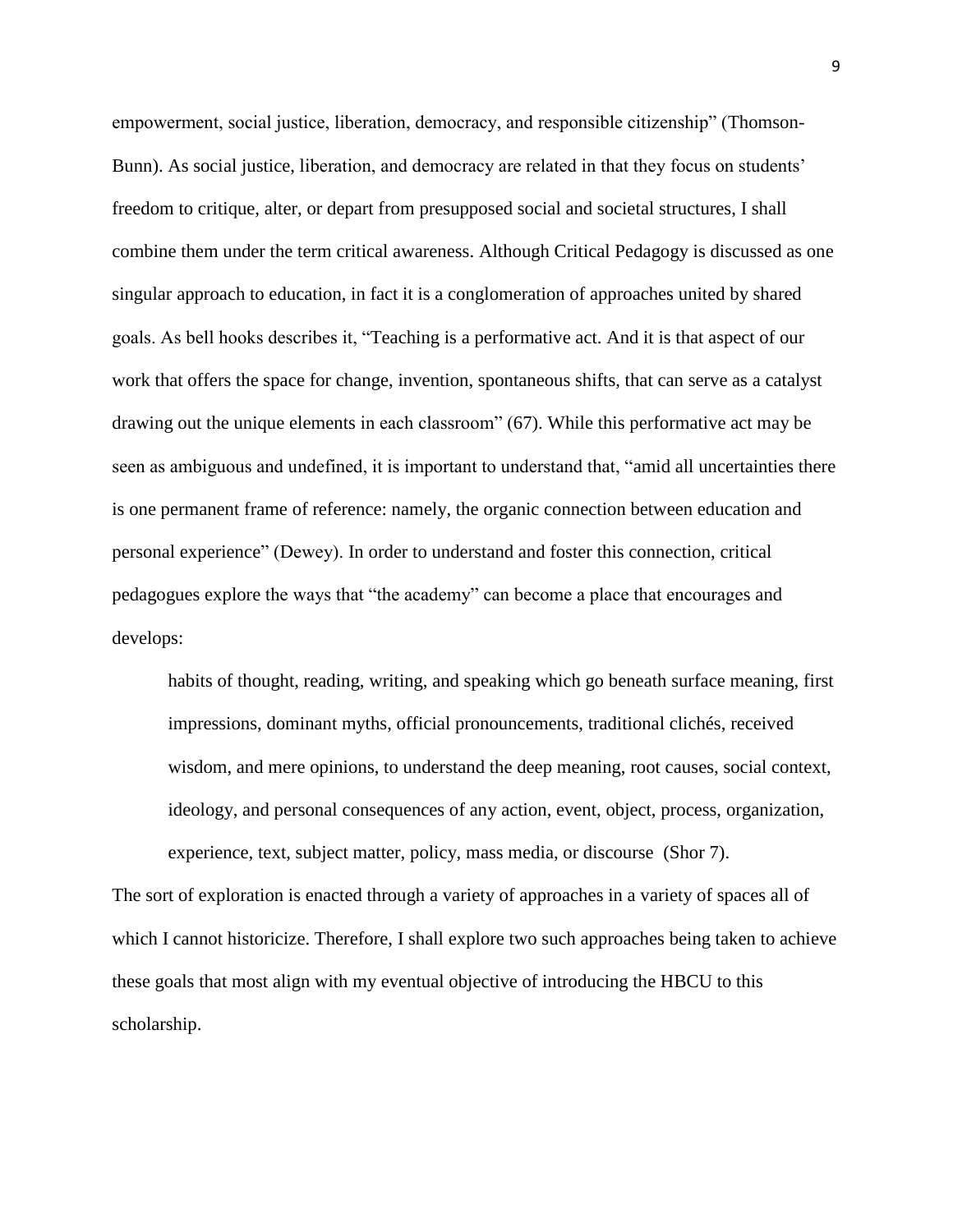One of these approaches is the use of dialogue as a tool to produce critical thought that is rooted in communal citizenship. As Freire puts it, "dialogue is the encounter between men, mediated by the world, in order to name the world. Hence, dialogue cannot occur between those who want to name the world and those who do not wish this naming—between those who deny others the right to speak their word and those whose right to speak has been denied them" (1970). He goes on to explain that "founding itself upon love, humility, and faith, dialogue becomes a horizontal relationship of which mutual trust between the dialogues is the logical consequence. It would be a contradiction of terms if dialogue—loving, humble, and full of faith—did not produce this climate of mutual trust, which leads the dialoguers into ever closer partnership in the naming of the world" (Freire 79). Building from this, Lankshear and McLaren defined the term critical literacy as a practice which "emphasize[s] the social construction of reading, writing and text production within political contexts of inequitable economic, cultural, political, and institutional structures" (Bishop 52). Synthesizing the work of Hilary Janks (177), Elizabeth Bishop posited that there are—

four possible orientations for future approaches to critical literacy education based on different perspectives on the relationship between language and power: (a) to understand how language maintains social and political forms of domination; (b) to provide access to dominant forms of language without compromising the integrity of non-dominant forms; (c) to promote a diversity which requires attention to the way that uses of language create social identities; and (d) to bring a design perspective that emphasizes the need to use and select from a wide range of available cultural sign systems. (57)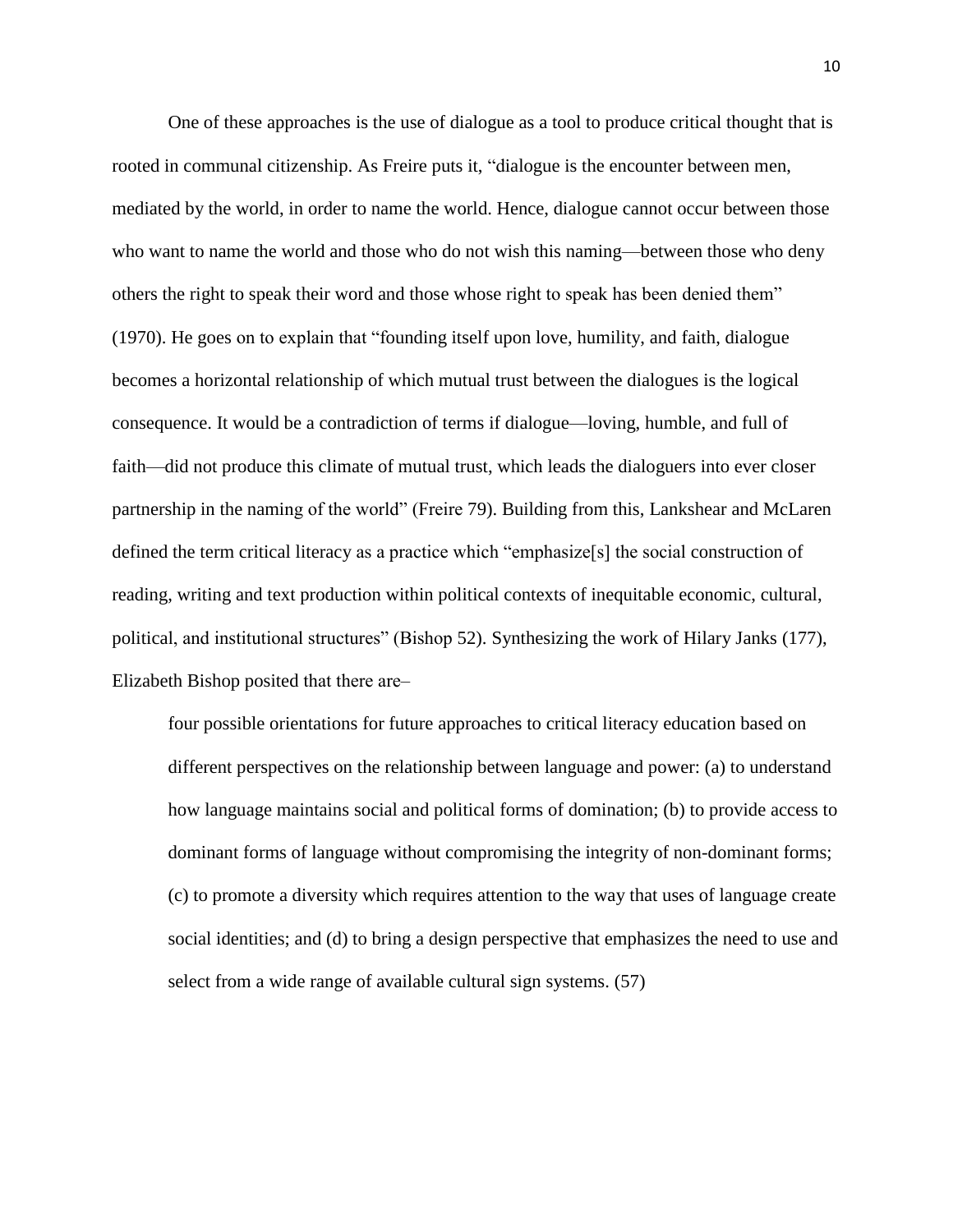This approach to dialogue, ideally, will create a classroom in which dialogue can be repurposed from a tool that imparts knowledge, to one that discussed and debates power, and access to that power. It becomes a liberating tool that empowers students to engage critically.

That engagement, however, can be disrupted by the hidden curriculum's influence on all classroom practices and discussions. The hidden curriculum has been defined as the "unstated norms, values, and beliefs embedded in and transmitted to students through the underlying rules that structure the routines and social relationships in school and classroom life" (Giroux 124). It guides the understanding of what is acceptable in any academic setting and can therefore be used to "accept[] uncritically the existing relationship between schools and the larger society" (Giroux 124). Used in this traditional way, the hidden curriculum "serves to reproduce stability and cohesion in the wider society," even when the pre-existing structures are anti-liberating and oppressive. Giroux argues that, "the liberal perspective on the hidden curriculum begins from an entirely different assessment of the relationship between power and social order in the classroom" (Giroux 125). It instead investigates

(a) the actual and hidden content of schooling; (b) the principles that govern the form and content of teacher-student interaction; and (c) the importance of seeing educational knowledge as commonsense categories and typifications selected from the larger culture and society that teachers, students, and researchers use to give meaning to their action. (Giroux 125)

This critical approach is crucial because "underneath their explicit and official purposes, curricular and pedagogical processes are organized in the interest of elite groups, and that they function to preserve social structure and hegemony" (De Lissovoy ). By subverting this purpose,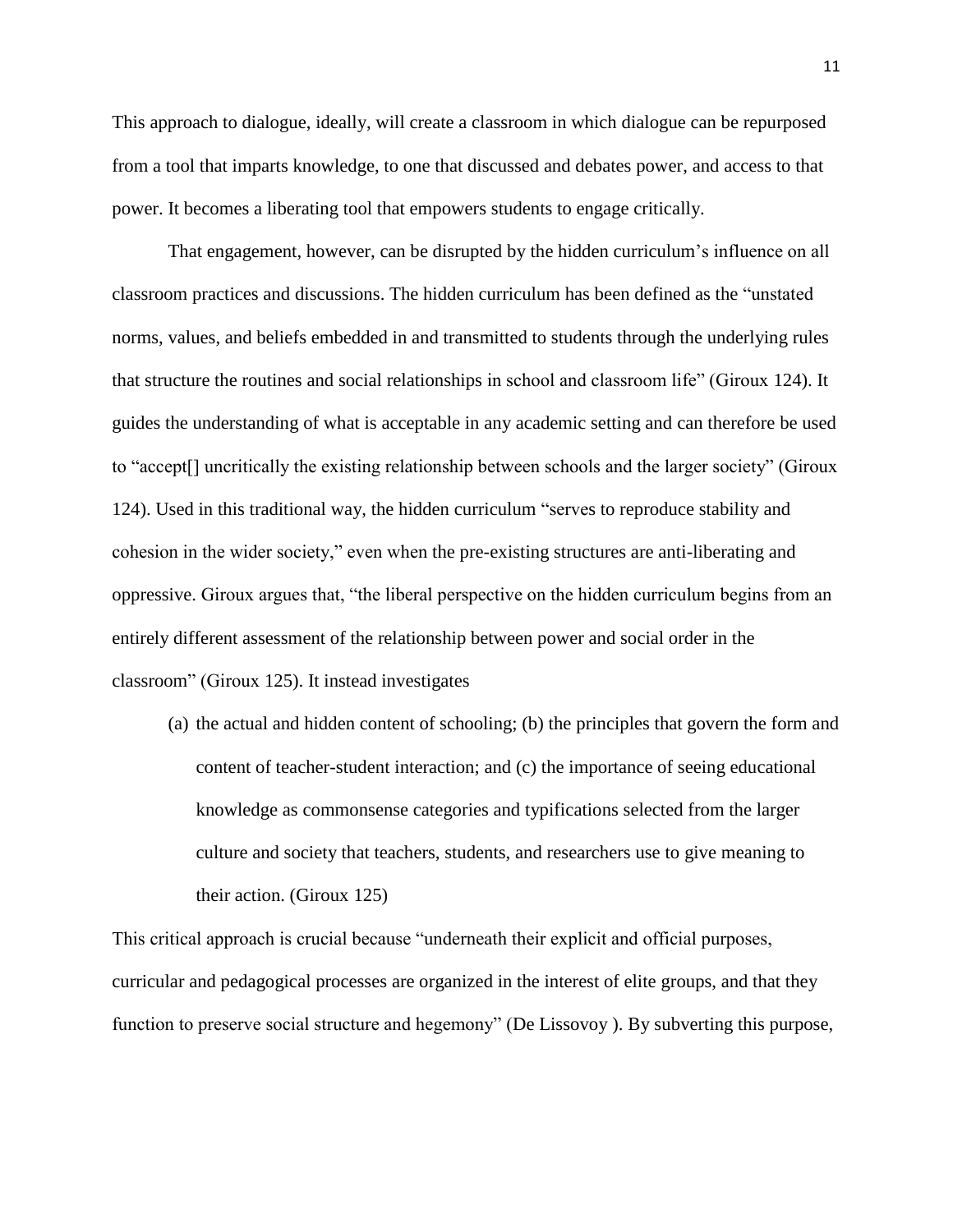one can acknowledge the traditional approach as a "violation" "motivated rather than the mere by-product of a more fundamental imperative of reproduction or normalization" (De Lissavoy).

However, this subversion of the mass-reproduced normalized academic approach to dialogue and the hidden curriculum is often forgone in the non-critical classroom as are most approaches and practices supposed by critical pedagogues. The absence of these tools allow the traditional approach, its subjectivities, and oppressive nature to define practices, tools, and relationships within the classroom. The shift to critical pedagogy is championed by the desire to insert alternative approaches that combat the grip that traditional education has on the classroom. 2.3 Critique of Critical Pedagogy

Unfortunately, many Critical Pedagogy scholars have found difficulty in successfully creating such a classroom, particularly on any large and repeatable scale. Academic factors such as administrative goals, course descriptions, syllabi, assessment, and much more constrain instructors who might otherwise better achieve the goals of critical pedagogy. In fact, these constraints have led some scholars to question the feasibility of the Critical Pedagogy classroom. Heather Thomas-Bunn summarized Maxine Hairston challenging the effectiveness of Critical Pedagogy thusly: "a political pedagogy must be considered in terms of its effects on students not its ideal or envisioned effects on them, but its practical effects, given the structure of power present in an academic institution." Russell Durst points out that "Critical Pedagogy has been a part of composition for nearly twenty years now. It's fair to ask: At what point are you no longer blundering for change? At what point are you simply blundering"(111)? More direct to the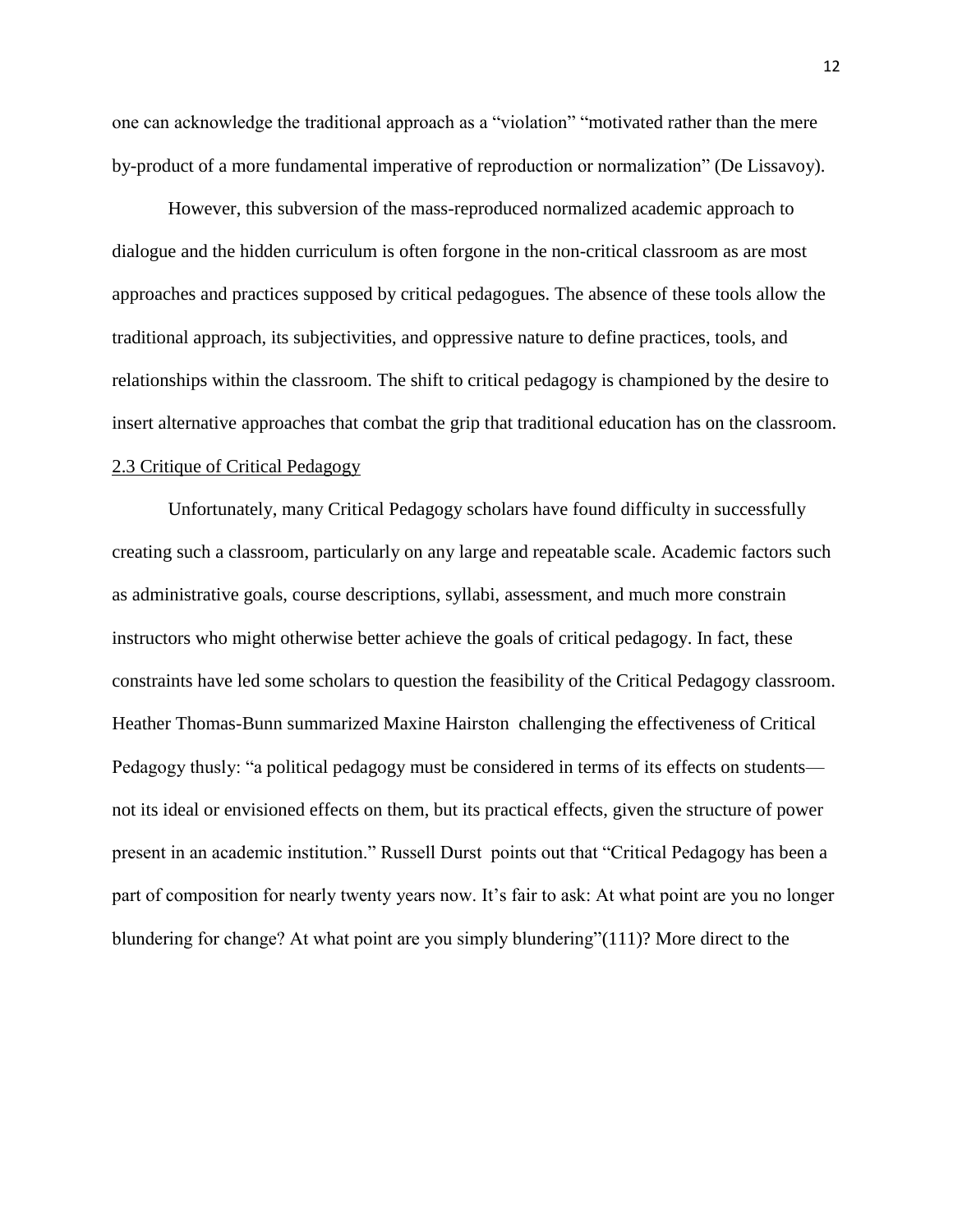critiques, some scholars feel as if the lack of definition, praxis, and success<sup>3</sup> warrants a departure from critical pedagogy.

Heather Thomson-Bunn highlighted one of the biggest discrepancies in the definition (or difficulty in achieving a functioning definition) of critical pedagogy by pointing out that "the current discourse of critical pedagogy circulates almost exclusively among academics; students rarely play an active role in defining key terms and ideas" (Thomson-Bunn). She identifies the inevitability that "whether we want it or not, we have a certain degree ([she]'d argue a high degree) of power over our students, by virtue of being the ones who get to define critical pedagogy and all that it entails" (Thomson-Bunn). Because critical classes "introduce students to concepts such as 'critical thinking,'…this generally means that students are introduced implicitly or explicitly—to what their teacher has decided that being 'critical' means" (Thomson-Bunn). Gabel furthers this critique by offering that "unfortunately, when critical pedagogy describes its subjects, people with diverse abilities<sup>4</sup> generally are not in the discourse and their absence causes problems for the practical implications of critical pedagogy" (179). This lack of representation in definitional power can have impactful negative effects on students and teachers alike. Using the first-year writing classroom as an example, Thomson-Bunn warns that that the goals of Critical Pedagogy are "the abstractions that lurk in the corners of our classrooms. [They] all reach beyond what many people (including students) might define as aspects of good writing, all have a sociopolitical dimension, and all might be imagined and enacted in vastly different ways" (Thomson-Bunn). This sea of ambiguity can, and does, create a disconnect between the

l

<sup>&</sup>lt;sup>3</sup> Success here is referring to the ability to prove achievement of a/the goal(s) of critical pedagogy, and to credit an approach/tool to said achievement. On the other hand, praxis is merely referring to naming and identifying a tool/approach (based in the theory) to be used regardless of its "success."

<sup>&</sup>lt;sup>4</sup> In using the term "abilities," Gabel is referring to students' and teachers who are disabled. Because this is not my specific use here, I will not go into the topic, but I do not want to disempower the focus of her critique.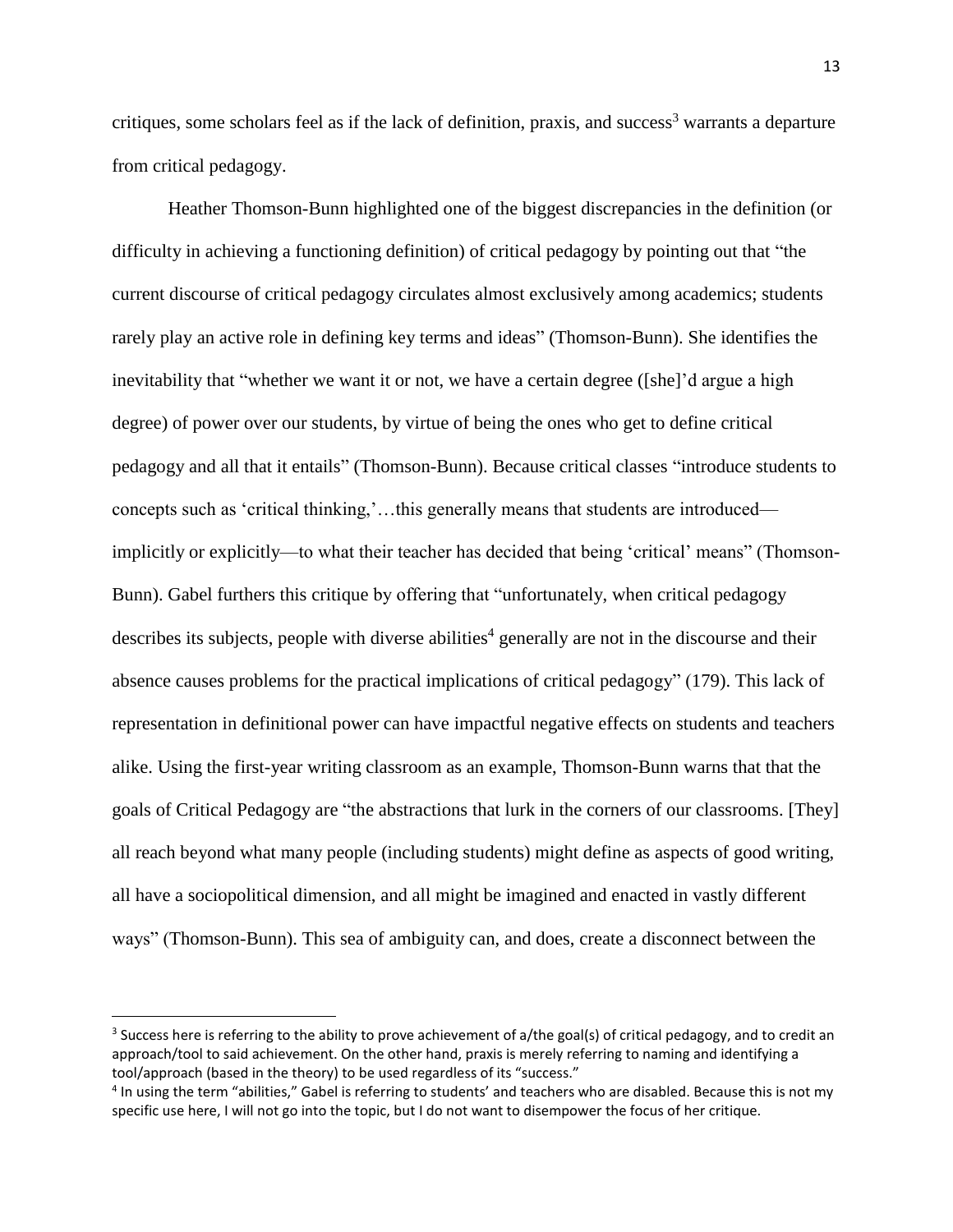goal and desire of the teacher, and the expectations and desires of the students; so much so that neither party agrees on the purpose of the class (Thomson-Bunn). If we (as instructors) seek to identify the aspects of our pedagogical approaches that our students had a hand in identifying, and those that they did not, then we are doomed to subject them to possible perceptions of themselves as either allied with, or in opposition to, our pedagogy, one of which can be detrimental to participation, enjoyment, and potentially achievement (Thomson-Bunn). The question that the topic of defining critical pedagogy comes down to is: "Do we actually have faith in our students' ability to make good choices for themselves through a classroom governed by a participatory pedagogy?" (Thomson-Bunn 2014). The problem is "diversity, difference, and division are not uncommon, and trust opens us up to the possibility of antagonism and rejection and can potentially create a classroom environment that feels counter-productive" to the nice and tidy expectations of our ideal classroom (Thomson-Bunn 2014). This complication, in absence of trust (or faith as Freire would call it), creates the traditional top-down approach to education in which students are supposed to accept the instructor's knowledge about the topic (in this case critical knowledge). However, if faith and trust are employed, the students have the right and the power to derail and resist any plan or approach that the instructor has prepared due to the sharing of power. Unfortunately, trust, faith, and empowerment are ambiguous abstractions with loose definitions and ephemeral approaches; all complicated factors to truly comprehend, let alone apply to a classroom.

These complications highlight one of the largest and most common critiques of critical pedagogy. Many teachers/instructors believe that Critical Pedagogy is a wonderful ideal, but that it is practically unattainable because the approaches and tools to doing so are incredibly vague and somewhat oxymoronic. Elizabeth Ellsworth goes as far as to say that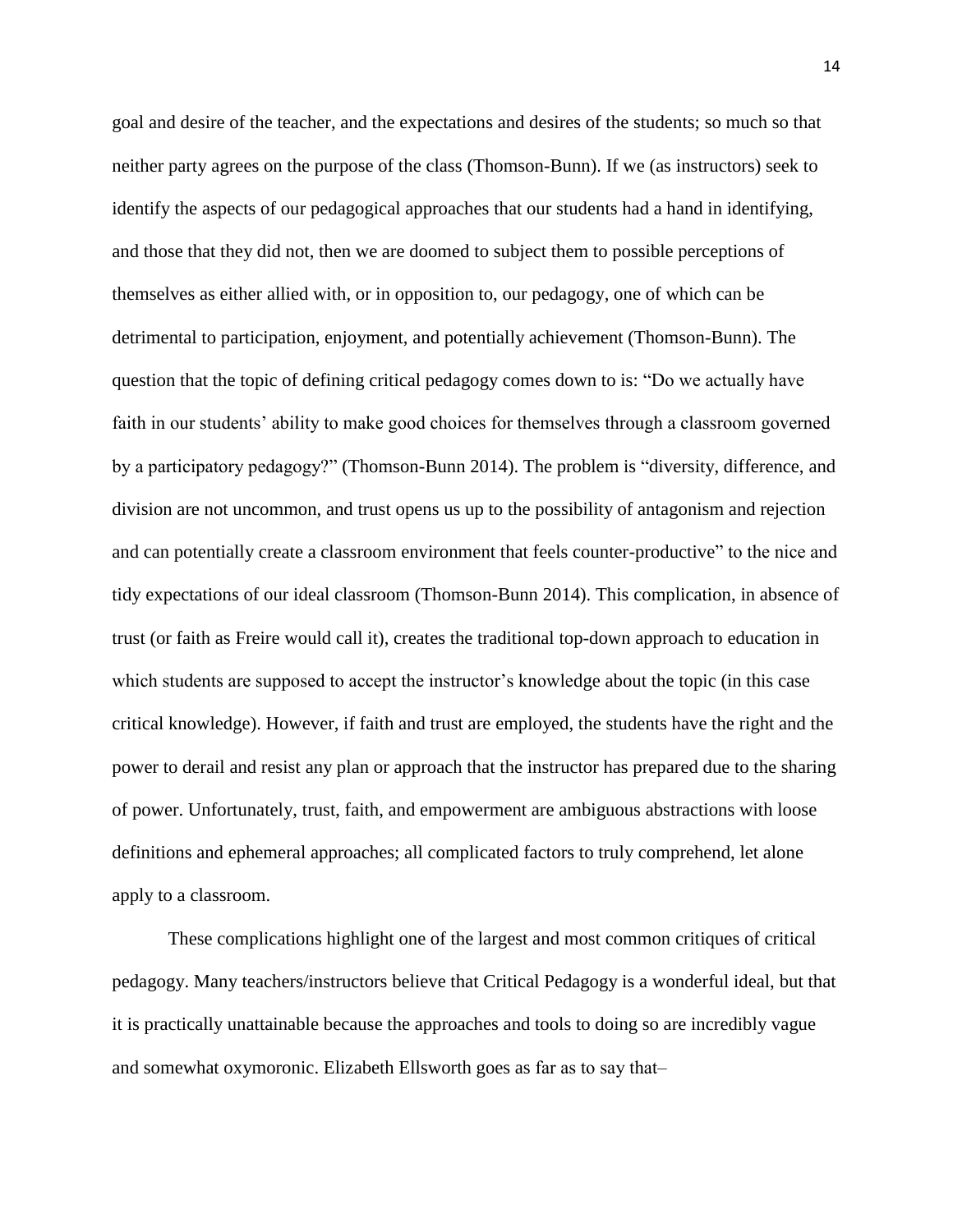Critical pedagogues have acknowledged the socially constructed and legitimated authority that teachers/professors hold over students. Yet theorists of critical pedagogy have failed to launch any meaningful analysis of or program for reformulating the institutionalized power imbalances between themselves and their students, or of the essentially paternalistic project of education itself…Strategies such as student empowerment and dialogue give the illusion of equality while in fact leaving the authoritarian nature of the student/teacher relationship intact. (298)

Ellsworth describes this as a use of rhetoric to disguise a lack in practice; as a sleight of hand maneuver that encourages the audience to focus on the goals and theory while ignoring the outcome (289). She argues that Critical Pedagogy, in its very origins, is flawed in that it is based on the ideals of "emancipatory education" which delineates those in need of emancipation, and the emancipator. Although Critical Pedagogy is supposed to combat traditional top-down education, this notion of emancipator presumes the existence of "a teacher who knows the object of study 'better' than do the students" (Ellsworth 299). The issue here is this presumption can be incredibly false especially when the topics are oppression, marginalization, and any other form of critical knowledge and/or experience. Depending on the experiences of the students and the teacher, students may know much more than the teacher about oppression, marginalization, and emancipation. Therefore, the approach to creating an emancipatory, anti-oppressive classroom through creating student empowerment and facilitating dialogue become problematic.

Beyond this, the lack of definitions and proven praxis lends to an overall disbelief in the viability of this pedagogy. Russel Durst argues that although critical pedagogy brings to the forefront confrontations with and discussions of ideological topics, that does not, and in his experience, did not mean that students would be eager or willing to interact with such topics.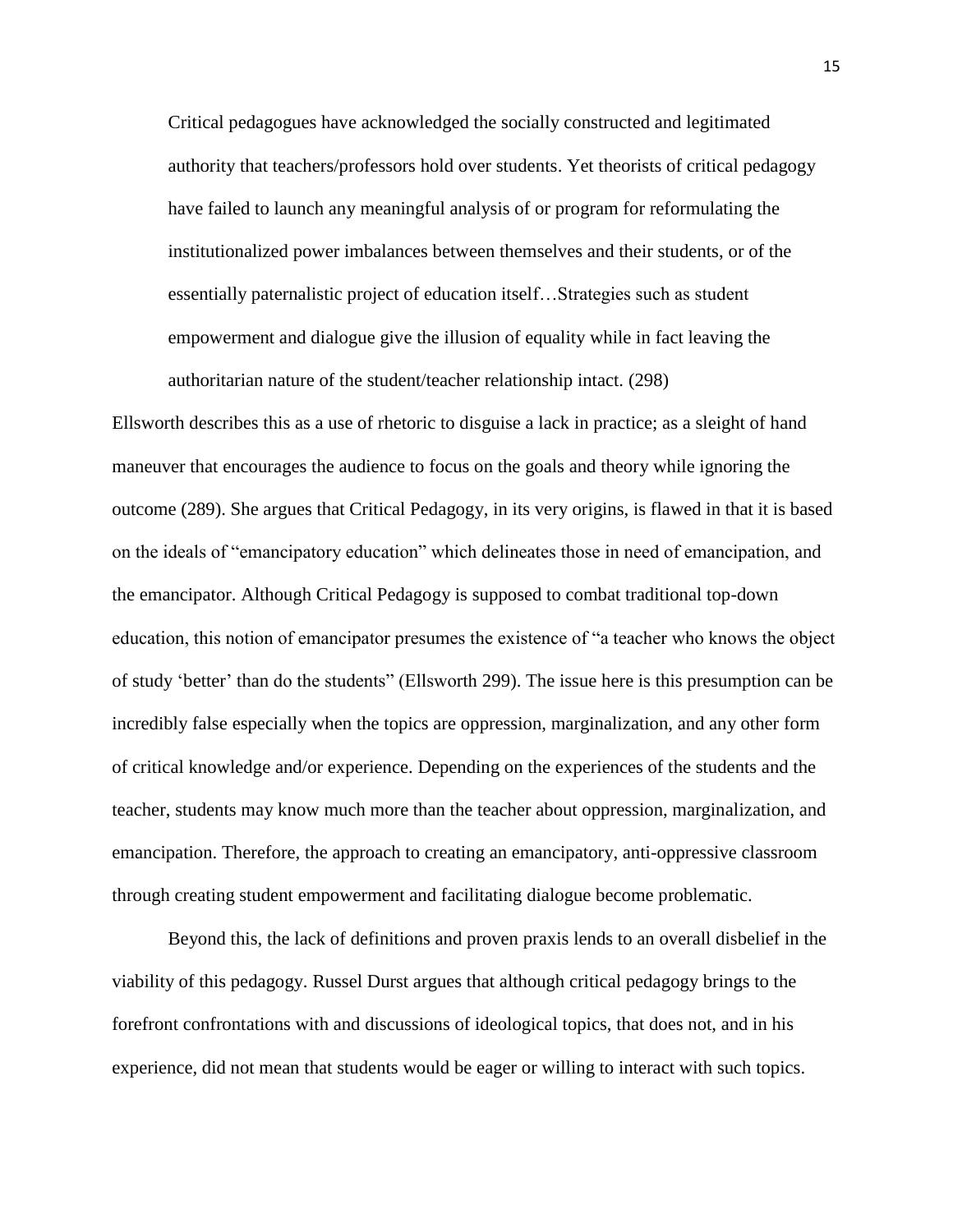Durst, along with others who tried to employ critical pedagogy, found that students shied away, complained, and even departed due to the imposing enactment of critical pedagogy (Durst 112). Durst would rather "a less-confrontational pedagogy, reflective instrumentalism, which accepts students' pragmatic reasons for attending college, seeking to establish common ground between teacher and student" (112). His approach would also "build social consciousness, seeing these two goals as complementary, not mutually exclusive" (112). This would give way for students to receive an education in what they came for (which he found was overwhelmingly "careeroriented goals" and not "political implications" (Thelin 119). Gabel poses this question:

Can we locate a pedagogy wherein discourse is as liberatory as possible, where caring yet vulnerable and risky relations exist, and where pedagogical participants are narrators of their own texts?...It would seem that critical pedagogy offers the best chance of reaching the goal of a fully inclusive pedagogy that accommodates opportunities to write the self and live in free relation to others. (178).

And although it would seem that way, critics, including Gabel continue to identify the ways in which this approach falls short of its goals. While the question Gabel poses is not only valid, but is warranted, the assumption following the question is evidence of what I will argue is one of the most egregious and harmful overlooks and presuppositions in not only the realm of critical theory and pedagogy, but in any research pertaining to "the university."

#### 2.4 "The University" vs "Alternative Institutions"

When discussing higher education, at some point the phrase, "the university" will be used. While seemingly harmless, the amount of oversight in the generalization of educational practices and strategies is incredibly harmful to the progression of many concepts; critical pedagogy being one. Although scholarship has been aware that "when we discuss critical pedagogy...we are usually talking about a theory that moves beyond the walls of the academy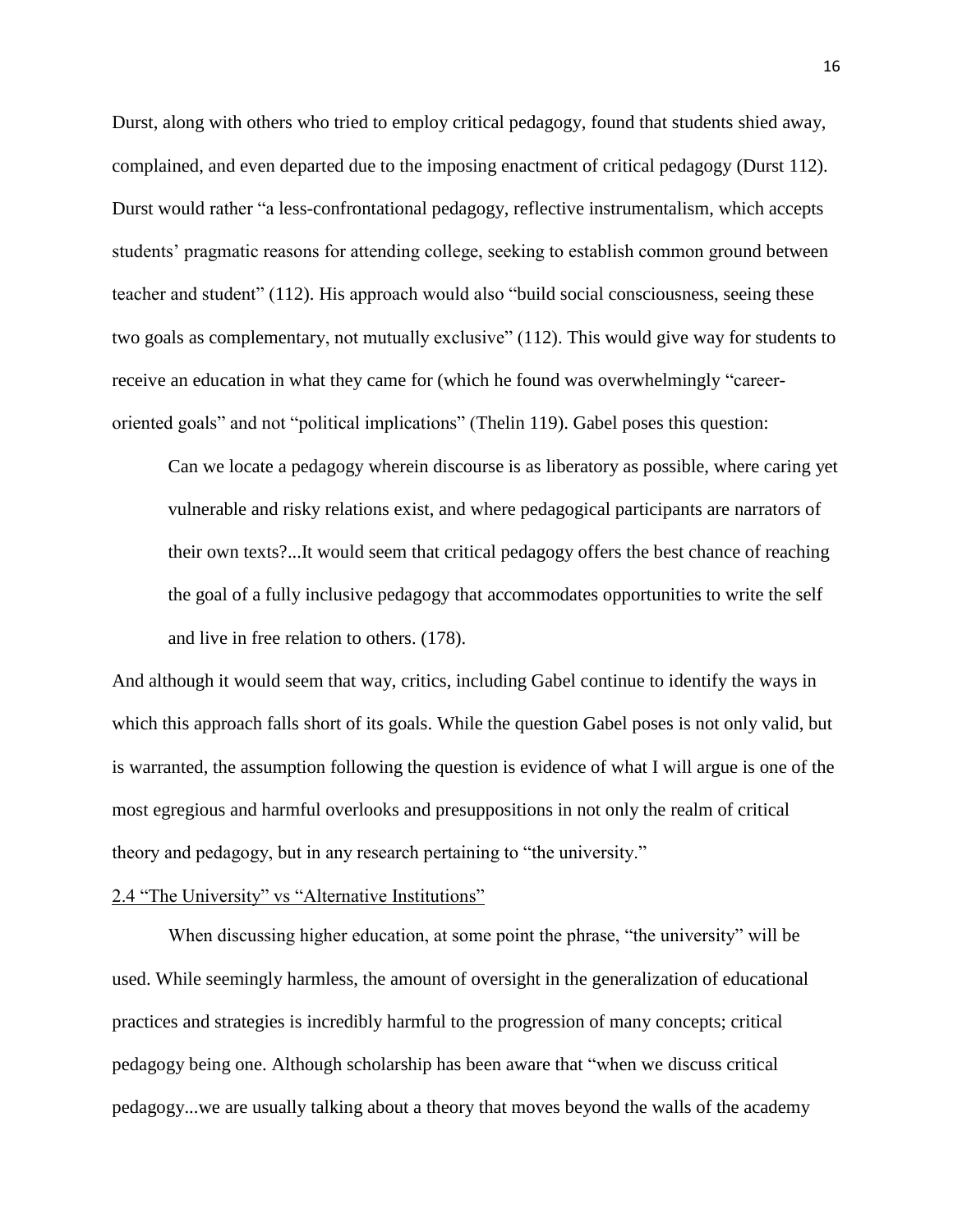and does so as part of its central purpose," very seldom do we look to these marginalized or excluded spaces for assistance in composing and/or editing our theoretical frameworks, our practical approaches, and even our understanding of those marginalized or excluded groups themselves (Thomas-Bunn). Often, our scholarship on critical pedagogy (a field whose central focus is on marginalized, oppressed, decentralized, disempowered groups) is theorized, composed, and edited by non-marginalized people (Gabel 183). This, in and of itself, is not a problem; however, the fact that the definitions of the practice and its failures and successes are not inclusive of all places and spaces in higher education in which this approach to education is taking place is problematic for those places and spaces, and for the field itself.

I myself have come across the phrase "the university" numerous times throughout my graduate academic career<sup>5</sup>. Each time (both inside and outside of the field of composition), this phrase was being used in alignment with how David Bartholomae defined it in his work "Inventing the University." The University, in the eyes of my contemporaries, was a shared imaginary space in which we assumed the demographics of the students and the faculty, as well as their desires, successes, failures, difficulties, and effective aiding approaches and tools. It functions as a generalizing category that bridges knowledge barriers for more productive conversations about academic education. Scholars at my institution and at others, the media, and non-academic population use this term to describe not only an imaginary generalized space, but also, an imaginary universal student who knows nothing upon entry to the University, comes into contact with the most prestigious of institutions, and leaves an expert ready to champion his/her knowledge. Bartholomae defines students as hopeful champions of knowledge who lack the experience and exposure to do so and therefore becomes an imitator who can speak the language

l

<sup>5</sup> This is especially important in that I am only a third-year M.A. student who has only been in rhetoric and composition for two years.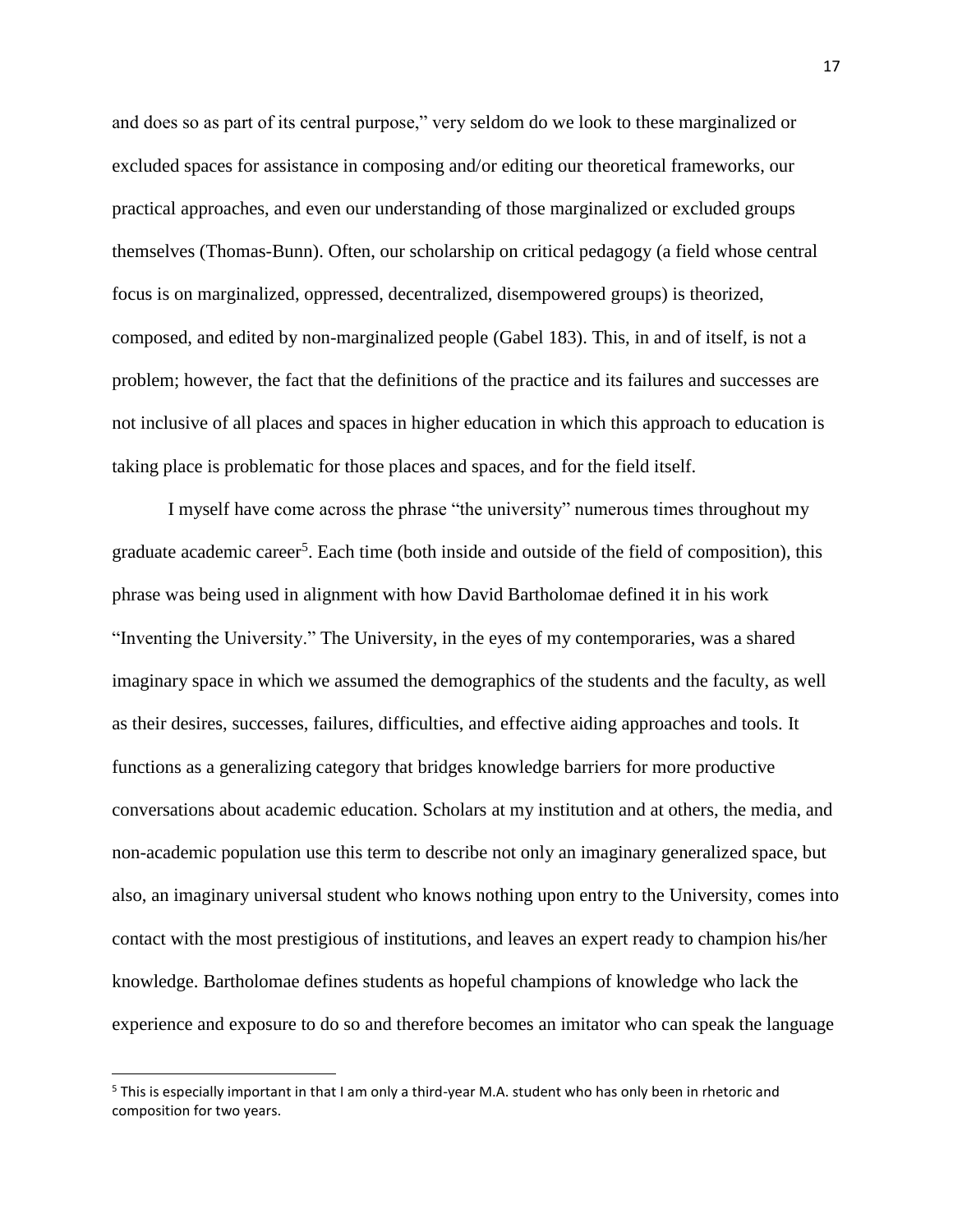enough to fake it. In describing students who "have to appropriate (or be appropriated by) a specialized discourse...as though were easily and comfortably one with their audience," Bartholomae assumed (1) that students are intrinsically foreigners whose only hope is to adapt, or be adopted by "the university," and more importantly (2) that all institutions of higher learning of all shapes and sizes deployed this practice with the same goals and outcomes (1986). Unlike these presumptions, this was not my experience at my undergraduate institution, Dillard University. Because I attended a Historically Black University, the presumption that I would have to assimilate was replaced instead with an expectation that I explored and understood who I was. The expectation that I learn "the university's" discourse was replaced by conversations about the necessity to maintain a multitude of voices for both cultural-historical and financialeconomic reasons. For me, as a HBCU alumni, and for many others at alternative institutions (e.g. community colleges, liberal art colleges, private religious colleges, etc.), the overarching assumptions of what education does, what education looks like, and the limitations and opportunities of education do not necessarily match those of the presupposed university.

The perpetual mentioning of "the university" in education research is almost always in reference to one specific type of university: the tier one predominately white<sup>6</sup> research institution. This generalization of academic spaces has blinded much of the research guiding critical pedagogy in that, the discussion being had about effectiveness, practices, and tools are being had at these predominately white research tier 1 institutions, about these institutions, concerning only the goals and the missions of this type of institution. The goals of critical pedagogy, however, are being explored, debated, and (I will argue) sometimes met by alternative institutions in general, but at Historically Black Institutions specifically. Before I argue this

l

 $6$  Using predominately white is in reference to PWIs or predominately White intuitions as opposed to HBCU or historically Black institutions.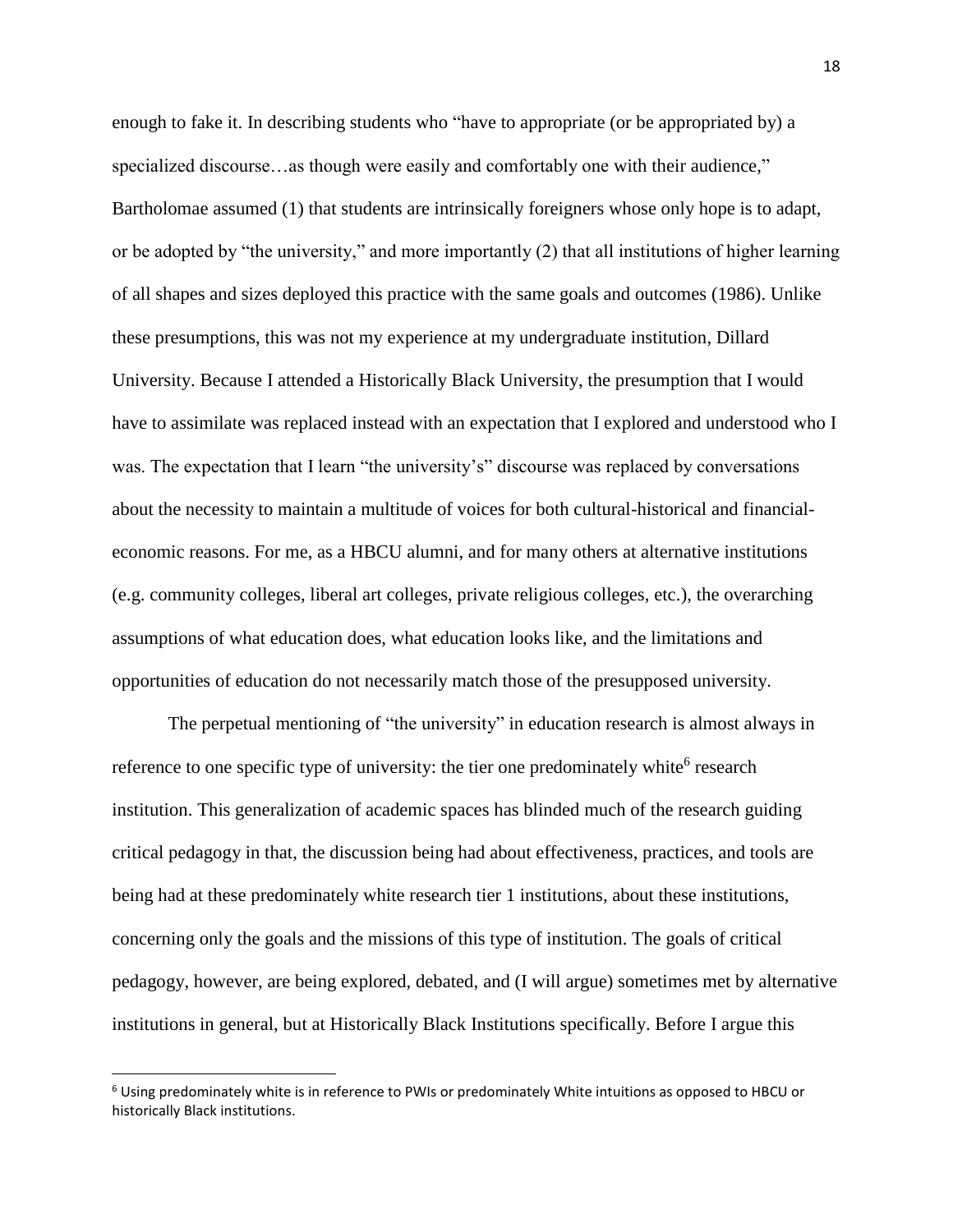point, I want to quickly point out some of the other alternative institutions that are, and have been, doing this same kind of work with (what further research will be needed to argue is) success.

### *- Liberal Arts Colleges*

The oldest and most prestigious colleges in America (Harvard and Yale for example) once considered themselves Liberal Arts Colleges. Although many of these colleges have since abandoned the Liberal Arts both as an approach and as a title, the American approach to Liberal Arts education (which has been greatly adapted by most liberal art education around the globe) has focused and continues to focus on offering an intimate education to its students. Loren Pope described these institutions thusly:

The focus is on the student, not the faculty; he is heavily involved in his own education. There are no passive ears; students and faculty work so closely together, they even coauthor publications. Teaching is an act of love. There is not only a mentor relationship in class but professors become hiking companions, intramural teammates, dinner companions, and friends. Learning is collaborative rather than competitive; values are central; there is a strong sense of community. They are places of great synergy, where the whole becomes greater than the sum of the parts. Aspirations are raised, young people are empowered. (122).

Even within this definition, which makes no reference to a critical approach, it becomes apparent that the Liberal Arts approach is closely aligned with the goals of critical pedagogy. Philip L. Harriman forewarned educators in 1935 that,

The greatest danger confronting the liberal-arts college is that it, too, will develop fixed principles. Such a procedure is contrary to the ideals of the movement and indicates a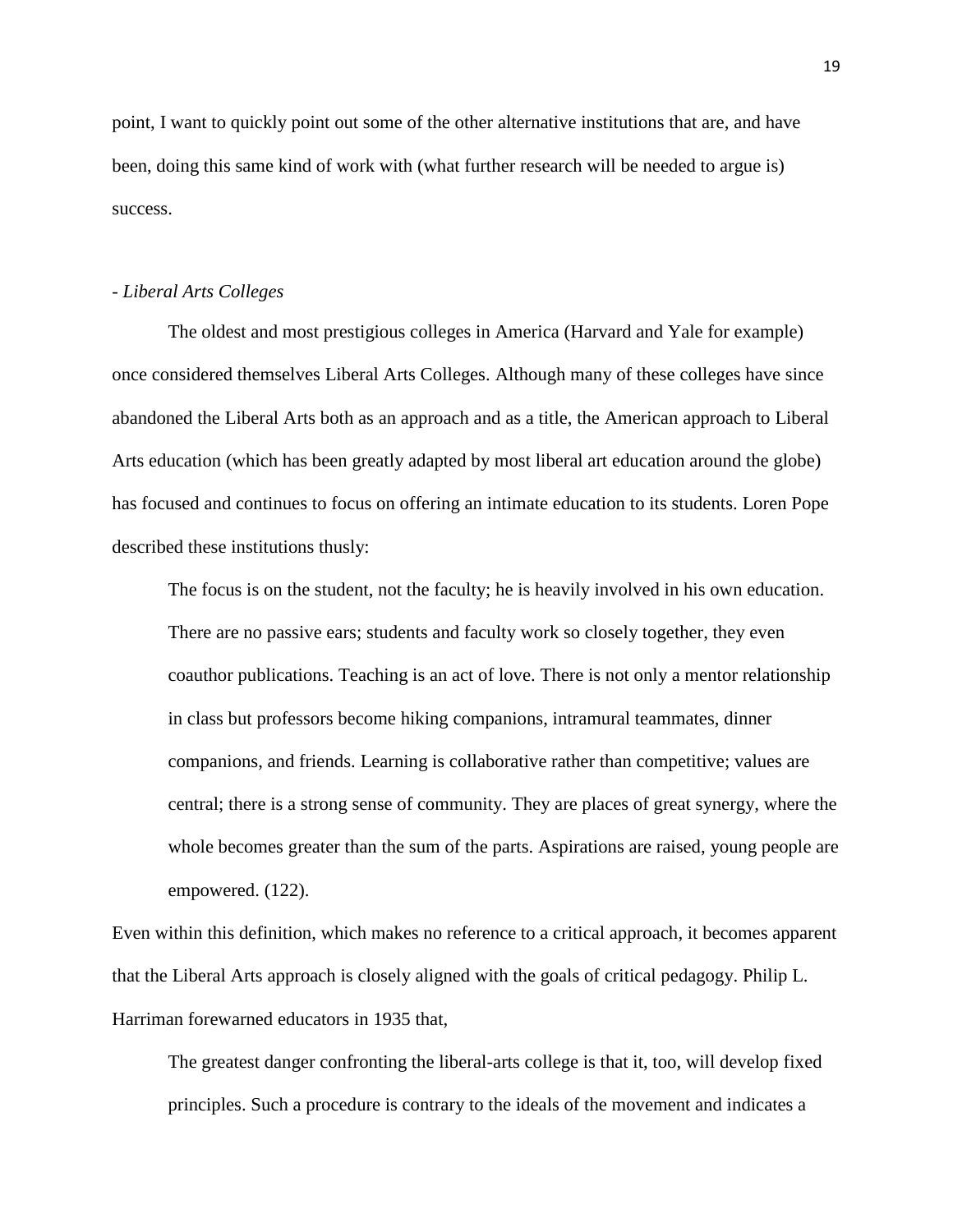failure to profit by the lessons of the history of higher education. The liberal-arts college seeks to give its students the best education to meet the demands of a changing social order. As soon as its ideals crystallize into formal principles and a static curriculum, it then ceases to reflect the spirit of Plato, Alcuin, Hippocrates, Vesalius, and the many other pioneers in progressive education. (64)

Although it is debatable whether or not this prophecy has been met, what is apparent here is the fear of an oppressive and anti-liberating approach to education. Harriman exposed an intrinsic desire to maintain the fluidity of education; the focus on educating the students to meet changing social demands free from solidified values materialized in curriculum. This desire to educate students to be aware of the current critical spectrum alongside the situating of students at the center mirrors the goal of critical pedagogy even here at the birth of the American academy.

## *-Alternative schools (The Highlander School)*

I will define alternative schools as adult-educating institutions that have an origin and exigency vastly different than that of the tier one research institution. Examples of these would be land-grant institutions that were founded in order to specifically educate and advance the uneducated; private religious institutions that were founded on the principles of imparting not only academic knowledge, but moral and spiritual knowledge and practices as well; and culture, ethnicity, race based institutions that seek to empower (not only, but specifically) groups that are and have been othered by the majority. Dale Jacobs says the purpose of the institution is "to empower poor and working class people by helping the draw upon their own experiences to address the particular problems facing their communities" (128). Looking into one such example, the Highlander Folk School, the alignment with the goals of critical pedagogy is again apparent. John M Glen begins his book about Highlander by stating that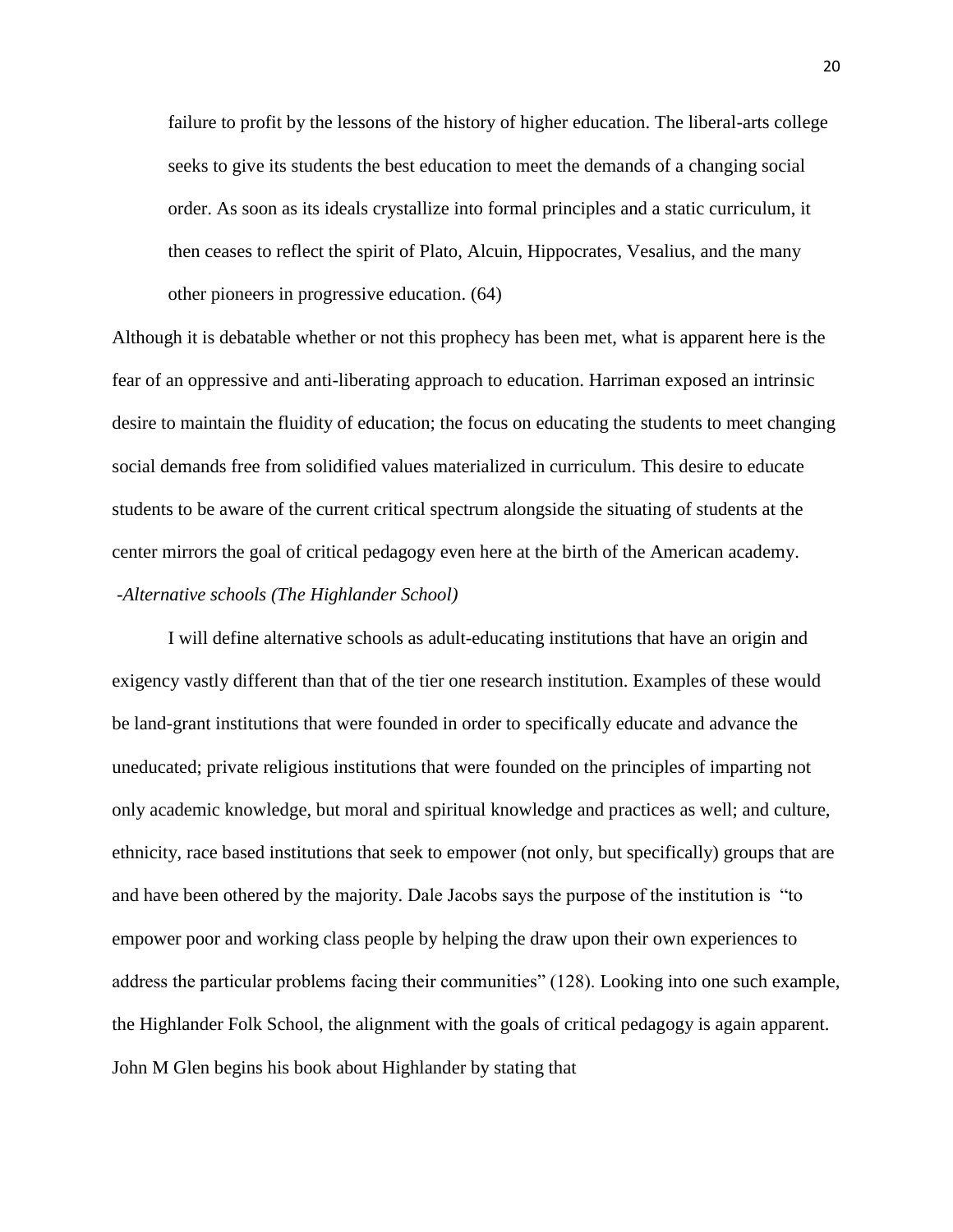The Highlander Folk School was the product of a personal and intellectual odyssey by its cofounder, Myles Falls Horton. During the summer of 1927, while conducting a vacation Bible school in the small Cumberland Plateau town of Ozone, Tennessee, Horton discovered that bringing local adults together to discuss their common concerns and to find their own solutions was a far more effective way to address community problems than a conventional education program. (1)

From its very conception, the focus of the eventual recognized school was the wellbeing, empowerment, and critical awareness of the community. The school spent the fifty years after its founding making large impacts on the local communities and their labor unions, supporting racial integration in the American South, and even educated many of the Civil Rights Leaders, most famous of which was Rosa Parks (Glen 1988). Students at Highlander took classes in music which tended to focus on local folk music, economics which was specifically applied to its application in the local communities for the students and their families, language which sought to understand the Appalachian dialects and their origins, and many other community specific courses. In fact, Glen recorded that "a psychology class was formed after the wife of a neighboring farmer complained about her unruly children [and] a cultural geography class was started after neighbors looked at snapshots taken by Horton and West in Europe" (4. Every aspect, not just of this school, but of many alternative institutions are individualized and optimized to empower the students and the communities of their students. Through engaging in a truly communal practice of education, these institutions value the critical approaches ability to empower students to affect and change communities.

## *- Community/Junior and Vocational/Trade Colleges*

The last type of institution I want to pay homage to is the one that is most accredited today: the Community (or Junior) college. "Community colleges in the United States have been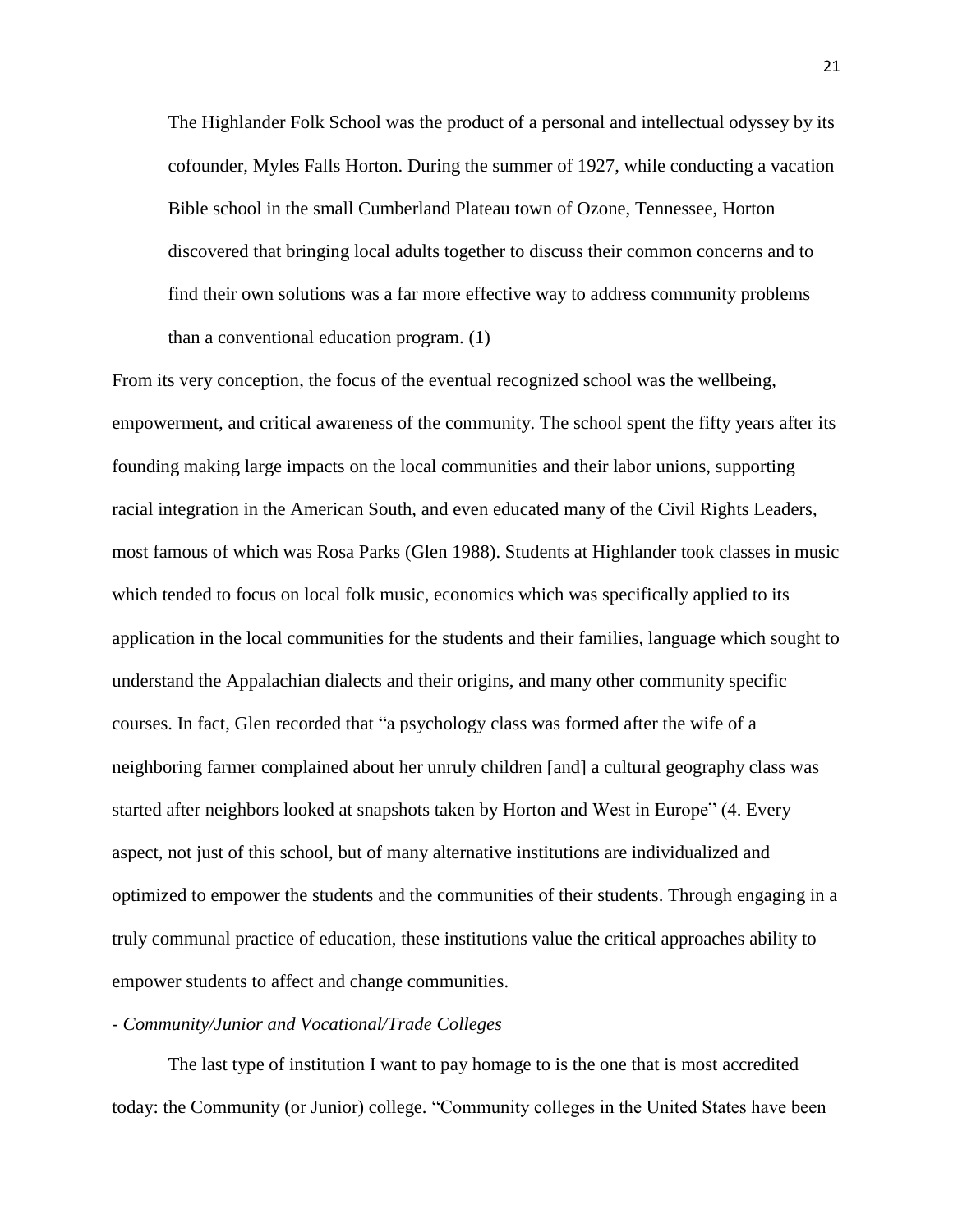described many ways over the years, as 'democracy's college,' the 'open door college,' and the 'people's college'" (Pusser & Levin). Although they date as far back as the turn of the twentieth century, Community Colleges became a major contributor to the education of Americans mostly due to WWII veterans' access to higher education via the G.I. bill. With such a large previously disempowered group suddenly gaining the economic power to attain further education, the higher education system needed a more accessible and practical system that could educate and train a diverse student population. They were, and still are, diverse in that, while some are seeking to "transfer" into a university upon graduation, others are taking advantage of vocational training, and some are testing their aptitude to survive the academic sphere. The accessibility and affordability creates a space in which it is nearly impossible to assume the reason for participation. Pusser and Levin found that "community colleges must enable all students to take their rightful places in the public sphere, and to become critical thinkers and engaged citizens capable of claiming places in the broader political economy and making contributions to the wider society" (Pusser and Levin). This need to be inclusive of "all," create a type of institution that casts a wide net and offers entrances to as many fields as possible as opposed to the largely inaccessible historical existence of "the university." This inclusivity and focus on adapting to the needs of the masses creates a space that is student focused and student empowering.

*- So What?*

The importance of pointing these approaches to education is to make it clear that, although this project will focus solely on Historically Black Colleges and Universities, they are by no means the only marginalized educators nor the only producers of critical education. However, they are one, of an endless multitude, that by their own accounts, successfully achieve the goals that some scholars of "the university" would have us believe are unattainable.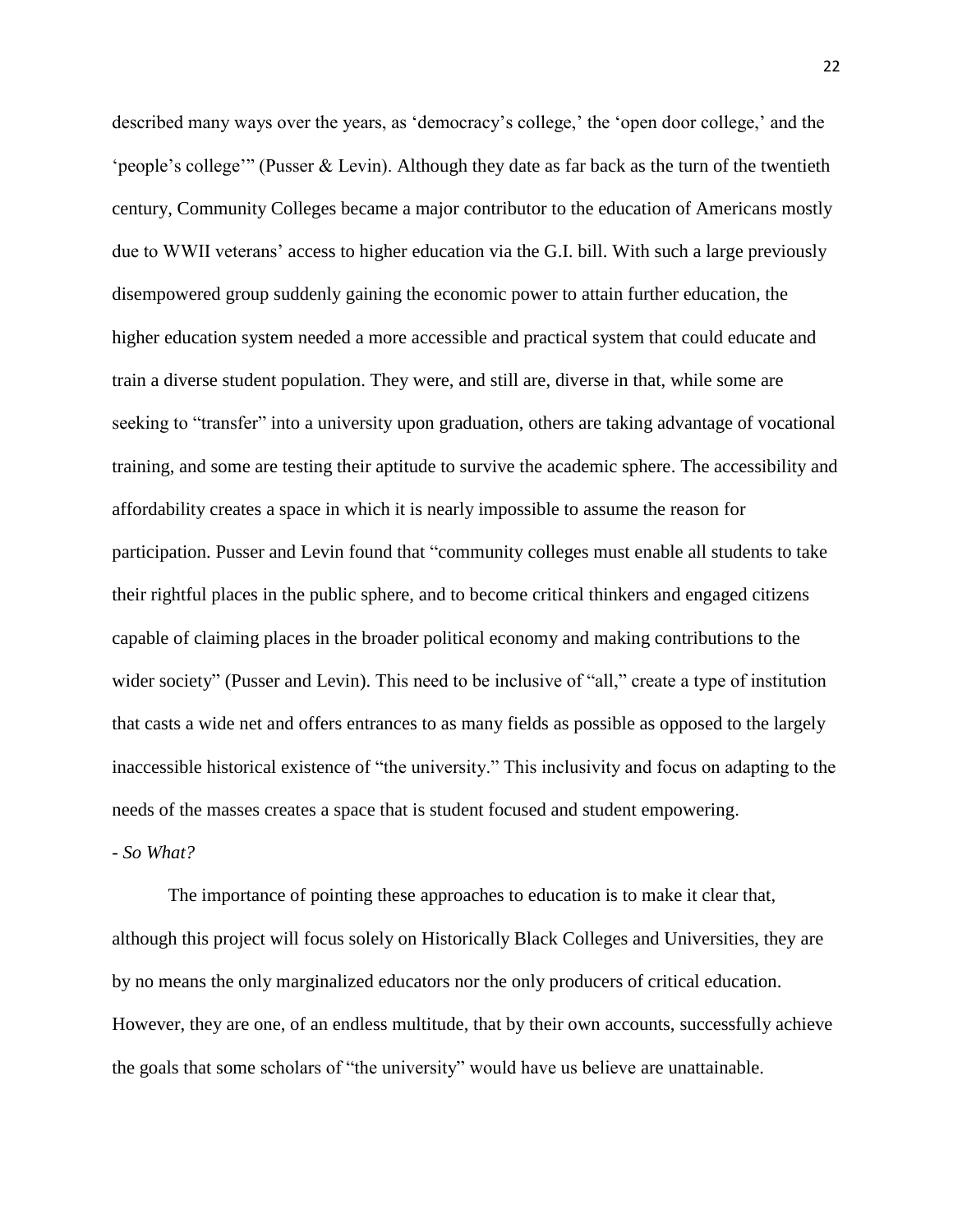Understanding and denouncing this limitation by acknowledging the vastness of the audience of this topic is important because underestimating the size can lead to limiting generalizations about both the participants and possibilities. Because of the exclusion of African American bodies, ideals, and ideas from the majority–from the spaces in which white bodies, ideals, and ideas were being shared, reinforced, and solidified–knowledge of and about Historically Black approaches to education are only now beginning to permeate "major" scholarship. Expediting this process, especially on the topic of educational reform, is crucial because of possible implications (as a result of shared knowledge) on not only the field of critical pedagogy but also the First Year experience, the humanities, and any other classroom/educational space that aspires to the critical.

#### 2.5 The HBCU Approach to Education

This leaves us with the question: Why HBCUs specifically? And here is where I must admit my own bias. As a proud Dillard-ite (an alumni of Dillard University), I have a strong belief in the value of not only my institution, but all HBCUs that have historically strived to critically develop students of color (particularly socio-economically disempowered African-American students). I do believe that a focus on any approach to education identified above could be substituted with my focus on HBCUs and make the same arguments, but it is my personal relationship to the system of Historically Black Colleges and Universities that draws me to these institutions specifically. However, I am not the only person who has acknowledged that "HBCUs have long been developers of minds, purveyors of dreams, and the pipeline to opportunity and success" (Wingate 111).

The origin of the HBCU is wrapped completely in an understanding of the historically racist structure of the American education system. As Louis B. Gallien, Jr. state, "the history of higher education for African Americans in the United States has been one of legal denial, uneven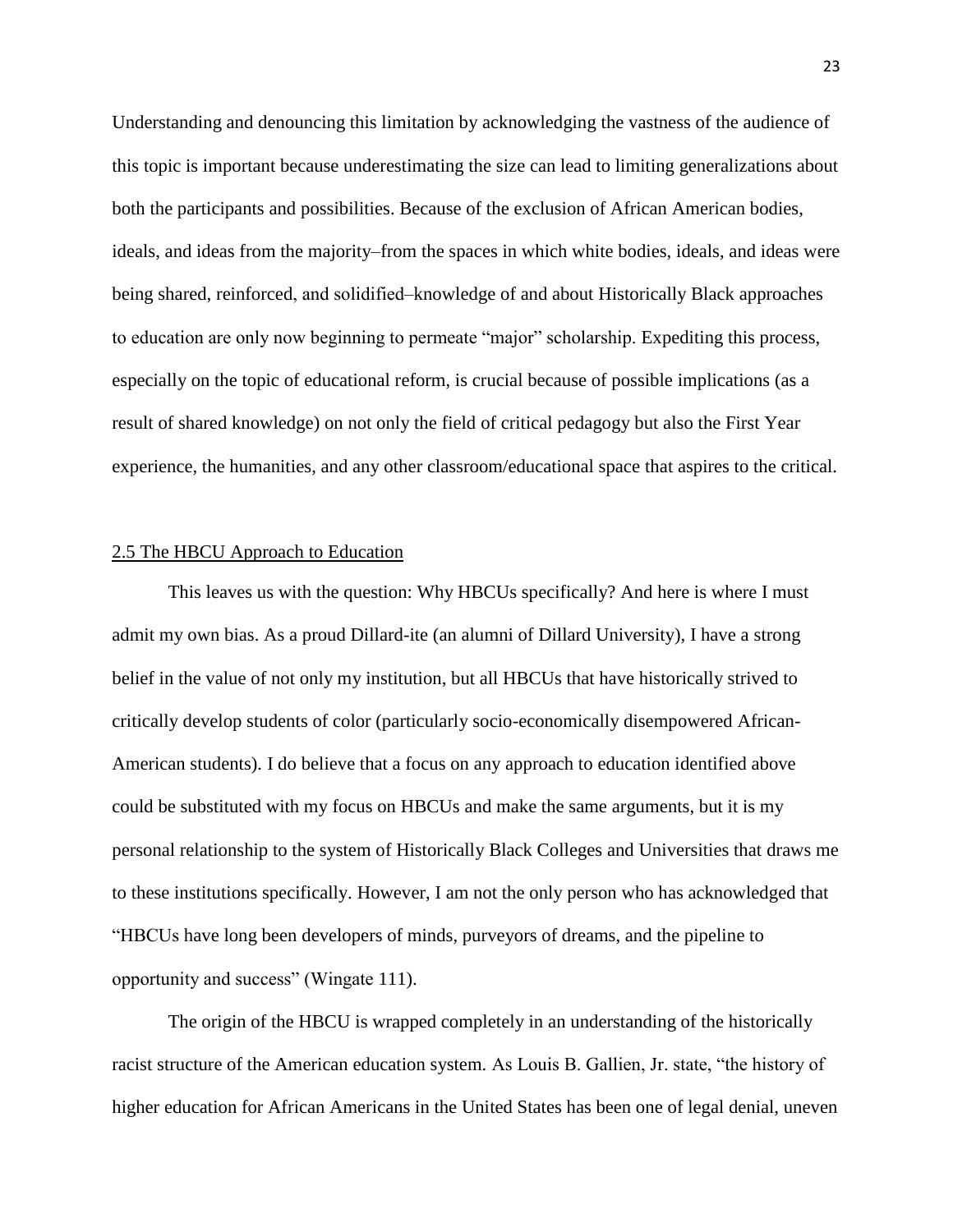access, separate institutions, and recent quarrels over affirmative action" (13). Many HBCUs were founded with federal Land-Grants offered under the Morrill Acts, taking advantage of the post-Civil-War opportunity to educate former slaves (Cook 5). Others, however, were privately founded, often relying on the assistance of the religious<sup>7</sup> institutions that helped found them. Dr. Cook points out that "Private Black colleges and Universities, despite the heavy odds against them and persistent, painful financial burdens and woes, generally survived and succeeded. Many of them are well into their second century of service and contribution to better lives…not only [in] the Black community but also [in] the South, the country, and the world" (6). From the very beginning, HBCUs were emancipatory institutions working outside of the scope of the academy at large, without the influences of other system of education, with a different purpose than other systems of education. While "the university" was focused solely on furthering knowledge amongst the land-owning elite, HBCUs (decades before Dewey's first publication) were focused on using knowledge as an emancipatory tool for the "elite" and "disempowered" alike (Cook 8). As Cook so eloquently puts it:

"In talking about HBCUs as institutions of empowerment and social and historical change, let it be clear that we are not ascribing omniscience to their founders and other original constituencies in terms of what these educational vessels and incubators would become. We are dealing with the evolution and development of institutions, ideas, ideals, expectations, aspirations, and hopes. We are talking about the seeds planted, cultivated, and harvested in the gardens and fields of the continuum of human experience and adventure" (8).

 $\overline{\phantom{a}}$ 

 $<sup>7</sup>$  Dillard University, for example, is a Methodist University.</sup>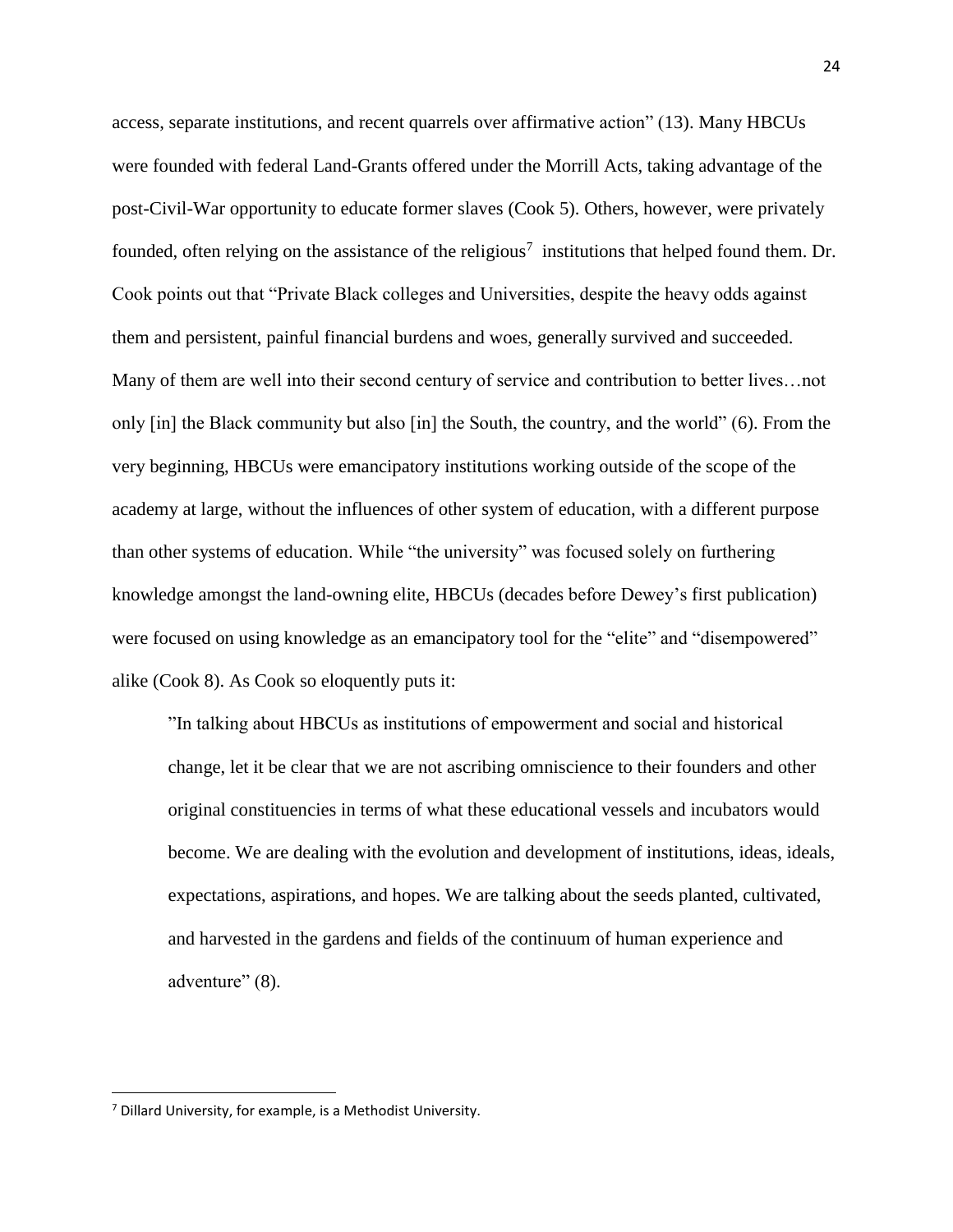This imagery of planting the seeds and working the land captures perfectly the ideals embedded inside of the HBCU's approach to education. These ideals are not only embedded in the theoretical understanding of the approach, but are materialized in text form in what is deemed the HBCU mission.

The missions recorded within the mission statements of various Historically Black Colleges and Universities (HBCU)all have a few things in common, one of which is an attention and dedication to the growth and development of students over and beyond intellect and academics. "While all American higher educational institutions have had as a part of their mission research, teaching, and service, all historically Black institutions have, since their founding, stressed the importance of developing the whole person, intellectually, morally, ethically, and spiritually," according to Elaine Johnson Copeland (53. Unlike the mission statements of many research tier one Predominately White Institutions (PWIs) which have only recently, if at all, mentioned non-academic development of students, examinations of HBCU mission statements have shown that "they are concerned with cultural values, ethics, character development, civic responsibility, leadership, and service to the community" (Copeland 53). The concerns within the HBCU mission statement communicate the mission (the values and goals of the institution) in order to achieve the three main purposes of the mission statement. First, they provide instructions and create borders that define and outline actions that conform to and conflict with institutional ideologies; second, they inspire unity, direction, and purpose for members of the institutions; third, they communicate the historical and current values of the institutions to external constituents (Hartley  $&$  Morphew 456). Using these purposes, we can understand the ways in which mission statements, and the missions they record, guide practice at HBCUs.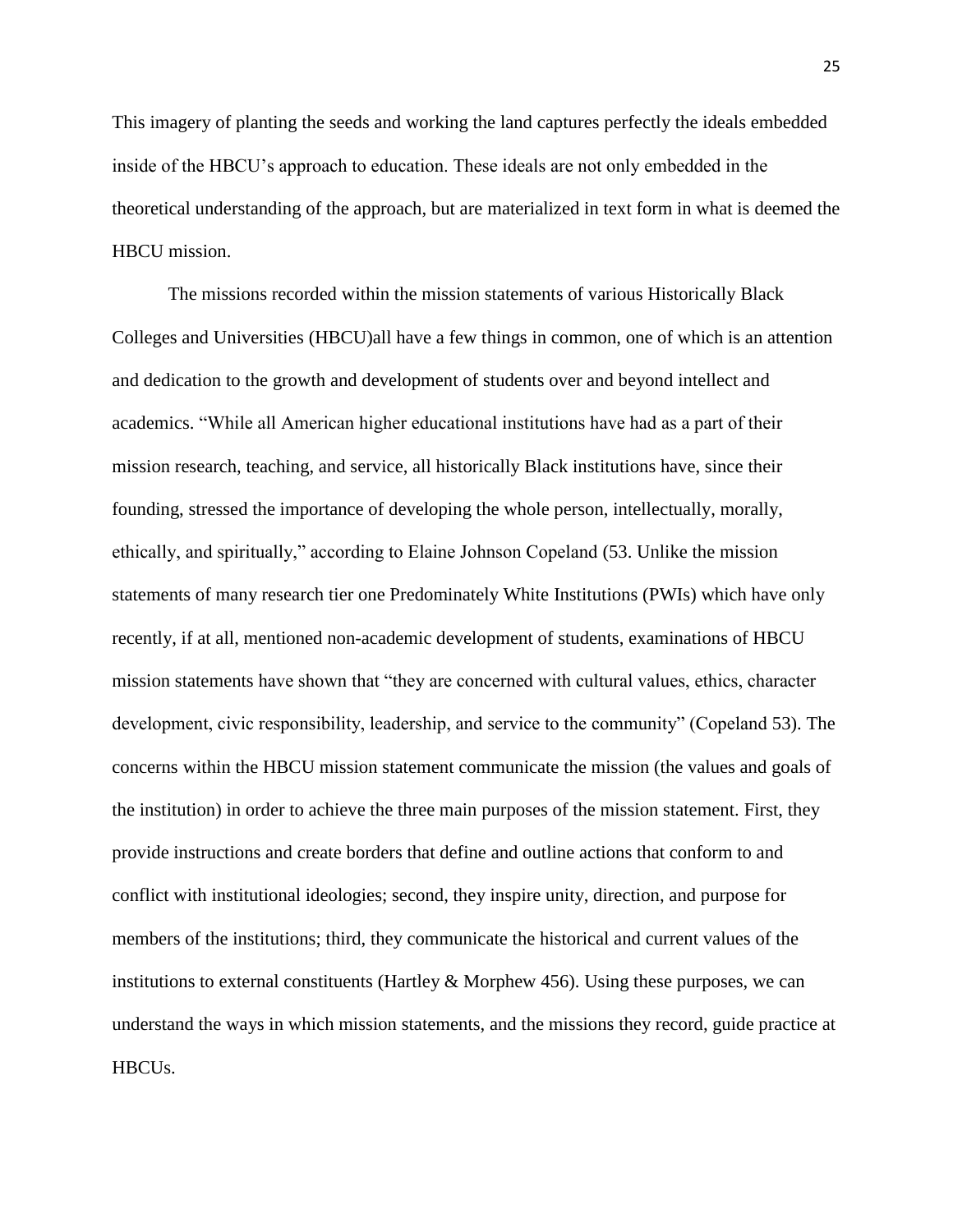Understanding this, however, does not erase the need to validate the use of mission statements as a reliable source of information pertaining to an institution. I will argue that, when investigating HBCUs and their missions, one must take the "glass half-full" approach and see them as instructional and impactful written records of a more abstract mission (Hartley & Morphew 459). This is because the guiding missions of HBCUs effectively function as Giroux's "hidden curriculum" in that they expose the actual content of the education by intentionally including intellectual, moral, ethical, and spiritual, knowledge; they form the student-teacher relationship by encouraging personal and intensive investments in and development of students; and they give meaning to actions based on the cultural context of creating aware and involved students/citizens who focus on community engagement and leadership . The HBCU mission differs from Giroux's definition of the hidden curriculum, however, in that it is visible, apparent, and even heralded, working as active participants in creating the academic atmosphere and community as opposed to passive behind-the-scenes directors. In fact, the "hidden curriculum" is actually not hidden at all within HBCUs, but instead is intentionally at the forefront of the system bringing attention to the inherently political and social structures of not only education, but knowledge itself. In fact, as Henry Ponder (111) puts it, the mission statements of HBCUs have these common themes: fostering leadership, education of the whole person, communication‒oral and written, value of liberal education, knowledge and appreciation of different cultures, service to community, and moral and spiritual values, none of which are explicitly dealing with empirical knowledge, but instead are values and goals that can be applied at will. This is because the inherent understanding of the purpose of the HBCU mission is to create "a culture of ethnic consciousness," which…includes campus orientation, residential experience, student support services, pedagogy, expectations, territorial integrity, and campus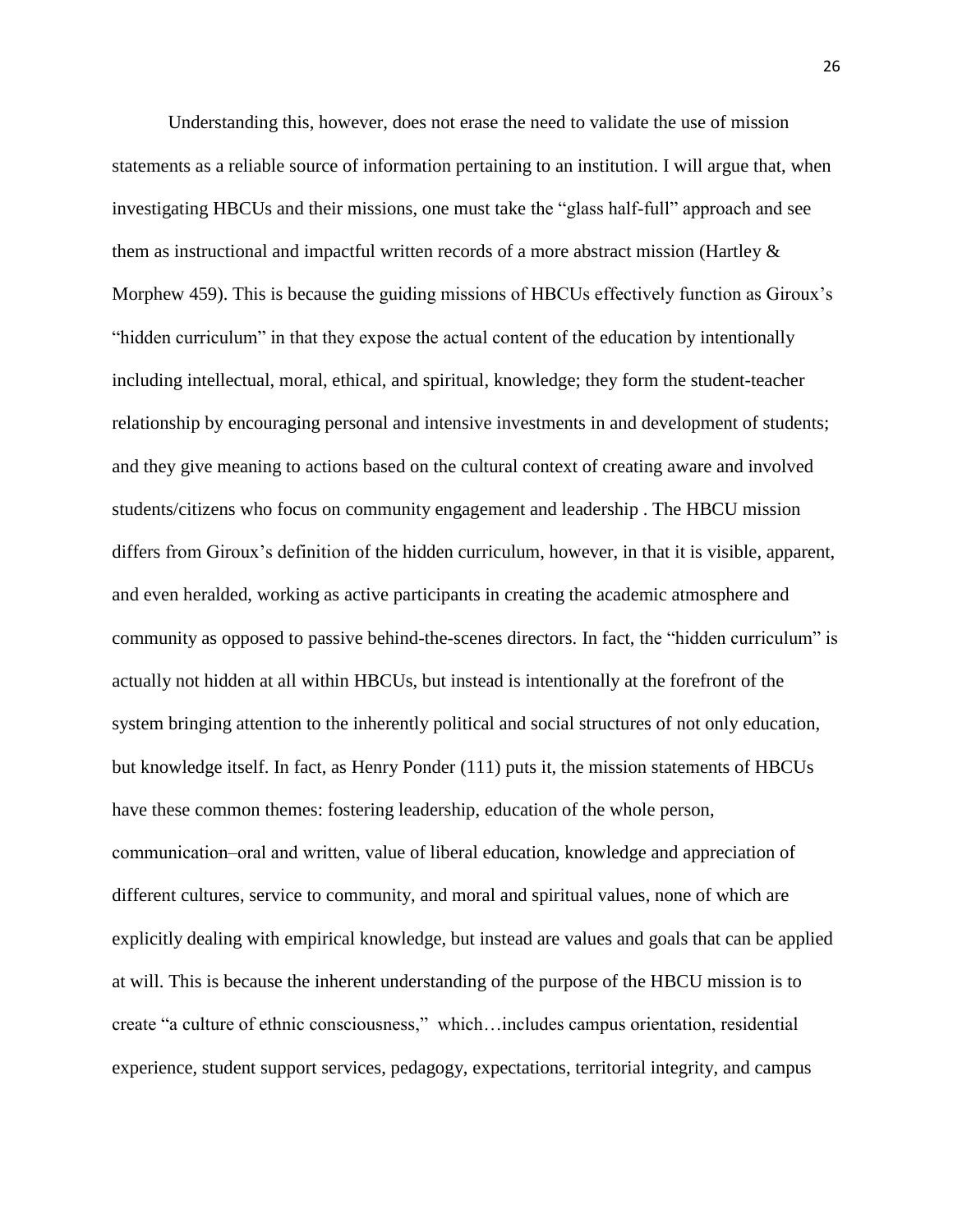leadership" (Shaw 92). All of the research points to HBCUs being foremost focused on student development and growth within every facet of the education process including, but not limited to, administration, pedagogy, and classroom practice as defined within the mission of the institutions.

Enacting this "ethnic consciousness" in the HBCU classroom is a matter of engaging students in what Mary Louise Pratt (91) would call the "contact zone." She defines the contact zone as "social spaces where cultures meet, clash, and grapple with each other, often in contexts of highly asymmetrical relations of power, such as colonialism, slavery, or their aftermaths as they are lived out in many parts of the world today" (Pratt 91). The inherent socio-political nature of an HBCU education necessitates that the classroom at such an institution is a contact zone at all times focusing on and dealing with the cultural aspects of the topic. It goes without saying that the empirical knowledge of the individual course is always present and presented to the class; however, the centralization and preservation of the "humanistic flavor that promotes integrative learning and civic responsibility" is also always present, is equally as important, and is uniformly integrated into every course regardless of department or school at Historically Black Colleges (Shaw 95). Acknowledging that the majority of HBCUs still maintain a predominately Black student population, and that "minority communities possess traditions of cultural appropriation and resistance which have enabled them to engage in [some of] Mary Louise Pratt's... 'literate arts of the contact zone;'" what exists beyond racial homogeneity is the persistence of HBCUs through attention to and understanding of the needs of their student population to create and maintain<sup>8</sup> a system of higher education that not only offers a baccalaureate (and the academic and intellectual knowledge needed to achieve such a degree),

 $\overline{\phantom{a}}$ 

<sup>8</sup> Barring financial difficulties in HBCU maintenance that are mostly out of their control.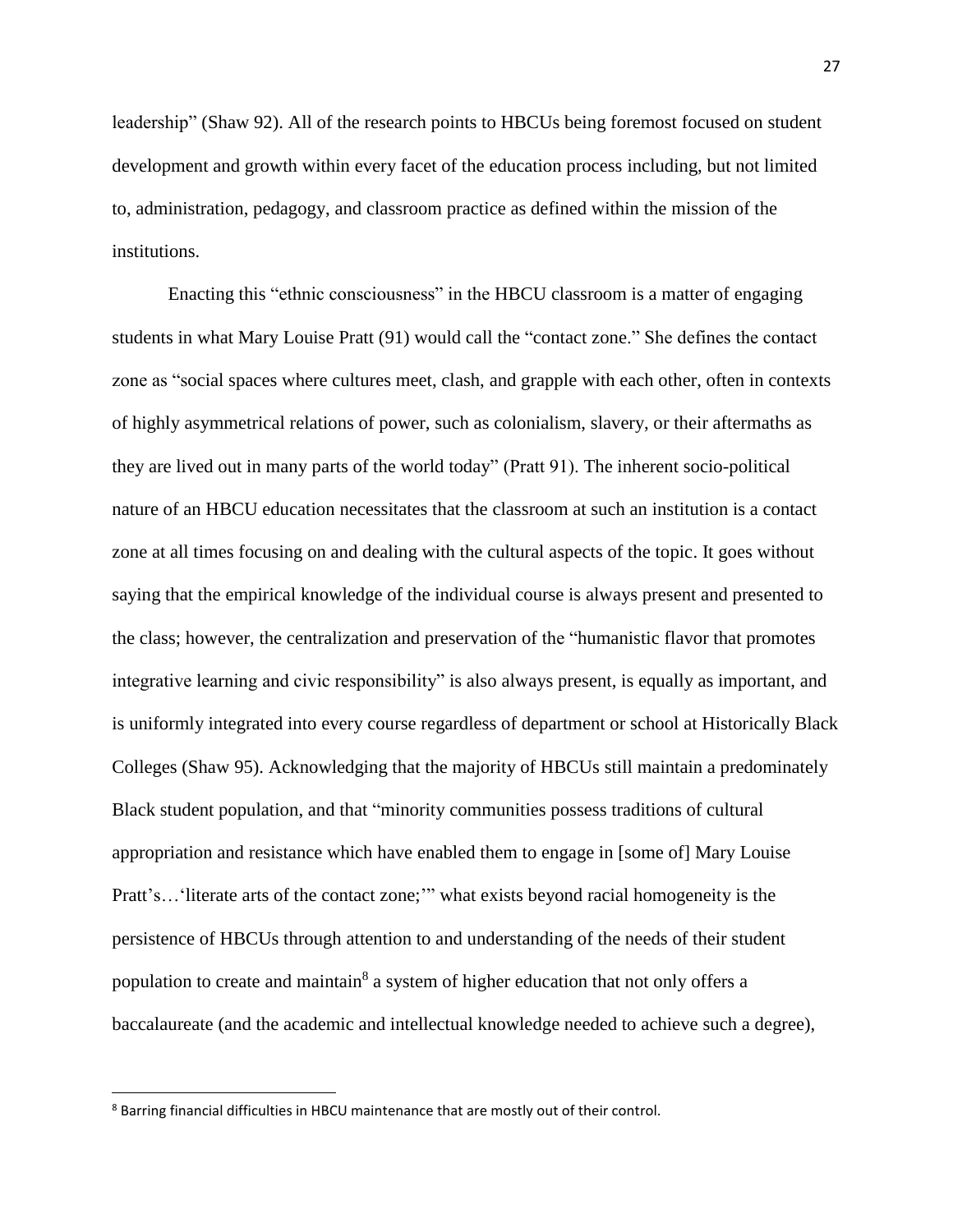but also, a cultural, social, political, spiritual, and moral education that enlightens and empowers critical thinkers, and often, community leaders . The point being, getting to know students and creating an institution that is flexibly built upon the needs of those students is not something afforded to any group, but is a transferable value that has potential to create the critical classroom. HBCUs get to know the cultural, spiritual, and family backgrounds of their students in order to learn more about the needs of their students (Ponder 113). As Ponder puts it,

Today colleges and universities are expected to do more for their students. HBCUs accept this challenge willingly,…they accept students where they are academically and proceed to educate them to the level where they ought to be at graduation. These institutions feel this responsibility to their students, their parents, their alumni, the community, the nation, and the world. (113)

This dedication and feeling of responsibility falls largely on the shoulders of the individuals (usually, but not always instructors) who spend a large chunk of their time building these bonds with the students. These mentors and their practices, to be defined in the next section, are the keys to identifying and understanding the ways in which HBCUs have been effective in achieving the goals of critical pedagogy.

#### 2.6 Mentors and Mentoring at the HBCU

*Research suggests that the more successful African American college students had a mentor (or group of mentors) who encouraged and critique their work and followed them through their graduate school experience and beyond…African American students continuously maintain that they respond best to professors who care about them. This feeling of care and concern is a serious issue in the retention and eventual graduation rate of African American students across the country. (Gallien, 2005, p 9-10)*

I start with Gallien's words because I think it's important to begin with an understanding that the practice of mentorship at HBCUs is more than an academic and intellectual endeavor. It is an act of affect and emotion, of dedication and sacrifice, and of community building and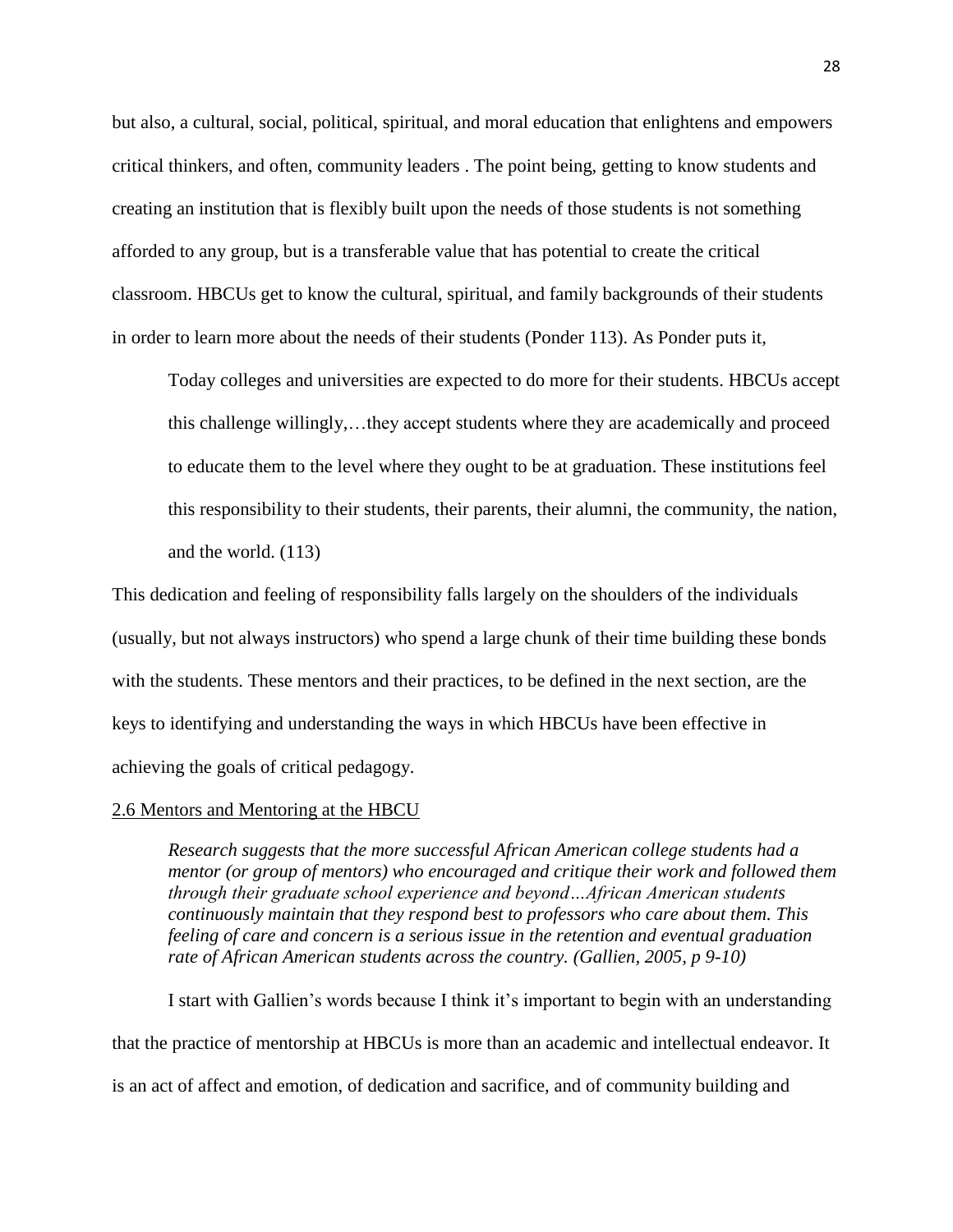preservation. Much like Freire's *Pedagogy of the Oppressed* focused on elements such as love, faith, trust, and belief, the HBCU mentor operates to make better the academic, intellectual, social, spiritual, and emotional student, what is commonly referred to as "the whole person/student" in HBCU scholarship. Before discussing how this is done, I want to first examine where these ideals originate and on what frameworks they are built.

As a way to respond to the aforementioned critique of critical approaches' lack of theoretical framing, I will briefly discuss the three pan-African frameworks that are present in the act of mentoring. The first is the concept of "othermothering." Othermothering is the action when members of an oppressed community care for and nurture non-related younger and/or less experienced members of the community as if they were family or children (Mawhinney 214). Othermothering is often associated with minority and otherwise oppressed women who have children of their own, but is enacted by other non-female and non-mother members as well. As Mawhinney (212) records, "the concept of othermothering grew out of a survival mechanism during slavery when children and biological parents were separated at auction, and 'fictive kin' would take on mothering responsibilities for the orphaned children." This practice has not only survived within local and familial communities, but has embedded itself in many African-American spaces such as the Black church and HBCUs. It has been not only an applicable approach to the student teacher relationship at HBCUs, and has never gotten the backlash in these spaces that it has in the mainstream academic sphere. As made apparent by Mawhinney's (217) five expectations of the HBCU teacher, HBCUs embrace and even, to the point of expectance, a sense of closeness and caring. These five expectations are as follows:

> **1. Pedagogical Commitment**. The teacher's role is to insure that learning is occurring in the classroom. There is a commitment to providing extended time and care in creating lessons, while also setting high and achievable academic standards.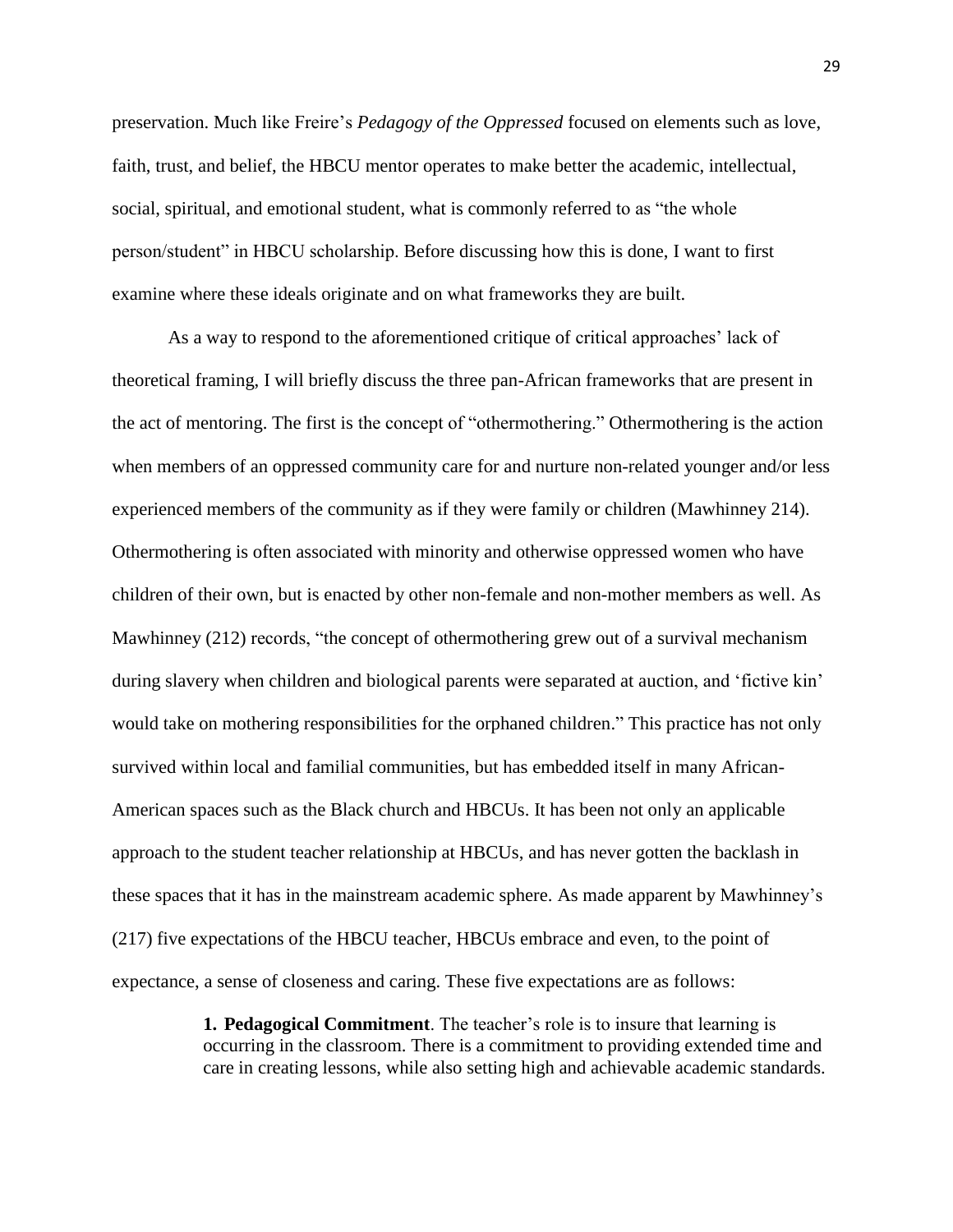**2. Relatedness**. Similar to Vogt's (2002) work, relatedness is the approachability of the teacher and providing time for building the relationship. In my case of othermothering, race plays an added role of relatability.

**3. Advocacy**. Often connected to relatedness, advocacy is the teacher being the voice for the student when needed.

**4. Expression of Care**. The teacher shows care of the student and the relationship through emotional and physical expression. Emotional expression is through providing genuine praise. Physical expression is through giving hugs when needed, connected to Vogt's (2002) definition of a cuddly teacher.

**5. Financial**. The teacher providing the resources needed for the student. This can be for support inside and outside the classroom.

Even with these five lofty expectations of the teachers, only one expectation is held of the student which is "academic commitment" (Mawhinney 212). This misaligned level of effort is supposed to mimic that of the parent and child in which one party clearly exerts drastically more effort and energy into the relationship. This framework allows for approaches that are understanding and accepting of flaws, deficiencies, struggles, shortcomings, unpreparedness, and ignorance so long as they are coupled with commitment and effort. At the same time, the looseness of students only being held accountable for one goal means a strict adherence to that goal with possible consequences of disappointment and disapproval, factors that are only disciplinary in close "mothering" relationships. If the student fulfills their expectation of commitment and effort, then the mentor takes upon themselves everything else to fill whatever gaps stand between the student and their potential growth and goals.

The second framework is village pedagogy. According to Otto D. Harris (337), a village pedagogy occurs when "the members of the community have mutual commitments, celebrations with one another, shared heritage, and relationships beyond the classroom." Unlike othermothering, this is no more taxing on any one member, but instead is the framework by which communities seek, create, work towards, and celebrate racial, cultural, and any other relational unifying qualities. HBCUs specifically, create this village pedagogy "by carrying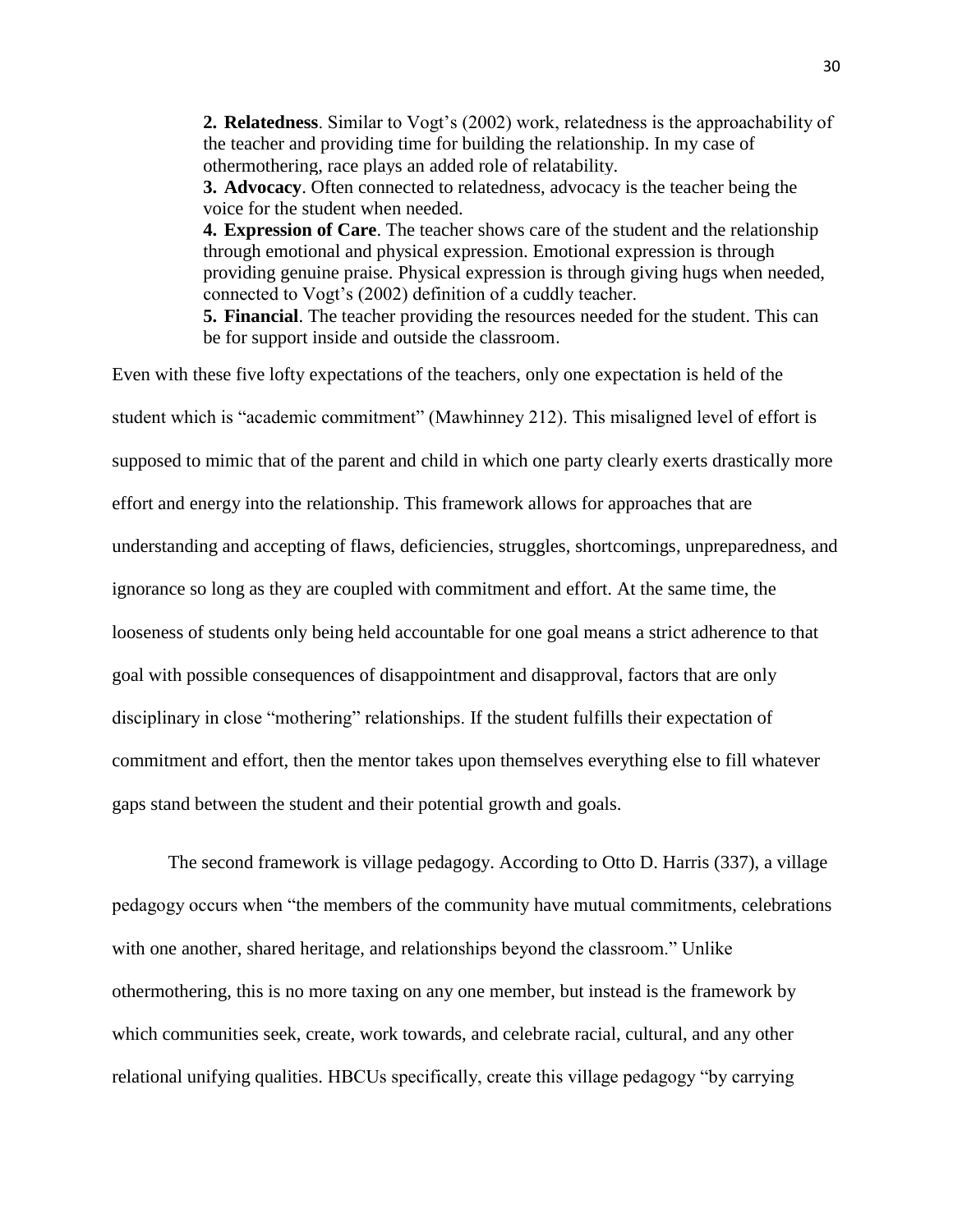out…collective missions" that "contribute to the progression of Black community, Black culture, and Black life" (Harris 339). Through this, mentors at HBCUs are able to create a community, a network that both cares for, hold accountable, and celebrates others connected. This is important in creating the spaces in which individuality, as well as community expectations and participation are made clear, practiced, experienced, and celebrated.

Lastly, is Kufundisha, the Swahili word meaning "to teach." This framework was first employed as a means to outline approaches to teaching Black Studies. Neville and Cha-Jua were able to succinctly summarize the seven components of the Kufundisha Model for Black Studies Pedagogy<sup>9</sup> in which they break down its initial approach for the singular subject. In this breakdown, Neville and Cha-Jua explain that Kufundisha is the framework in which instructors, based on a combination of African-centered pedagogy and critical pedagogy,

Make explicit their teaching philosophies and also the goals and objectives of the discipline and course. Kufundisha contends that Black Studies instructors should use a variety of teaching techniques to explore the similarity and diversity of Africandescended people. The model encourages instructors to infuse issues of race, nationality, class, and gender throughout the teaching process, from construction of the syllabus to evaluating and revising the course. (448)

While specific to a single study, the core ideals within this approach can be universally applied. In fact, Monica White is able to make the topic more global by applying the framework to another topic—sociology—but also, the HBCU system. She acknowledges that—

 $\overline{\phantom{a}}$ 

<sup>&</sup>lt;sup>9</sup> See appendix 1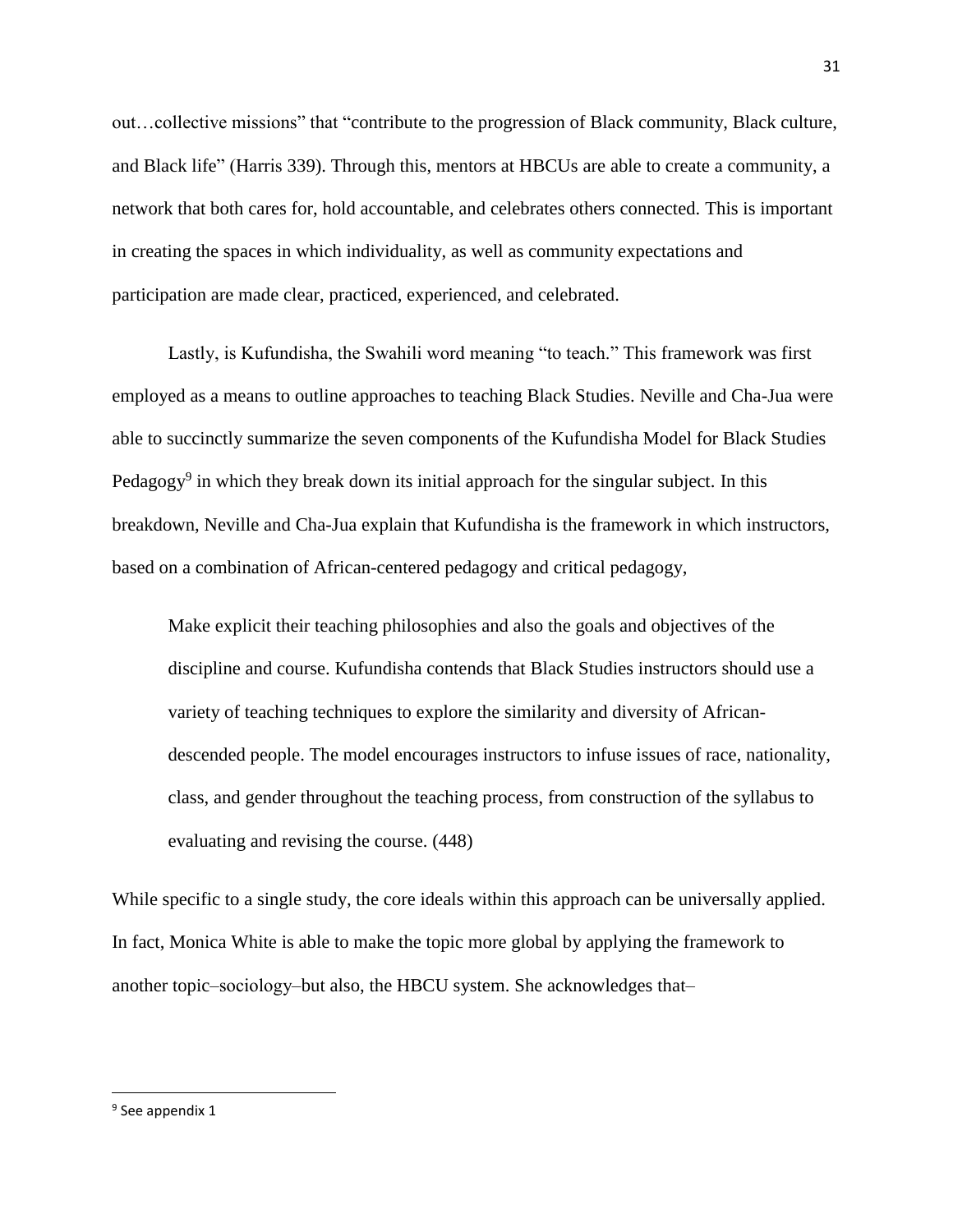By taking into consideration the social characteristics of the student population,

Kufundisha models an egalitarian student/teacher relationship and includes components that address classroom dynamics such as learning environment, teaching philosophy, methods of instruction and evaluation, and selection of texts and readings (White 387).

White continues in showing that practices based in Kufundisha provide "valuable insight on the relevance of student identity on radical teaching pedagogies in ways that encourage social change" (450). She argues that models based in Kufundisha emphasize "the search for ways to empower students, to raise levels of consciousness, and to find ways to combine theory with social action or praxis (White 383). This approach, to create a classroom that affects not only student's knowledge of topical information, but also pushes for political, social, and communal involvement is the heart of Kufundisha. The goal of applying this framework is for mentors to encourage involvement and empower students to challenge and change that status quo. This is essentially how mentor and mentorship survives, each generation sacrificing and mentoring as it had been done for them.

What, then, is involved in mentoring? How does one enact a practice that is framed by the three aforementioned frameworks? How does mentoring empower students, develop critical awareness in them, and encourage them to become engaged in their communities? To answer these, I will start with a short anecdote. On the day that my thesis advisor gave me the go-ahead on this project, I made three calls, the second I got home. The first, of course, was my mother, and the third was one of my undergraduate mentors. In both conversations, they were proud, had questions, and wished me good look. The second call, however, to my other mentor, went a little different. Upon learning my topic, he not only congratulated me and told me it was good work, but began to vent his frustrations about teaching at Predominately White Institutions. He voiced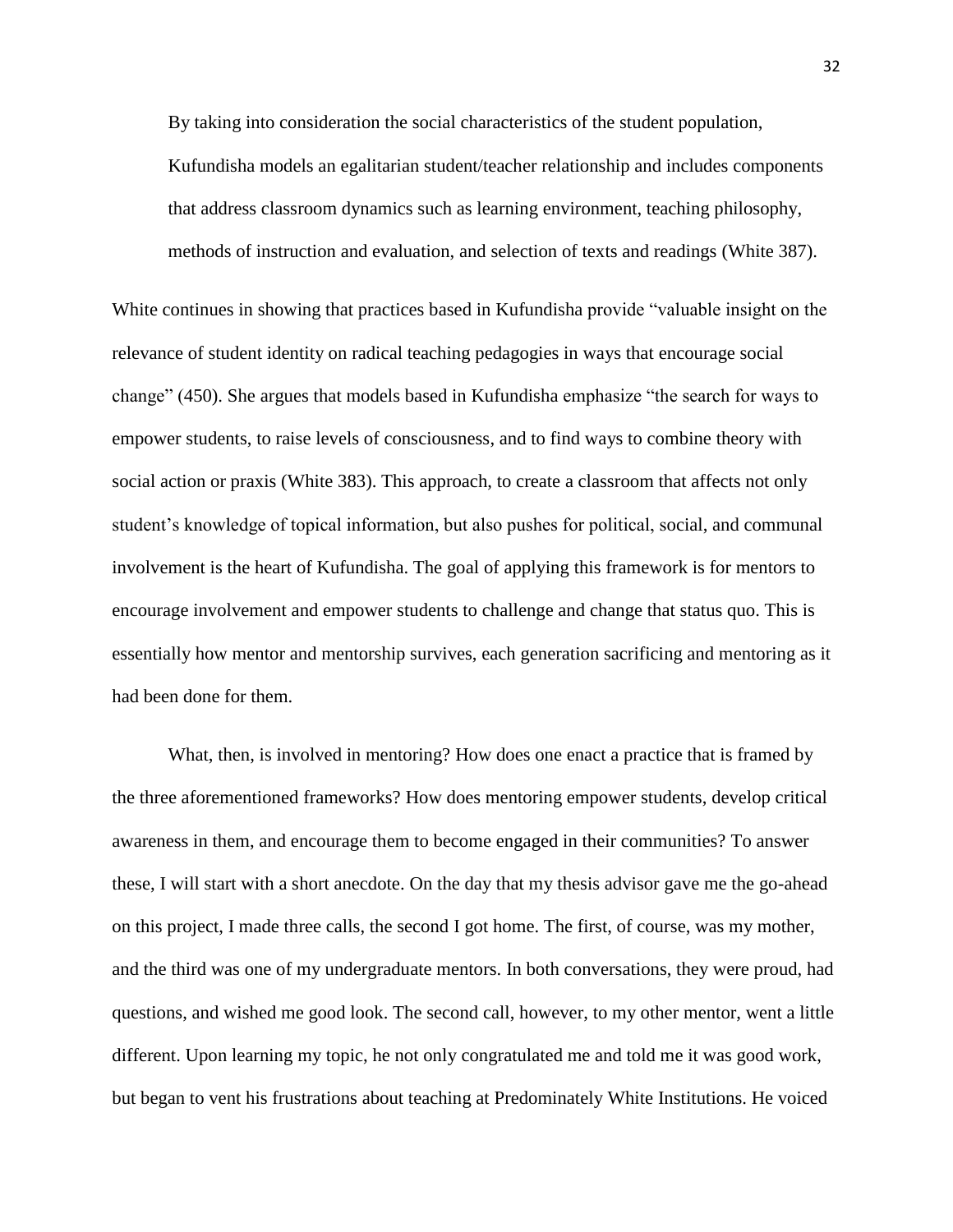frustrations because of the limitations he hit, the barriers and walls that existed that were not as prevalent at HBCUs. He named the major difference in teaching styles by simply saying this, "At an HBCU you can care." This story answers the questions in that a mentor is different from an instructor, or a teacher, or an advisor, in that mentorship necessitates care. That is not to say that non-mentoring teachers do not care, but instead that they sometimes can't care, and often (at research tier one PWIs) are not given incentive, time, space, or support to care in the same ways that HBCU mentors can. Mentors at the HBCU "foster[] pride, inspiration, and encouragement... [they] expand hope and confidence by students' association with achievers" (Craig 103). That is to say, there is no directly identifiable difference in mentoring at HBCUs from any other location except that the institutional exigency creates a space in which mentoring is not an option for some teachers, but is the understood expectation for all members of the communal body.

Basing their practices off of the Igbo and Yoruba proverb "it takes a village to raise a child," mentors in the HBCU are not only instructors, but can be "administration, faculty, staff, alumni, and community people who take a personal interest in individual in individual students" as a means to form familial extensions (Davis Jr. 45). These mentors often meet with students one-on-one in unstructured, low risk, and familiar spaces in order to make their presence available and raise their chances of making a lasting impact; that is to motivate, encourage, challenge, or change a student by means of being present and available when needed (Davis Jr. 2006). This often requires that faculty members have office hours well beyond the norm and that advisors, administrators, staff, and the like are available at times that could be considered absurd by some (Ponder 121). It also often means that faculty members are available after class, after hours, and on weekends to be there for a student that is working towards growth and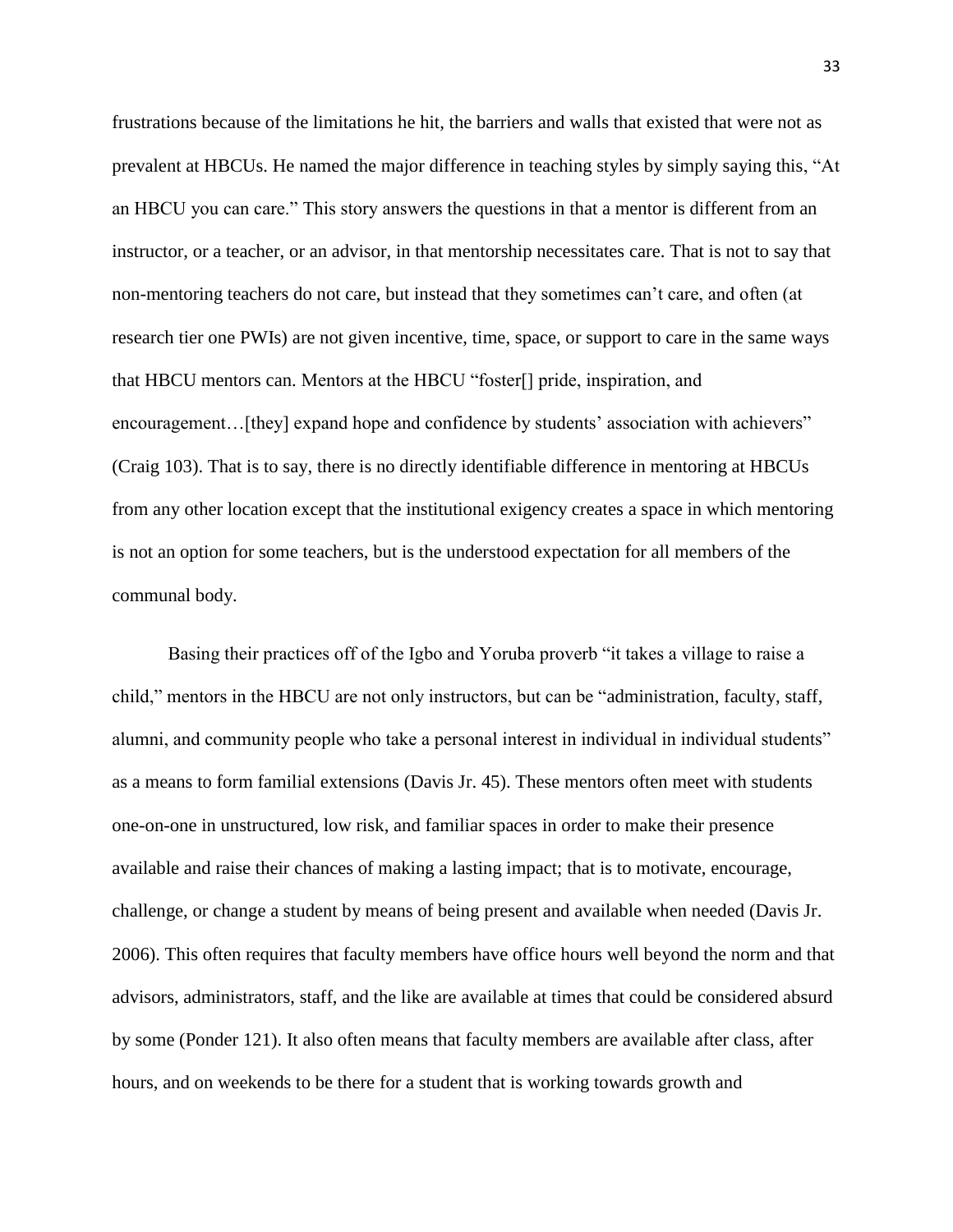development (Ponder 121). While research is important at HBCUs, mentoring often means putting teaching well before research obligations and seeing teaching, mentoring, and developing minds as the main priority (Ponder 121). According to the few quantitative studies done on HBCU mentorship, it is effective in making students feel cared for and is effective in aiding in graduation and retention rates of predominately African-American students . That being said, with the focus of these institutions on critical knowledge, empowerment, and community engagement, one must assume that these ideals are being transferred with all other knowledge at HBCUs. If HBCUs are sites in which critical and community engagement are frequent topics and practices, and mentorship is a common pedagogical practice at HBCUs, then mentorship must aid in the production of the critical, moral, ethical, and all other alternative knowledge that HBCUs teach.

Seeing that studies have identified and defined mentorship as an act of caring, availability, relatability, familiarity, and closeness; have argued that students perceive these as care, effort, and devotion; and have correlated this perception with a likelihood of graduation and retention, what must come next is a study that seeks to identify how the goals of critical pedagogy are being achieved (i.e. how students are being empowered, encouraged to engage communities, and how they are developing critical awareness and knowledge). The research shows that these ideals are not only important to critical pedagogues, but also are crucial to the HBCU. The research also shows that HBCUs are frequent sites of mentoring. This study will seek to synthesize these previous two ideas to identify the ways in which mentorship allows mentors to achieve the goals of critical pedagogy at HBCUs.

## **3. Testimonies**

#### 3.1 The Approach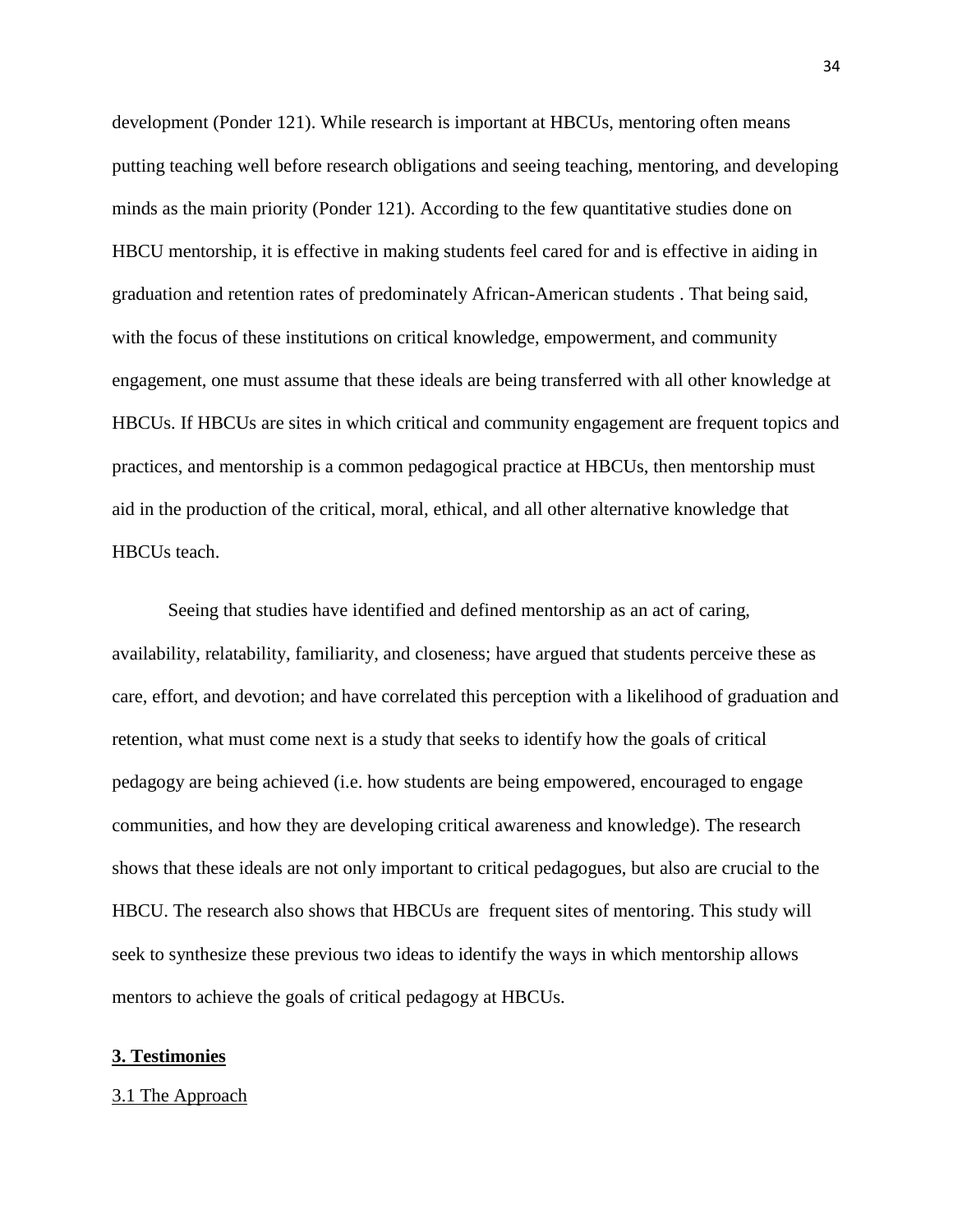In order to identify the ways in which an institutional focus on mentorship allows, and even encourages, instructors to mentor in order to achieve the goals of critical pedagogy at HBCUs, I chose to collect the stories of HBCU alumni. In asking them to share their experiences of their undergraduate institutions, my aim was to give these alumni the space and opportunity to testify<sup>10</sup>; to recollect whether or not and how their institution utilized the tool of mentorship similarly to the way I, using the secondary sources provided, have presented it. I wanted to get at the key questions: How do HBCU alumni remember their experience? Who/what do they remember as making the largest impact(s)? Within these impacts, the hypothesis is that the alumni would identify the ways in which their mentors helped them to feel empowered, critically aware, and an actively engaged member of their communities. Aside from the academic knowledge necessary to successfully matriculate, what did they gain from their experience at the institution? And how, if at all, has attending an HBCU affected their personal growth and/or development? In exploring these testimonies, I aim to highlight what the sharers perceive has been achieved at HBCUs (aside from, but in conjuncture with, an academic education) that is congruent with the mission of educating the "whole" person. I also aim to identify the ways in which this approach was or was not understood as central to, or ingrained within the HBCU experience at their particular universities. Understanding that empirically proving HBCU mentorship to be an effective tool that is utilized with success would take further research, I instead aim to investigate what has been achieved through the use of a particular approach to mentorship at HBCUs in the cases of these testifiers. Specifically, I am seeking to identify if

l

 $10$  I use the term testify in the religious usage and not the legal. This distinction is important because it illuminates the core desire: to capture a remembrance of an experience that is spiritual. Not spiritual in the way of being metaphysical (although the secondary sources have already argued that HBCUs are rooted in religion and spirituality), but instead spiritual in that it is an experience that transcends the surface existence and exposes that which cannot be seen or explained, only felt.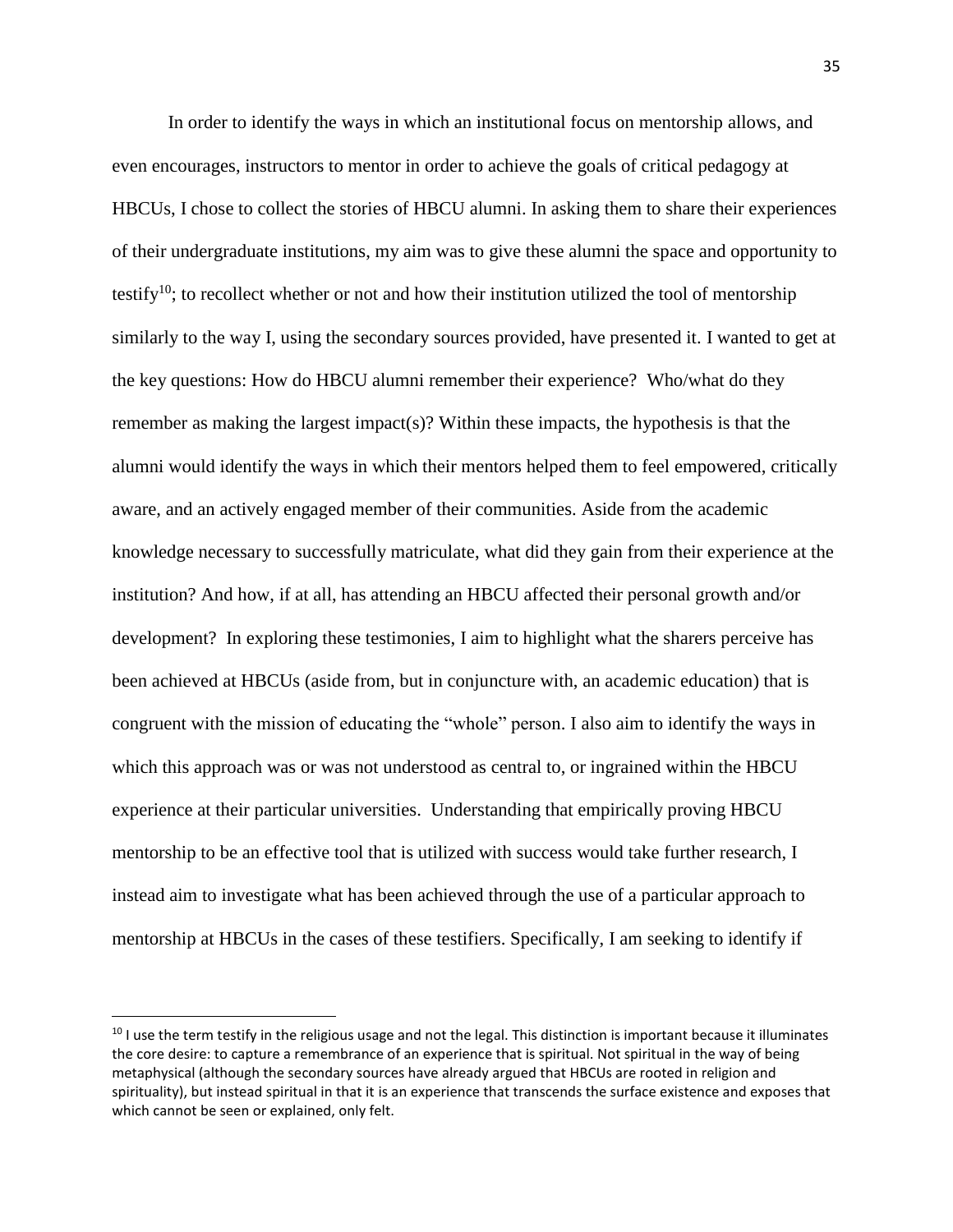alumni of HBCUs credit their institutions with affecting their perception of themselves as critically aware learners, their service to their communities academic or otherwise, and their empowerment as students, learners, and alumni. Through recording testimonies (asking alumni to identify how their individual institutions influenced, or attempted to influence, them, and to identify what, if anything, they embodied from those influences), we can develop an understanding of how this non-traditional approach to education has functioned (or failed to) in the cases of those who were potentially mentored at a Historically Black Colleges.

The group of potential mentees who contributed to this collection of experiences is comprised of five alumni who attended five different HBCUs located in various regions of the United States. They were selected based upon who responded to a call for interview participants that was disseminated through social media, email chain, and word-of-mouth. Although more than five people were interested in participating, only five were chosen because they were the first to sign and return their consent forms from any one university, as the aim was to avoid multiple representations of any single institution. Therefore, the only stipulations for selection were that they had graduated from a historically black institution different from the ones already represented. Each member of this group has attended, matriculated through, and graduated from an HBCU between the years 2000 and 2015. Because of the minor stipulations for participation, there is a great diversity in the collection including gender, nation of origin, field of study, previous knowledge and/or experience with HBCUs, etc. All participants were, however, people of color as are the vast majority<sup>11</sup> of HBCU students and alumni. Exposing the diversity of this group, however, only enhances the plausibility of the HBCU system and its tools and approaches

 $\overline{\phantom{a}}$ 

 $11$  I say this while still acknowledging that some particular HBCUs (none of which are represented in my group of participants) are historically Black but are no longer predominately attended by Black students. This does not change the statistical fact, but, is necessary to introduce in that it highlights the diversity of these institutions.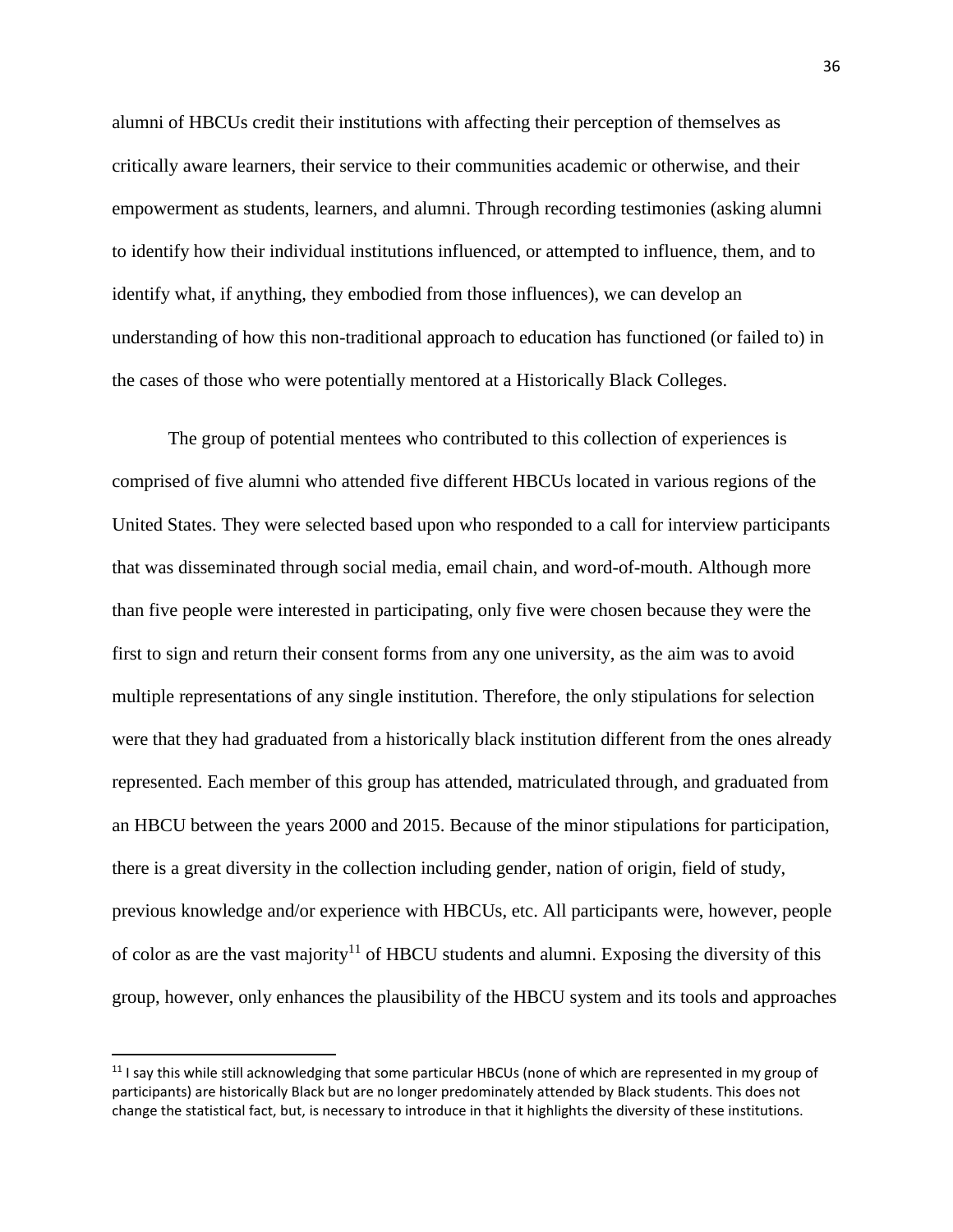as being the catalyzing variables in creating any consensus amongst participants. Below are

succinct bios of the five alumni<sup>12</sup>:

| Tony  | Attended Hampton University, located in Hampton, Virginia, from 2011-2015. He is      |
|-------|---------------------------------------------------------------------------------------|
|       | originally from Trinidad but relocated to the United States in 2011 shortly before he |
|       | began his studies at Hampton. Tony is currently a graduate student at the University  |
|       | of Kansas.                                                                            |
| Diana | Attended Albany State University, located in Albany, Georgia, from 2000-2004. She     |
|       | grew up in Albany and is the daughter of two Albany State University Alumni. She      |
|       | describes herself as being a child of the University, having had close scholarly,     |
|       | familial, and community relationship with many members of the faculty and             |
|       | administration throughout her life. Diana has since attended and graduated from the   |
|       | University of Georgia with a degree in Law.                                           |
| Kal   | Attended Southern University A&M, located in Baton Rouge, Louisiana, from 2000-       |
|       | 2006. He has since received his Masters from Louisiana State University and is        |
|       | working on his Ph.D. from the same. Kal's graduate studies have been focused on the   |
|       | productive nature of Black leadership using the mentors of his alma mater as his      |
|       | study's participants.                                                                 |
| Ororo | Attended Morgan State University, located in Baltimore, Maryland, from 2011-2015.     |
|       | She is currently seeking her Masters from Purdue University.                          |
| Kurt  | Attended Dillard University, located in New Orleans, Louisiana, from 2006-2010. He    |
|       | has since received his masters from the University of Massachusetts, Amherst, and is  |
|       | working on his Ph.D. from Cornell University.                                         |

As I myself am a HBCU alumni (having graduated from Dillard University in 2014), I will also use my own experience within this approach. I will be introducing my voice as both interviewer asking others to share their stories, and as one with a testimony to the successes and failures of the HBCU system.

To evaluate the success or failure of mentorship in achieving what I have hypothesized, a

list of questions was drafted that would allow for the participants to comment on their

 $\overline{\phantom{a}}$ 

<sup>12</sup> Pseudonyms used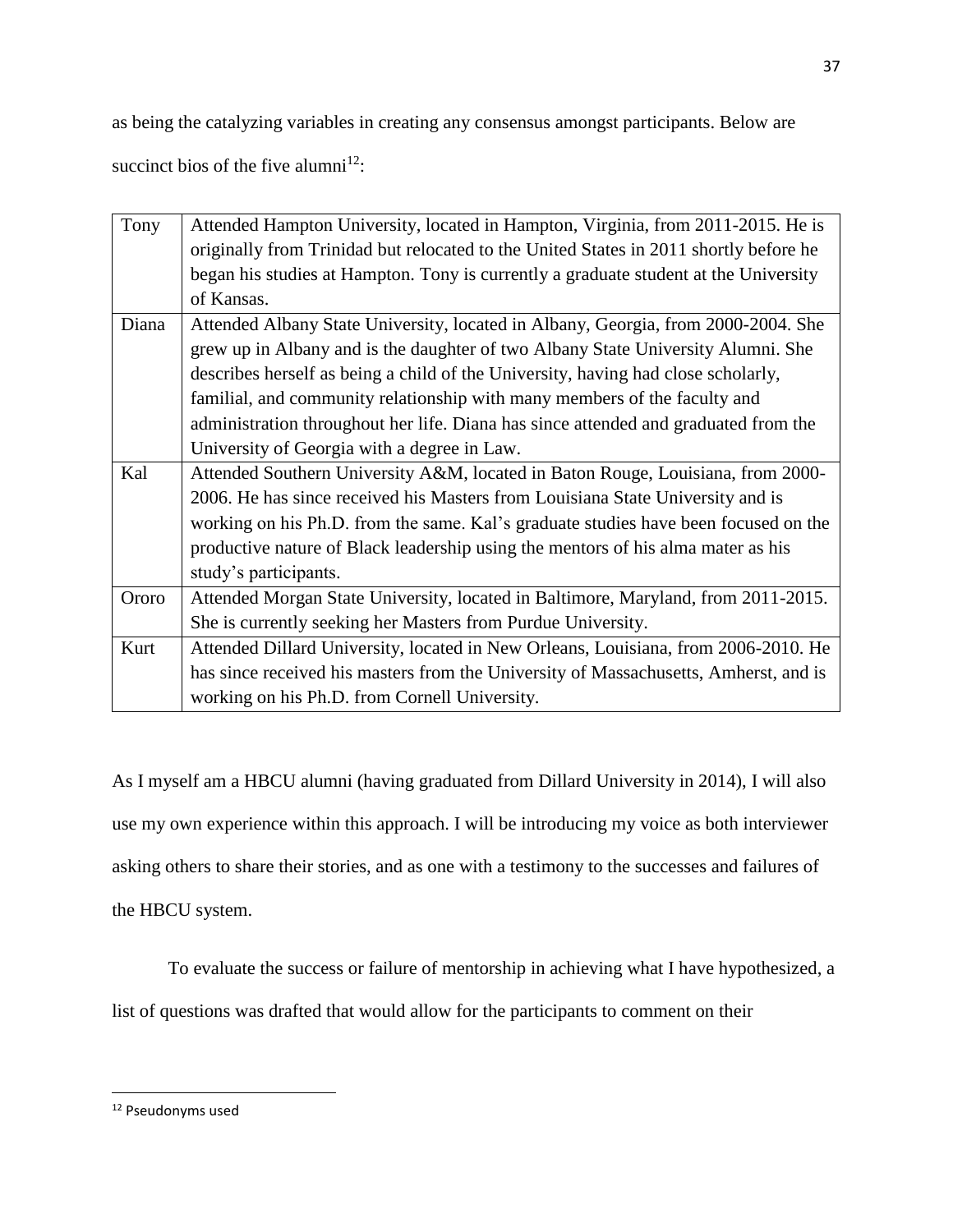experiences, judging these experiences and identifying their effect, or lack thereof, on their growth during their undergraduate experience. Also, the questions allow alumni to share the ways in which their experience with mentorship continued to affect them post-graduation. This list of questions was used to hold discussion-based interviews with the goal of collecting testimonies as evidence. These interview questions (see appendix 2) are separated into seven sections, each building on the last, designed to map out if, how, and by whom the alumni recollect receiving a critical education from at their alma mater. The recruitment and interviewing processes were designed in such a way that none of the interviewees were briefed on the specifics of my hypothesis (i.e. nowhere in any of the materials or scheduling discussions prior to, or during the interview, barring the final two questions, was the word mentorship even mentioned). This means that any explicit discussions of mentorship on behalf of the participants prior to the final two questions would be completely of their own volition. The questions were designed instead around the particular goals of critical pedagogy (empowerment, critical awareness, and community engagement) that I believe mentorship to help achieve, allowing the interviewees to share within their testimonies if their institution attempted to reach the goals, what/who they particularly credit with the push of achievement of the goals, and if this goal was achieved with them specifically. This allowed for discussions of pros/cons for the particular approach taken and would highlight consensus of a particular approach that has worked for HBCUs. Below are the questions followed by a brief discussion of the goals of the design of the questions: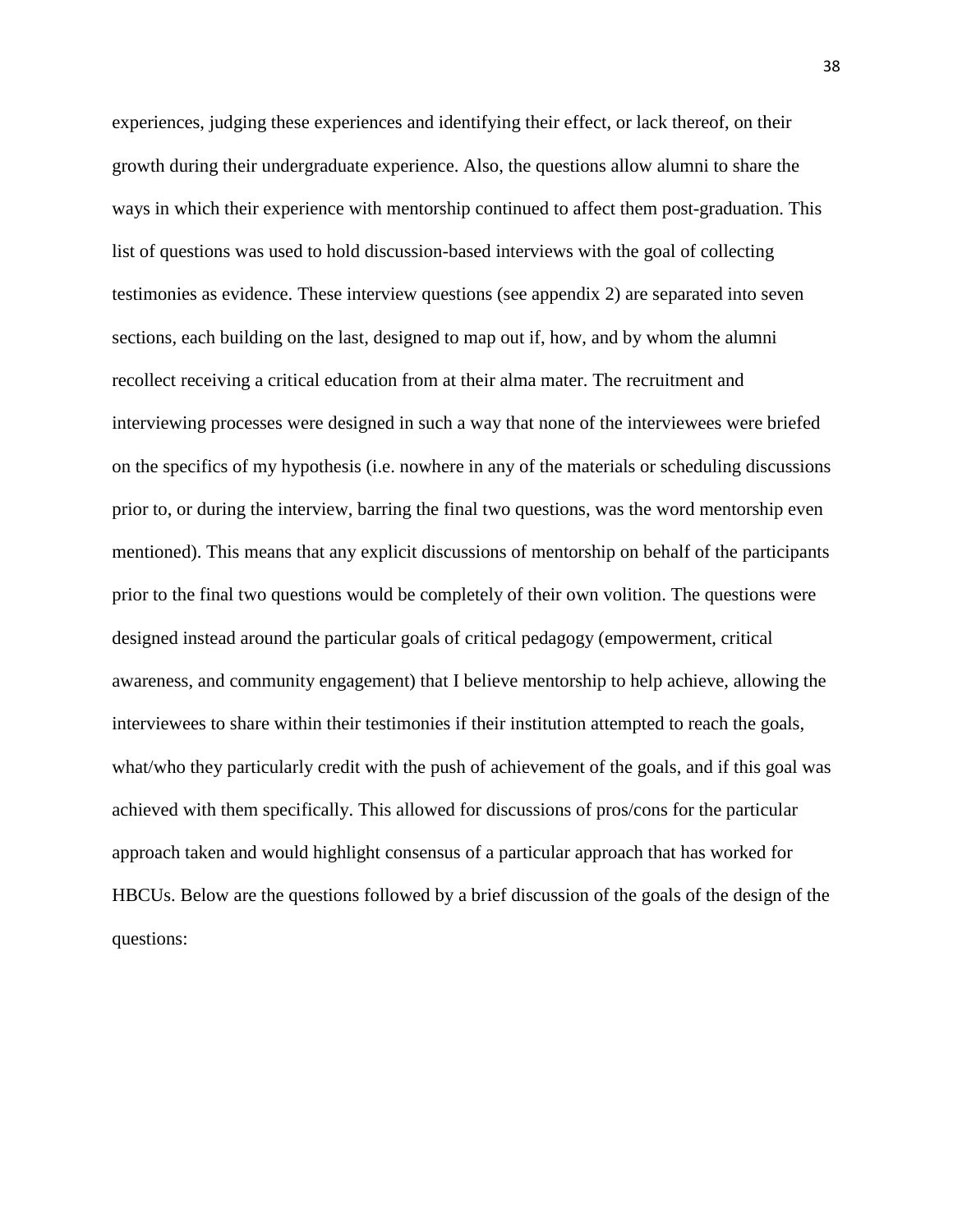Interview questions

# Section 1

- 1. What HBCU did you attend and where is it located?
- 2. When did you attend?
- 3. Have you attended an institution that was not an HBCU?
	- a. If so, what institution, where is it located, and when did you attend?

# Section 2

- 4. In your opinion, how is the "HBCU experience" different for students than that of other types of institutions?
- 5. What are the benefits of matriculating through an HBCU?
- 6. What is the collective mission of "the HBCU?"

# Section 3

- 7. Did you have a strong understanding of what HBCUs stood for and hoped to achieve before attending one?
- 8. Why did you choose to attend an HBCU?
- 9. What goals/expectations were presented to you on your HBCU campus by faculty/staff/admiration etc?
- 10. Was there a person who you felt explicitly and intentionally held you to those expectations?
	- a. If so, who was it and how did they do that?
- 11. Do you feel as if attending an HBCU changed you as a person and/or the trajectory of your life?
	- a. If so, can/will you identify an event that marks the beginning of that change?
- 12. What, other than academic knowledge, did you gain from attending an HBCU?

# Section 4

- 13. Did you feel as if there were faculty, staff, and/or administration members who attempted to get to know you personally?
	- a. If so, would you mind naming a few and describing your relationships?
- 14. Was there one faculty, staff, and/or administration member you could identify as taking a deeply involved, strong interest in you and your growth?
	- a. If so, who was it, and how would you describe their role in your life at that time?
- 15. Did you ever have an encounter with a faculty, staff, and/or administration member that challenged your way of thinking or a belief that you held?
	- a. If so, can you recall an example?
- 16. Were you ever encourage by faculty, staff, and/or administration to criticize and/or challenge a belief or way of thinking that you found fault with?
- 17. Did you feel as if you were in the position to make such a challenge?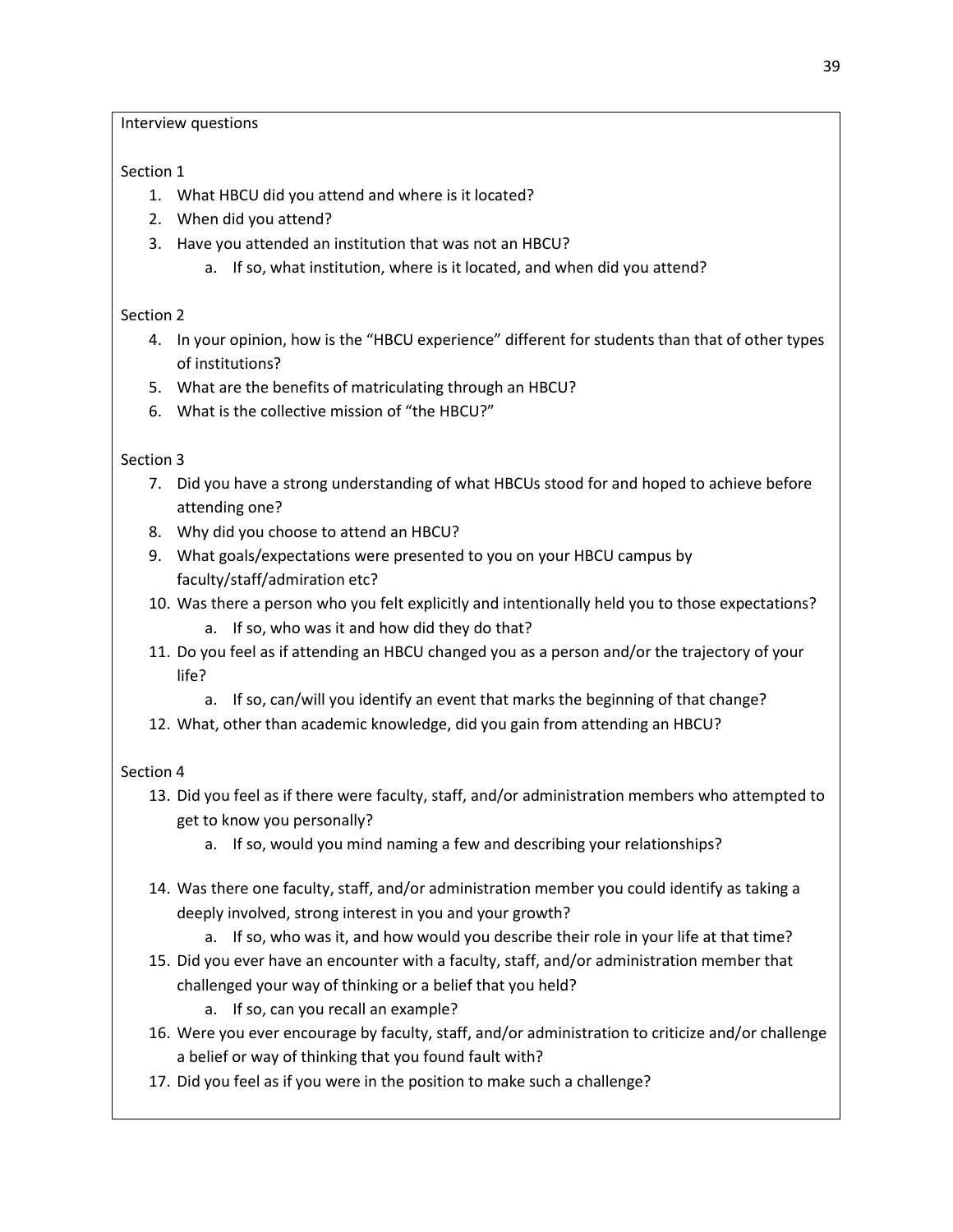- 18. Were you ever encouraged to get involved with community service outside of the university? a. If so, how?
- 19. Was your University as a whole involved with service to the community in which it was located?
	- a. If so, how?

## Section 5

- 20. Are you currently associated with (i.e. faculty, staff, or other hired or elected position) a HBCU?
- 21. Are you currently involved in any community service/volunteer work?
	- a. If so, what are they, where are they located, and who do they service?
- 22. Are you currently in any leadership roles?
	- a. If so, what are they?

## Section 6

23. Do you credit the HBCU with impacting your life even after you left the institution?

a. If so, how?

- 24. Do you maintain contact with any current and/or former faculty, staff, and/or administration member from your HBCU?
	- a. If so, who are they?

## Section 7

- 25. How would you define/describe "mentorship?"
- 26. Do you believe that mentorship is directly related to the HBCU experience?
	- a. If so, how?

| Section 1 | This section is designed to identify and locate their HBCU. The last question of    |
|-----------|-------------------------------------------------------------------------------------|
|           | this section serves to weigh the validity of their response to the next question in |
|           | which they will compare the HBCU experience with other institutions. It             |
|           | essentially situates their responses as either outsider or insider knowledge.       |
| Section 2 | The next section asks them to identify and define the HBCU experience, the          |
|           | benefits of attending an HBCU, as well as the collective HBCU mission in hopes      |
|           | that their answers will, as a global definition of HBCUs, will include one or more  |
|           | of the goals of critical pedagogy and/or a mention of mentors or mentorship. By     |
|           | giving the free range to do broad definitions, I created a space for them to do any |
|           | sweeping generalizations of the HBCU approach prior to my leading the               |
|           | conversation in any one direction.                                                  |
| Section 3 | Moving from the global to the more local, this section sought out to identify their |
|           | prior experience with HBCUs as well as what goals their specific HBCU               |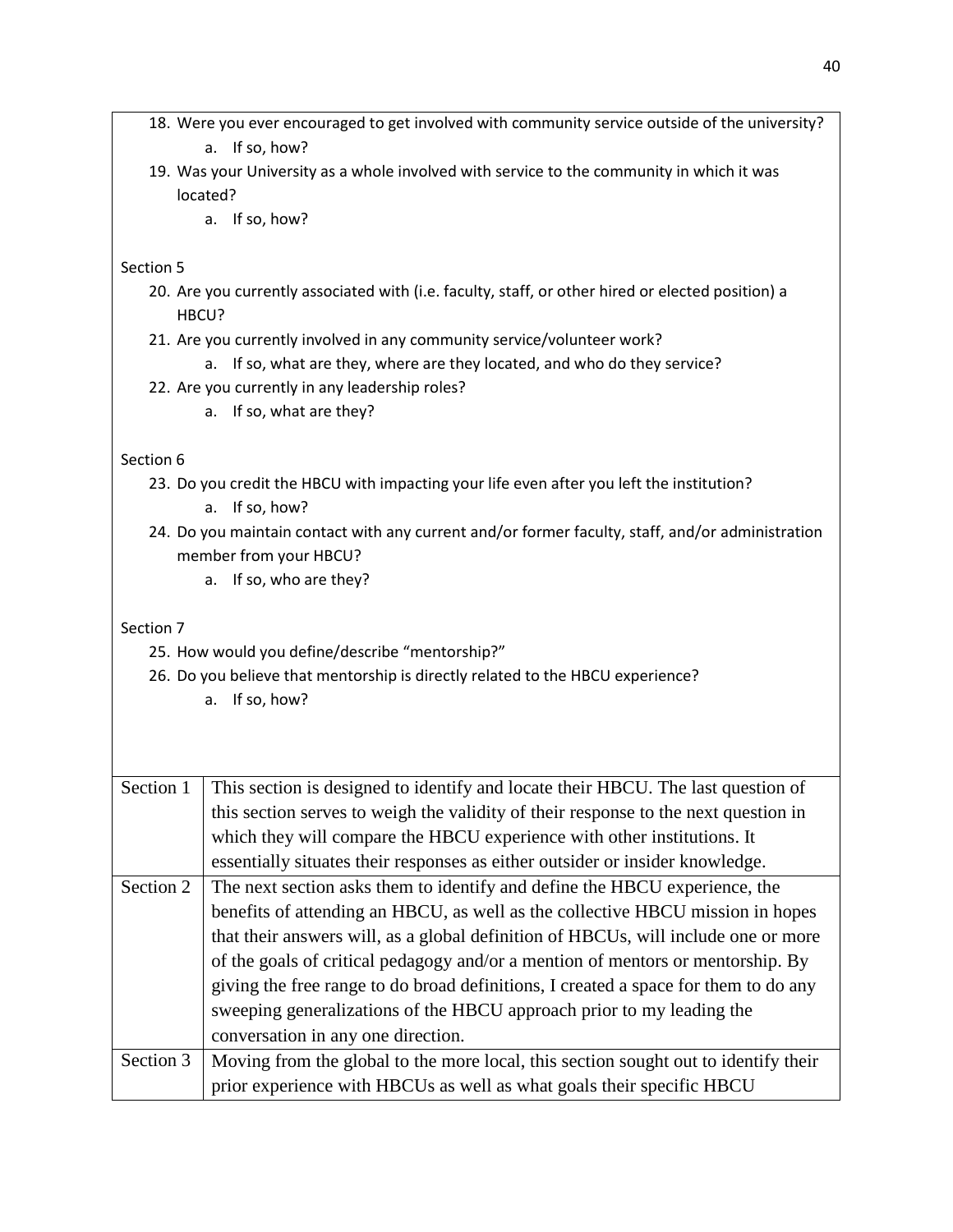|           | prioritized for them. For the goals identified, this section also sought to              |
|-----------|------------------------------------------------------------------------------------------|
|           | acknowledge any specific attachment of achievement with a particular person.             |
|           | This would be the moment where the testimony could attach a goal being reached           |
|           | by a student to the mentor working to move that student towards that goal.               |
| Section 4 | Building directly off of the last section, I identify the specific goals that I am after |
|           | (critical education, empowerment, and community engagement) asking if they felt          |
|           | as if these were goals their institutions were pushing for and if the attached the       |
|           | achievement of the goals to a particular individual or moment specifically $^{13}$ .     |
| Section 5 | This section briefly and generally asks if these goals are still being practiced by      |
|           | the alumni even after their HBCU experience. It is mostly to transition the              |
|           | thinking from their previous experiences to their current experiences.                   |
| Section 6 | Building from that, this section asks alumni in a more explicit manner, how the          |
|           | HBCU experience continues to impact their lives, if/how they remained involved           |
|           | with their alma mater, and what they attribute their alma mater with giving them         |
|           | that remains useful.                                                                     |
| Section 7 | Ending with the first mention of mentorship on the interviewer's part, this section      |
|           | asks two very specific question. How they, having attended an HBCU                       |
|           | (presumably an institution built around mentorship), would define/describe               |
|           | mentorship, and, if they see mentorship as a function within the HBCU system.            |
|           | The answer to the first gives them the chance to identify any of the goals of            |
|           | critical pedagogy as a function within their definition of mentorship at their           |
|           | HBCU. The second seeks to affirm the understanding of mentorship as a                    |
|           | foundational structure within the HBCU system.                                           |

The next three sections will discuss the testimonies that were shared as evidence of, or against, the hypothesis that mentorship at HBCUs has been a tool for achieving the goals of critical pedagogy. The sections are organized by the goals of critical pedagogy previously discussed (empowerment, critical awareness, and community engagement) and will each seek to identify and understand what information was shared in the testimonies pertaining to the topic of that particular section, and how it furthers, or complicates, the argument that HBCUs' approach to mentorship has been a useful tool in helping students to internalize the goals.

l

<sup>&</sup>lt;sup>13</sup> For many of the interviews, we were able to skip or slightly amend one or more of these questions due to their individual acknowledgement and in-depth discussion of the goal themselves in the previous section.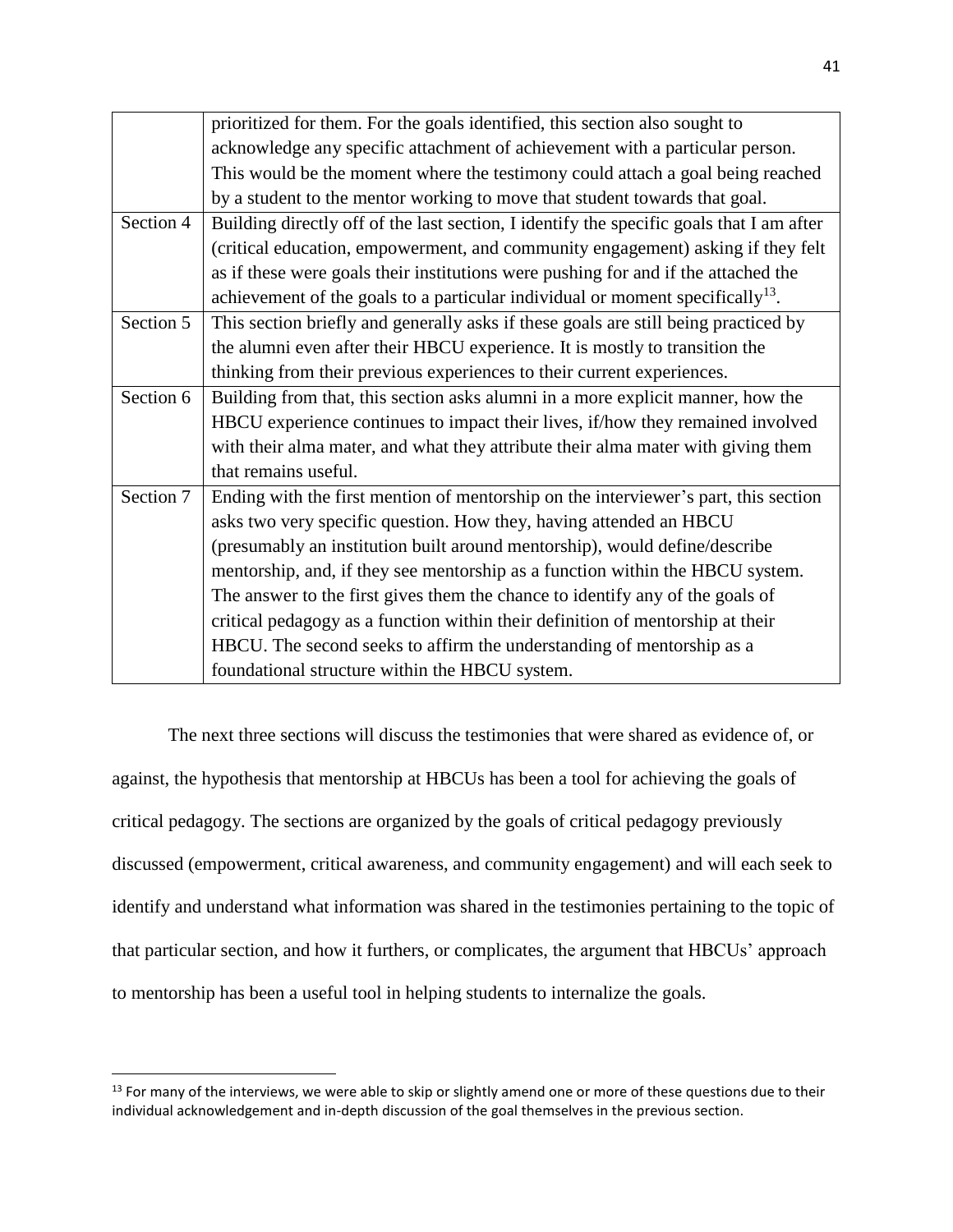### 3.2 Empowerment

As mentioned before, the influence of the HBCU is not found in any particular instructor's approach to educating (as any particular tool or practice can and, in some instances, should be implemented at non-historically Black institutions), but is instead found in the communal acceptance of, and dedication to the goal of implementing tools that work towards developing the whole person. As I have identified this HBCU community and the theoretical frameworks on which it functions (othermothering, village pedagogy, and kufundisha), what I will do now is argue that mentorship is a central tool used throughout these frameworks to create a critical environment that not only intentionally aims to, but also succeeds in empowering students who interact with these communities. Empowerment, within the confines of this text, focuses on two ideas: 1. that students come to value themselves, their ideas, and their identities as valid, effective, and of importance, 2. that students feel the authority to express their validated, effective, and important identities and ideas both within and outside of the context of the HBCU. This ideal is, of course, universal in that (I assume) every teacher, everywhere, wants their students to feel validated, important, and effective. However, while we (instructors) might idealize this, often our practice falls short of implementing it. In my experience,students often come to identify themselves by their performance within a class, seeing themselves as "bad students who can't write, read, take tests, etc." because of their performance on a particular assignment. While this is not the truth in all situations, my own experience with it has lead me to believe that this practice is a remnant of the arcane and archaic nature of the traditional grading system.Observing thetemptation for instructors to categorize students based on their perceived attention, effort, and ability alongside instructors'noticeably limited amount of energy, it seemed that instructors usuallymade incredibly difficult decisions as to how to divide their energy amongst their students based on the students' grades and perceive academic excellence. While I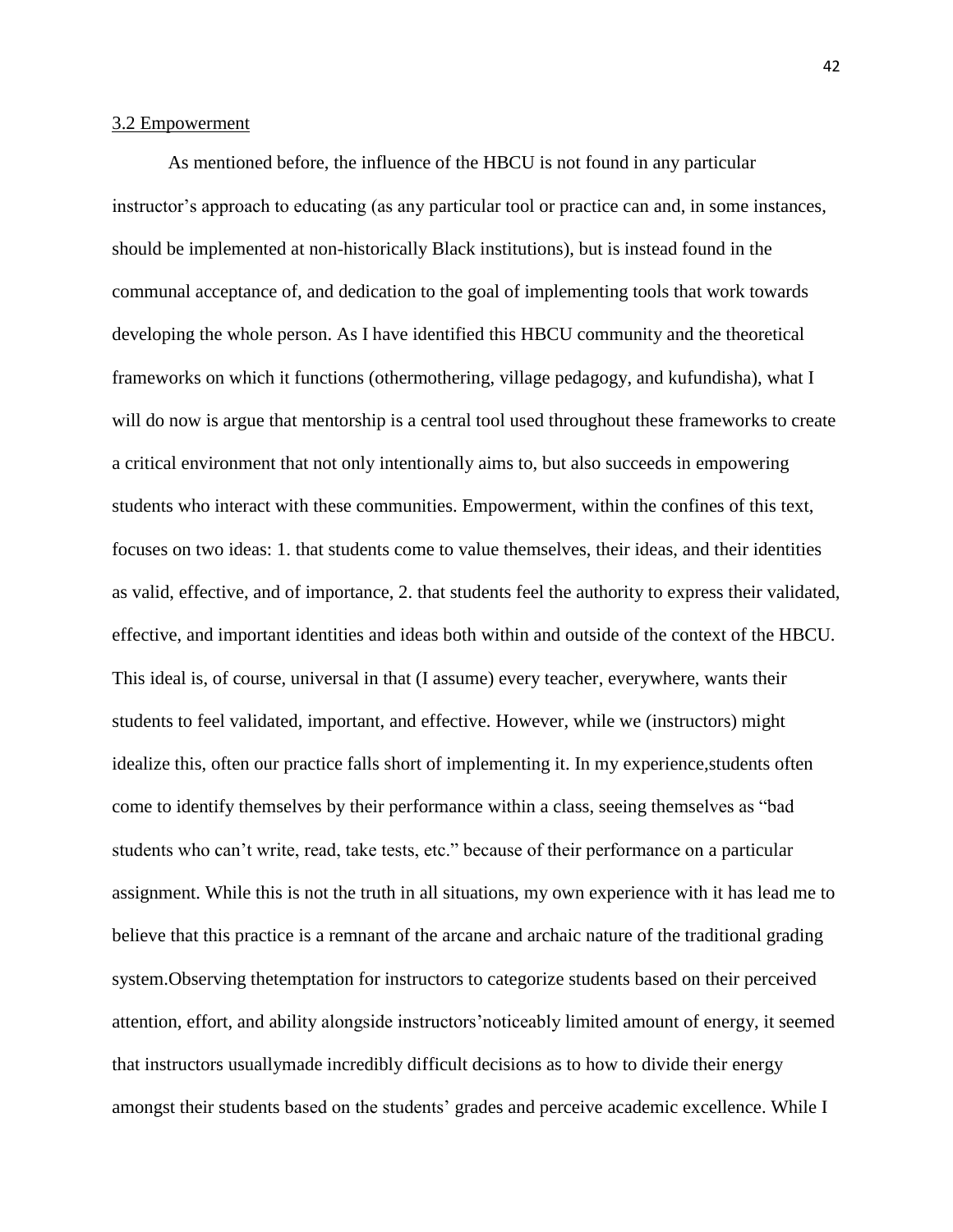am in no way arguing that this is wholly avoidable, or that this never happens at HBCUs, what I am arguing is that the framework of othermothering is a strong deterrent to such behavior, and is an even stronger motivator for empowering mentorship.

Paired with a village pedagogical approach in which mentors share educational responsibility of students with each other, other students, faculty and administration, othermothering at HBCUs create an environment that breeds empowerment. As mentioned by bell hook and my mentor alike, the difference here is caring. Not meaning that non-HBCU instructors do not care, but instead that the impetus for care is different, creating a difference in practice. What we as instructors come to accept, and what we ask students to accept, is largely based on what impetus we have for achieving any certain depth of caring. At HBCUs, the frequent practice of othermothering, of mentally and spiritually adopting students as family and creating familial bonds that mimic parenting, creates an impetus for care that does not accept mediocrity or failure, but instead pushes and encourages all to succeed. Just as (I believe) the majority of parents would do anything to help their child succeed, so do the "other mothers" push and encourage with the will of a mother, to empower students to believe in themselves.

One way othermothering expresses this care is through affirmation. When asked to identify the benefits of matriculating through an HBCU, Kal said

You get the affirmation that you need. Certainly; definitely you get people who tell you 'you can do it,' they'll encourage you, they'll motivate you, they'll say 'hey, we're standing behind you,' they'll cheer you on, and they'll tell you what to do. They'll tell you how to do it. [They'll say] 'This is how I did it' [and] 'this is what you need to do.'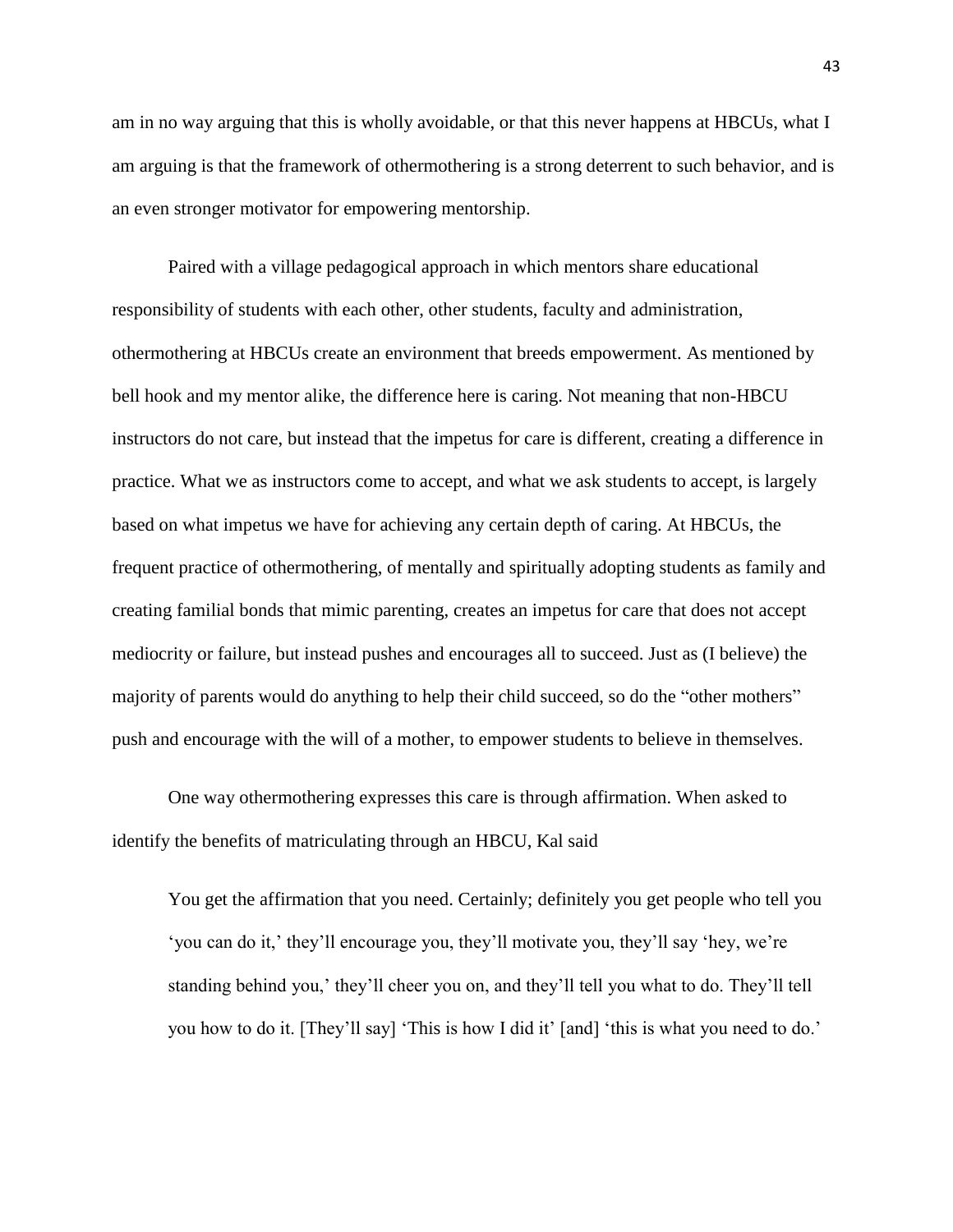They'll get you in programs. They'll get you scholarships and stuff like that. So you have that affirmation and that mentoring aspect.

The first thing he identifies is the mentorship present at his HBCU and the length to which mentors will go to affirm and to ensure the achievement of their students: the encouragement and the belief in their abilities regardless of circumstance. Tony called this "a presumption of excellence." In identifying goals and expectations of his institution, he described his mentors as "having little patience for mediocrity because they expect excellence; and [excellence] is possible." Diana described the goals of Albany State as "limitless! Whatever you think is possible, whatever you want to be possible is out there." She continued by focusing specifically on excellence, naming the president of the University at that time as a person who continually talked about and asked "how [they] were going to be greater; how [they] were going to be excellent." Diana stated that although she was on a presidential scholarship and was thereby a mentee of the university president, the president didn't only believe that those on the scholarship should be excellent, but instead "she believed in all of the students on campus and wanted all of [them] to do well." Kurt quoted a professor who he said always told them "no matter what you think, you can do better, and you will do better."

The foundational idea in all of this is that HBCUs are spaces in which, no matter where you are currently in your journey towards your goals, the belief of the mentoring body is that you can and you will, with their help, achieve them. This communal belief in students' excellence creates a space at HBCUs in which giving in to the temptation of accepting the stagnation of a student is, at the very least, a highly unpopular and largely contested attitude. In fact, the familial bonds of othermothering at HBCUs tend to cause mentors to reach out to the students far more than required or expected at traditional institutions. Each interviewee made some mention of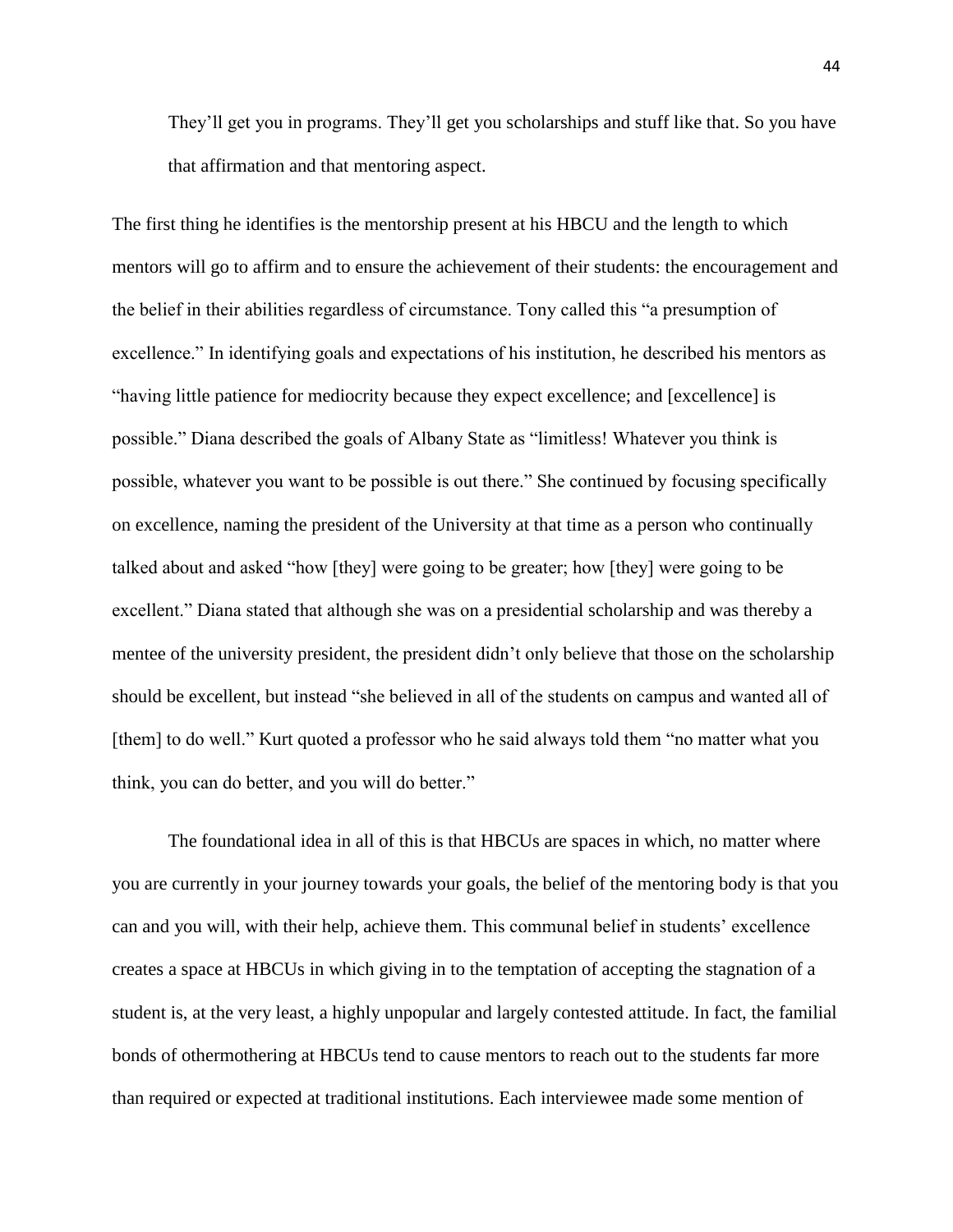their institution and the people in it being "family" or "like family." The overwhelming consensus was that although this was not home, and these people were not relatives, the encouragement, attention, and care that was given was similar to that of what students had experienced at home, and in their families. Every single testimony gave at least one name of an instructor who they considered pivotal to their matriculation, advancement, or continued achievement, all of which were still in contact with their previous mentees. Some even had fun nicknames for their mentors, others had intriguing stories, and some had since developed peer to peer friendships with their previous mentors. All, however, recalled the ways in which their mentor encouraged them, believed in them, and validated their ability to achieve. This affirmation is one of the many ways that students at HBCUs are empowered.

On top of affirming students via believing in them and encouraging them, another aspect of othermothering that helps to empower students is the familial dedication mentors have towards them. Mentors at HBCUs are often described as "going over and beyond" because of the immense dedication they often have to ensuring that their mentees succeed. The othermothering that creates this environment encourages that mentors go as far for their students as they would to ensure that their own children succeeded. As a student at Dillard, I was called to excel, being singled out and told that I could and would do better in times of mediocrity. One specific remembrance is of when my first mentor became my mentor. This particular professor had already taken under his wing the semester before the only other male English major in our graduating year, but had yet to meet me. Now that the other male student (hereby referred to as Sam) and I were in the professor's class together, I began to notice the specific things that were done by the professor towards him. The professor would hand Sam academic journals and articles to read completely aside from the class reading with no assignment attached to it. He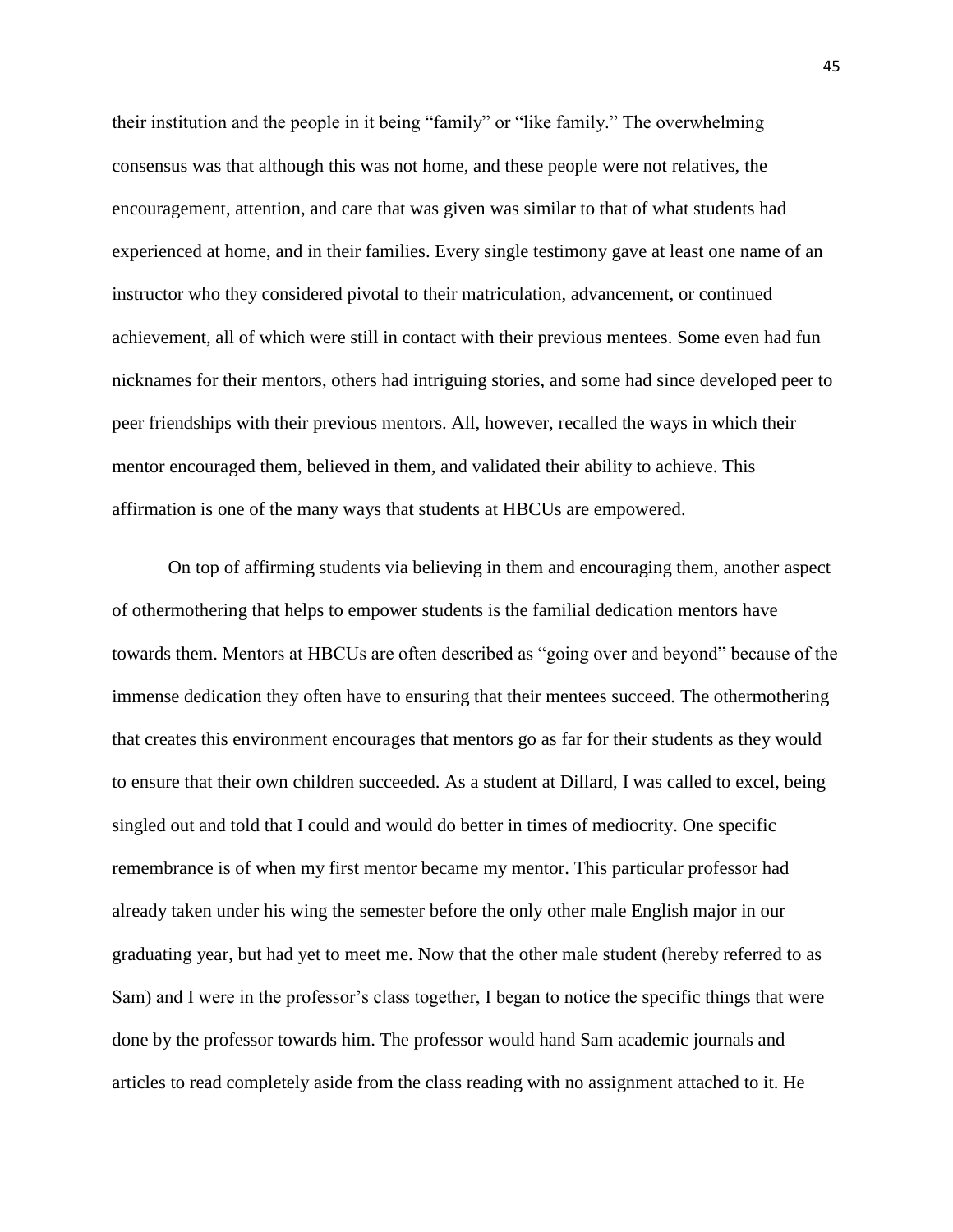would also call on Sam just a little bit more than others and would challenge everything Sam said ensuring that Sam could never stagnate. I believed myself to be immune to this because I had already had a mentor in a different professor. Much to my surprise, the journal articles, books, and newspapers began to reach my desk as well. Sam's texts and mine were always different, always more tuned to our particular interests and strengths. What solidified us as his mentees however, was his approach to grading us. Understanding that we were both good writers but lazy students, he did the unthinkable; he gave us C's and D's on our papers. Over the course of two straight semesters, all of our papers were topped with a giant red C or D, rarely, but sometimes a B. And while this may seem to place the importance of this practice on the grades themselves, what was more important was that it was always done with a side eyed look and a snarky smile. We never dropped below an A in the course; however, we only once (on our final papers just before his retirement) had the satisfaction of an A on the paper. This was his way of seeing what we, as individuals, needed–to be challenged and called to do better–and taking action ensuring that we received it. I would have stayed in the realm of "good enough" as a writer had this mentor not directly challenged me to do better, targeting what he had come to know was a great pride and incredibly competitive spirit. My mentor personally empowered me to do better by not allowing me to stagnate in mediocrity, but demanding excellence from me in a way that felt loving and personal. He helped me to get better by knowing how to tell me that my "best" wasn't good enough and challenging me to go beyond my comfort zones. And he did all of this without my asking and largely without my realizing. He took the time to learn me, see something in me, and act on that something in a way that I was, and still am, only used to receiving from my immediate family members.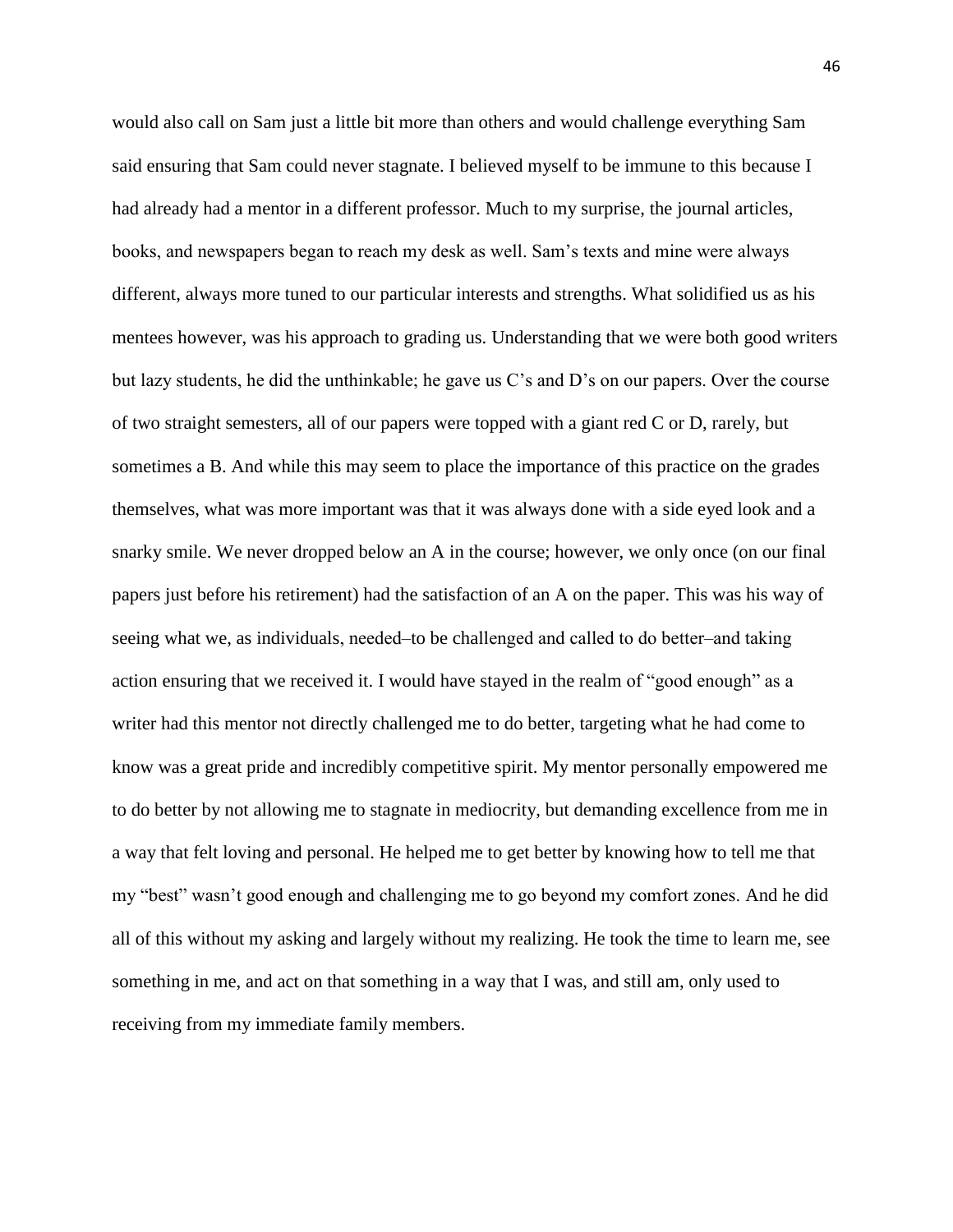Similarly, Ororo recalls how she gained her first mentor at Morgan State. She had, by her own account, ignorantly filled out and submitted an application to a summer internship at Yale University. She had no knowledge of the prestige of Yale nor the process by which one fills out an application such as this. In fact, she had written only a paragraph in the application writing portion and had yet to obtain her letters of recommendation that were to accompany the application. While in the office waiting to meet with the department head to ask for a letter of recommendation, she was spotted by a professor passing by. This professor not only asked her what she was doing there and what she needed, but, upon realizing what had already been done, brought Ororo into her office, walked her through the proper process, helped her contact Yale and claim that the submission was a mistake, and worked with Ororo to properly submit to the best of her abilities. Ororo pointed out that "she didn't have to stop or ask me what I needed; in fact, a lot of professors wouldn't have. And even after she did, she could have just let me meet with the department head."

Ororo and I both realized that our shortcomings could have been allowed to continue. We could have been overlooked and we could have been left behind. Instead, we were intentionally sought out and worked with; moved by the dedication of an unsolicited faculty member choosing to dedicate their time and energy in us. The HBCU, in these cases, is functioning as a place in which there is an expectation and belief that students will do well paired with the support of mentors to ensure students live up to the expectation. This attitude alone shows how this Othermotheringhas bred expectations and dedications that have gone beyond what is usually understood as an instructor's role. Tony put it this way:

It has been my experience that professor at HBCUs are invested in their students in ways that extend beyond just their didactic, you know, classroom instruction. They are a lot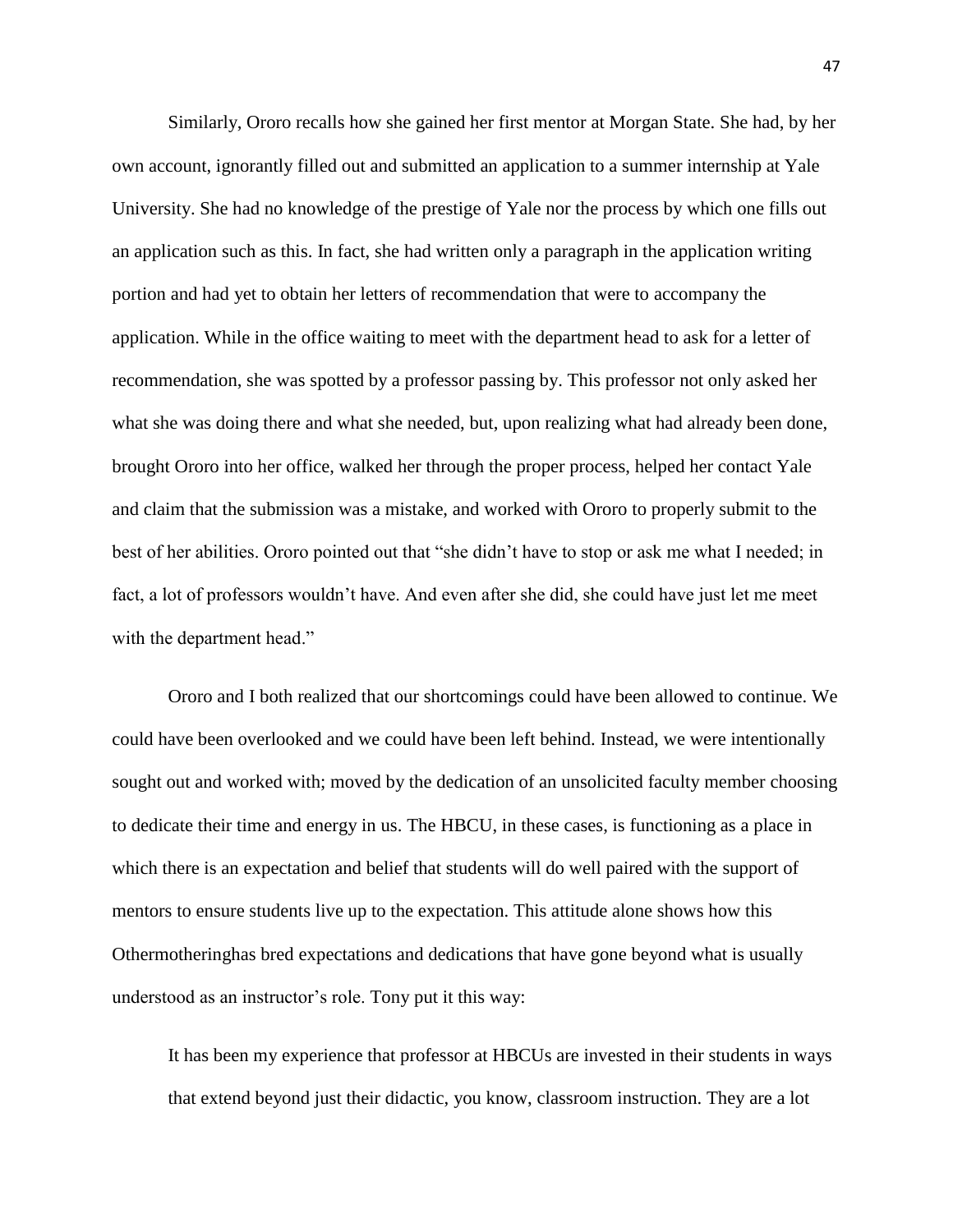more concerned with mentorship within inside and outside the classroom, and they more concerned about extending, using their positionality to extend access to their students that don't have access to a community on their own. So, they're very much into mentorship, they're very much into opening up experiences, they're very much into reaching out, and they keep up with you.

Kal further illuminated this when he said that "the whole push [of Southern A&M] was success. The whole push was do what you have to do, period. And it wasn't do what you have to do and throw you to the wolves kind of thing…It was them constantly staying on me asking 'are you considering your future?" He described a situation in which, even after he was involved in leadership programs on his campus with his mentors, they were still bombarding him with opportunities and asking him "what else are you doing?" Diana describes how being a "child of Albany," that the expectations for her to succeed followed her home, and to church, and even to the grocery store as she was always running into mentors who always had more opportunities ready for her. Tony identified this call for excellence, and the dedication to ensure it was achieved as one of the most appealing aspects of Hampton, while Kurt, considering himself a generally lazy person, said that, he was "not looking to be challenged or changed, but [he] wasn't allowed to hide in the shadows like [he] was able to in high school." This means that whether you enjoy it or not, whether you seek it out or not, and whether you are achieving or not, the continued dedication of mentors at the HBCU to improve and continue the journeys of their mentees will exist.

This is empowering to students because regardless if they value themselves as A students or F students or as good or bad writers, they will equally be expected to grow and continue to excel. No matter their preconceived notions of their abilities or their available opportunities,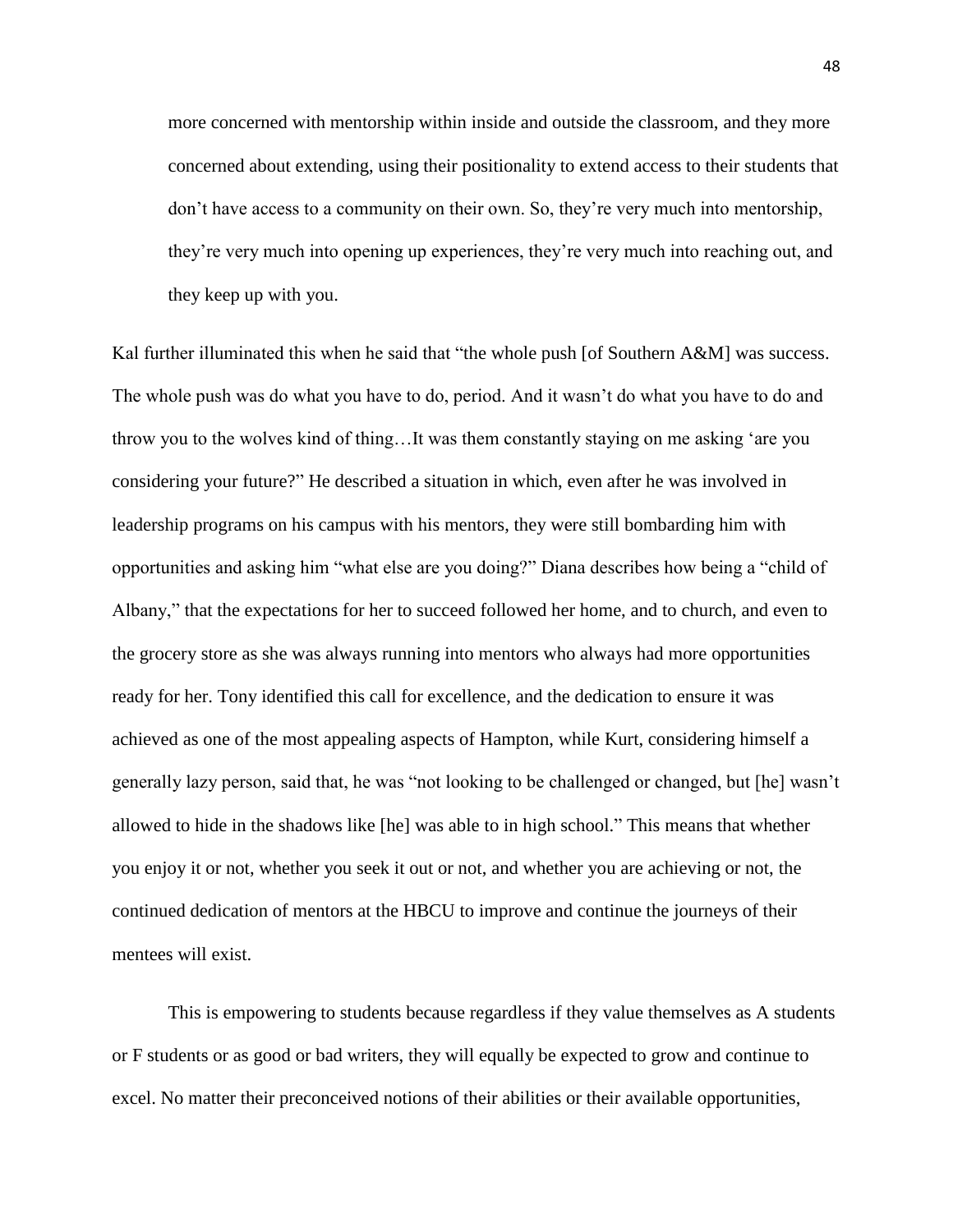mentees are, through the dedication of the mentor, pushed further with a particular focus on individual growth. This dedication from a mentor who is heavily involved in your work, interested in your life, concerned with you wellbeing, and determined to create the pathway to you success often is the motivating factor for students to achieve scholarly goals they may have perceived as impossible, they may have had no knowledge of, or they may have failed to reach before. The mindset at HBCUs tends to be growth and success by any means necessary. This is often modeled in the mission statement of the institutions. In defining the overall mission and purpose of the institutions, all participants mentioned either achievement of excellence or success. These institutions empower by asking for no less than the students' best while simultaneously exposing them to how much better they can always be.

#### 3.3 Critical Awareness

Although similar to empowerment in that both focus on perceived positionality, critical awareness is different in that its aim is for students come to understand their positionality and the causations, flexibilities, and implications of predetermined positions as well as possible ways to complicate, defy, or comply with them. That is, an empowered student feels themselves valuable, but a critically aware student is knowledgeable to the ways in which that empowerment may or may not be perceived by others; and has the knowhow to concede, challenge, and all together complicate their own understandings as well as challenge those of others. Where validity and affirmation were crucial to empowerment, critical awareness is found in the challenging and complicating of ideas, ideologies, and practices. Where I previously stated a belief that most, or all teachers have an intentional focus on the empowerment of their students to achieve and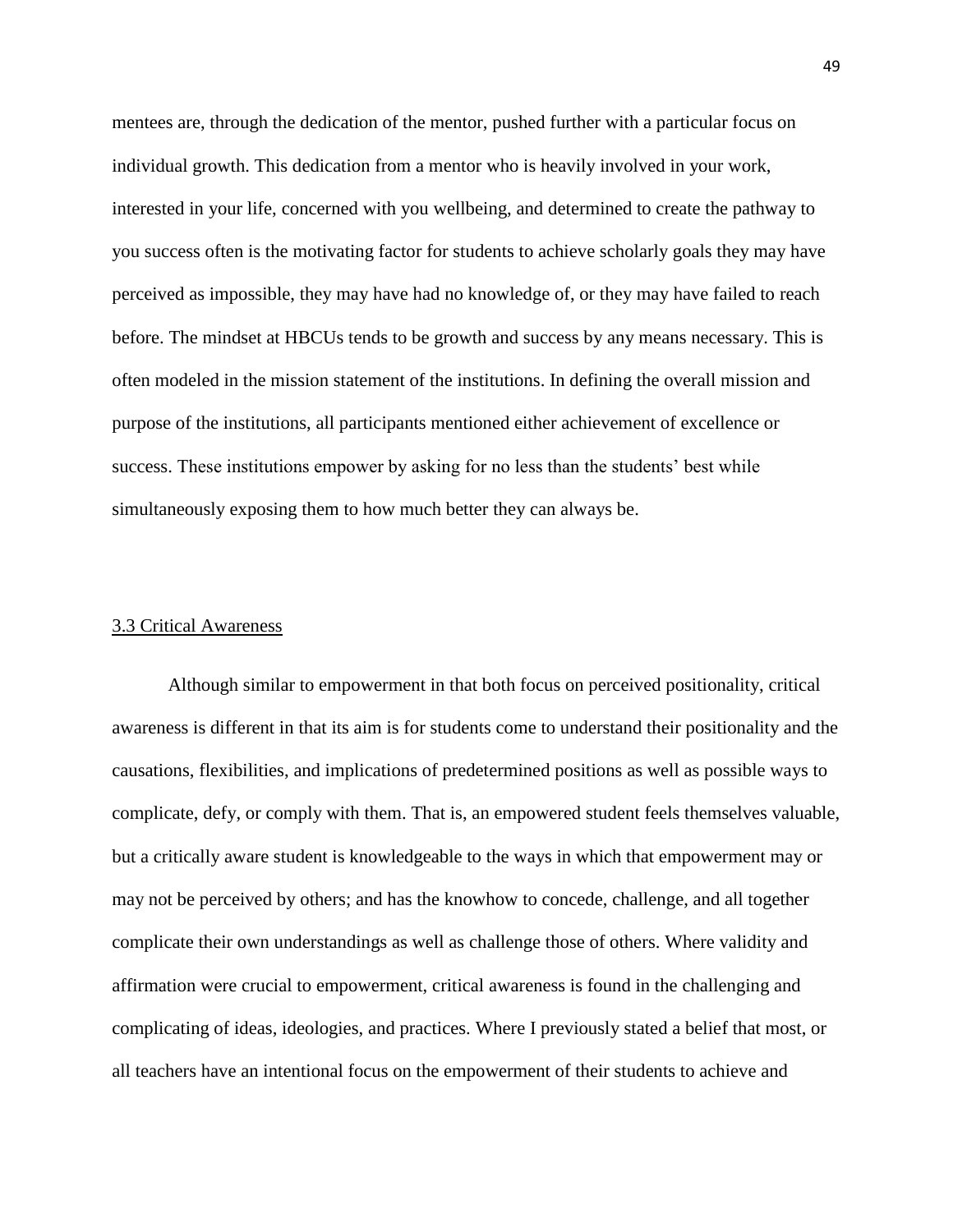succeed, I believe that creating the critical classroom as a pedagogical approach is less of an option and more of an expectation or necessity at alternative institutions in general, HBCUs specifically. That is, HBCUs exist to serve a function that is foundationally aware of a need for education beyond the academic. They historically have served to educate people who needed to not only conquer the newly accessible academic world, but then needed to also be aware of the perceptions, possibilities, and limitations surrounding their achievements. Students had to be aware that their attendance and matriculation of an institution of higher learning, as well as their skills and abilities attained may not be valued the same outside of the institution as they were in it. In fact, even if they were, that value would not outweigh the color of their skin. Although some argue that this historic need has been fulfilled (the most infamous being Jason Riley's *Wall Street Journal* article calling them anachronistic), I argue that HBCUs not only continue to serve their historic purpose, but they also, through application of kufundisha, create an educational web that connects all academic subjects to their historic, racial, cultural, and gendered realities. While many scholars search for ways to introduce race, gender, or class into the classroom at traditional institutions, the HBCU environment functions to, and has always functioned to, discuss these realities regardless of classroom topic, demographics, or other perceived complications. This is because kufundisha necessitates an understanding that all learning, no matter the place, space, or topic, cannot be separated from its reality and packaged in the microcosm that is academia. All knowledge is actionable both inside and outside of the campus environment, and must be treated as such. Kufundisha at HBCUs thus develops students' critical awareness by creating a space in which there is a non-negotiable responsibility of all member to always be aware of the implications of their actions. A space where mentoring moves beyond its academic role and becomes a device for personal growth and development.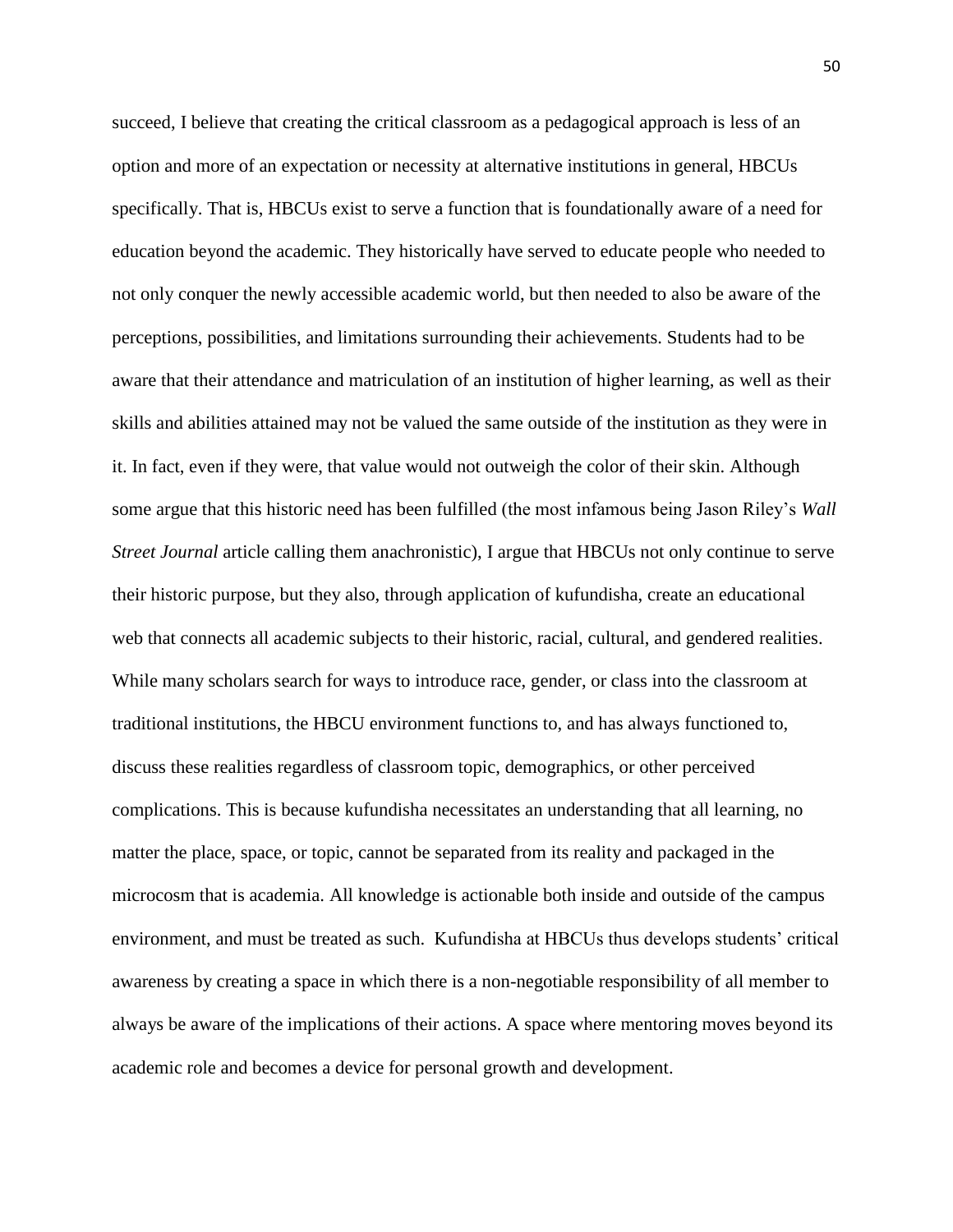This growth, however, is not often academic. In fact, mentoring relationships within Kufundisha are not always of the student-teacher variety. This type of personal learning, growth, and development occurs in peer to peer interactions as well as any other combination of two members of the learning environment. On top of that, this type of learning often goes beyond traditional learning environments. These learning moments often occur in dorm room settings, in cafeterias, and on the yard, just as they occur in the classroom. Just as Kunfundisha as an approach to the best practices of teaching Black Studies was more about the departmental constant focus on socioeconomic realities, so is Kufundisha as a practice of teaching at an HBCU more about creating a campus wide environment where personal, historical, and theoretical socioeconomic realities are forefront and always up for discussion. In identifying another goal of Hampton, Tony pointed out that HBCUs have a focus on "re-instilling and reemphasizing the rightness of [their students] being in an academic space." This validation of belonging often creates what is described as a family environment that feels like home and aids in the development of the whole person, not only the student. While the critical investigation of selfidentity is a common occurrence in any higher education system, HBCUs have the added benefits of 1. Utilizing Kufundisha to necessitate person-to-person deep involvement that strongly encourages growth and development, and 2. Operating within a predominately African-American village pedagogy, thereby creating an investigation of Black as a majority and not a minority.

Dealing with the latter first, Tony, Ororo, and Kal, all made some mention of one of the added benefits of attending an HBCU being the ability to investigate the diversity within the African-American community. Tony stated that being at an institution in which the minority is the majority made it "easier to see how different African American themselves are. You get more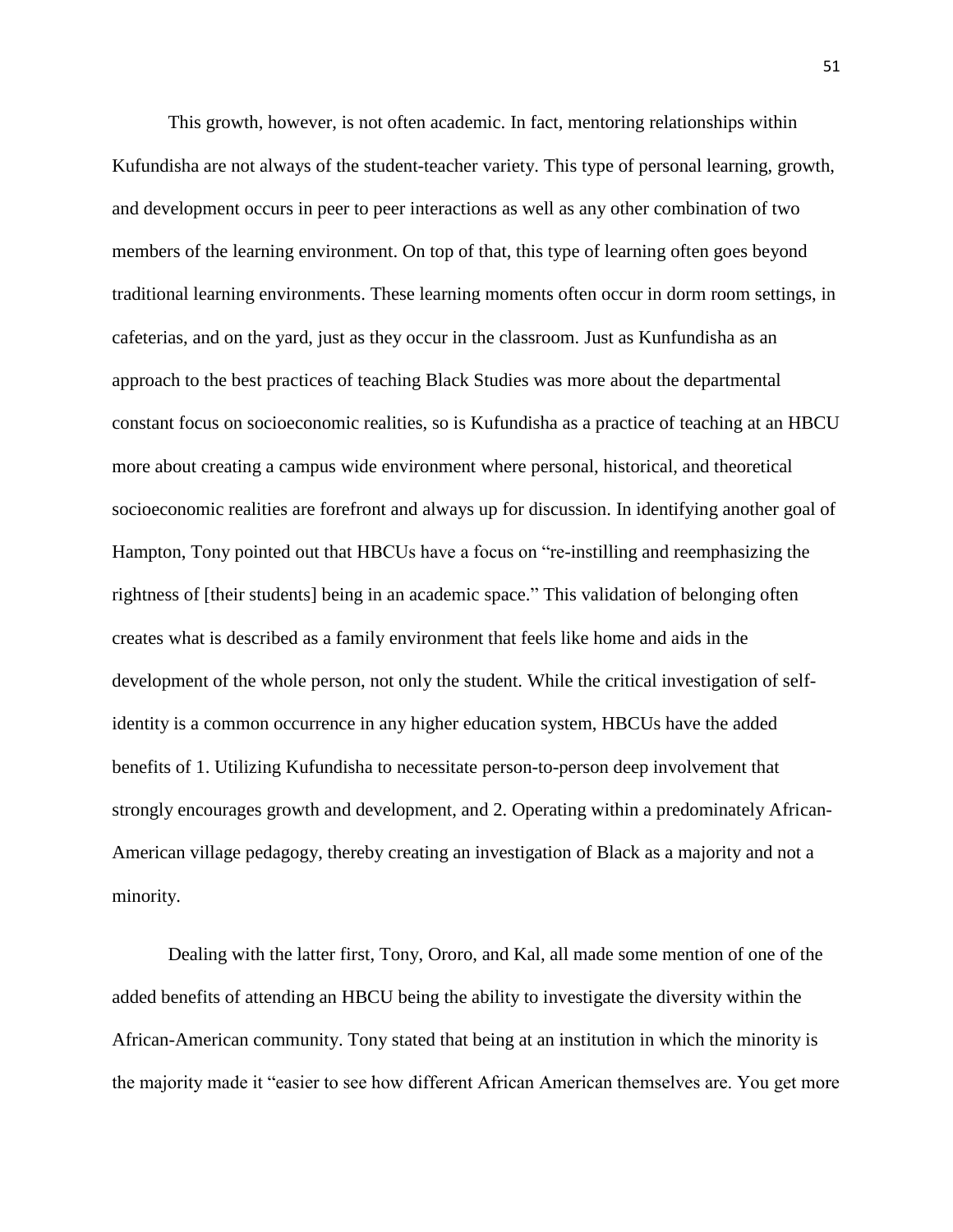understanding of class differences. You get more understanding of regional differences. You really begin to see the diversity in a more nuanced than if you were just minority students in a predominately white institution." Ororo builds on this idea when in discussing her comfort in being involved with campus advocacy at the different institutions. She found that she had to stand up for her race in general more so at her traditional institution, but that

"at the HBCU, since there are so many Black students, there are just as many students who are involved in advocacy and social justice work. So, if you're not passionate about that work, you don't have to feel like you need to be because there is always going to be someone else doing it. Whereas, whenever you go to an institution where you literally make up three percent of the population, it's kind of like you need the entire three percent."

Kal, seeing the familial benefit of this said that true diversity is what the HBCU community has been achieved in that "it didn't matter what color you were, when you got to the campus, you were Black then, you were part of the family and that is the very nature of the African Americans period, we are very accepting." Of course, he didn't literally mean that your race was then perceived to be Black, but through our conversation, he explained that although people say that they want diversity and people say that want inclusion and acceptance, the true existence of those desires can be seen, as his example, in the environment in which "when you stepped on Southern campus, you were home, you were family."

While this particular benefit of the HBCU does not necessarily use mentorship as the core tool to creating this growth and development, it is important to identify this as a product of the village pedagogical approach. One of the greatest affordances of having a predominately Black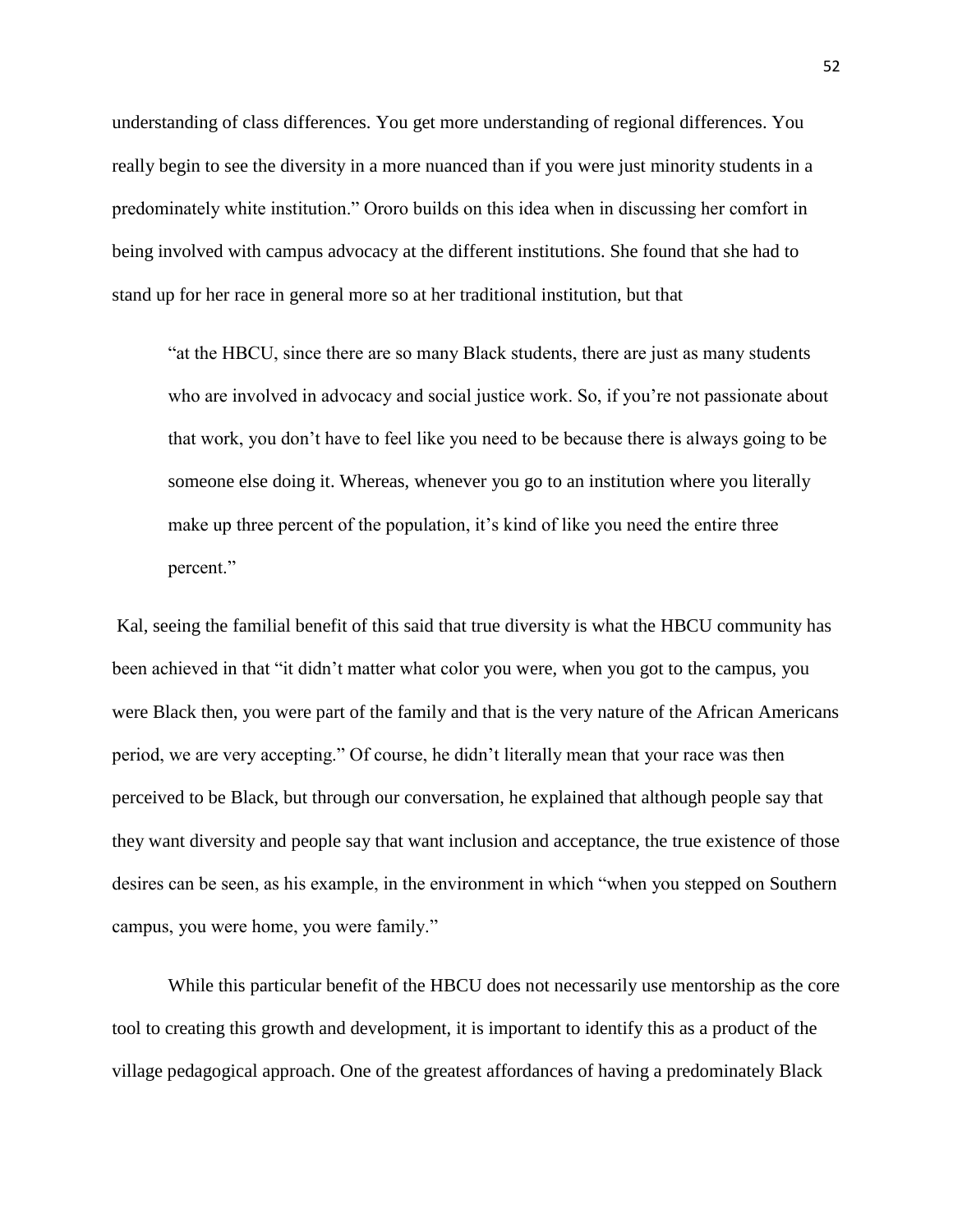population is the possibility of shifting racial identities from minority to majority within the microcosm of the HBCU. This is because along with this shift comes the opportunity to explore, learn, develop, and grow as an individual free of some of the socioeconomic burdens plaguing minorities outside of these spaces. This social phenomenon is something that is unique to race, gender, and religion based institutions. HBCUs, however, have the added benefit of a predominately black populations. As previously argued, village pedagogy at HBCUs creates a space in which mentorship can happen at any level and in any direction. What seemed to be important on this journey for self-identification at HBCUs was that there was an environment of encouragement in which members of the community were willing to enter deep enough involvements with fellow members to try and understand who they were, while simultaneously challenging that accepted ideal and pushing them to become a better them. It is a bilateral relationship that is the equivalent of a teeter-totter. As the community learns more about the individual, the individual has the encouragement and is empowered to find out more about themselves. But, as the individual finds out more about themselves and becomes comfortable with that identity, the community pushes back and challenges the individual to continue moving, changing for the better. This vulnerable and personal balancing act, is made possible because "the members of the community have mutual commitments, celebrations with one another, shared heritage, and relationships beyond the classroom" that allow for comfortability in having these types of relationships (Harris). In the case of HBCUs, the shared membership is often race, ethnicity, and culture. This shared membership allows for a village mentality, a feeling of all togetherness and belonging. It creates a space in which the assumption is to be at the center as opposed to in the margin. This village pedagogy is empowering in its own right and encourages exploration of self, but more importantly, it empowers members to push beyond, question, and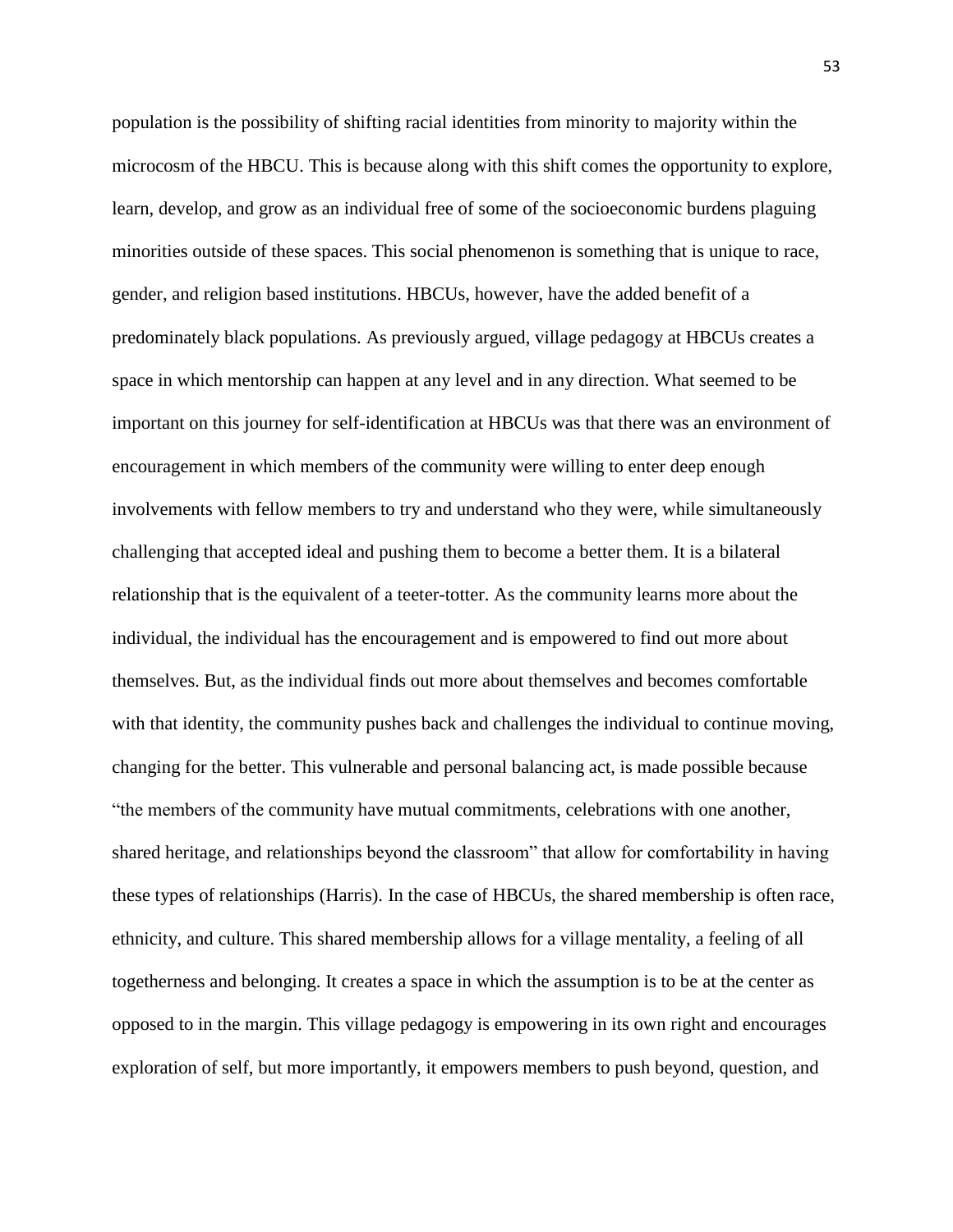challenge other boundaries they perceive to be in their way. Ororo, I believe, highlights it best in admitting that, "prior to attending Morgan, [she] didn't even really like Black people. But [that] just goes to show how far [she's] come from then" to now being an active Black activist striving to do more for her people.

Village pedgogy, however, is not the only factor in providing these introspective experiences that sometimes lead to critical awareness. The critical awareness of self and others at HBCUs is heavily influenced by kufundisha's insistence that socioeconomic realities are always at the center of all practices within the village. Going back to the former benefit of HBCUs in aiding students in investigating their self-identities, it is important to understand how all of the previous qualities of othermothing within mentorship culminate in creating a space for students to find their importance. Ororo considers Morgan state's campus one of the few "places in this country where [she matters], where [she's] important." She said that her HBCU showed her that she can belong, where she is valued, where her identity is accepted. She even noticed that much of her "physical appearance" and her "sense of style" are remnants of the "space in which [she] was comfortable exploring [her] body, [her] identity;" her HBCU. She said that "[she] turned into this person…because of [her] experiences at [her] HBCU." Ororo said that she doesn't feel at home at her current institution, but stays hopeful that one day she will return to an HBCU, "to a place where [she] will be valued again." Kal, similarly, called Southern University home to the point that, although he calls New Orleans home and is not the biggest fan of Baton Rouge, is happy that he got a job in Baton Rouge and started a family there because his "second home," Southern University, is located there. He already has hopes that his "kids will one day have that experience" of attending Southern and falling in love with it like he did. Kurt, explained that the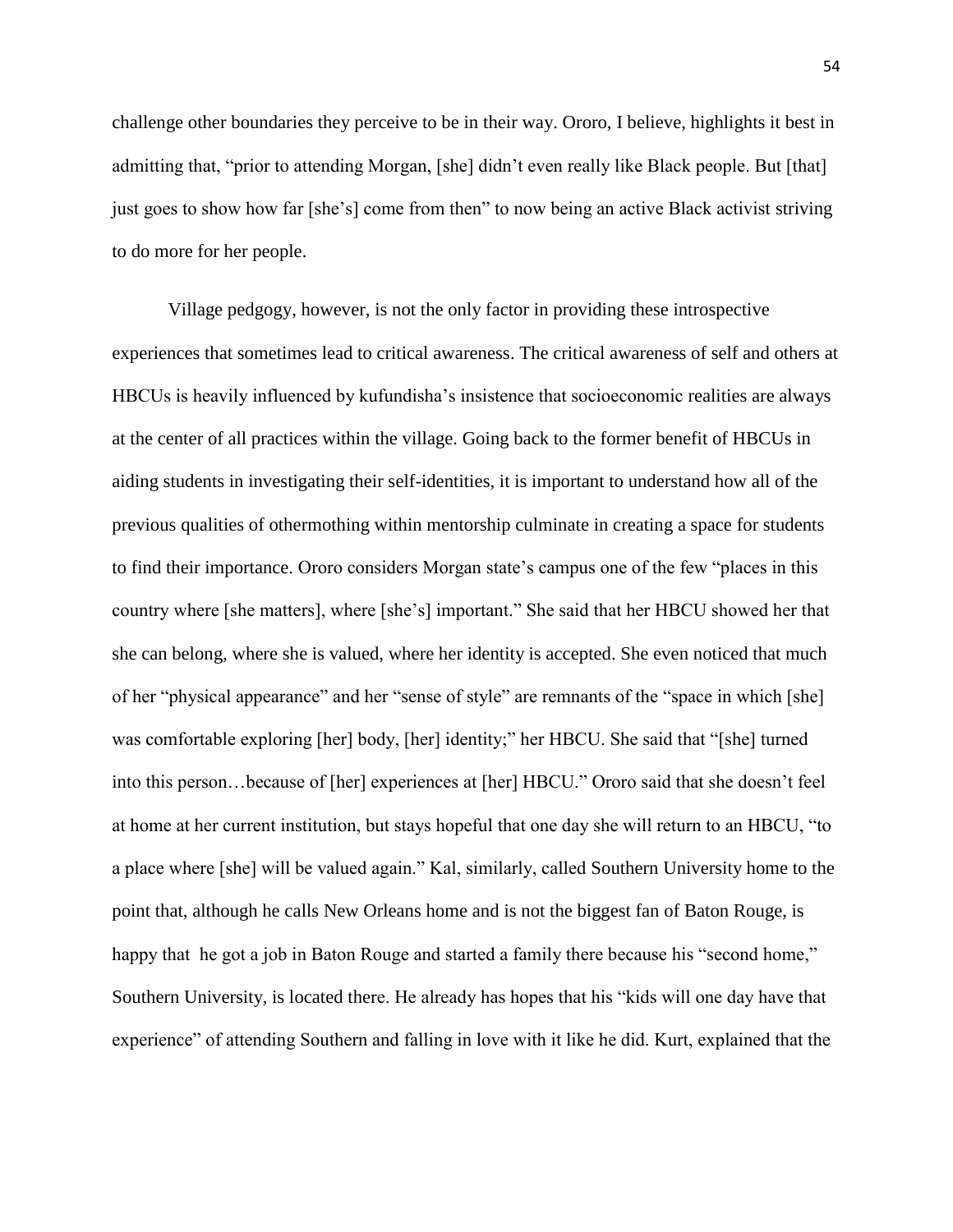friendships and mentorships he gained at Dillard completely changed "what [he] thought of [himself]." He went on to explain that

"before Dillard, I was this, you know, lazy kid lounging around; smart with dreams but no drive. Then I met people at Dillard, and for the first time, had friends and professors pushing me to break out of my conventional ways. Not your typical college exploration, although some of that too, but, you know, sincere questioning and pushing that put me in committed positions and leadership roles. Like, roles that, I would have told you I would never be in. As a matter of fact, had you asked me in 2006 if I would ever be a teacher, I would have told you no, but here I am and it is definitely thanks to Dillard".

Diana felt like she "grew up at Albany State." Her parents went to Albany, the president of the university goes to her church, some professors are her neighbors (and she babysat their children), and the campus as a whole is central to her hometown. The campus and its members, not figuratively, but literally took up tangential familial roles in her life motivating and molding her into the eventual Albany graduate that she became.

While all of these experiences are vastly different, as self-identifying endeavors usually are, within each of them was a mention of the freedom to explore their identity, explore themselves, often, but not always, accompanied by a call to do so by some member of the HBCU community.The approach I will take to identifying the ways in which this particular theoretical framework functioning within the HBCU system has, or has not, affected the alumni is by using the testimonies to compare why students chose to attend HBCUs and what they understood about HBCUs prior to their attendance, to what students feel they received from their institutions, i.e. what did they retain from the experience that demonstrates critical awareness? The responses to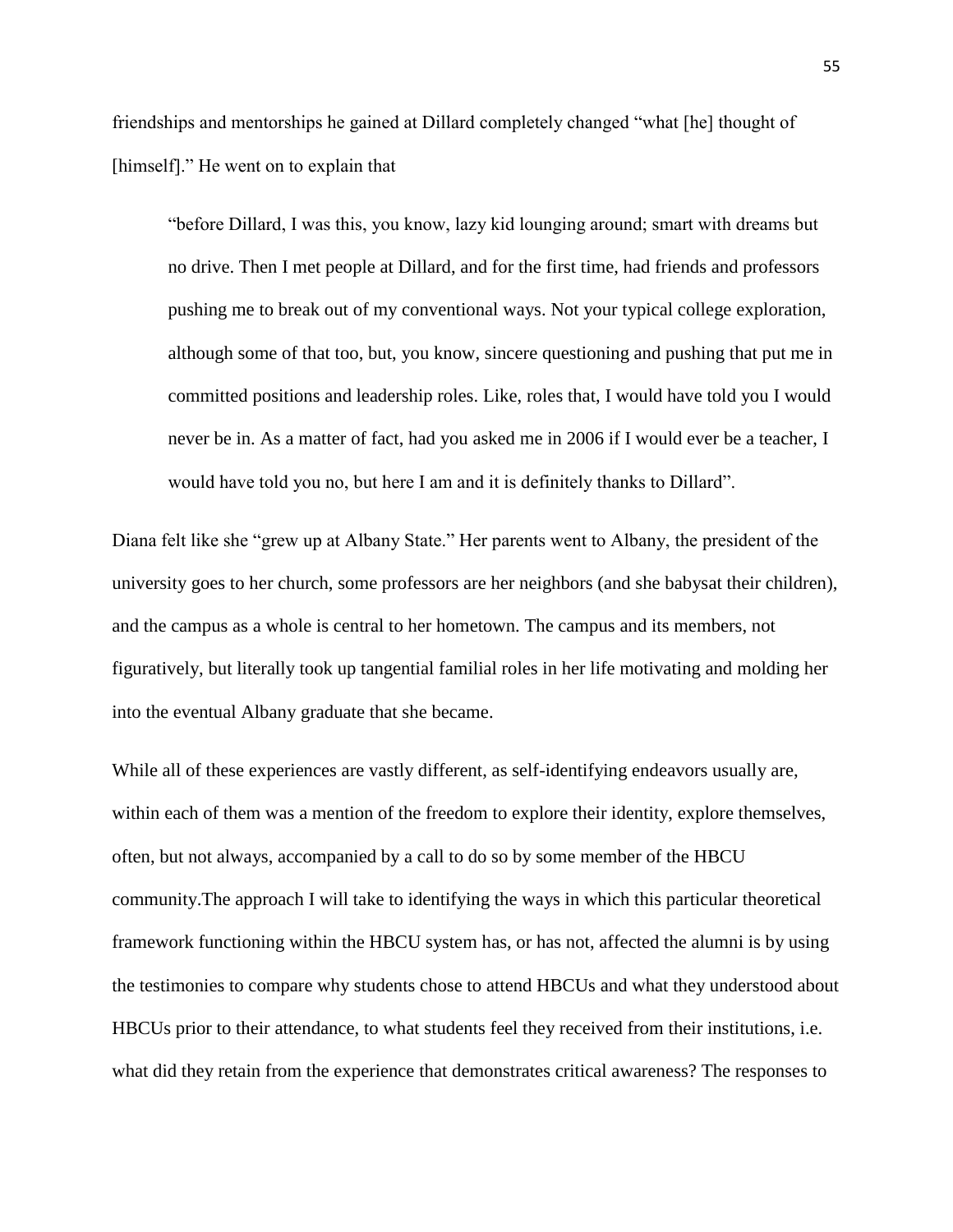the questions posed aren't so much the target here as is the discussion of their own critical understanding at the time. Why they chose the school may or may not be relevant; however, it is a jumping off point that begins conversations aboutracial, social, and political, knowledge held and/or gained before and after the HBCU experience. The juxtaposition of these two snapshots of their knowledge base should be illuminating to the ways in which they perceive the HBCU system to have affected them. I propose this approach because, although the school system of choice is the controlled factor, the reasons for choosing the HBCU (as with any other institution) are widely varied, often more so for the HBCU. Some HBCU students enter their chosen institutions with perceptions of the benefits of HBCUs. Whether they gained these perceptions form family, friends, or the media, many students come to HBCUs believing that there is a specific benefit to this particular type of institution. Others enter completely unknowledgeable, not truly understanding the perceived benefits, seeing HBCUs as a variety of the traditional institution. Either way, understanding the knowledge base that the alumni entered the institution with concerning the critical aspect of the institution, versus the exiting knowledge base set up an interesting comparison of before and after, as well as began conversations about the skills and knowledge gained at the institutions. As this inquiry is more methodical, the rest of this section is organized by alumni, taking a close look at each of their experiences.

### Tony

Tony, growing up in Trinidad and Tobago until the age of 19, "knew of HBCUs from afar," but did not necessarily have the understanding of the purpose, goals, or impacts they were having, or were intending to have on their students. Because he did not have the knowledge of American race relations, the "importance [of HBCUs] was lost on [him] until he got [to Hampton]." He said that he did not understand "How significant they were, or how important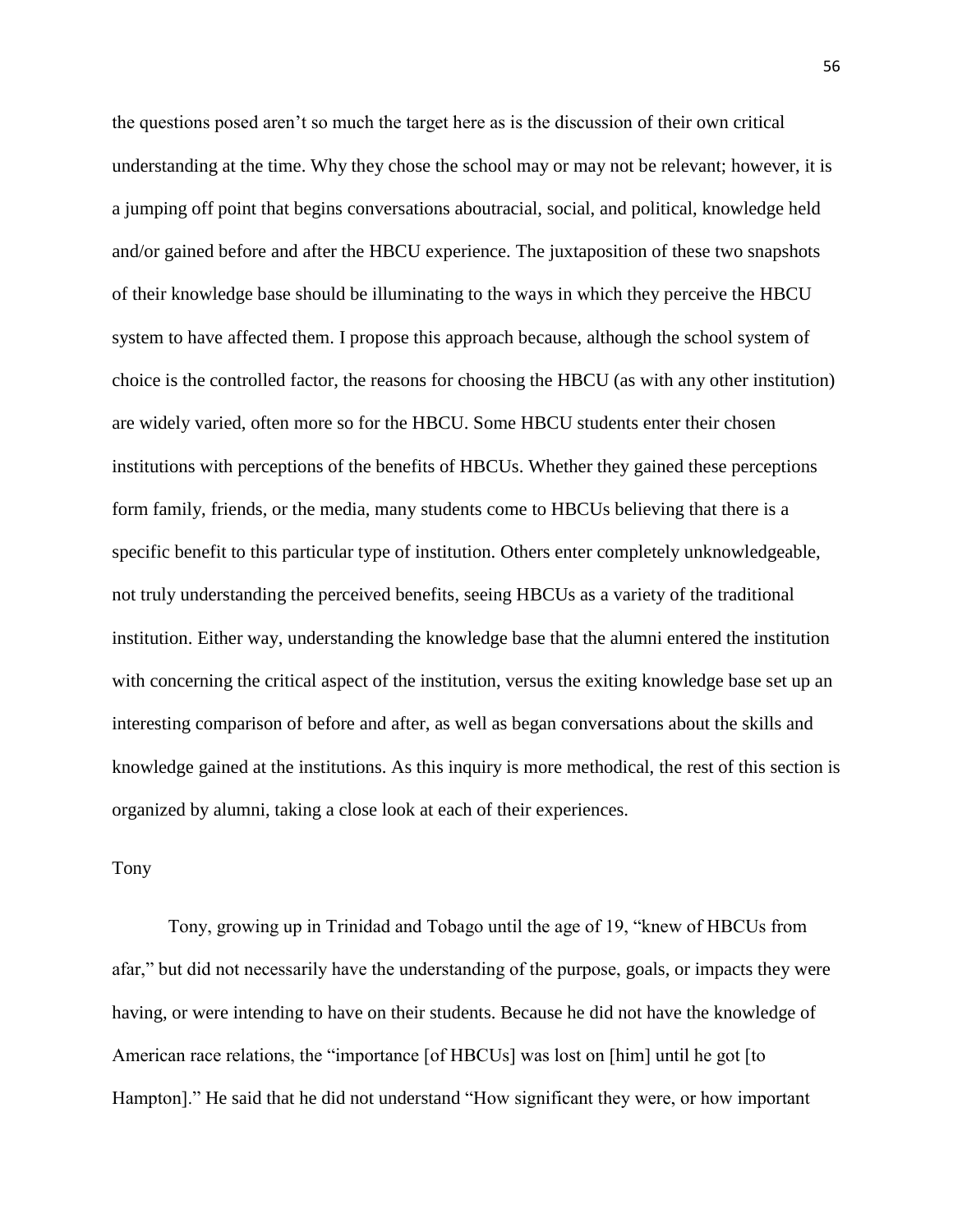what they represented was, until [he] got [there]." He didn't really choose to go to an HBCU, his family chose for him, thinking it was important that he didn't go "from Trinidad, where Afro-Caribbean people are the majority, to an institution in which he is a minority." His family found it problematic that he would be placed in a situation where he would be the minority without truly understanding what that means in America. In this case, his family valued the HBCU as "the first step," as the place for him to gain his academic footing along with a critical understanding of American race relations. Tony feels like the lasting impacts of his HBCU experience include his desire to ensure that minority students in general, but Black male undergraduates specifically "feel like there is someone actually listening to them" on his predominately white campus at the University of Kansas. He also has "for better or for worse, a hypersensitivity to the broader political issues that affect African Americans specifically, minorities as a group more broadly." And also, "as much as [he] can, with the positions that [he] holds, [he desires to] be an advocate in that regard and [to] pay attention to those conversations." Tony finished by saying this‒ "having attended an HBCU and having that experience and that education has tethered me to the real world, in a sense. So that, it would be impossible for me to connect, to wholly succumb to the ivory tower in its metaphorical sense because I am always tethered by my HBCU experience to, essentially, a reality." Tony then continued by introducing that his academic topic of study has evolved since his attendance of an HBCU, and he now seeks to specifically "expanding current psychological discourse to envelop people that inhabit minority spaces." His specific focuses are African Americans and the LGBT community.

Tony is the prime example of the critical awareness given to students at the HBCU. The fact that he came from a country with a completely different take on racial relations and was immediately immersed into the HBCU environment means that this space not only gave him the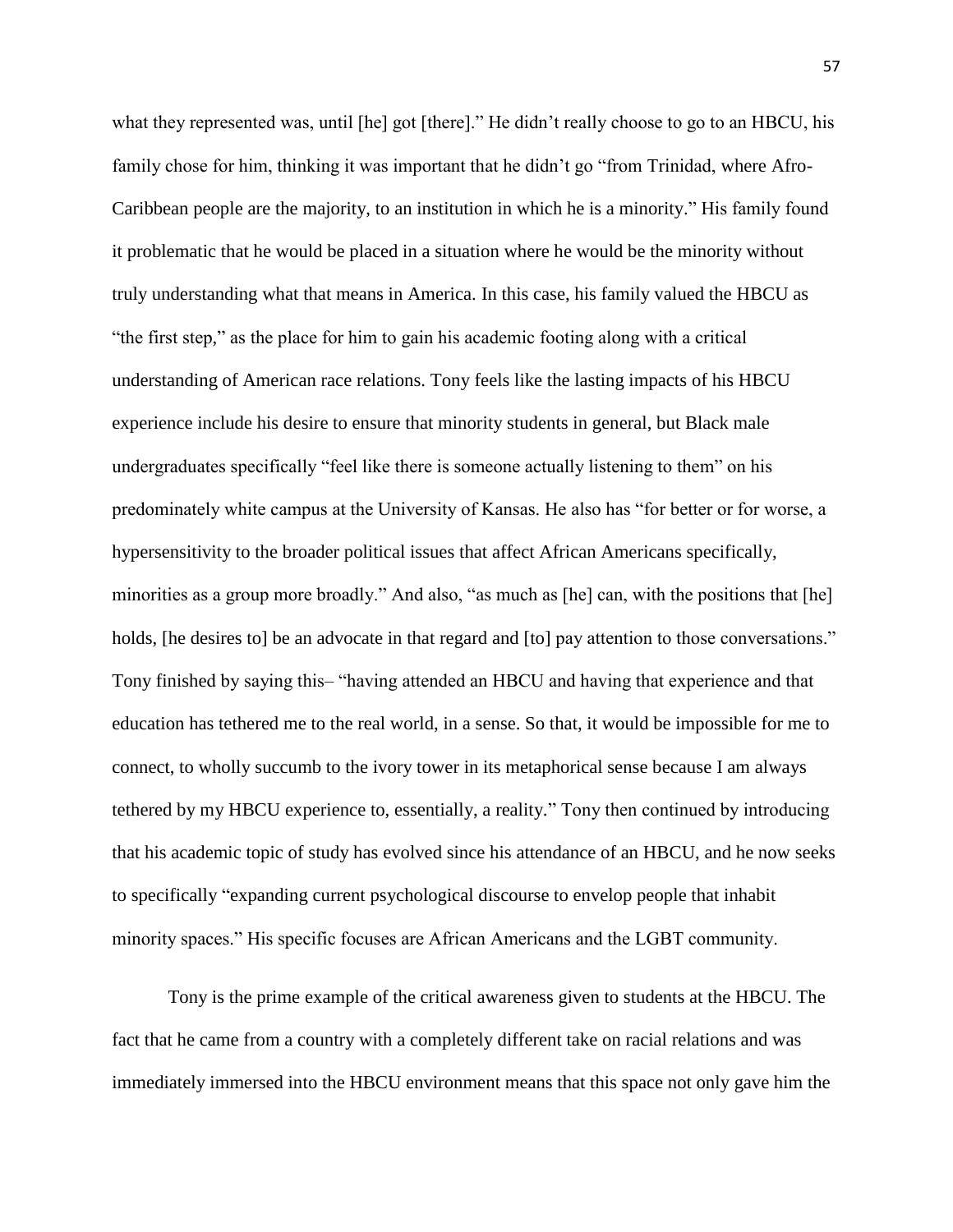psychological knowledge necessary to thrive at the graduate level, but that the ideas and passions he left the campus with must have also been bred there. In this case, Tony explicitly gives credit to his HBCU experience for creating his awareness and knowledge base on racial relations. He states explicitly within his testimony that he learned of the importance of and necessity to focus on such issues, not from a particular instructor, but from "coming to find out what the HBCU stands for." This type of learning (particularly dealing with race and race relations) that is not cemented in any specific mentoring practice, but is universally engrained in the institution or departments themselves is Kufundisha. This community wide focus on educating both the scholar and the person is such a staple of the HBCU that, to reiterate, Tony's family sent him to this particular type of institution for this exact reason. They understood that he would gain so much more than marketable academic skills from these institution; that he would have the awareness of issues, the knowledge to know how to find accessible solutions to those issues, and the conceptual understanding of when and how resistance may be futile. Tony's understanding of these topics is apparent in how he approaches the statement: "as much as I can, with the positions that I hold, [I want to] be an advocate in that regard and [to] pay attention to those conversations." Built within this statement is the understanding that his position is limited, his options are limited, and that he may not be able to advocate; but, should all that fail, he can still pay attention and observe. This ability to be aware of power structures, limitation, and options for social change, in the case of Tony, is a product of Hampton's university critical education. Also, his continued focus on sociopolitical issues within his studies further shows the level of critical knowledge attained from his institution.

Diana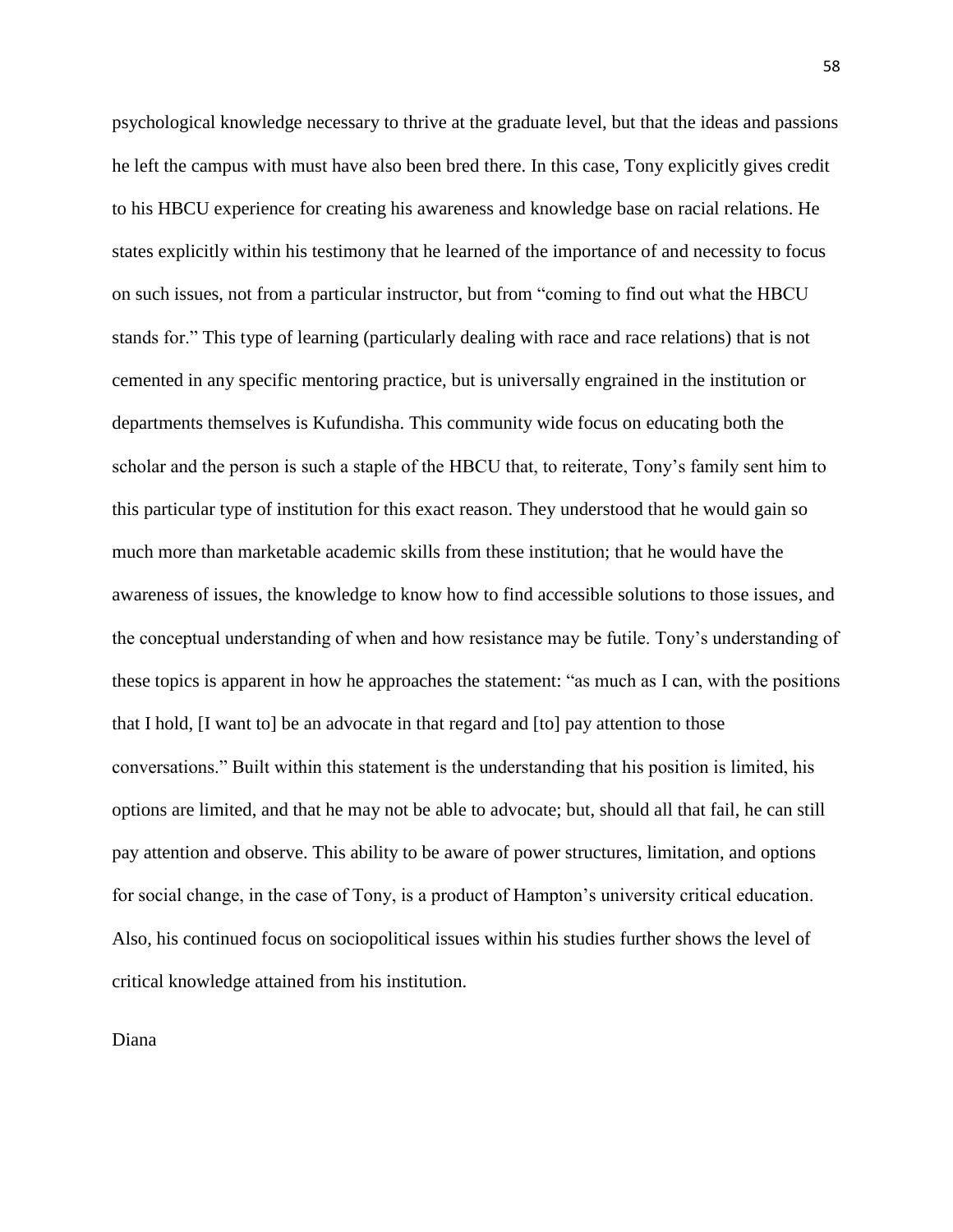As mentioned before, Diana is an Albany State legacy in that both of her parents were Albany State graduates. "Albany was the only four year institution in [her] home town and Albany State was all [she] knew." There was no competition or debate over what school she would attend. In her mind, "there was only one school for [her]." Diana stated that "Albany state has affected my mindset, my level of confidence, [and] how I interact with other people." She goes on to explain that both her parents are Albany State graduates and are (unspecified) professional workers, "but the things that they gave [her] that were foundational, Albany State helped to build on." She explains that it's not the "big stuff" that stands out, but the "little stuff" like "interacting with people and handling myself in certain situations" that allow her to think back to certain situations and conversations at Albany State to figure out how best to handle even her current day issues.

Although Diana was brief on these topics, what she did expose is that she understands that the lasting critical impacts of social education can help parents to make personal decisions such as how best to raise a child. She also makes us aware that she understands the importance of the particular approaches to "handling [one]self in particular situations" and "interacting with people." More specifically, she spoke about how to deal with the fact that she is "the only black woman at [her] workplace," and how she has to deal with situations in which her occupational ability is questioned based on her race. She highlights how HBCUs have particular productive approaches, some of which she looks back to her experience at her alma mater for, to help her in these scenarios. This is her exposing how this critical knowledge she has was attained, at least in part, at Albany State. Not only that, but because she accredited it to the university in general, and not to a specific mentor as she had done with empowerment, it leads me to believe that this was a university wide and omnipresent practice. The critical racial knowledge and awareness she now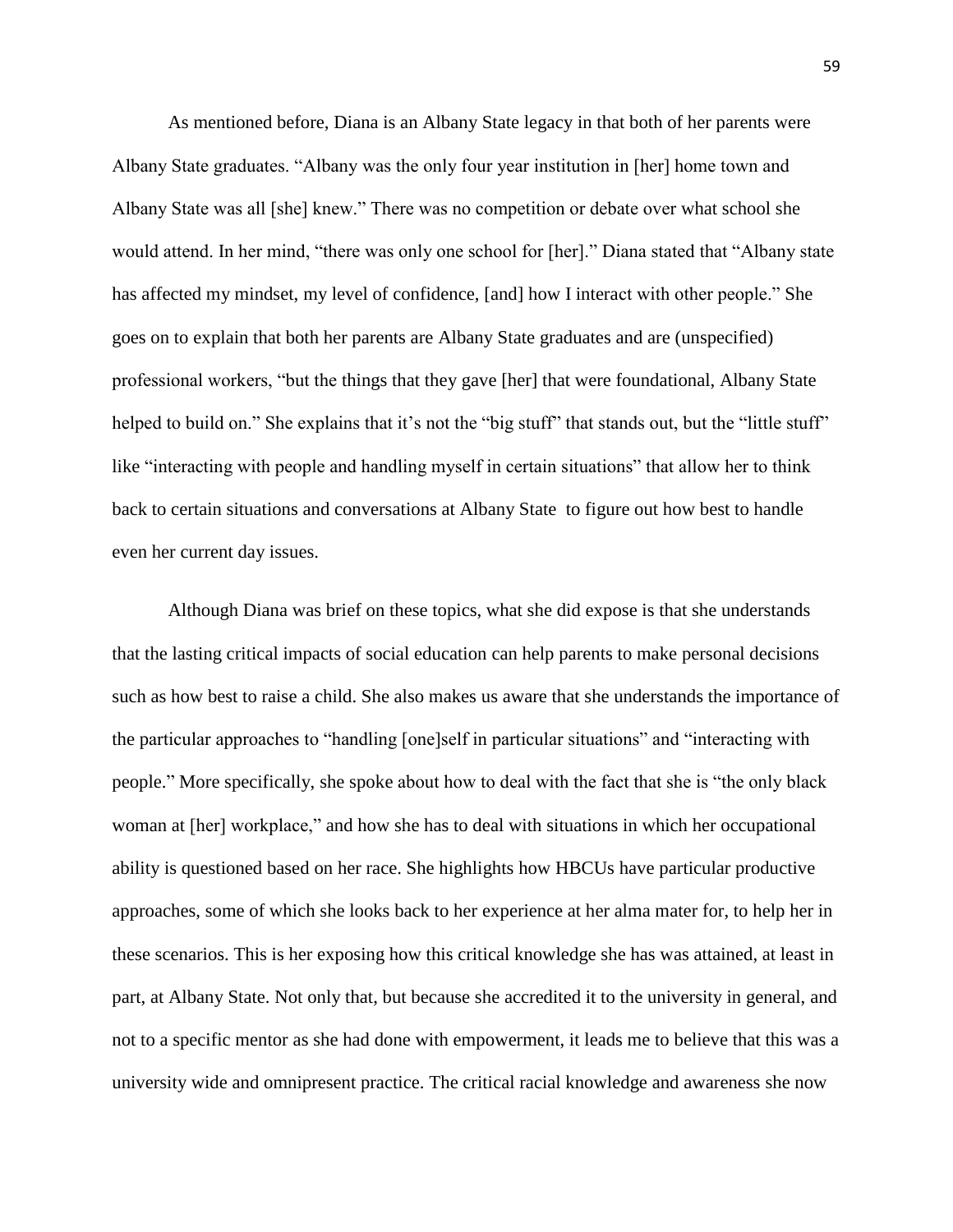has continues to help her as a family attorney specifically for a firm that services a predominately African American district.

Kal

Although Kal's mother graduated from Southern A&M University, he still had no understanding of what an HBCU was. He didn't even know that Southern was an HBCU prior to attending. He chose to attend because he got a few scholarships to the University, plus he visited and "got a sense of the community and the family on campus. It was very inviting; it was like home." In his words, "I just wound up going there and I fell in love with it." However, upon leaving Southern, Kal felt like his experience gave him "an edge to say 'there is nothing that can hold me back.'" While acknowledging that he is aware the he is not invincible, Kal still admits that he "sometimes feels invincible because of the encouragement given to [him] at Southern." He carries with his the words of his mentor: "You can do it; don't let anybody tell you [that] you can't." He acknowledges that through his empowerment he is equipped to feel invincible while having the knowledge that he is not. He exemplifies the overwhelming power of empowerment through mentorship at HBCUs, but by framing his invincibility as a feeling opposing his knowledge, he is showing a willingness to challenge the awareness he has come to have.

Kal is the only person who did not make any direct mention of anything retained from his alma mater that can be interpreted as an achievement/gain of critical awareness within these responses. However, I will argue that Kal clearly gained a critical awareness of the power dynamic of the African American in education. This is clear because of his discussion of his dissertation project. Kal went from not understanding the differences between traditional institutions and HBCUs, to writing a dissertation about the productive usage of black leadership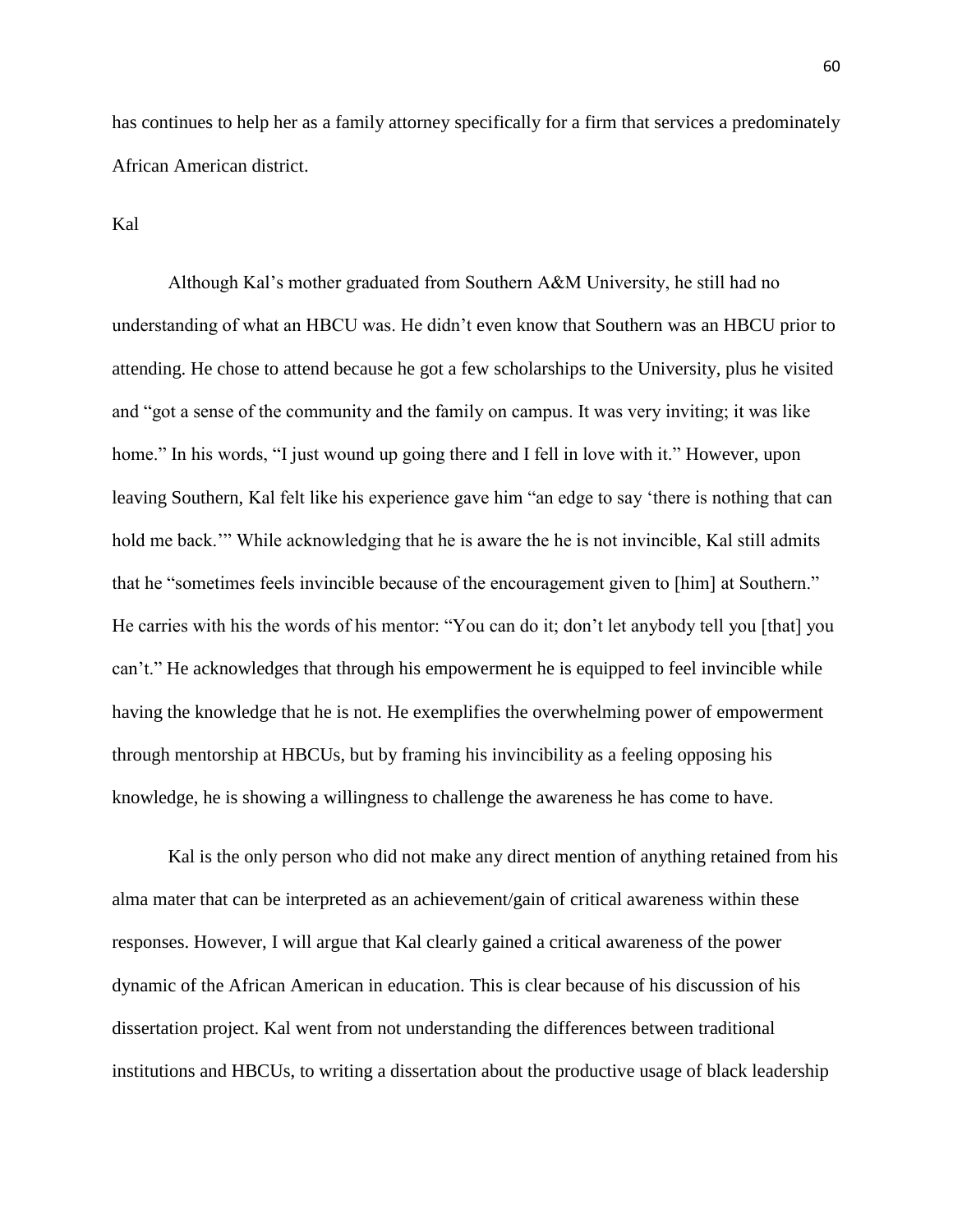and the mentorship model at his alma mater. His critical knowledge of the positionality of HBCUs and the educational practices they use were both founded in and are focused on his alma mater Southern University. Because he did not go in depth, I have no way of locating how or where this knowledge was attained within the university.

### Ororo

Ororo stated that she "had no idea what an HBCU was" and "was still calling it a Black school" until she attended. She didn't choose to go to a HBCU, but rather had her sights set on a (unidentified) traditional institution in Indiana. However, due to financial reasons, her father "told [her] where she was going, so [she] applied" and got accepted. Her preconceived notion was that this school was just "the place where all the black people decided 'hey, let's go here."" She considers herself as coming into the HBCU experience blind, and she also believes that this was "different from most HBCU students." She, in high school, considered herself a very high achieving student, and believed that many students went to HBCU's because of the relatively low admissions bar, particularly with grade point averages and test scores, of which she did well in both. But she believes that "going into that experience with that mindset worked to [her] advantage because it woke [her] up to a lot of things." The lasting impact for her was that attending an HBCU, even while she was "very resistant" to attending, "turned [her] life around in that [she] is now in love with HBCUs." The HBCU helped her to "find her own identity," to "identify as Nigerian-American," and "to be proud of her pan-African heritage." She has a new desire to teach at an HBCU to both feel like she belongs but also to help validate and value other minority students. She also credits the HBCU with helping her to define "what she stands for, and what she doesn't stand for."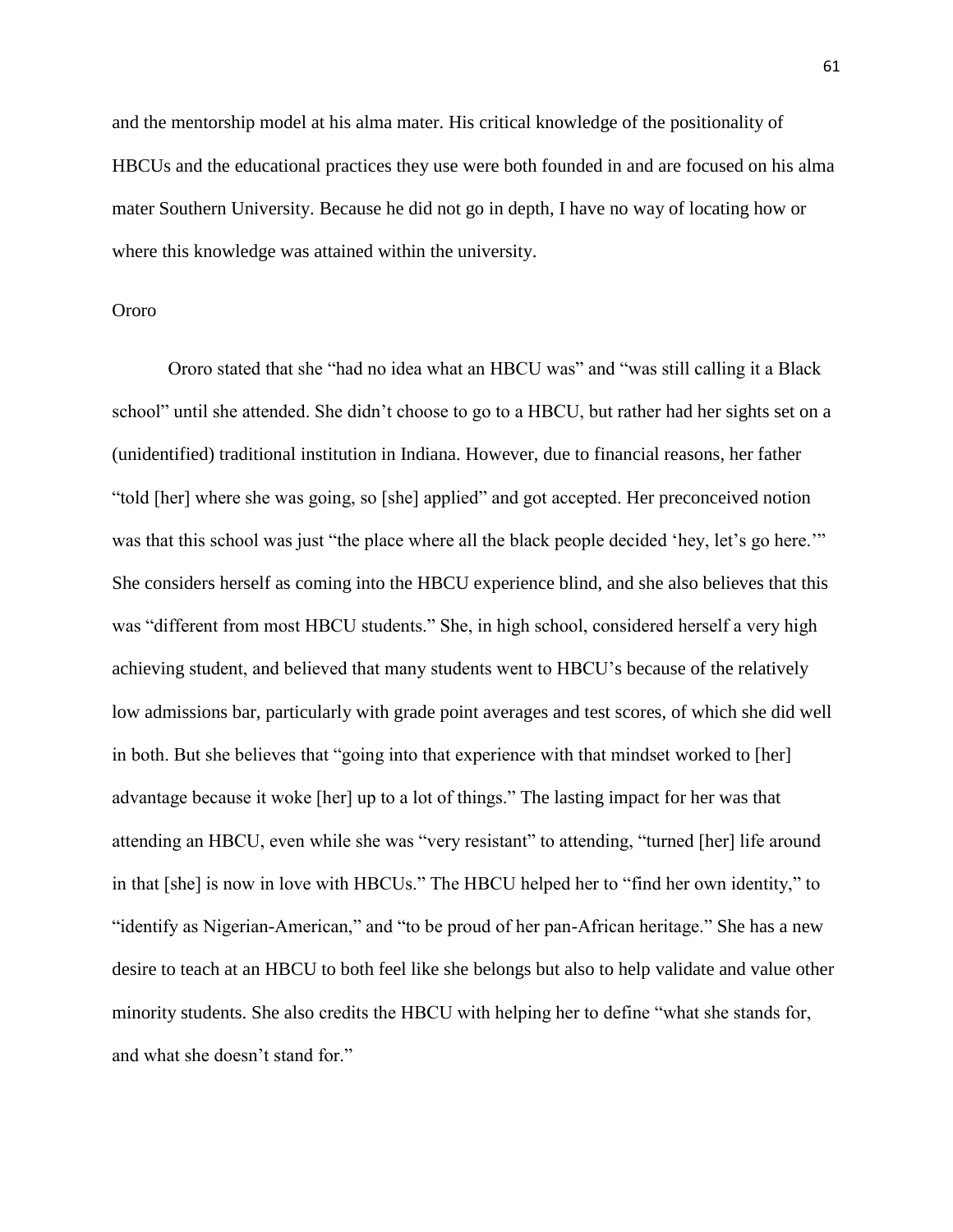Ororo, unlike any one else listed, not only came into the HBCU system ignorant of its purpose, but she came into the experience resistant and aggressive. She had very negative thoughts of these schools and the people that populated them. She, therefore, is probably the one who was most blatantly affected by the critical education that can be attained at HBCUs. She went from having a strong distaste for this educational system, to glorifying the system for what it has achieved for her, and can achieve for others, with her on the professorial side of it. Her social perspective was so changed that the place that she dreaded going is now one of the few places "in the world where [she] feels at home." While this is empowering, what is truly telling is her discussion of why it feels at home. Ororo discussed not only the annoyance she feels from the assumptions placed on her at her PWI, but the shame she feels from her realization that the perspective that annoys her was previously her own. She mentioned a desire to "go back and slap myself for the way [she] thought about my own people, my own self." She reflected on how the diversity at the HBCU allowed her to see a clear path to accepting her race without accepting the "negativity [she] had attached to it." Again, this was not something she got from any single mentor, but from a university wide focus on acceptance and empowerment of racial identity. Now, Ororo not only understands the implications of her previous position, but is aware of her current position to be annoying and ashamed of it.

### Kurt

Kurt knew of HBCUs because he lived so close to more than one. He talked about how growing up in New Orleans, his physical closeness to Dillard, Xavier, and Southern University in New Orleans (SUNO), all of which are HBCUs, "gave [him] a pretty vague understanding of what HBCUs were and what HBCUs did." He describes his knowledge as an "outsider's perspective," knowing no more than any other person who was aware of, but had no true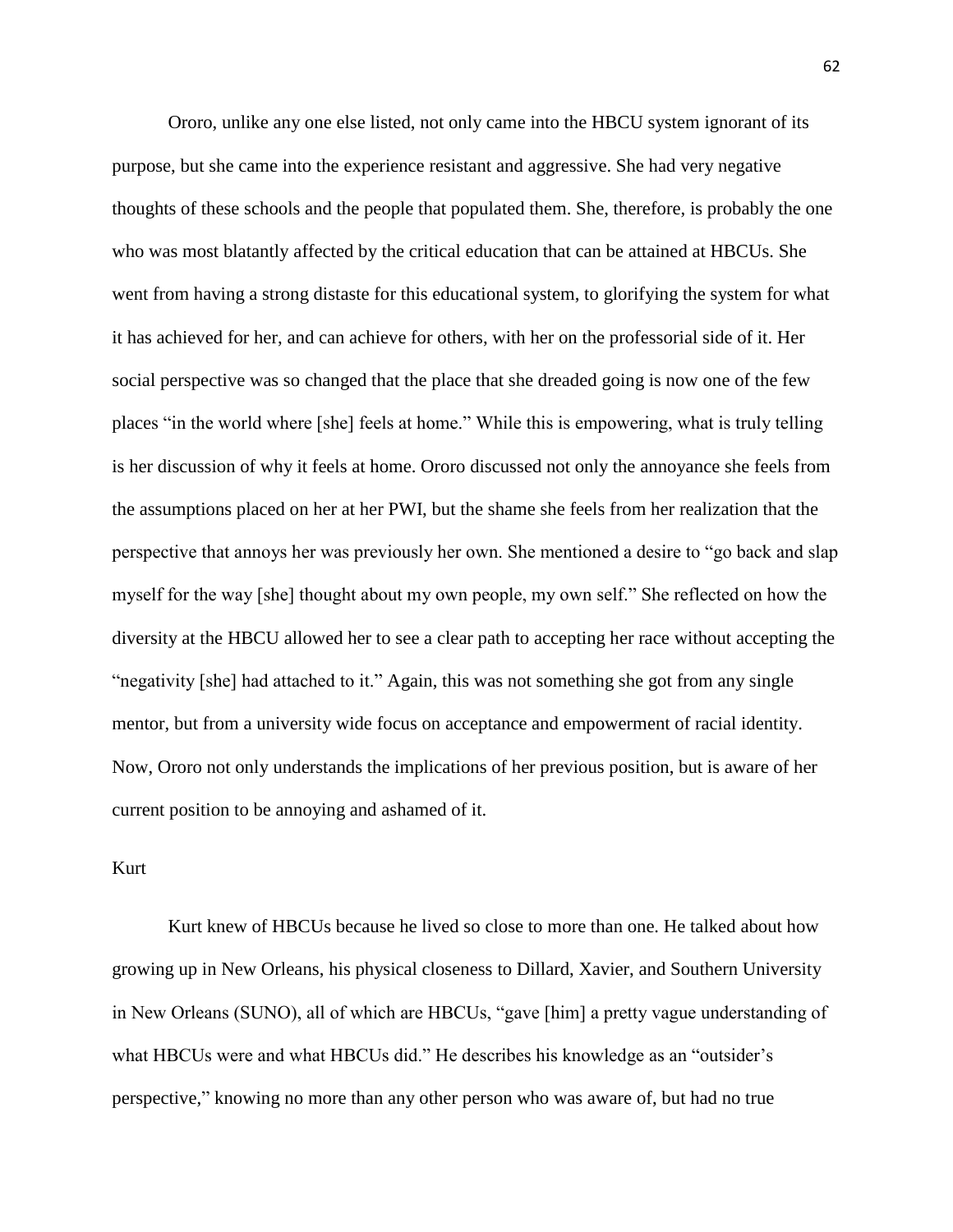interaction with an HBCU. He believes that there's "no real way to understand what it is, [HBCUs] stands for, and what they do aside from attending one." He decided to go to Dillard because having gone to predominately black schools "all the way through high school," he knew that he wanted to "stay around black people." Kurt also wanted to stay in New Orleans. He chose Dillard because he "wanted to go to the [institution] that had a "reputation of prestige. [He] had heard it referred to as a 'Black Ivy League' school, and decided to go there." Upon leaving, Kurt felt like Dillard gave him "the mindset to achieve." He also believed that he "was made aware of "the need for Black male role models and teachers." Dillard gave him an outlook that was "always aware of the inequalities persistent in education, and in the world."

Kurt must have been at least marginally aware of racial relations and tensions previous to attending an HBCU seeing as he wanted to stay around a black populace. However, his personal desire to be involved with the outcomes of others was, by his own admission fostered at Dillard. He, in seeing a new need for black leader/teacher representation, must have learned, through experience or otherwise, the impactful nature of Black male leaders/teachers during his stay at Dillard University. Although he entered with some knowledge already, when compared to the amount and the approach to implementing the knowledge he had upon exiting, it becomes very likely that Dillard was a pillar in educating and inspiring Kurt to be critically aware.

Looking at each of these experiences, a pattern becomes apparent. Students come into the HBCU system with a certain level of awareness of its social purpose, its critical education, and its focus on social issues. However, after their tenure at a HBCU, they not only come to understand these purposes and approaches, but internalize them, and even repurpose them in their own lives. A student that would have never seen themselves as impactful is now teaching. A student that claimed to dislike black people now aches to be back on a HBCU campus, as an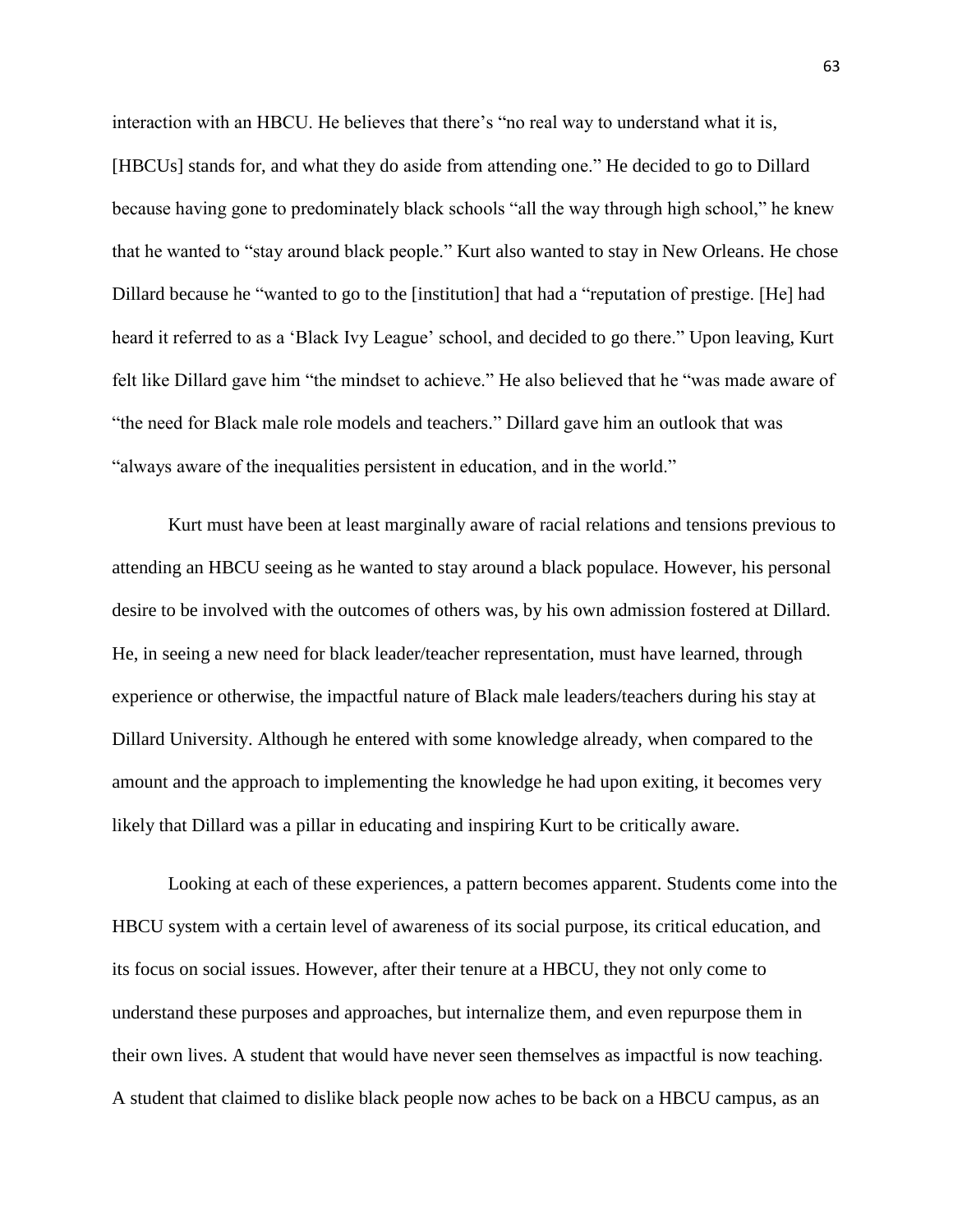instructor no less. A student that didn't understand the difference between a HBCU and a traditional school now studies black leadership and mentorship at a HBCU. A student that was new to the United States is now an advocate against racial inequalities in America. Using myself as an example also, a student who wanted nothing more than to learn is now producing a thesis focused on the unequal distribution of the focal point of pedagogical scholarship. At least for these students, who have been successful and who think highly enough of HBCUs to volunteer for this thesis, something about HBCUs and the sort of critical awareness they raise and the critical education they spread both inside and outside of the classroom calls those that they impress upon to act. Not only to act, but to be fully equipped to understand the consequences, liabilities, and possibilities within those actions. We (the participants and I) were educated under a framework (kufundisha) in which the entire university functions as a site of social, racial, and political education in which all members are encouraged to explore, learn, and grow simultaneously and constantly. Through experiencing a campus that practiced village pedagogy, we were each allowed to find the sort of closeness and mentorship that encouraged, if not insisted, that we each strive to learn more about ourselves, each other, and our places in society.

#### 3.4 Community Engagement

The final goal that I aim to examine is that the community of HBCUs, which we have already covered in detail, and how they create a space that not only encourages (at least, if not necessitates) the participation of all of its members in community service, but also creates a valuing of community involvement within and outside of the context of the university. Expanding on the aforementioned function of village pedagogy, these institutions often use the fact that many of their instructors, students, faculty, and staff are from predominately African American communities as a means to build a relationship with surrounding African American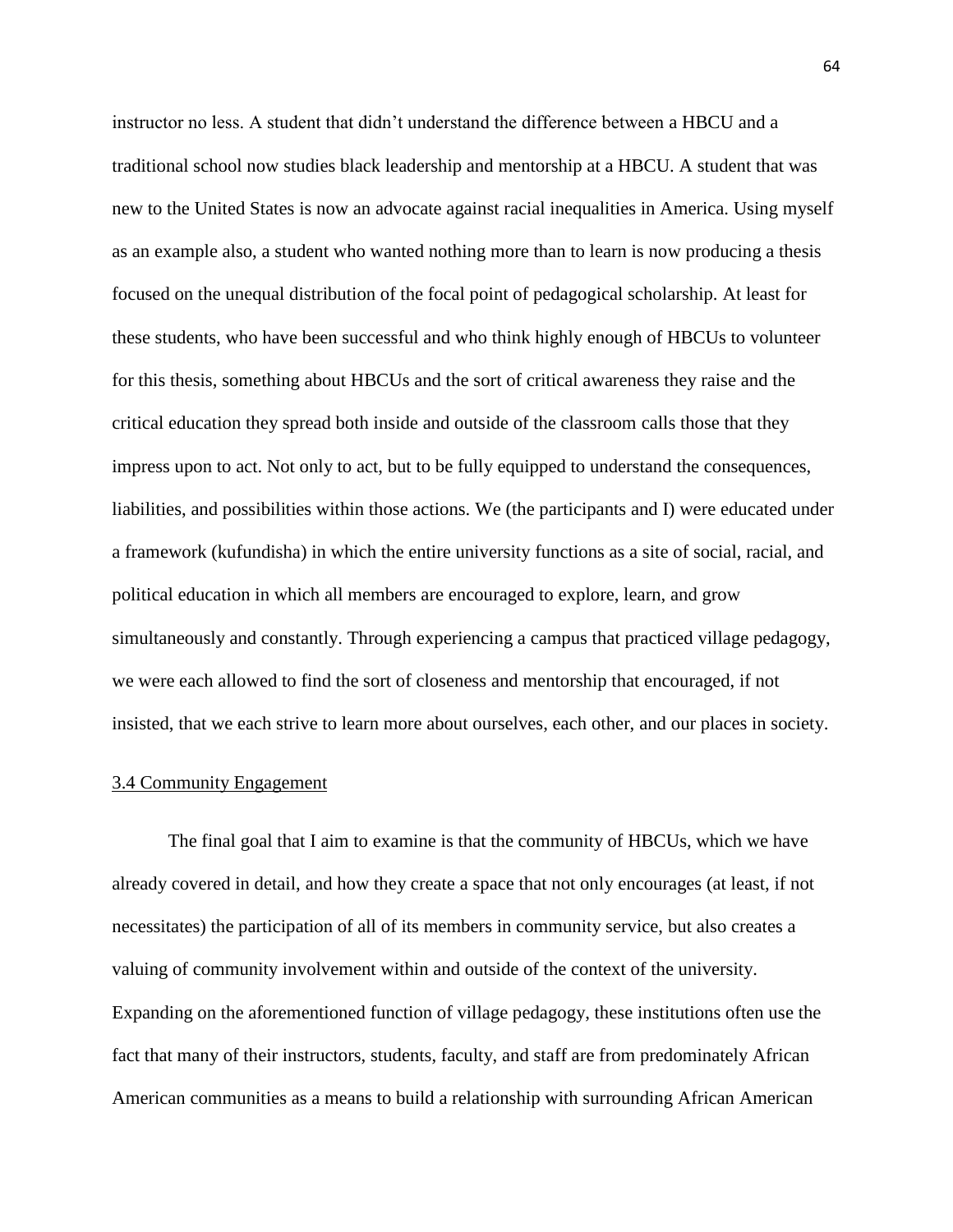communities<sup>14</sup>. The shared experiences, understanding, joys, and pains, make it easier for HBCUs to themselves be productive memebers of their communities, as well as encourage their students to do the same. HBCUs' abilities to provide communities with otherwise unobtainable experiences (e.g. to meet historic figures, hear world renowned writers and poets speaks, etc.) mimics their ability, and long standing practice of providing the same for their students as well as a quality education.

Also, the HBCU mission, and the mission statements of most HBCUs have always had a focus on helping members of the surrounding community. This may be more of a quality of small schools (as most HBCUs are very small) or religion based schools (as many HBCUs were founded and remain connected to a religious institution), however, HBCUs are more than a space in which people are involved in community service. These universities themselves are often pillars within their communities, working to make positive change in the community that houses them, and possibly surrounding communities. Often being the meeting space for large events, involving the public to join in academic endeavors, or giving back time, energy, and/or money, HBCUs have historically served as, and arguably, continue to function as community engaged sites as well as a site that inspires community engagement.

The first hint to the fact that HBCUs foster an involvement with community service was that the participants reported that each of the 5 represented institutions had, at minimum, 200 hours of community service required in order for their students to graduate. While some had an obligation to do or voluntarily did more service because of their title, position, or Greek

 $\overline{\phantom{a}}$ 

<sup>&</sup>lt;sup>14</sup> It is important to point out that the vast majority of HBCUs are also located near or in a predominately African American community. Because of the center for Black arts and excellence that the schools became and remained, they were usually founded in a predominately African American community, or one was built around them.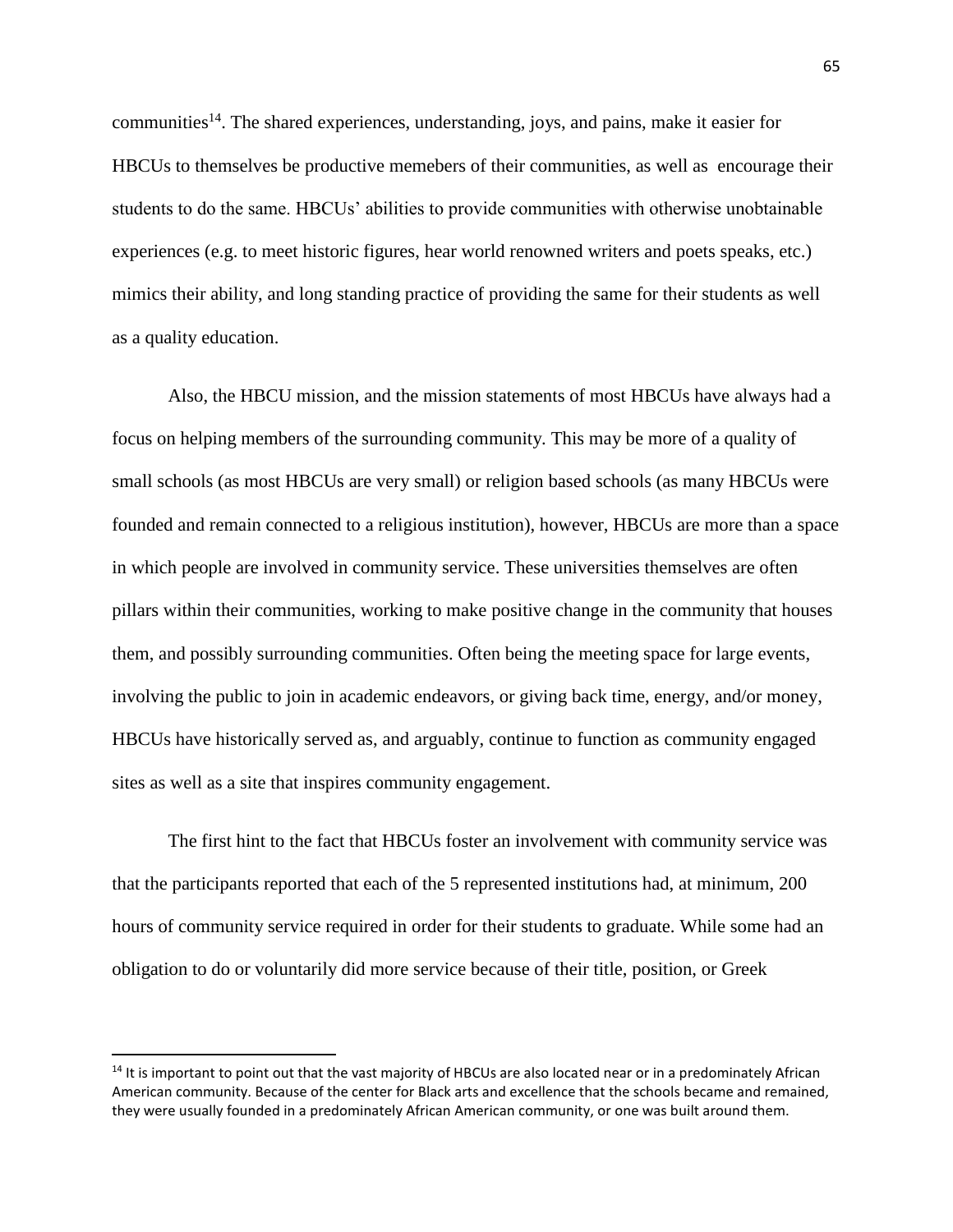organization, the consensus was that all had to get involved with community service during their time at a HBCU. However, the extent to which, and the ways in which this community engagement has continued after graduation varies widely. Amongst participants. Tony, for instance, had to fulfill volunteer requirements for both his university and his music fraternity, but has not continued the volunteer work after his graduation. Although he can and does affect his communities with his activism, particularly his campus activism, the approach of "helping the community…by cleaning up properties and houses that may be in disrepair" is no longer a practice. Similarly, Kurt explained the different volunteer work he participated in, particularly the effort to help repair the 9<sup>th</sup> ward around the one year anniversary of Katrina. He talked about enjoying making a positive impact on the surrounding communities. However, he no longer participates in activities such as that, and seemingly didn't even realize it until being asked that question. He replied by saying "that's a damn shame that I haven't reached out to the community in so long." While Kal and Diana did participate in community service at their HBCUs and continue to volunteer now, that work is specifically the volunteer work that they do in correspondence to their religious practices. Kal runs a Bible study on Sothern's campus and Diana has multiple volunteer roles at her church. Ororo was the only participant who both got involved in the community service at her HBCU, and has since continued to be involved with, and making the same sorts of impacts on the surrounding communities. Ororo is a mentor and tutor for at risk youths and an assistant dog trainer/walker. It seems that this goal of critical pedagogy and of HBCUs, although clearly implemented, was not necessarily taught and/or ingrained in the ways the other goals of critical pedagogy have been.

Another place of consensus was in all 5 testimonies' belief that their institutions were members of their communities. However, the ways in which they were involved varied greatly.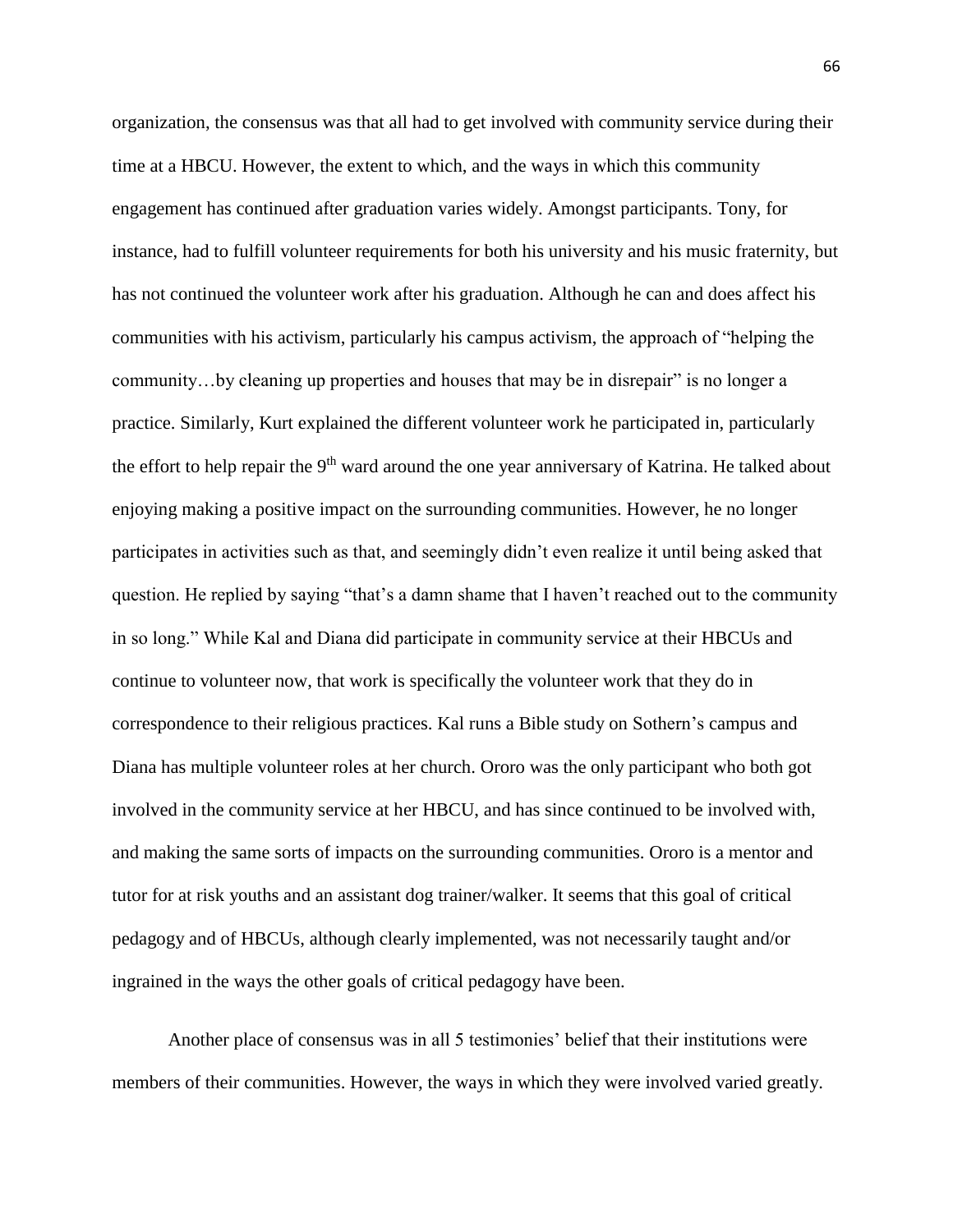Tony pointed out that although Hampton University was historically a pillar of Hampton, the political and employment power the school has over the otherwise small town was, not surprisingly, problematic for many of the citizens. He also talked about how "Hampton was expanding, buying buildings in the downtown area;" a move that created "a rift between the university, particularly under this president's direction, and the city of Hampton." Similarly, Diana talked about the recent merger of Albany State University with a smaller predominately white two-year institution. She talked about how Darton college, the two year institution, was politically and socially preferred in her town "only because they are white" as she argues. She told the story of going into a store in Albany and seeing paraphernalia for the University of Georgia in Atlanta, Georgia Tech, and even Darton, but none for Albany State. This tension that already existed, she feels was the reason "the city is divided and doesn't know how to handle Albany State" now that it has enveloped Darton college. On the opposite end of the spectrum, Kal and Kurt both have memories of their institutions being largely impactful and involved in the surrounding community. Kal stated that there was "plenty of outreach while I was there and I believe that to be even more so now." He talked about how his school has opened up its doors to flood victims again and again, over the years. About how Southern hosted the Alton Sterling Funeral. He also mentioned the Southern University band, and how it often goes out and plays for the community for free. Similarly, Kurt talked about Dillard helping to repair the lower ninth ward in the years following Katrina. He talked about the hosting of the Louisiana Senate debate at Dillard, and the subsequent march on the debate because of the participation of David Duke. He mentioned that civil rights activists, writers, poets, and other potential role models "were always coming to Dillard, and Dillard was always opening the doors for the community to experience these people." What he did not mention that I will are the health care clinic on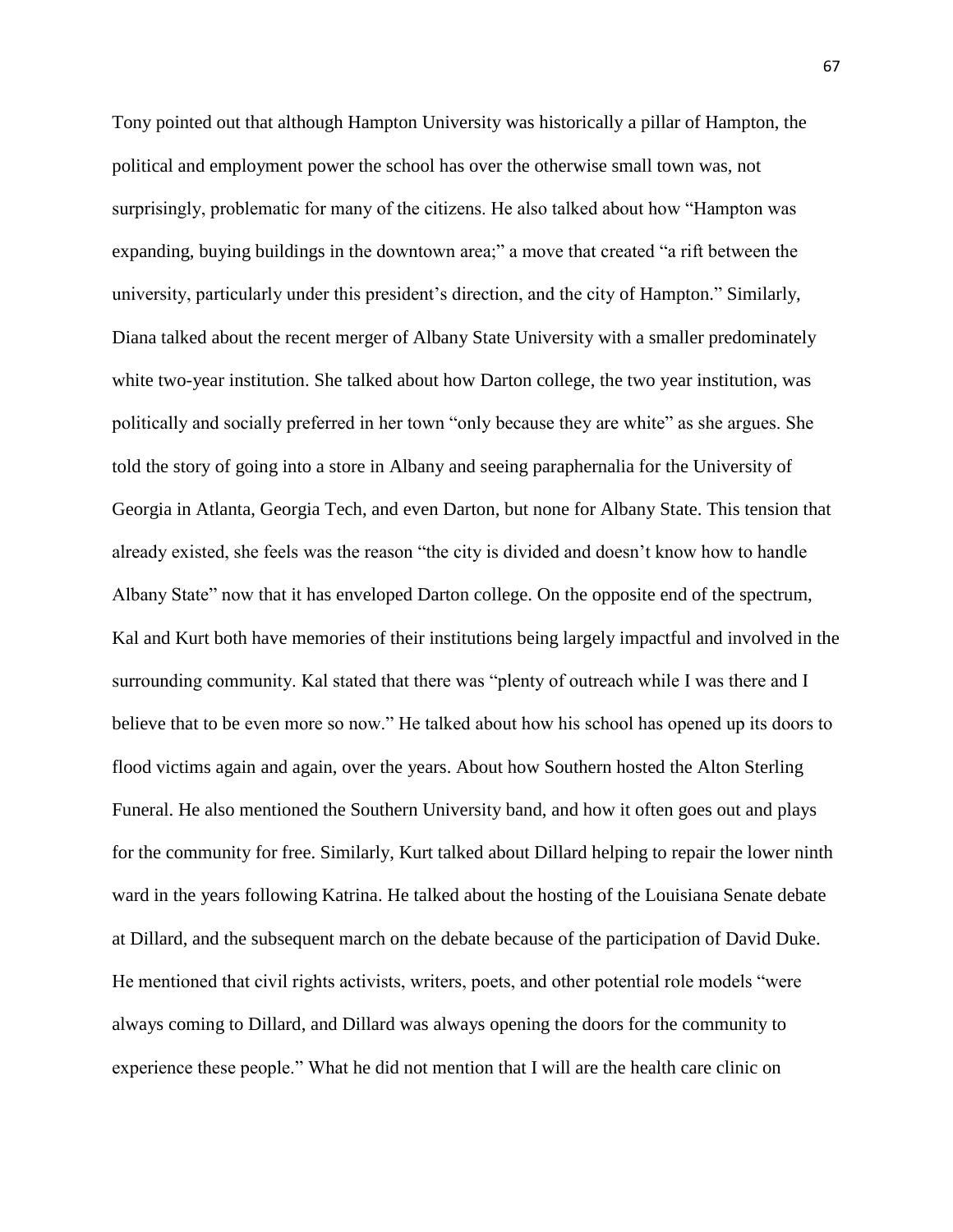campus that is open to the public and the Dillard choir which does plenty of charity performances in the city. Ororo, different from everyone else, felt as if she did not have the authority or knowledge to speak to her university's community relationship.

#### **4. Conclusions and Implications**

The initial goal of this project was to show that not only is the application of critical pedagogy in the higher education classroom theoretically achievable, but that there are other types of institutions (other than "the institution" which has been understood to be the research one predominately white institution) that have been, and continue to implement pedagogical approaches that focus on the achievement of the goals of critical pedagogy (empowerment, critical engagement, and community engagement). Through challenging the scholarly debate that calls into question the feasibility of implementing an approach based upon one type of institution's difficulties, this project aimed to identify the need of pedagogical scholarship (in any department, and in any field) to look both within and outside of its understood contemporaries for productive approaches to useful tools and skills. The hypothesis is that, by valuing the largely overlooked institutions and the marginalized approaches and scholarship within them, the instructors at all institutions can come to a broader and more complete understanding of what is, and is not possible, in applying any pedagogical approach.

In particular, this thesis has argued that HBCUs have been able to achieve those three critical pedagogy goals through mentoring—including othermothering, village pedagogy, and Kufundisha. Theoretically, these HBCU pedagogies coincide with empowerment, critical awareness, and community engagements. From the testimonies of these five graduates of different HBCUs—and my own story--this thesis has shown how these pedagogies work for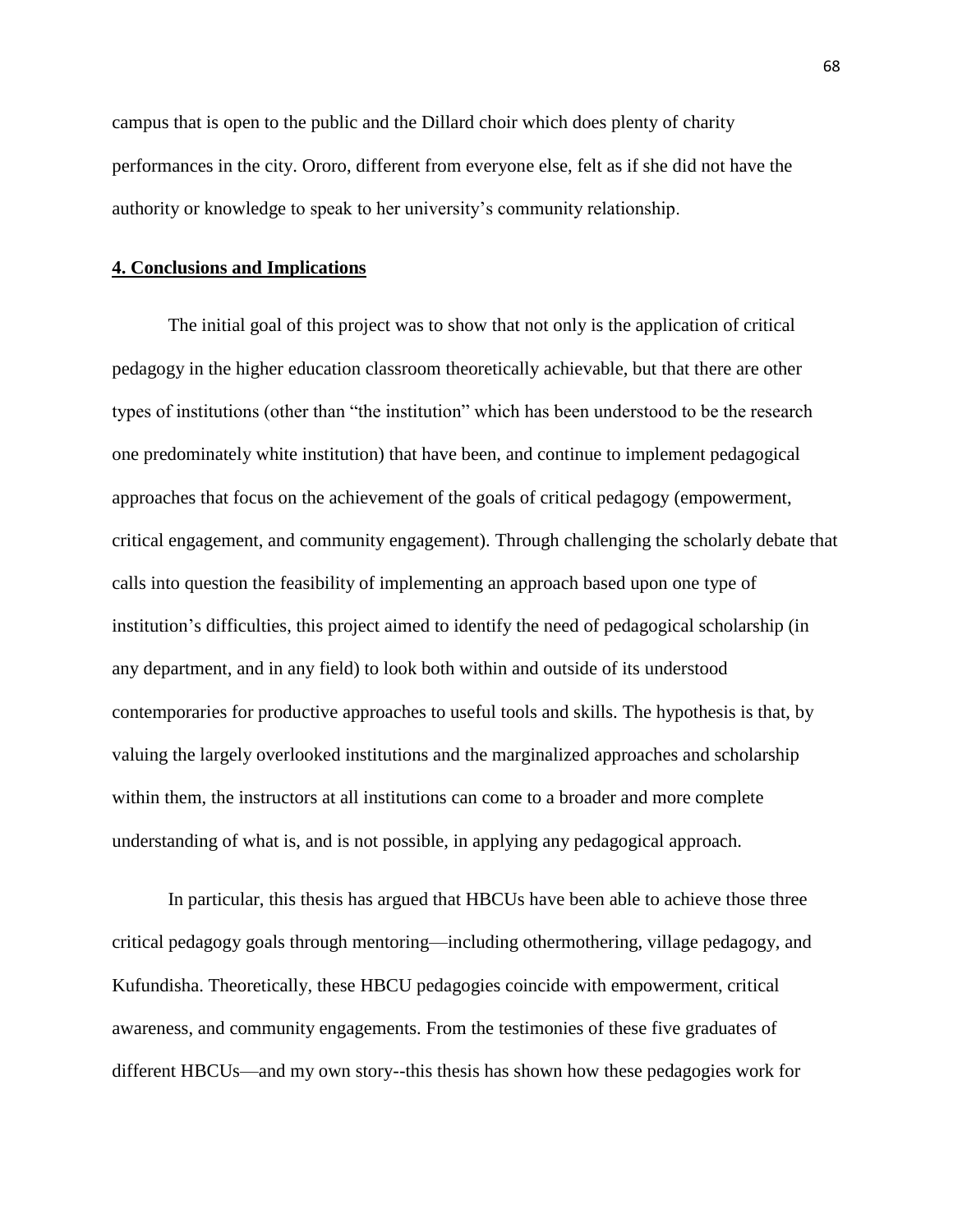individuals. For these partiicpants, HBCUs seem most successful at empowering and encouraging students to continue to grow, even when the students believed they had reached their limit. It also seemed successful in exposing students to environments in which socioeconomic norms are destabilized allowing them to reevaluate preconceived notions of self and others.. .. For these participants, the goal of community engagement seems less successful since it seems not to have been continued once the students leave the institution. But HBCUs, in the end, have been, and continue to function as spaces in which education is personal, purposeful, and part of a socioeconomic reality. HBCUs are places where the people feel like family, the space feels like home, and closeness is an expectation. Lastly, HBCUs are a place where growth and excellence are demanded. [fill in with what you think your best conclusions are from the testimonies and your theoretical arguments—more sentences] [then maybe move your later paragraph on mentoring up here, since it's your results/conclusion]

I believe this project can be helpful to scholars, academic program creators, and teachers who are interested in created a more inclusive, open, and close classroom that focuses on students growth and development as students and people. As made evident by the scholarly push to bring socioeconomic, political, racial, and religious conversation and exploration into the classroom, there is a desire to use the higher education classroom as a space of perspective broadening and holistic learning. I want this project to function as a bridge, linking largely estranged education systems as a means of identifying the differences in their pedagogical approaches, analyzing how and why those approaches function in those places, and hypothesizing whether or not, and how the productive pedagogical qualities can be transferred. . The specific approach to building this bridge was to ask alumni of HBCUs to share their experiences and identify whether or not, and how their specific institutions helped them to be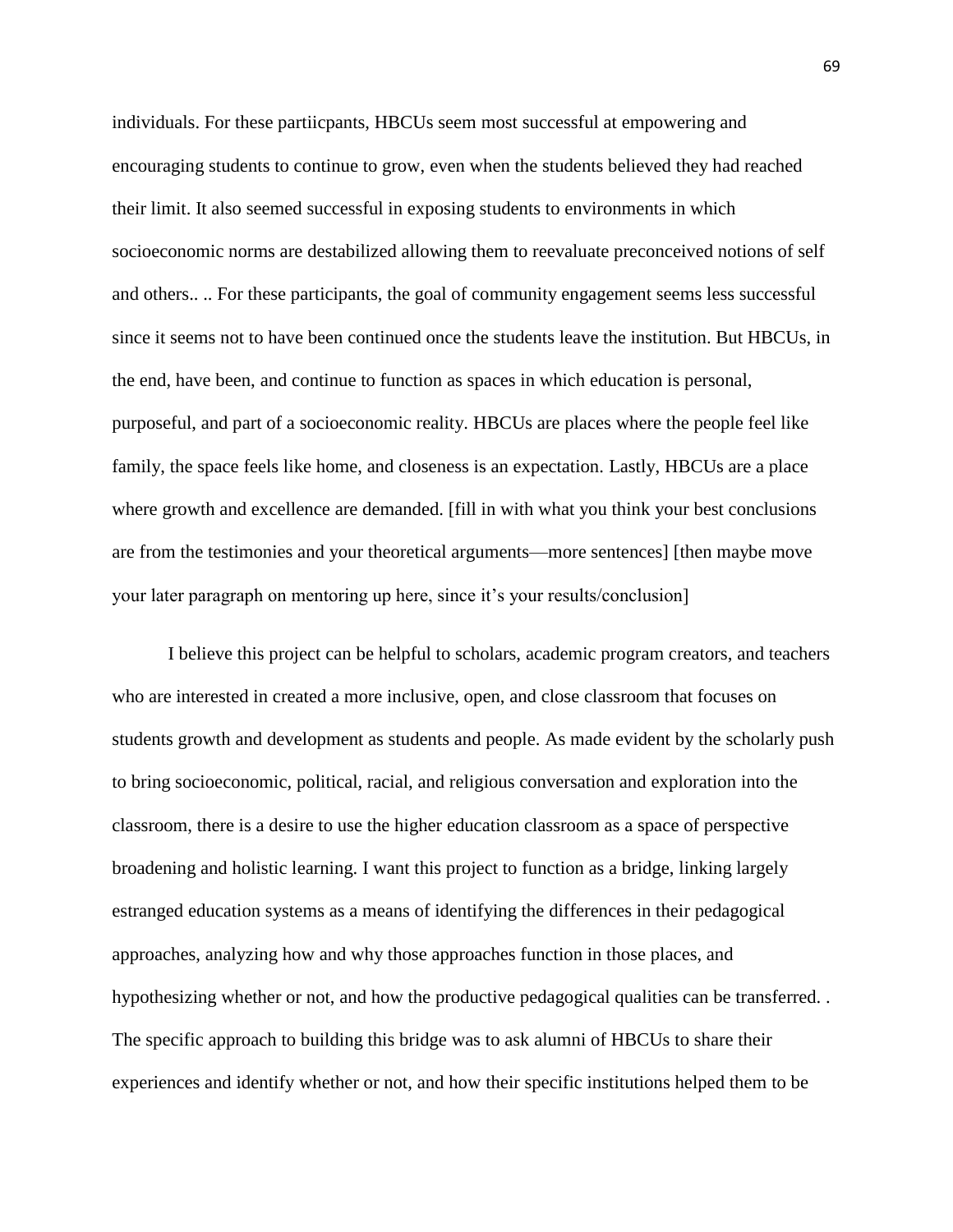more empowered, more critically aware and knowledgeable, and involved in their communities. In drawing the parallels of these experiences and the frameworks that governed them with the goals of critical pedagogy, this project aimed to identity mentorship as a tool that aided in the successful development of HBCU students. Hypothesizing that HBCU mentorship would be a tool that is adaptable and can be adopted by other institutions, this project exists to argue that the HBCU, and the tools it uses can be seen as an example of critical education Directly opposed to the traditional top down, hierarchical view of education systems in America. What I propose is a mutual scholarly conversation between different types of institutions that seeks to find similarities in goals with differences in approaches and achievement. Taking it a step further, in attempting to identify one tool used to teach and share these goals, I sought out the space to argue that there are tools that function to meet these goals which, theoretically, could be restructured, readjusted, and repurposed for usage at other types of institutions. These lateral mutual conversation could also lead to a conversation about tools and practices that are not (or do not necessarily need to be) dependent on the demographics, size, and mission of the institution. All told, the impetus for this project was a disbelief in the scholarship that aims to disregard attempts at progressing critical education; a personal frustration with the generalizing of the possibilities of "the university" as a singular form. Being an HBCU alumnus myself, my aim was to identify what mentorship at the HBCU system did for me and other alumni, and parallel it to the goals of critical pedagogy.

That being said, there were some elements of this project that fell short of meeting these goals. For instance, while dealing with the three goals of critical pedagogy, I found that community engagement was always encouraged on the HBCU campus; however, that engagement, in the ways that it was practiced on campus, were rarely continued after graduation.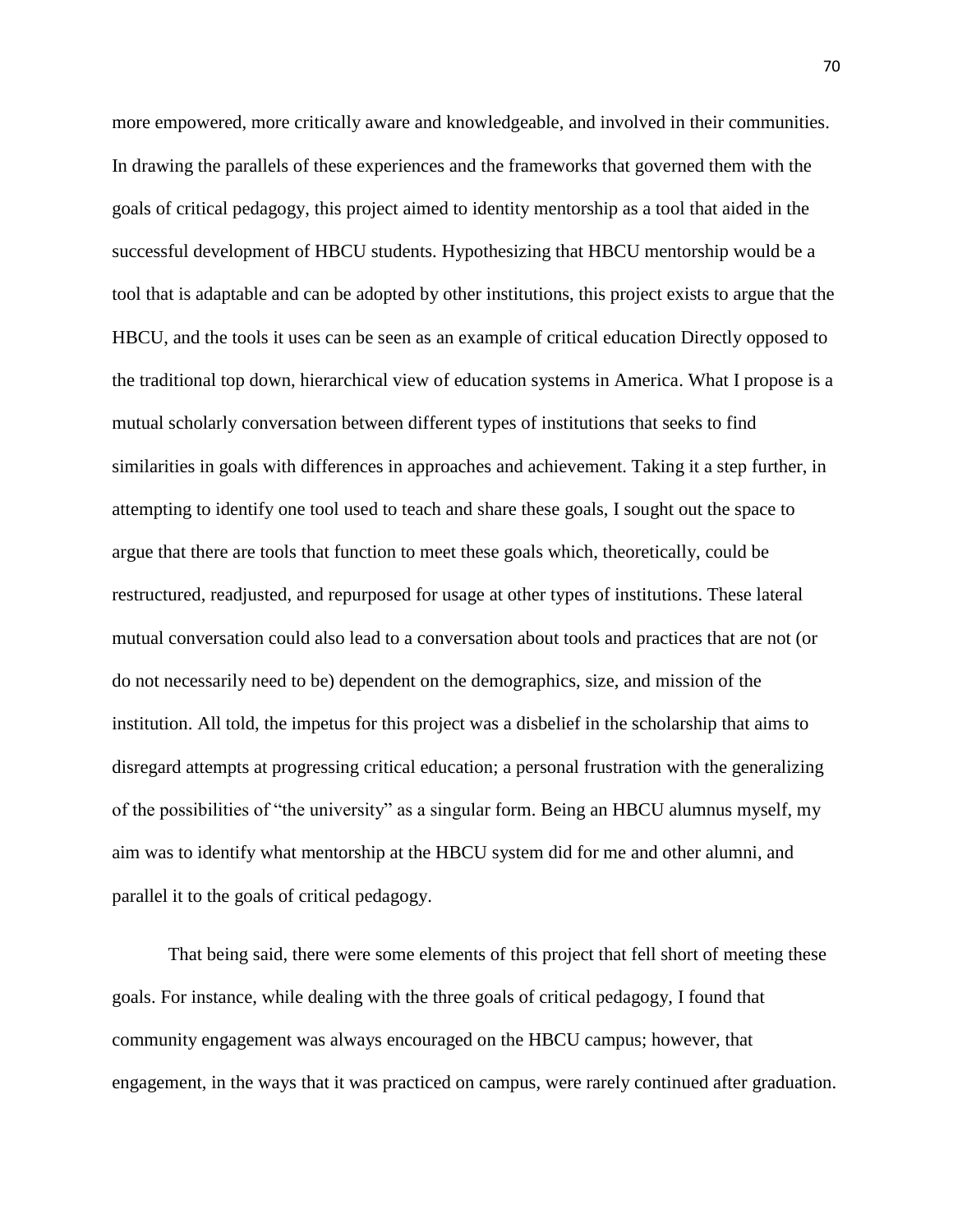My initial belief in this as a crucial element of the HBCU was due to my personal experience, of seeing a campus spirit and community service. However, I did not take into account that I, as well as my classmates, and all those who shared a testimony with me were required by their University to participate in these engagements during their tenure. One possibile explanation is that the HBCU enviornment, the village pedagogy created a space that encouraged engaging in community service. Most alumni identified their campus as an active participant in the community, meaning that there would be a general feeling of responsibility to the campus and the community (as exists in a village pedagogy campus). For whatever reason, my hypothesis that mentorship helped to ingrain an appreciation for and continued participation in community service fell short. Two alumni were still active community members, but it was instead tied to their religious affiliations or Greek organizations.<sup>15</sup> This, of course, means that their HBCU cannot be given the credit for their continued practice with their community service.

Also, the relationship of mentorship, as a tool, with the frameworks functioning within the HBCU created a complex web of practices in which sometimes it was more difficult than others to specifically see mentorship as a factor in creating the desired change. Although it was clearly important to the testifiers (i.e. prior to being prompted in the interviews, four of the five of them used the word mentor and all five described a mentor's impact on them), this impact was not always a explicit within the testimonies. There were times in which the impact of the framework and the HBCU experience were easily identifiable as making a large impact on the testimony. However, mentorship, in these same stories, was not explicitly present, only being

 $\overline{a}$ 

<sup>&</sup>lt;sup>15</sup> While there is some research into the ways in which the "divine nine" (the collective name for the nine Black Greek organizations of the National Pan-Hellenic Council) are core contributors to community service on HBCU campuses (as well as other campuses) and in the larger communities (particularly Black neighborhoods), this is not a focus of mine.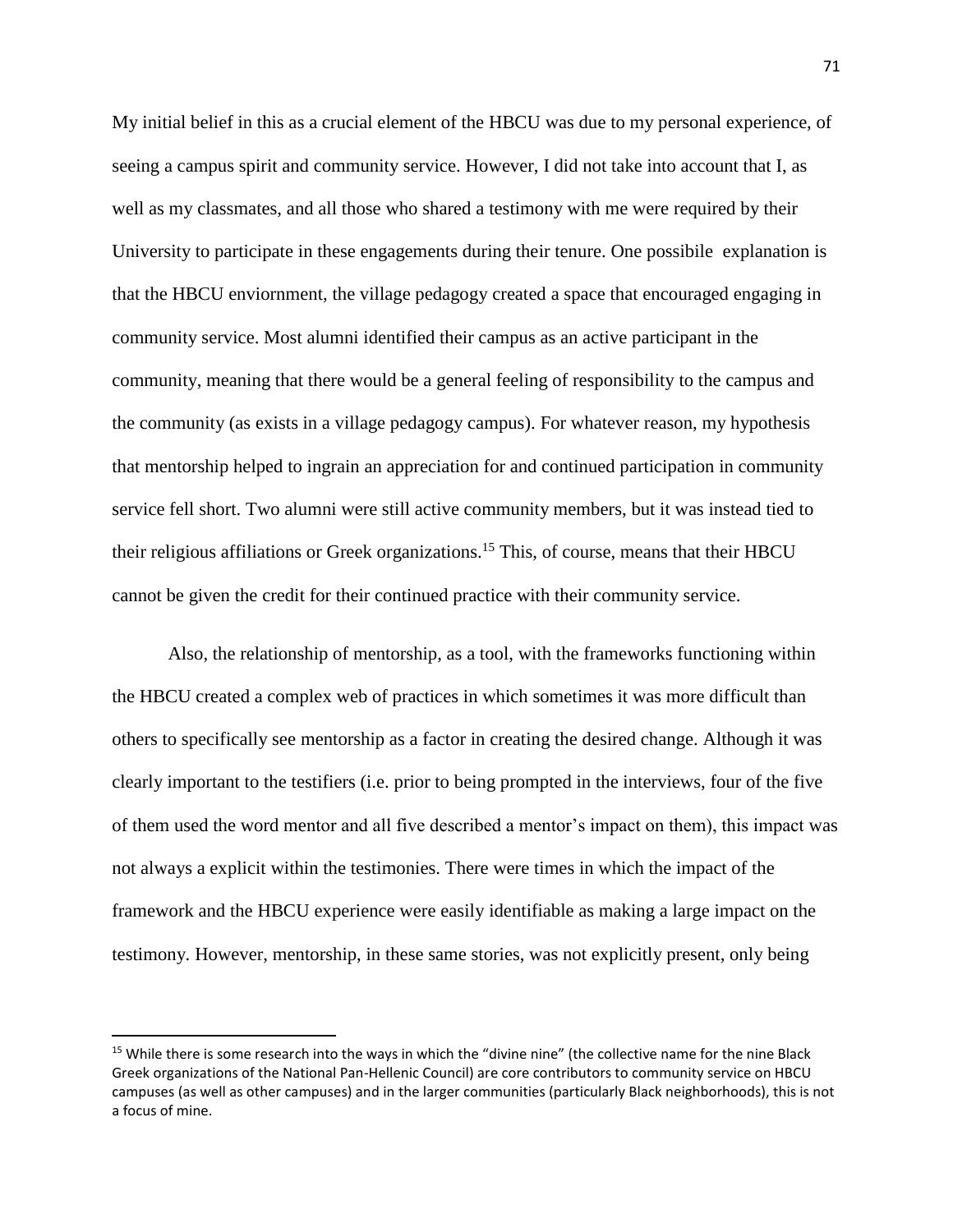understood as a tool often used within the framework at this type of institution. That being said, it bodes well that four of the five testimonies found the participant praising either their mentors specifically, or the system of mentorship at HBCUs, by name without me having to mention it. It seemed to be a word and a practice that was valued and remembered as crucial to any strategy for victory. Although each person defined it slightly differently, i.e. each relished slightly different aspects of it, each participant saw mentorships as a tool that encouraged and guided their growth as a student and an individual. Each participant was able to identify a person (or persons) that was able to directly impact them; the sharing of these experiences was usually accompanied by a story of their mentor going "over and above" what the expectation of an instructor. In fact, this phrase—over and above—was the most agreed upon and recited of any other in the testimonies. This focus on the length that mentors will are willing to go and what responsibilities they take upon themselves for their students exemplifies Mahwinney's five expectations of the HBCU mentor. Stories of mentors spending their time and energy getting close to students and relating to them on a familial level, even doing what they can to ease financial barriers show the ways in which this community fosters and develops an intimacy between mentor and mentees that goes "over and beyond" expectations. While this small group agreeing does not constitute "proving" the effects of mentorship at HBCUs, it does however strongly suggest that—much like I proposed—mentorship at HBCUs is a tool that is not only enacted, but is valued greatly by those that it affects. More so, mentorship at HBCUs is appreciated by students for both its academic, as well as its non-scholarly effects of their experience. In fact, when asked whether or not mentorship was directly related to the HBCU experience, the general consensus was that while it may or may not be central to the system itself, mentorship is a powerful tool often offered and often received by HBCU students. As Kal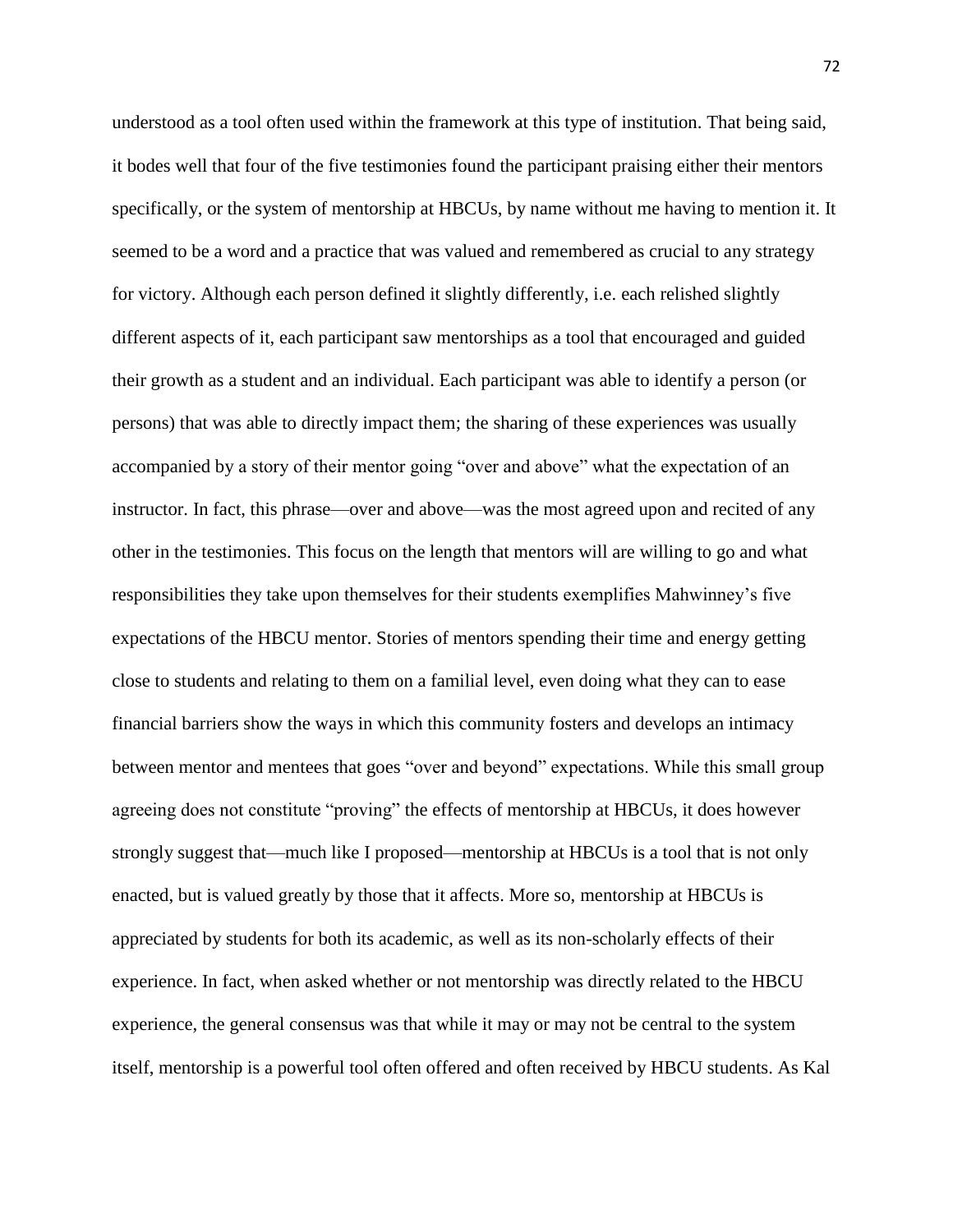put it, "it's possible to go through the HBCU without that mentorship there; but if you do, it wasn't for a lack of trying…I wouldn't say it was a true direct link to the experience, but I will say that it is a tool that is the backbone of the work teachers, and other people on campus, do to help you to learn and thrive." At the heart of this is seeing mentorship as the "the backbone of the work" people do that can be avoided but not "for a lack of trying."

What this project has identified as a product of the application of this radical dedication and work at HBCUs is the empowerment of students. Behind every remembrance of a moment in which a student became more confident, more solidified in identity, more nuanced in thought, there was a framework, a pedagogical approach specifically employed to create that development, often due to the work of a mentor. . In each testimony where horizons were broadened, expectations were raised, and limits were pushed, there was a understanding of their school that this was the design, the intent, and the goal.. In every moment where a student saw their own potential, there was a system in place, a designed pedagogical approach, and a diasporic framework intended to achieve that moment. And while these experiences may or may not have been directly linked to a specific person,The overall remembrance of the moments and the experiences that put the impactful changes in motion were directly linked to a person (or persons), often identified by name, who personally shepherded the impact. These mentors often, through making familial bonds and taking on this relentless work, singled out what could/would help their mentee broaden their perspectives and achieve "excellence." They saw past the end goals that were being set by students and pushed them towards loftier goals. Whether it was pushing them past the goal of graduation and into seeing graduate school as the next viable option, or pushing them past participating in internship to becoming a scholarly fellow, or even pushing them past the comfortability of singing in a particular section of the choir into seeing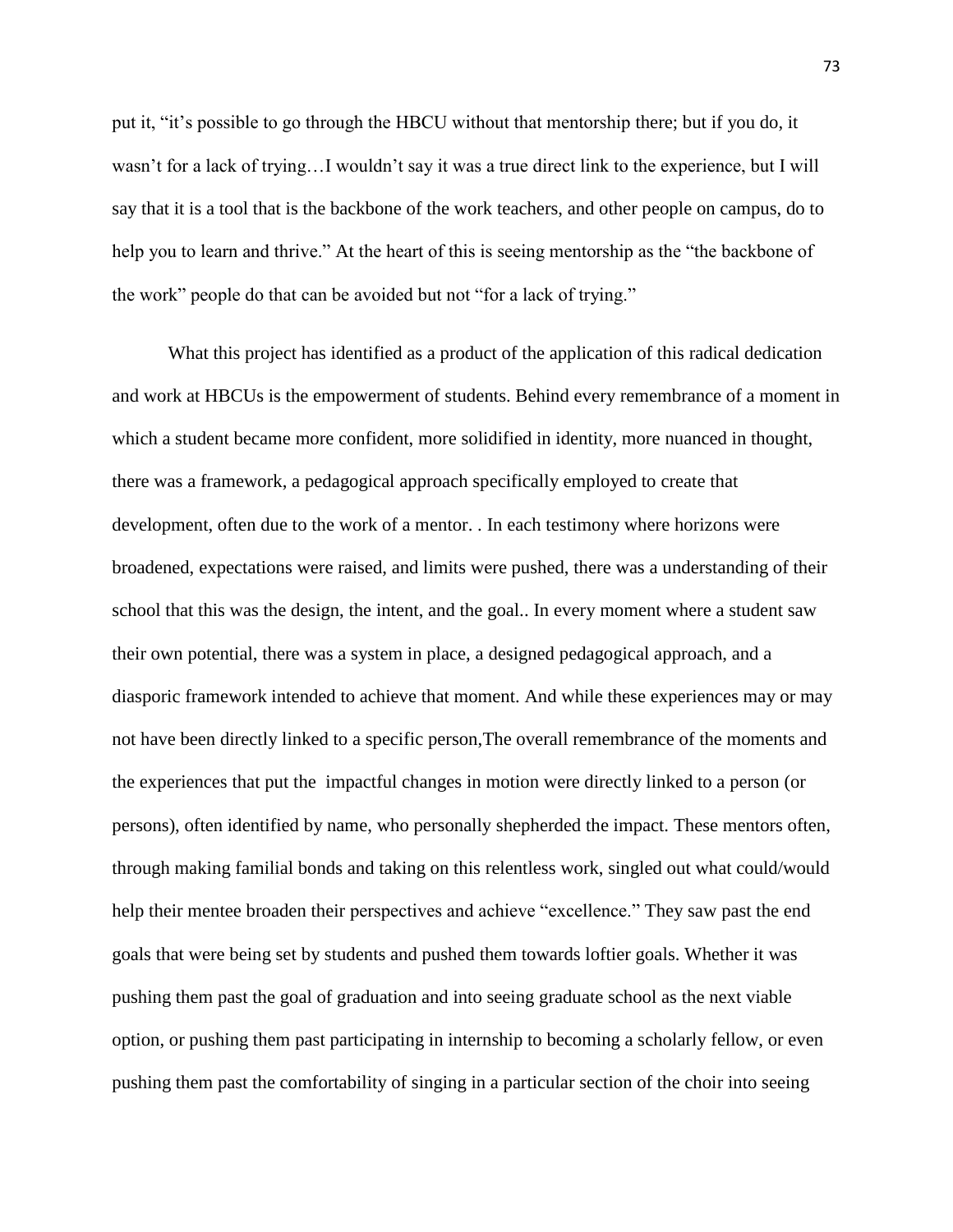themselves as an adaptable singer, the testimonies were full of HBCU mentors taking the time to see the goals and the limitations of their students in order to challenge and push past them.

This is a crucially important impact of HBCU mentorshipbecause of its potential to create the type of change that many critical pedagogy instructors set out to make. The understanding that mentorship allows for the classroom to become a space in which students are active participants in both their academic and personal growth.<sup>16</sup> Their participation, however, is low risk and low activity relative to that of the mentor. Understanding this can lead to a shift in research, pedagogy, program design, and institution practice at the universities in which critical pedagogy has been, or is being, used. That is to say, often the conversation about critical pedagogy questions the ways in which we, as instructors, can get "them," our students to practice and share in the ways that are conducive to the critical pedagogical classroom. This, however, must be a conversation had with the thought in mind that pedagogies, frameworks, and tools are always situational and contextual and cannot be carbon copied to attain the same results. Often, the debate over critical pedagogy questions whether or not students came to college for this type of learning, whether they want to engage in it, or recollects times in which students didn't share, didn't want to share, or were resistant to this type of sharing and learning. However, if nothing else, this project has illuminated the flaws in this debate, in that, the HBCU approach to mentorship (having the practice always present and at the forefront of all practices with the responsibility intentionally primarily on the mentor) has created and continues to create a fluid space that is personalized time and again for the needs of the students and their growth. The

 $\overline{\phantom{a}}$ 

<sup>16</sup> As a caution, I was to reiterate that this type of mentorship does not always happen in the classroom and does not always follow the teacher student model of participants, however, as a shift to possible classroom implications, it is important to narrow the discussion to the classroom.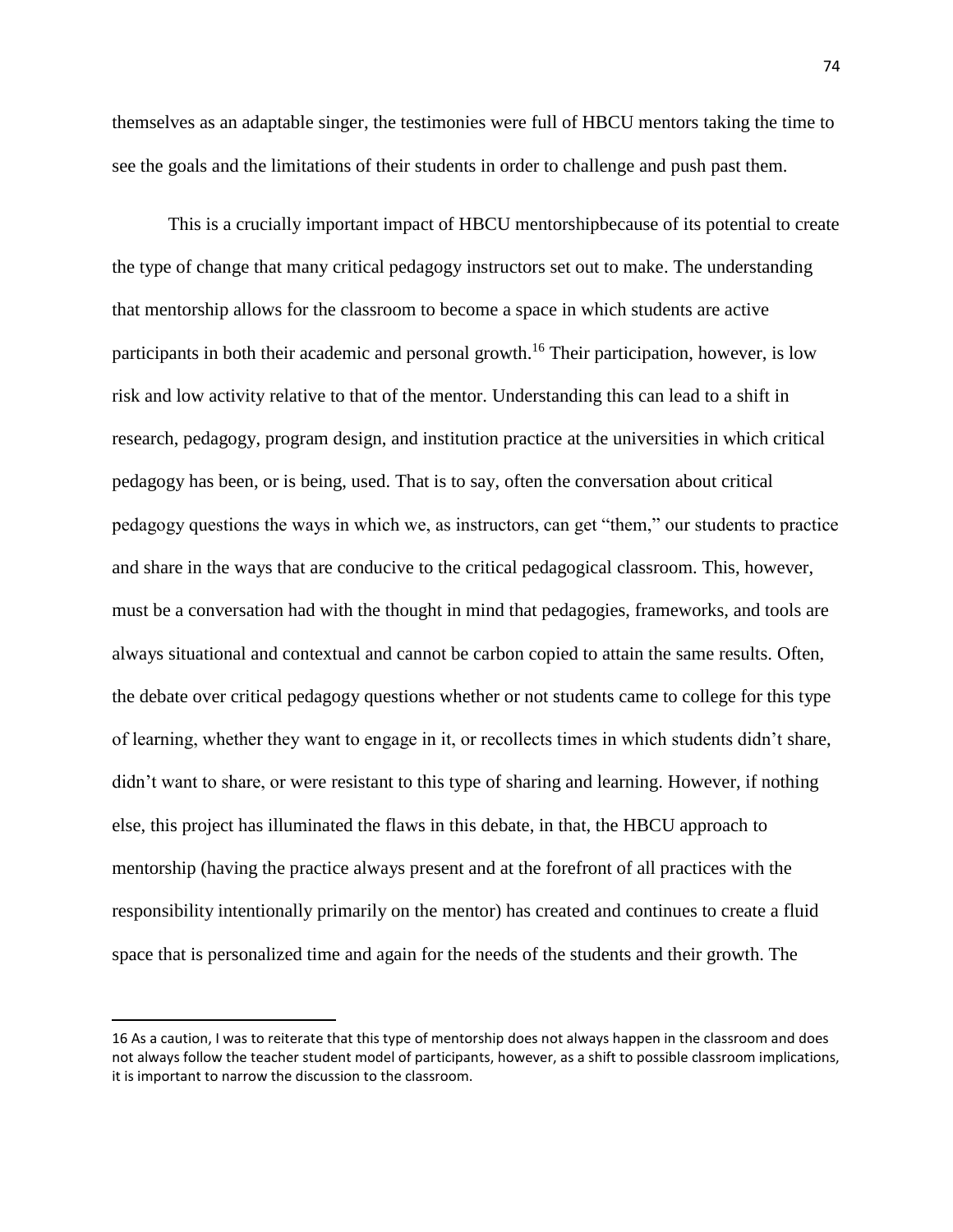question isn't whether or not this student is actively and productively engaging in this pedagogy correctly at the HBCU; but is instead how can this pedagogy be remodeled and remolded to reach this student. This implication could have major impacts on the larger scale of University and departmental goals and expectations, but, keeping the horse before the cart, I will only focus on possible impacts on the classroom as that is where change is most plausible.

One such possible change is in grading policy. I chose the grading policy because "Many college students, understandably, see their coursework in the context of a 'successful' college education—getting good grades" (Thomson-Bunn). Because of this importance students have a tendency to place on grades, I think it is important to cater their education to what they think is important. Much like my own education, I also find it important to challenge them and push them beyond this understanding of higher education. Understanding the HBCU approach to demanding excellence, at the very least, highlights some alternative approaches to the traditional grading policy. HBCUs have, since their earliest days, not had the privilege of prestige. Being created to educate those that were considered unworthy of an education, they could never claim to have the filtering system that ensures that students who enter are of the upper echelon of academics. However, this has not stopped them from claiming that their students are top tier students or educating in a way that lives up to this claim. Therein lies the inherent pedagogical difference of the early American University System and the Early HBCU one could judge students upon entry because only the most elite belonged in that space, and the other had to mold those who were not considered elite into a comparable scholars. While this historical existence is not enacted in exactness today, there is evidence that a mark has been left on these two systems. For teachers this means that, at prestigious tier one institutions, often there is a focus on sifting; on ensuring that students and student's grades are an accurate reflection of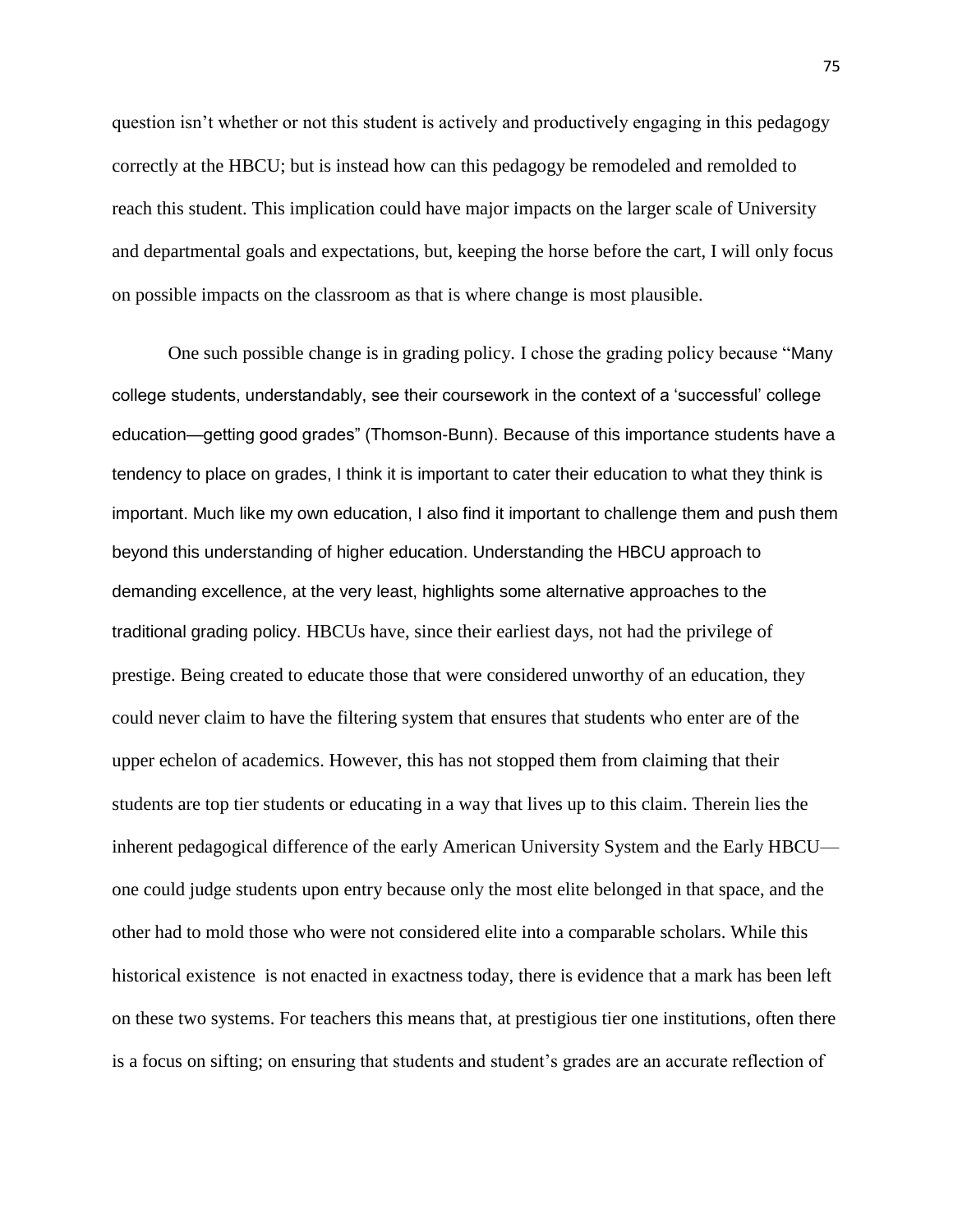the value of their effort, knowledge, and participation. One such example of this is the American University's focus on "grade inflation." Lester Hunt, in writing about grade inflation notes that—

Beyond the absence of good evidence, the debate over grade inflation brings up knotty epistemological problems. To say that grades are not merely rising but inflated— and that they are consequently 'less accurate' now, as the American Academy's report puts it is to postulate the existence of an objectively correct evaluation of what a student (or an essay) deserves, the true grade that ought to be uncovered and honestly reported. It would be an understatement to say that this reflects a simplistic and an outdated view of knowledge and learning.

This idea of an outdated approach that still values the historic ideal of the elite is just one example of the lasting impact of the historic purposes of the University system. In understanding this, we as instructors can come to a better understanding of the history of our current approaches and (if we find them problematic) look to places and spaces whose histories did not include this. We can even come to create a grading system that empowers students to feel as if they belong and are expected to be great regardless of their current grade, knowledge base, etc.

HBCUs, for example, have instead always had to focus on growth and development. Their mentality is that students are not necessarily elite upon entry, but will be elite upon graduation. Therefore, grading is often handled differently. Effort and growth are valued above standardized achievement. Instead of living up to "the ideal student," students are often held to "their perceived potential." This is a practice akin to what Samuel Dubois Cook was explaining in describing mentorship at HBCUs as "seeds planted, cultivated, and harvested in the gardens and fields of the continuum of human experience and adventure." The focus is not to value or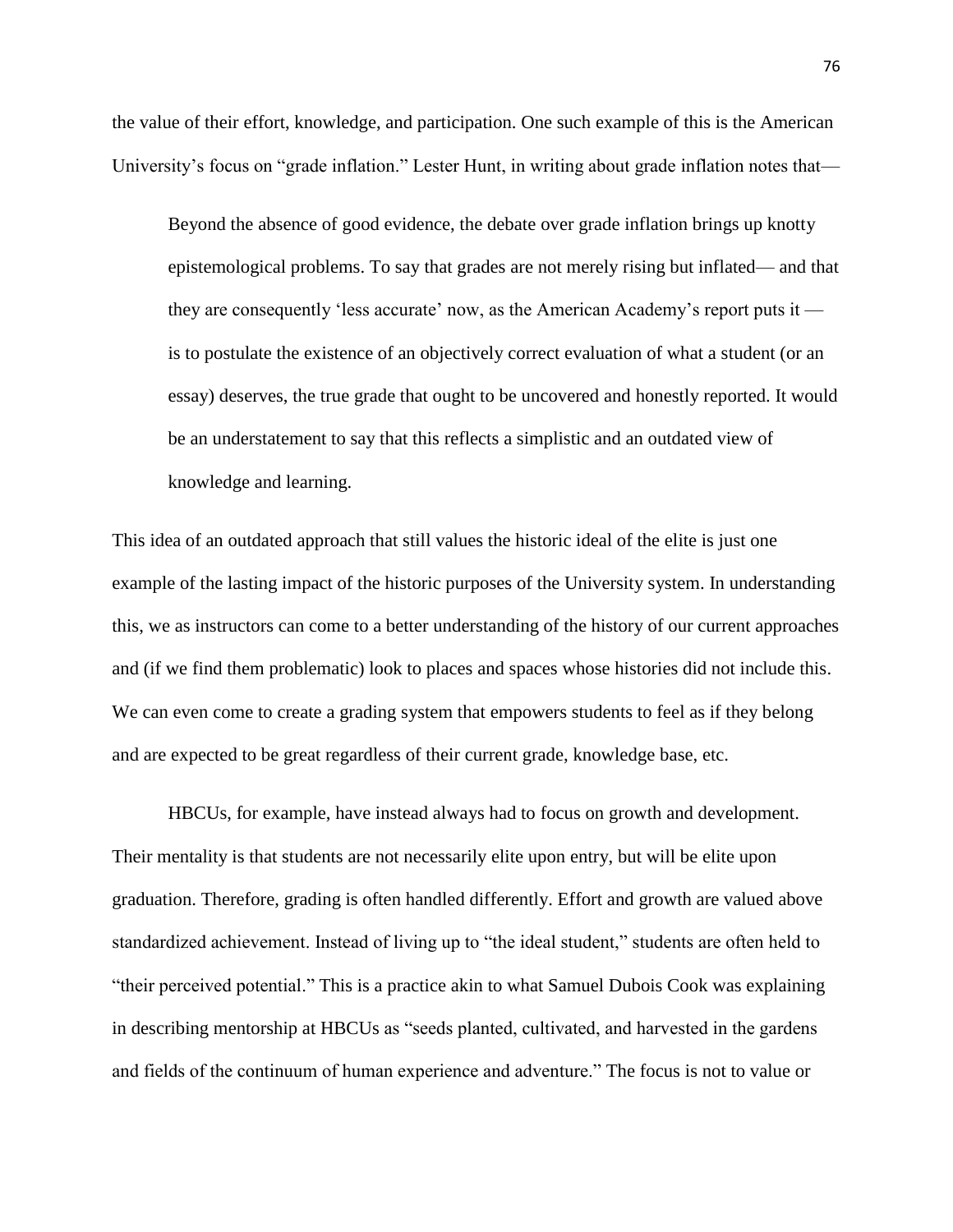judge a student at any single moment (e.g. you do not write as well as another so you are not as good of a student/writer etc. and your grade shall reflect that), but instead is on how much you have grown, and whether or not you are better than how you started. The shared communal experience means that each mentor, each teacher is just one botanist planting, watering, cultivating growth towards excellence, and if you are on path towards that excellence, making progress and getting better, then that work deserves to be graded as such. This system, therefore, does not punish students for previous education in which quality is highly reliant upon area of living, encourages the freedom to push boundaries and be creative, and fosters a place in which the classroom is not a space of competition. Recreating this ideology then, could help to recreate the community that does foster a critical environment. As stated previously, there is no carbon copy approach that works in all scenarios. If anything, what the HBCU approach does that strongly resembles the Critical approach to education is personalize each experience. So, while the aforementioned approach is a common HBCU strategy, there are multiple occasions, much like the one where my professor intentionally lowered my grades, in which other influences and approaches are more appropriate in helping a student to achieve.

What this can do for grading is reposition the ways in which instructors think about grading. By using mentorship as an example of an approach that has functioned to encourage and empower students to continue to achieve, we can adapt and adopt this thinking while grading in critical classrooms anywhere. As critical pedagogy aims to create a classroom that is adaptive and reactive, use the classroom to not only encourage experimentation, but to practice experimentation. This, however, can and most likely will, be stifled by traditional grading ideology. This standardization goes against the HBCU's teacher effort approach in which it is the burden of the instructor/grader to use this, and every other moment and opportunity, to capitalize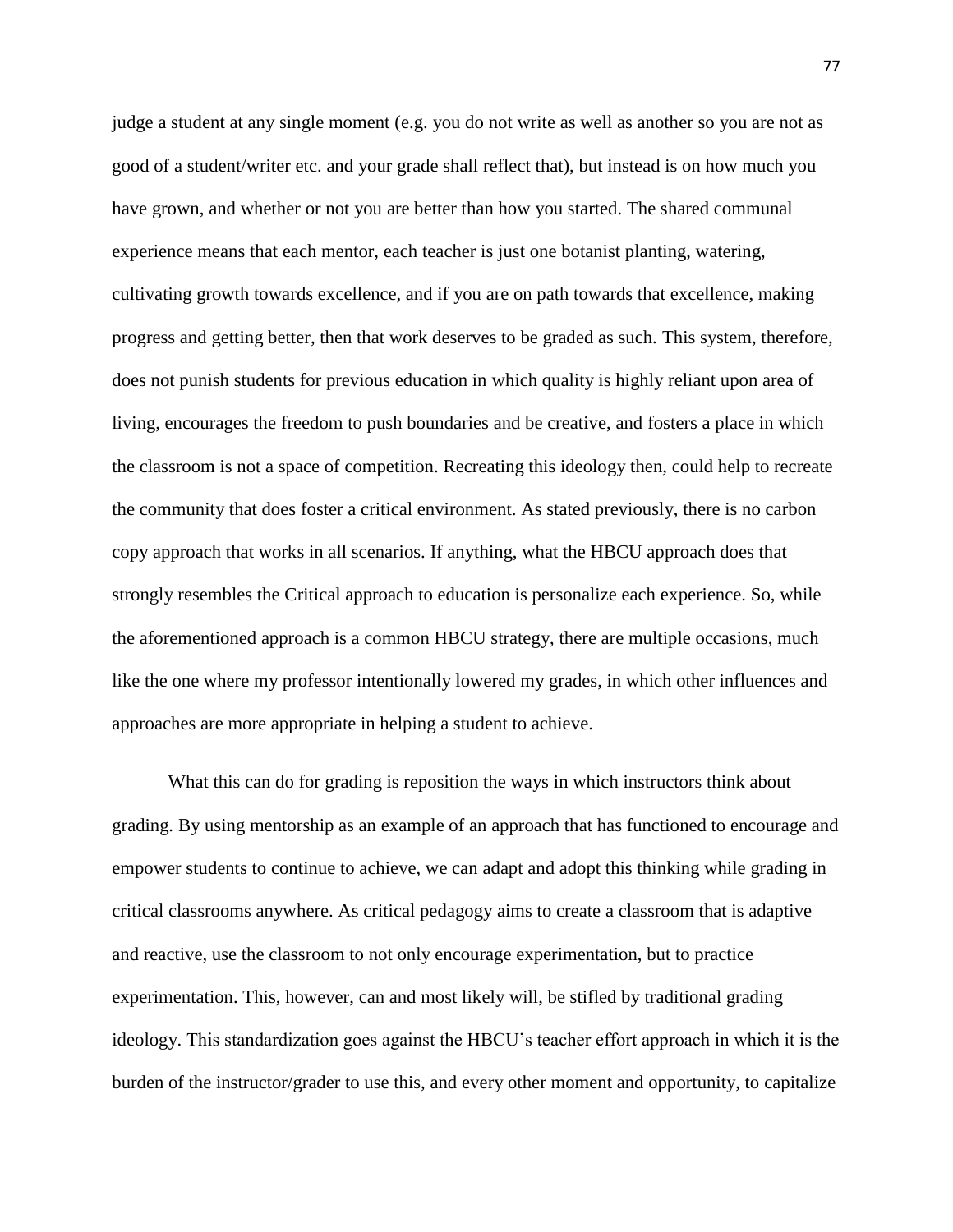on student growth. In my own teaching experience, I have found that grading, encouraging, and validating students based on growth and effort creates an environment of closeness and trustespecially in an environment where students have not been exposed to this approach and take a while to accept it. I have had classes where "the C student," earned a B or even an A based on their effort throughout the semester. One specific example of this was an English Composition student of mine who opened our conversation about his first paper (on which he earned a D) with "I know I'm a bad writer." We were able to sit down and talk about what he wanted to receive in my class. More so than this, I was able to talk to him about why he believed he was a bad writer, what he wanted to do in life, and even learned that he didn't even want to be in college but was forced to by his parents. By opening up and sharing my awkward and alternative road to and through college, I lifted his spirits and built trust. Not only did I let him re-do the first paper, but we made a plan for him to get the B he wanted. I baby-stepped him through every other assignment and he earned his B. Was his writing to the level that is slightly above the average student? No. But, seeing him as a process to excellence, as opposed to (what could have easily been deemed) a remedial student, I helped him to grow and develop as a writer and a student; a young man who is still a student, now voluntarily, 2 years later. I, in no way, believe I am singularly responsible for his growth, because as noted, it takes a village; however, I do feel this same responsibility to all my students to aid and foster growth. Comparing them to a preconceived normative or to each other is thereby counterproductive to my pedagogical philosophy; one I adopted from my own experiences at a HBCU. A pedagogical philosophy that aligns with the critical goal of empowerment—the encouragement and affirmation in the classroom, in grading practices, and generally HBCU mentorship as a tool.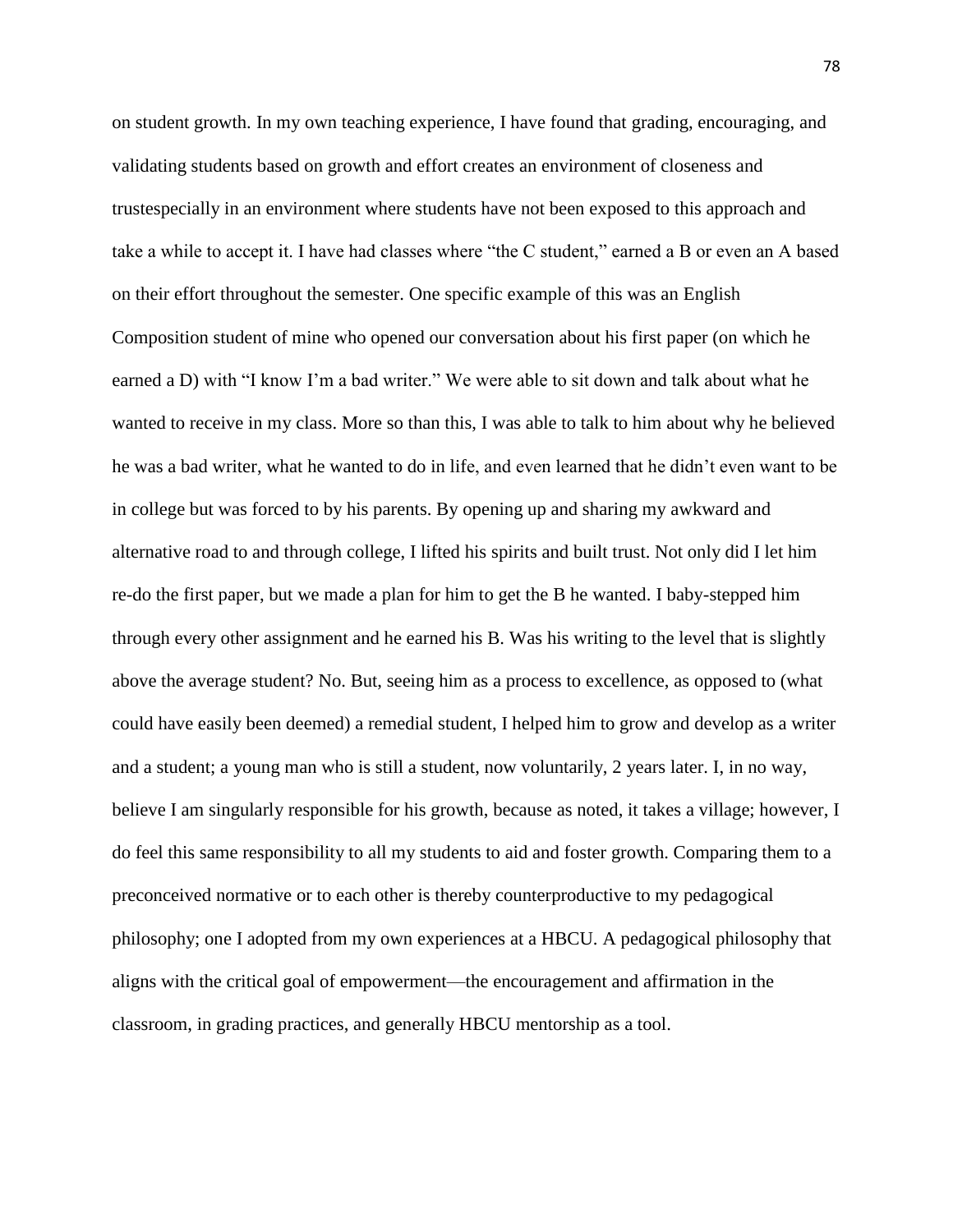Along with grading, this project illuminates the ways in which the classroom can be more so focused on self-actualization and identity in simultaneity with academic knowledge. Throughout the testimonies, there were memories of moments of realization. Moments when these former students came to understand some core element of who they were, what was possible for them, how they were currently, etc. Through the getting to know each other on such a close level, the participants shared stories of learning humility, confidence, racial diversity, national difference, and even the importance of correctness. While I'm sure that this level of conversation and closeness happens at all Universities, often, these conversations are saved for one-on-one conversations away from the classroom. In general, this makes sense, in that it is an American cultural practice to save these conversations for the privacy of a home, family, or friendship. However, this is again where the history of the research one university and HBCU differ. As Cook also points out, HBCUs were never devoid of their place in the academic sphere (Cook 2006). To simply go to a HBCU was to acknowledge that you were not welcome in other academic spaces purely based on your physical appearance. This, therefore, meant that these conversations about the differences were not only held, but were crucial to understanding the value differences. It was a place of privilege to not have to discuss these topics, but to choose whether or not (almost always not) even acknowledge their existence.

As before, this strong binary is largely dissolved; however, the history has again left its mark. HBCUs continue to teach not only academic topics, but to operate under the framework of kufundisha in which these topics are always situated into social constructs. This means that discussing Health at the HBCU must give students the basics of the topic, but also complicate the subject by pointing out the ways in which the field has negatively targeted African-Americans; that discussing philosophy cannot go without acknowledging that many touted western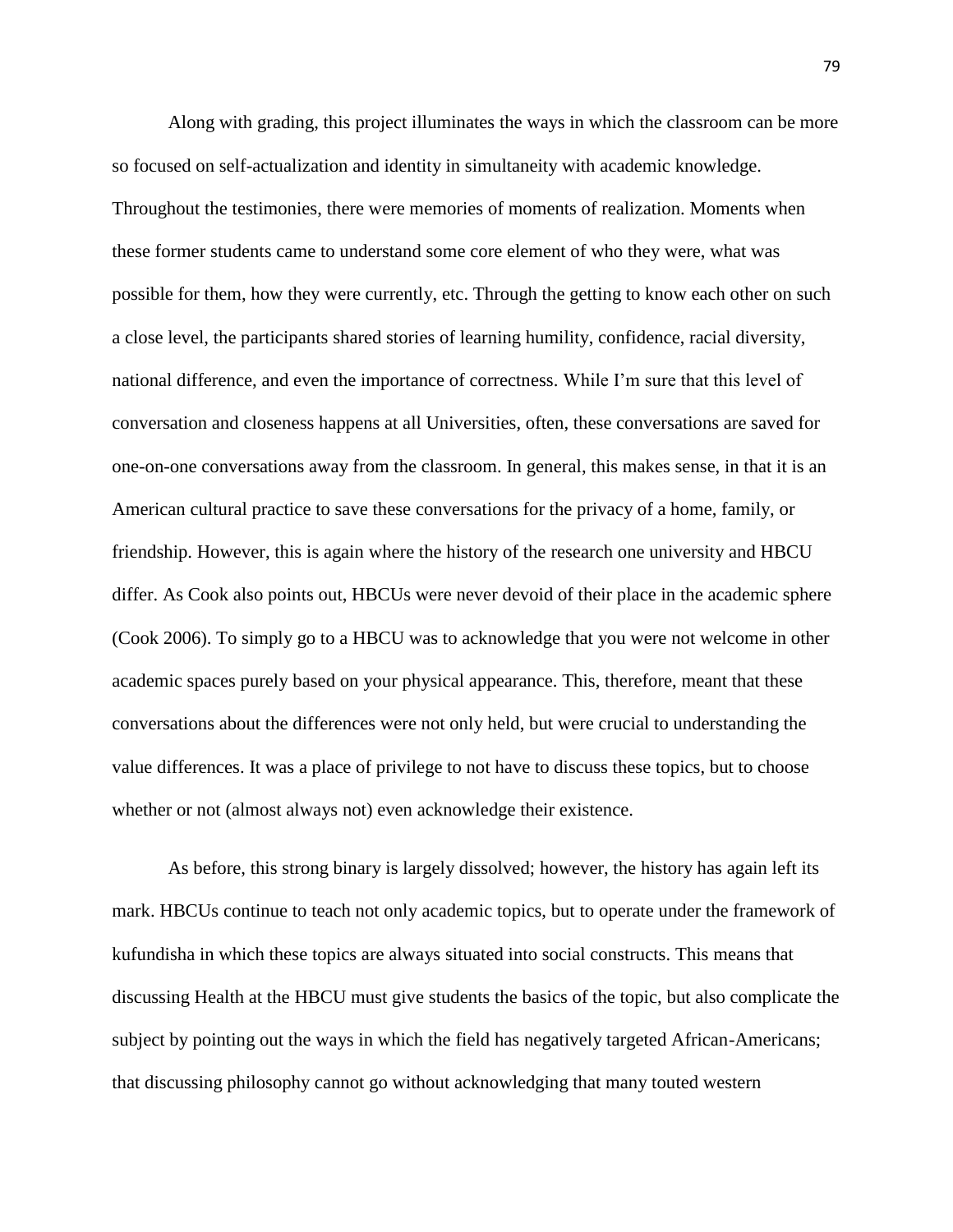philosophers traveled and studied in north-west Africa; and that learning the history of economics cannot go without acknowledging that the richest human ever was Mansa Musa of Mali. Although these points seem out of place for the topic at hand, it is necessary for HBCUs to maintain their largely excluded history, to intentionally focus on it when possible. Although a large part of what makes this possible is the village pedagogy that flousihes in the relatively low rate of racial diversity at HBCUs, there is another element that helps to foster these conversations in the classroom: mentorship. The closeness built between mentors and students helps to facilitate difficult topics, and even opens the classroom to conversations about self and identity. Although it is a cultural practice to keep these conversations out of social spaces, what HBCU mentorship does in the classroom is build strong bonds between the students and the teacher that allow for the students to feel comfortable and safe in sharing even the most intimae thoughts, ideas, perspectives, and experiences. . This closeness, if used in the classroom, could open up the classroom to the faith and trust that bell hooks discusses (hooks 2005).

The two ways I have used this faith and trust in my own classrooms have been to 1. Use myself as an example and to trust them with myself with hopes that they reciprocate; and 2. To use my closeness with my students individually, to share that same closeness with each other. As these two approaches build off of each other, I will use one classroom example that shows them functioning throughout a semester. While this was an ongoing process of me getting to know my students and breaking their comfortability (as I tell them a goal of mine is to make them uncomfortable), two large events happened this particular semester that shows the growth over time. First was the beginning of the semester in which I had them read an article about postracial ideologies. The gist of the argument was the person could choose not to identify with any particular group, thereby making them non-racial or post-racial. As usual, I started class with a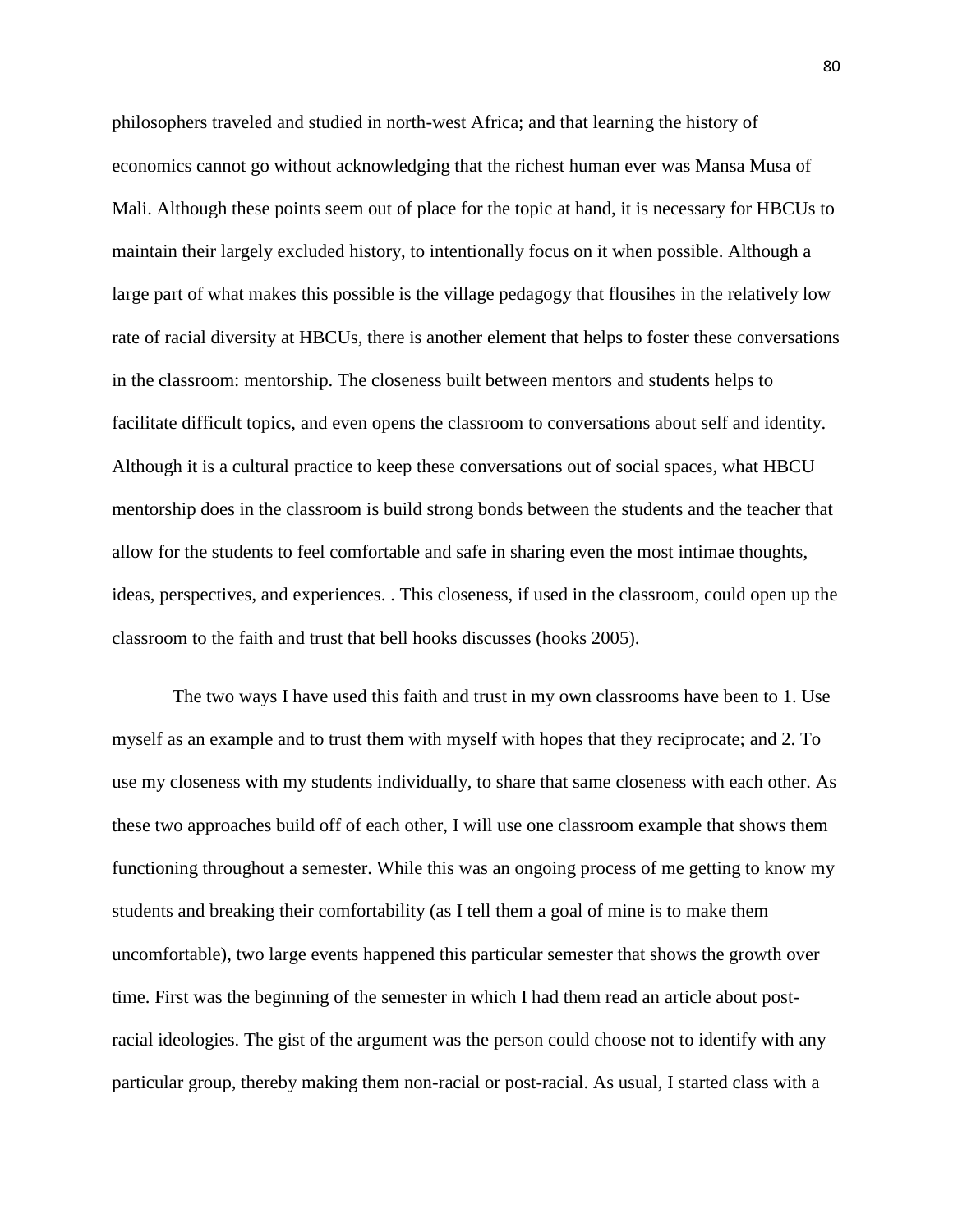general question: "What do you guys think of her argument?" My first class unanimously said that they agreed and that this is the way we should all think, some even going as far as to say this is how they think now. In order to complicate the conversation, I used myself as a tool. I asked one more simple question: "Then did none of you notice that I was Black on the first day of class?" This use of myself and making a point to identify myself in class started a whole class period discussion of the nuances of race. While I knowingly failed in my being a writing teacher that day, as we never got back to the text and analysis, this began the closeness I had with students who then wanted to discuss this, and other topics with me. The second event was on the last day of class. Students were only obligated to come and drop off papers but not stay in class. The same class as before not only showed up, but stayed and demanded that I teach them something because they showed up at 8am (this already shows our closeness). Not having anything planned I jumped to what was on my mind. The night before, then candidate Trump, had just announced a proposed ban on all Muslims entering the country. My question to them was this: "what is my problem with what he proposed?" In this, I am again using myself to facilitate discussion, but also, I created a conversation in the classroom that was reliant on their closeness with me being shared with one another. They had to validate who knew more about me and what I think with one another. Again, this snowballed and became a discussion of the importance in the binary between fear and freedom and is still one of my most memorable teaching days.

The point is, through being vulnerable and accessible, through using myself as an example and asking students to trust our closeness enough to share it with others, I created a classroom in which politics, race, and even personal fears and growths not only could be discussed, but were. HBCUs show us that this kind of normalizing acceptance of the otherwise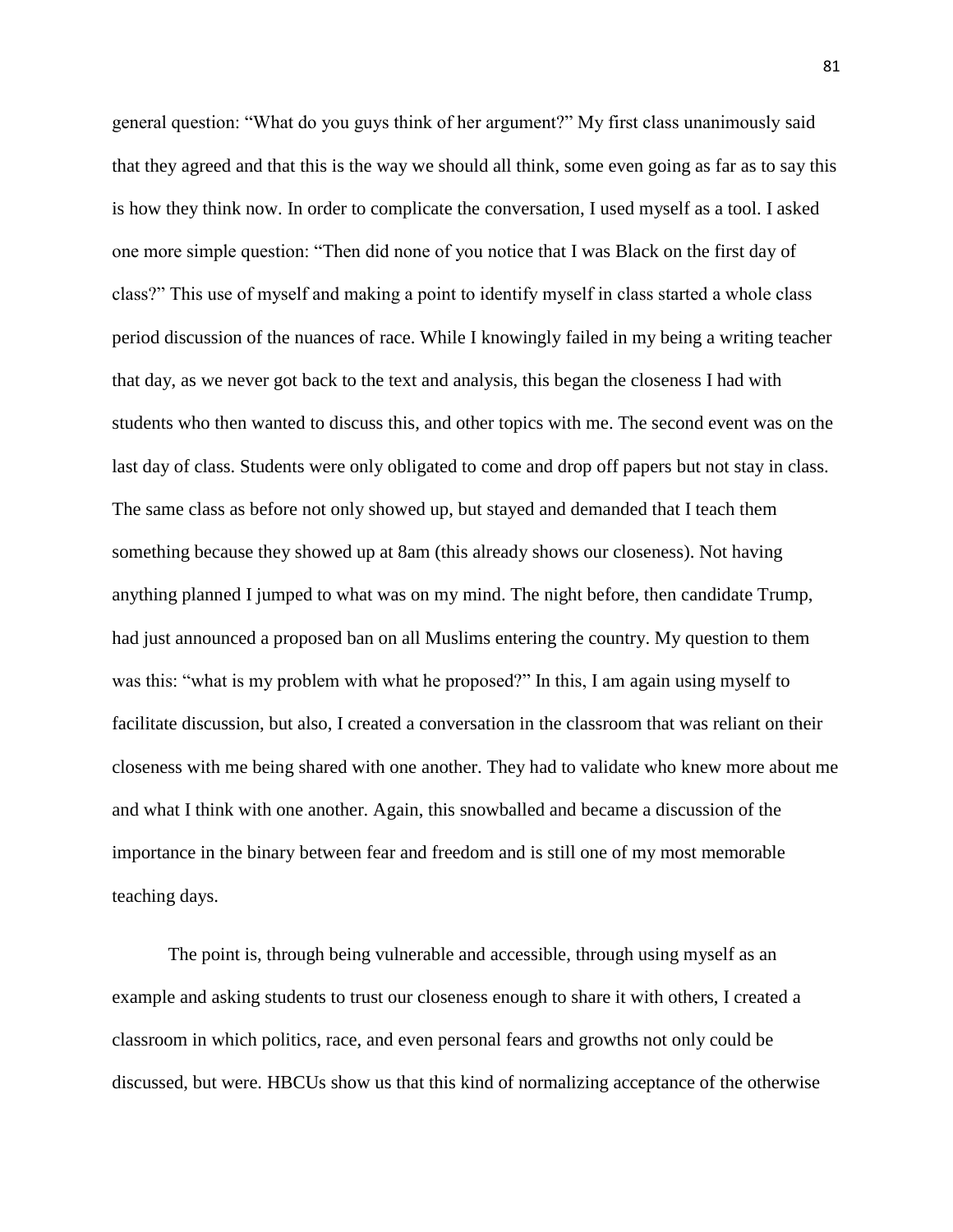risqué is possible not only in one classroom, but in whole academic systems if, at the core of those systems, are people intentionally building bonds with one another.

All of the aforementioned plausible changes are theoretical; however, they are not baseless. Based on the research, the experience of others, and my own experiences, these things are not only possible but are being done. The concept of using yourself as a tool was not an invention of mine, but instead was a tool one of my mentors used; telling us on her first day her entire (very strange) backstory and making a norm to be vulnerable. Grading based on effort and growth was also not an invention of mine, but was the reason I received D's and C's from my mentor as mentioned earlier. My work (in comparison with the rest of the class) would have earned me A's and I would have had no incentive to work harder; but the grade on my papers was a reflection of my mentor's perception of my effort. And none of this is to say that these approaches and specific practices/tools are the only ones? that work. This project isn't even designed to say that HBCU mentorship is "the way." It instead has been done to say that there is at least "a" way to achieve the goals of Critical Pedagogy. Therefore, it is up to us scholars and teachers who praise the theoretical concept to not give up on the praxis, but to find the spaces and places where this can/does happen. Unfortunately, although this research is being done currently, the conversations between different institutions are not occurring that would allow diversification of thought and research. Therefore, more than anything, this is a push for major University's research to include studies of and about other types of institutions and the impacts that they can and do have on pedagogical approach and student development.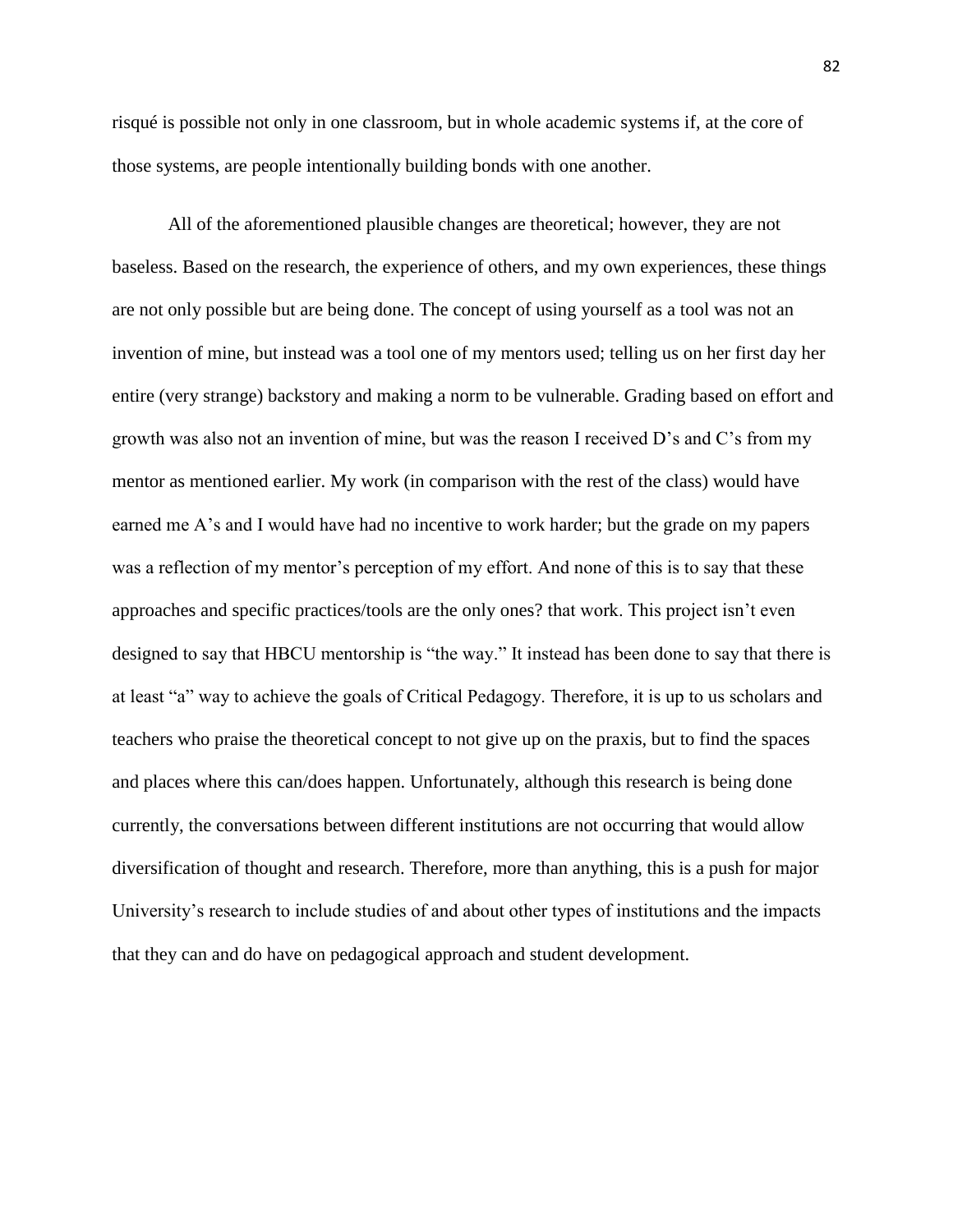## Appendix 1

Eight (sic) Components of the Kufundisha Model for Black Studies Pedagogy

| Component                | Description                                                                                                                                                                                                                                                                                                                                                                                                                                                                                                                                                                                                                                                                                                                                                                                                                                                                              |
|--------------------------|------------------------------------------------------------------------------------------------------------------------------------------------------------------------------------------------------------------------------------------------------------------------------------------------------------------------------------------------------------------------------------------------------------------------------------------------------------------------------------------------------------------------------------------------------------------------------------------------------------------------------------------------------------------------------------------------------------------------------------------------------------------------------------------------------------------------------------------------------------------------------------------|
| Teaching philosophy      | Explicate your basic assumptions about the teaching-learning process,<br>including goals and objectives of the discipline and the course, beliefs<br>about student learning styles, selection process of the texts and<br>readings, method of classroom instruction, optimal learning                                                                                                                                                                                                                                                                                                                                                                                                                                                                                                                                                                                                    |
|                          | environment, and method of student learning evaluation. Make explicit<br>your ideological student learning evaluation. Make explicit your<br>ideological perspective and methodological approaches to race, gender,<br>perspective and methodological approaches to race, gender, class, and<br>nationality.                                                                                                                                                                                                                                                                                                                                                                                                                                                                                                                                                                             |
| Goals and objectives     | Clearly outline the purposes, paradigms, and methods of the discipline<br>and the goals and objectives of the course on the syllabus. Also,<br>include a statement on the syllabus about the incorporation of race,<br>gender, class, and nationality into the course. Discuss the origin and<br>historical development of the discipline of Black studies and the goals                                                                                                                                                                                                                                                                                                                                                                                                                                                                                                                 |
|                          | and objectives of the specific course. Emphasize the dual origin and<br>dual character of Black studies. Black studies originated in the<br>community and on the campus, and it has intellectual and social<br>missions.                                                                                                                                                                                                                                                                                                                                                                                                                                                                                                                                                                                                                                                                 |
| Learning styles          | Be attentive to individual learning styles and cultural tendencies that<br>may affect student learning, including field sensitive/independent<br>learning, holistic learning, and psychological and behavioral verve.                                                                                                                                                                                                                                                                                                                                                                                                                                                                                                                                                                                                                                                                    |
| Texts and readings       | Vary the type of required readings (e.g., textbooks, anthologies,<br>autobiographies, literary work, journal articles, primary documents,<br>and newspaper and magazine articles). Also, texts and readings should<br>emphasize commonality and diversity among African-descended<br>people, especially in terms of class, gender, ideology, and nationality.                                                                                                                                                                                                                                                                                                                                                                                                                                                                                                                            |
| Method of<br>instruction | Vary teaching techniques to connect with different student learning<br>styles, including using didactic lectures, interactive lectures, and<br>discussions, guest lectures/panel discussions, simulation and small<br>group exercises, and film/video/music. Demonstrate concern for<br>students' affective as well as cognitive development. Emphasize that<br>learning is a social process; use pedagogical methods that decenter the<br>instructor(s) and actively engage students in the learning process.<br>When lecturing, use an interactive style derived from Black cultural<br>traditions and modeled after African (American) communication styles.<br>Lectures and projects should facilitate student awareness of the class,<br>gender, nationality, and ideological differentiation in the Black<br>community. Use examples that reflect the experiences of both and men. |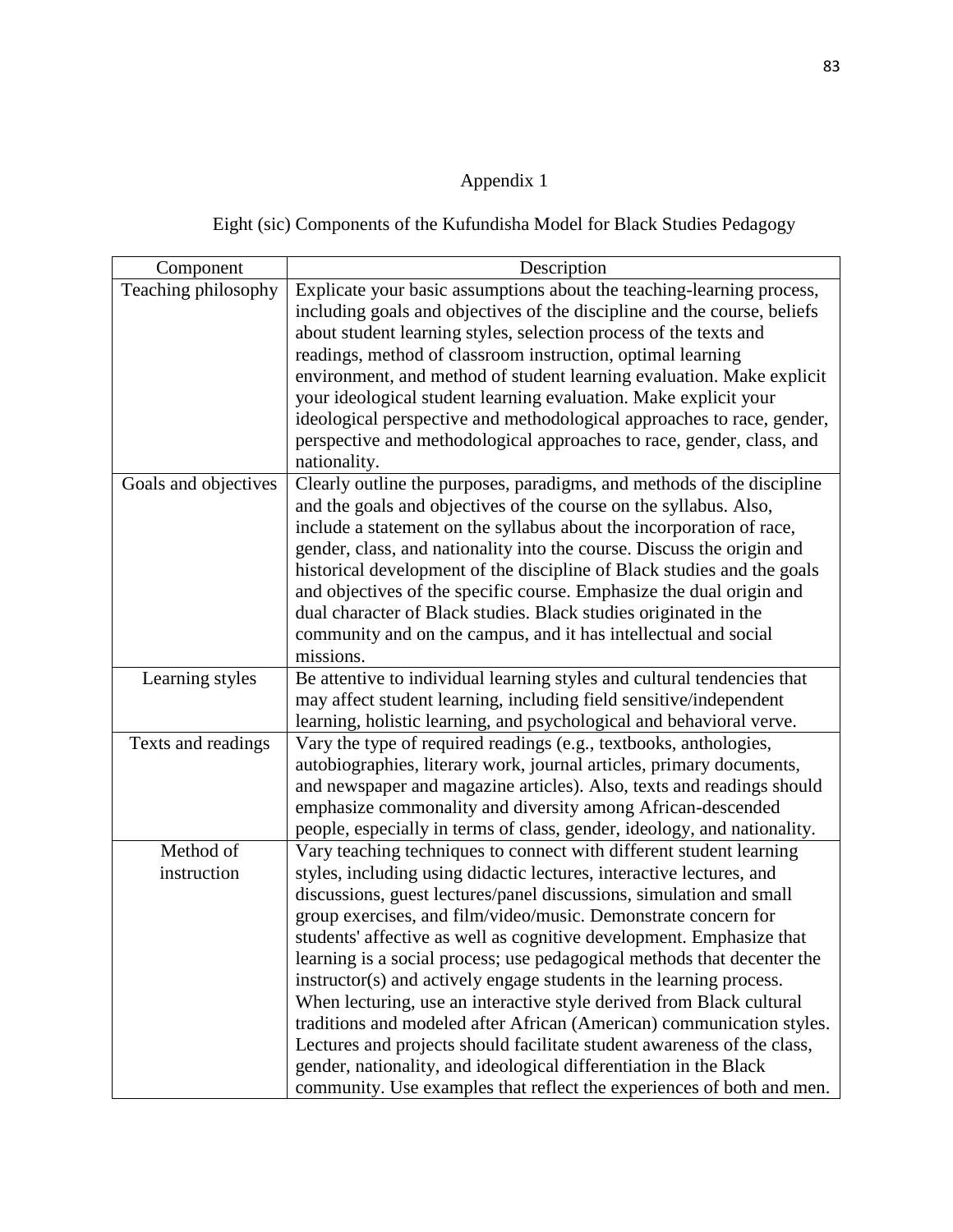| Method of   | Use a variety of methods to evaluate student learning including time-      |
|-------------|----------------------------------------------------------------------------|
| evaluation  | objective tests, take-home essays, general writing assignments, group      |
|             | projects, and oral presentations. Require students to attend out-of-class, |
|             | university-sponsored events, especially those sponsored by Black           |
|             | studies or the Black Culture Center. Schedule out-of-class conferences,    |
|             | each student to receive a self-evaluation of learning and of the course.   |
| Learning    | Establish ground rules for communication; encourage nonracist and          |
| environment | nonsexist language. Work to develop a supporting environment that          |
|             | encourages constructive criticism and cooperation.                         |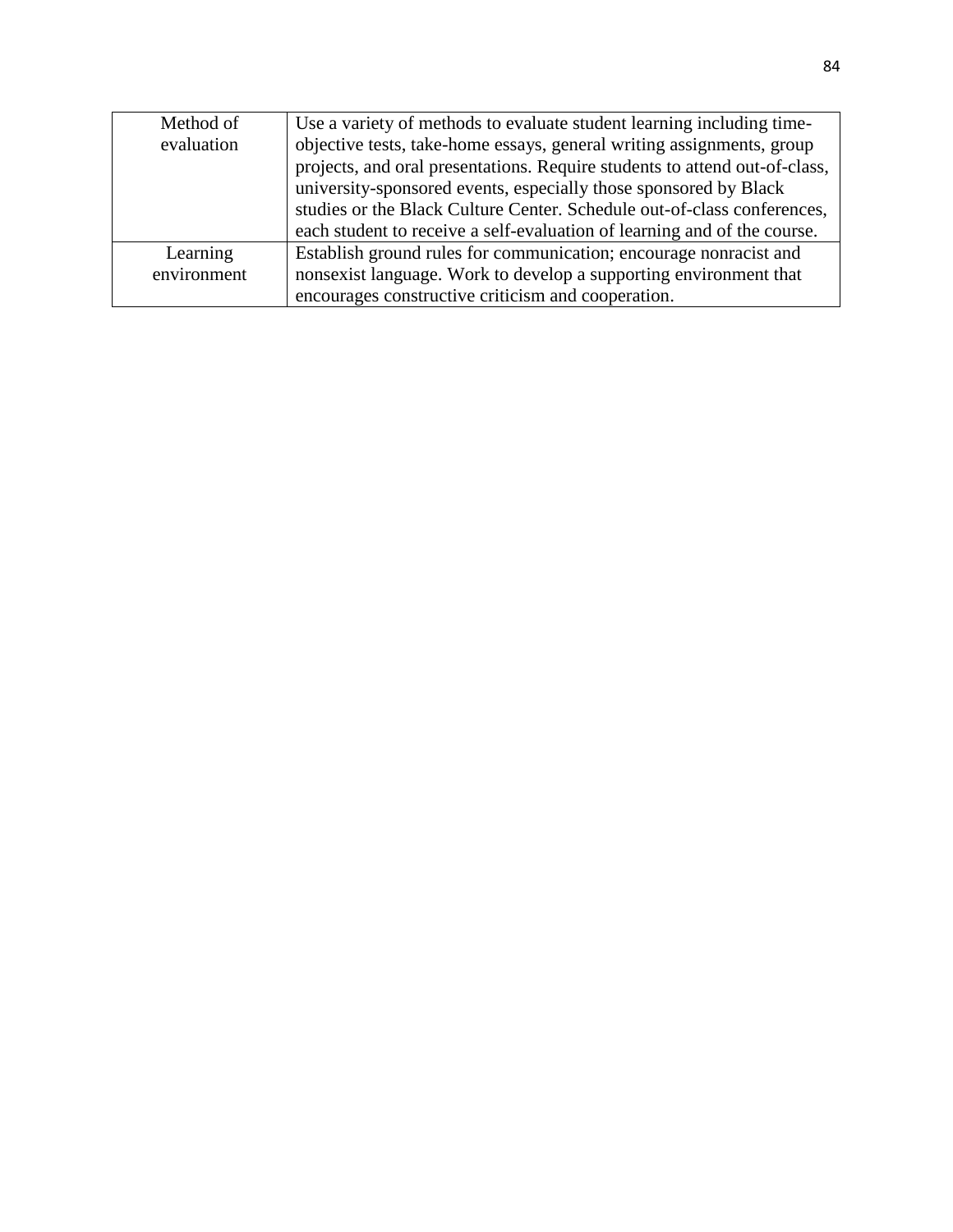## **Bibliography**

Albritton, T. (2012). Educating Our Own: The Historical Legacy of HBCUs and Their Relevance for Educating a New Generation of Leaders. *The Urban Review*, *44*(3), 311–331. https://doi.org/10.1007/s11256-012-0202-9

Bartholomae, D. (1986). INVENTING THE UNIVERSITY. *Journal of Basic Writing*, *5*(1), 4–23.

- Bishop, E. (2014). Critical Literacy: Bringing Theory to Praxis. *Journal of Curriculum Theorizing*, *30*(1). Retrieved from http://journal.jctonline.org/index.php/jct/article/view/457
- Breunig, M. (2011). Problematizing Critical Pedagogy. *International Journal of Critical Pedagogy*, *3*(3), 2–23.
- Brown, M. C., Donahoo, S., & Bertrand, R. D. (2002). The Black College and the Quest for Educational Opportunity. *Urban Education*, *36*(5), 553–71.
- Canagarajah, A. S. (1998). Safe Houses in the Contact Zone: Coping Strategies of African-American Students in the Academy. *College Composition and Communication*, *48*(2), 173–96.
- Cook, S. D. (2006). Historically Black Colleges and Universities (HBCUs) in the Old South and the New South: Change and Continuity. In F. W. Hale, *How Black Colleges Empower Black Students: Lessons for Higher Education* (pp. 1–32). Stylus Publishing, LLC.
- Copeland, E. J. (2006). Creating a Pathway: The Role of Historically Black Institutions in Enhancing Access, Retention, and Graduation. In F. W. Hale, *How Black Colleges Empower Black Students: Lessons for Higher Education* (pp. 51–61). Stylus Publishing, LLC.
- Craig, Q. (2006). Factors that Influence Success for African American Students. In F. W. Hale, *How Black Colleges Empower Black Students: Lessons for Higher Education*. Stylus Publishing, LLC.

Astin, A. W. (1999). How the Liberal Arts College Affects Students. *Daedalus*, *128*(1), 77–100.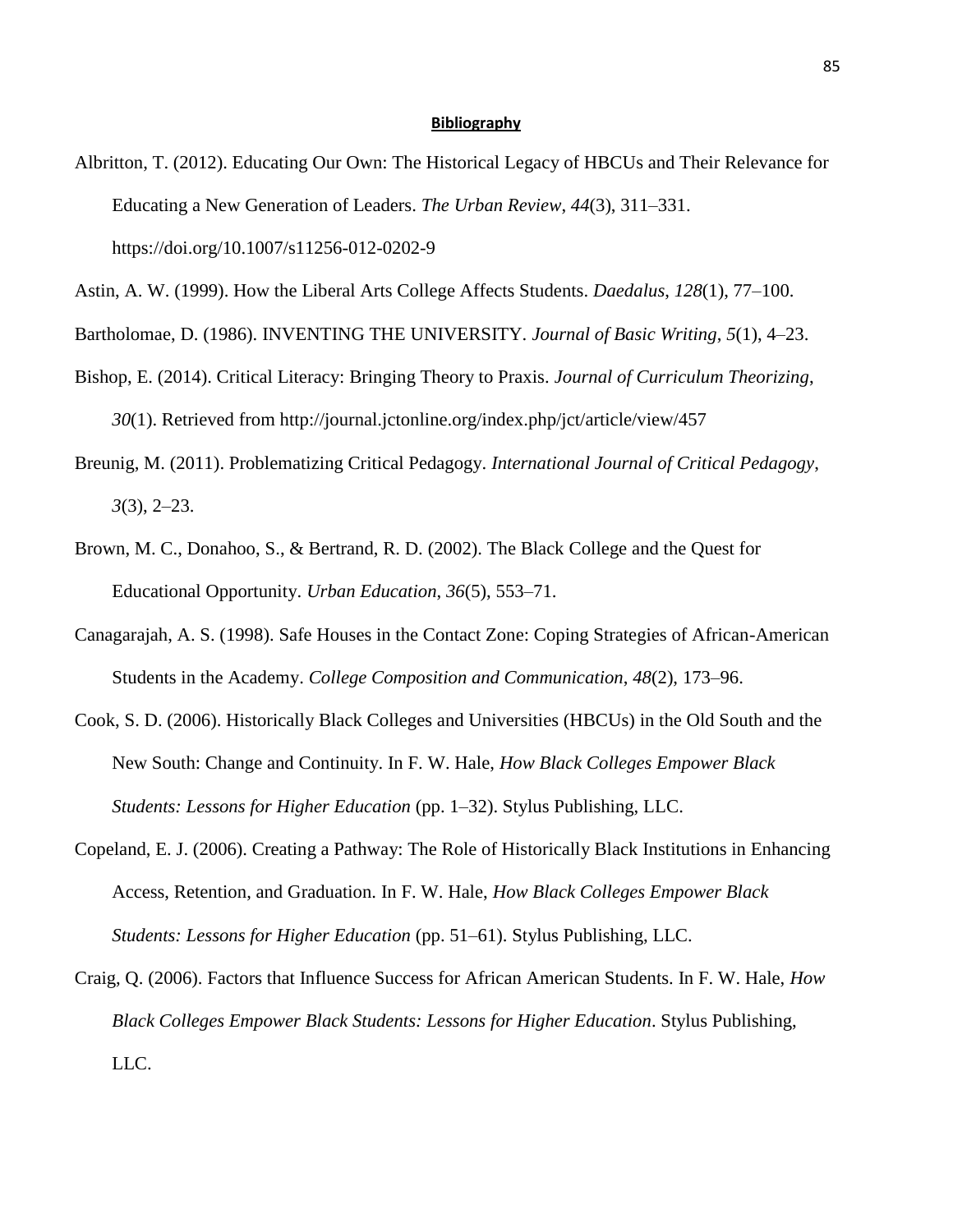- Davis Jr., L. A. (2006). Success Against the Odds: The HBCU Experience. In F. W. Hale, *How Black Colleges Empower Black Students: Lessons for Higher Education* (pp. 43–49). Stylus Publishing, LLC.
- De Lissovoy, N. (2012). Education and Violation: Conceptualizing Power, Domination, and Agency in the Hidden Curriculum. *Race, Ethnicity and Education*, *15*(4), 463–484. https://doi.org/10.1080/13613324.2011.618831
- Dewey, J. (1909). *Moral principles in education*. Houghton Mifflin Company. Retrieved from <http://hdl.handle.net/2027/loc.ark:/13960/t2s47d89d>
- John Dewey. (1916). *Democracy and education; an introduction to the philosophy of education,*. New York: Macmillan.

John Dewey. (1938). *Experience and education*. New York: Macmillan.

- Durst, R. K., & Durst, R. K. (2006). Can We Be Critical of Critical Pedagogy? *College Composition and Communication*, *58*(1), 110–114.
- Ellsworth, E. (1989). Why Doesn't This Feel Empowering? Working through the Repressive Myths of Critical Pedagogy. *Harvard Educational Review*, *59*(3), 297.

Fries-Britt, S., & Turner, B. (2002). Uneven Stories: Successful Black Collegians at a Black and a White Campus. *The Review of Higher Education*, *25*(3), 315–330. https://doi.org/10.1353/rhe.2002.0012

- Gabel, S. (2002). Some Conceptual Problems with Critical Pedagogy. *Curriculum Inquiry*, *32*(2), 177–201. https://doi.org/10.1111/1467-873X.00222
- Giroux, H. A. (1997). *Pedagogy and the politics of hope: theory, culture, and schooling : a critical reader*. Boulder, Colo.: WestviewPress.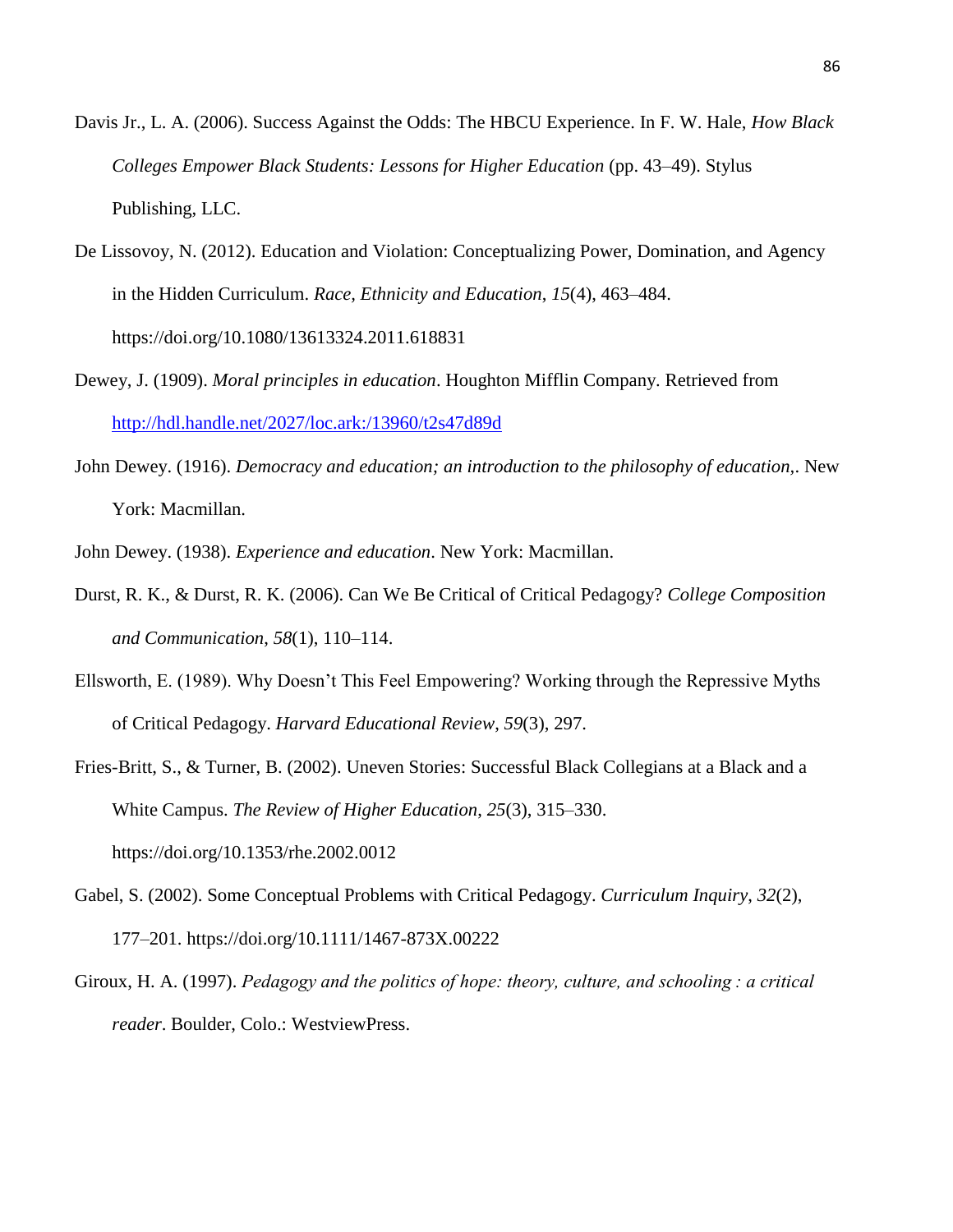- Glen, J. M..Highlander: No Ordinary School 1932--1962. Lexington: The University Press of Kentucky, 2015. Project MUSE,
- Guiffrida, D. (2005). Othermothering as a Framework for Understanding African American Students' Definitions of Student-Centered Faculty. *Journal of Higher Education*, *76*(6), 701–723.
- Hale, F. W. (2006). *How Black Colleges Empower Black Students: Lessons for Higher Education*. Stylus Publishing, LLC.
- Harriman, P. L. (1935). Antecedents of the Liberal-Arts College. *The Journal of Higher Education*, *6*(2), 63–71. https://doi.org/10.2307/1975506
- Harris III, O. (2012). From Margin to Center: Participating in Village Pedagogy at Historically Black Colleges and Universities. *The Urban Review*, *44*(3), 332–357. https://doi.org/10.1007/s11256- 012-0199-0
- hooks, bell. (1994). *Teaching to transgress: education as the practice of freedom*. New York: Routledge.
- Jacobs, Dale, Glen, John M. "History of Education Quarterly." *History of Education Quarterly*, vol. 46, no. 1, 2006, pp. 128–130. *JSTOR*, www.jstor.org/stable/20462040.
- Mawhinney, L. (2011). Othermothering: A Personal Narrative Exploring Relationships between Black Female Faculty and Students. *Negro Educational Review*, *62/63*(1-4), 213–232.
- Morphew, C. C., & Hartley, M. (2007). Mission Statements: A Thematic Analysis of Rhetoric across Institutional Type. *Journal of Higher Education*, *77*(3), 456–471.
- Neville, H. A., & Cha-Jua, S. K. (1998). Kufundisha: Toward a Pedagogy for Black Studies. *Journal of Black Studies*, *28*(4), 447–470.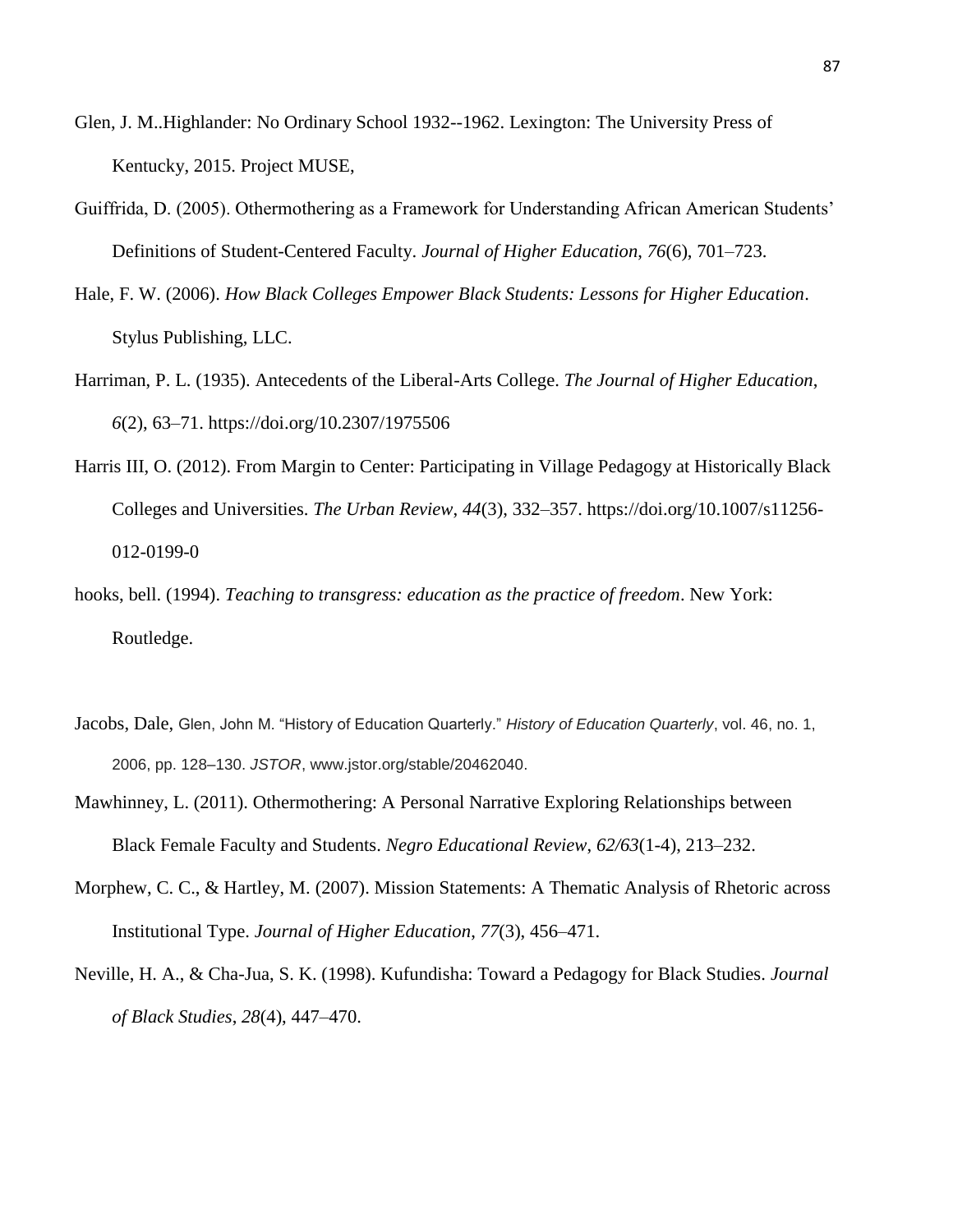- Palmer, R., & Gasman, M. (2008). "It Takes a Village to Raise a Child": The Role of Social Capital in Promoting Academic Success for African American Men at a Black College. *Journal of College Student Development*, *49*(1), 52–70. https://doi.org/10.1353/csd.2008.0002
- Palmer, R. T., & Maramba, D. C. (2012). Creating Conditions of Mattering to Enhance Persistence for Black Men at an Historically Black University. *Spectrum: A Journal on Black Men*, *1*(1), 95– 119. https://doi.org/10.2979/spectrum.1.1.95
- Paulo Freire. (1993). *Pedagogy of the oppressed* (New rev. 20th-Anniversary ed..). New York: Continuum.
- Ponder, H. (2006). What Makes African American Students Successful at Black Colleges and Universities: The First-Year Program. In F. W. Hale, *How Black Colleges Empower Black Students: Lessons for Higher Education* (pp. 119–127). Stylus Publishing, LLC.

Pratt, M. L. (1991). Arts of the Contact Zone. *Profession*, 33–40.

- Shaw, T. O. (2006). Character Education: The Raison d'Etre of Historically Black Colleges and Universities. In F. W. Hale, *How Black Colleges Empower Black Students: Lessons for Higher Education* (pp. 89–98). Stylus Publishing, LLC.
- Thelin, W. H. (2006). Understanding Problems in Critical Classrooms. *College Composition and Communication*, *57*(1), 114–141.
- Thomson-Bunn, H. (2014). Are They Empowered Yet?: Opening Up Definitions of Critical Pedagogy. *Composition Forum*, *29*. Retrieved from http://compositionforum.com/issue/29/arethey-empowered.php
- White, M. M. (2003). "Enter to Learn, Depart to Serve": The Application of the Kufundisha Pedagogical Model at a Historically Black College. *Teaching Sociology*, *31*(4), 383–396. https://doi.org/10.2307/3211364